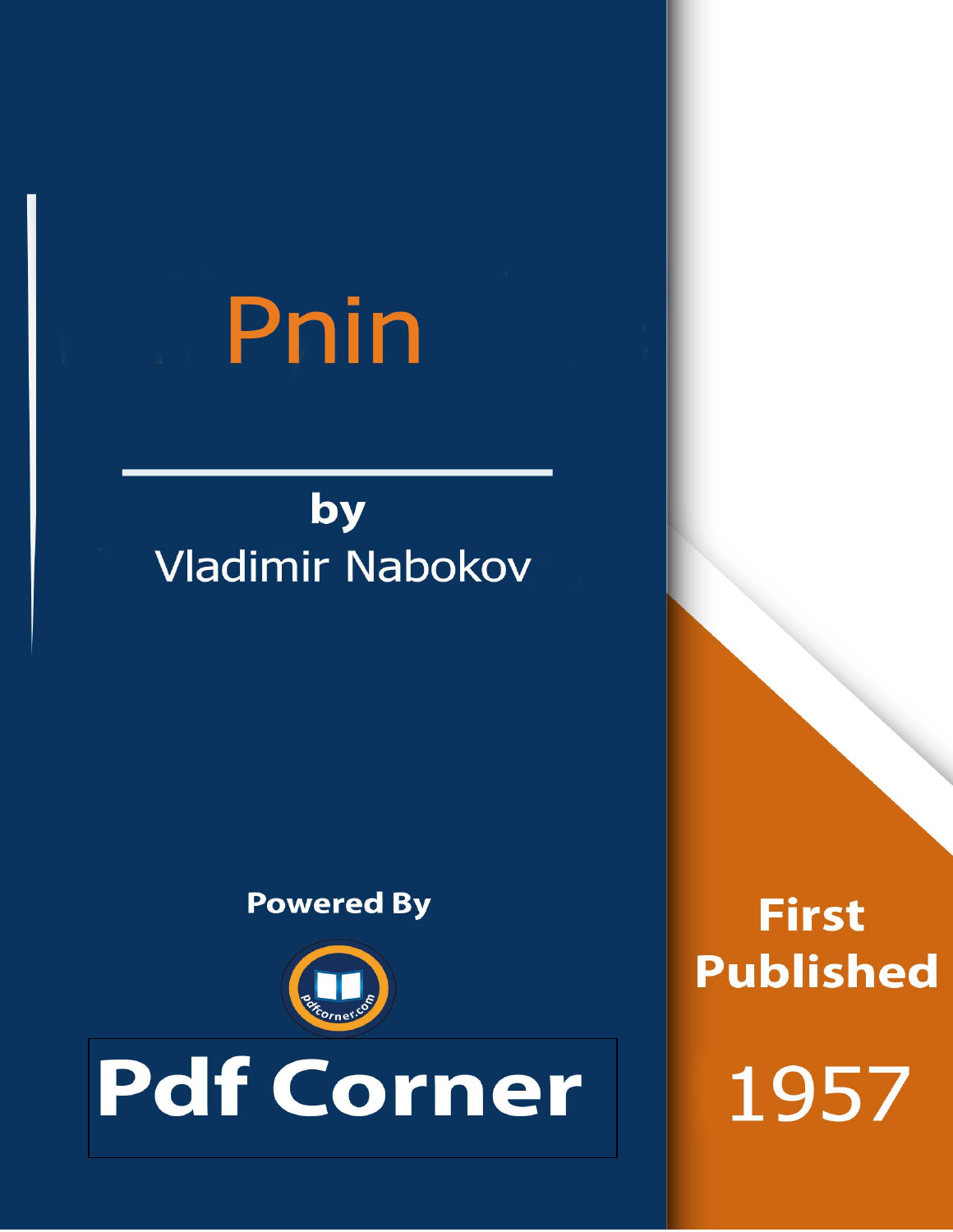## **[Pnin Pdf](http://pdfcorner.com/download-pnin-pdf-book-by-vladimir-nabokov/)**

By

#### **Vladimir Nabokov**



## This version of pdf is re-designed by **[Pdfcorner.com](http://pdfcorner.com)**  © Copyright Reserved 2018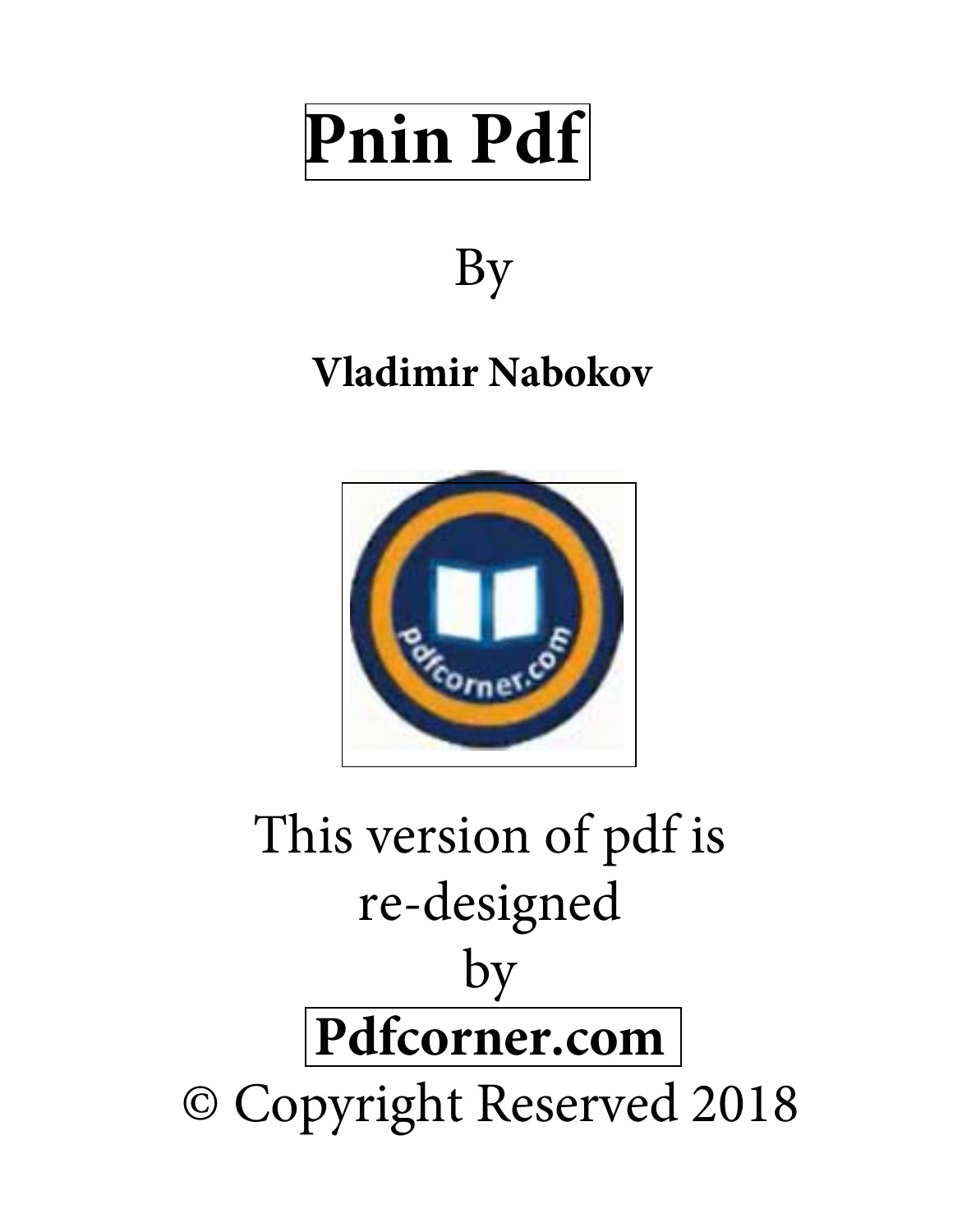Pnin

Vladimir Nabokov

Chapter One

1

The elderly passenger sitting on the north-window side of that inexorably moving railway coach, next to an empty seat and facing two empty ones, was none other than Professor Timofey Pnin. Ideally bald, sun-tanned, and clean-shaven, he began rather impressively with that great brown dome of his, tortoise-shell glasses (masking an infantile absence of eyebrows), apish upper lip, thick neck, and strong-man torso in a tightish tweed coat, but ended, somewhat disappointingly, in a pair of spindly legs (now flannelled and crossed) and frail-looking, almost feminine feet.

His sloppy socks were of scarlet wool with lilac lozenges; his conservative black Oxfords had cost him about as much as all the rest of his clothing (flamboyant goon tie included). Prior to the 1940s, during the staid European era of his life, he had always worn long underwear, its terminals tucked into the tops of neat silk socks, which were clocked, soberly coloured, and held up on his cotton-clad calves by garters. In those days, to reveal a glimpse of that white underwear by pulling up a trouser leg too high would have seemed to Pnin as indecent as showing himself to ladies minus collar and tie; for even when decayed Mme Roux, the concierge of the squalid apartment house in the Sixteenth Arrondissement of Paris where Pnin, after escaping from Leninized Russia and completing his college education in Prague, had spent fifteen years- happened to come up for the rent while he was without his faux col, prim Pain would cover his front stud with a chaste hand. All this underwent a change in the heady atmosphere of the New World. Nowadays, at fifty-two, he was crazy about sunbathing, wore sport shirts and slacks, and when crossing his legs would carefully, deliberately, brazenly display a tremendous stretch of bare shin. Thus he might have appeared to a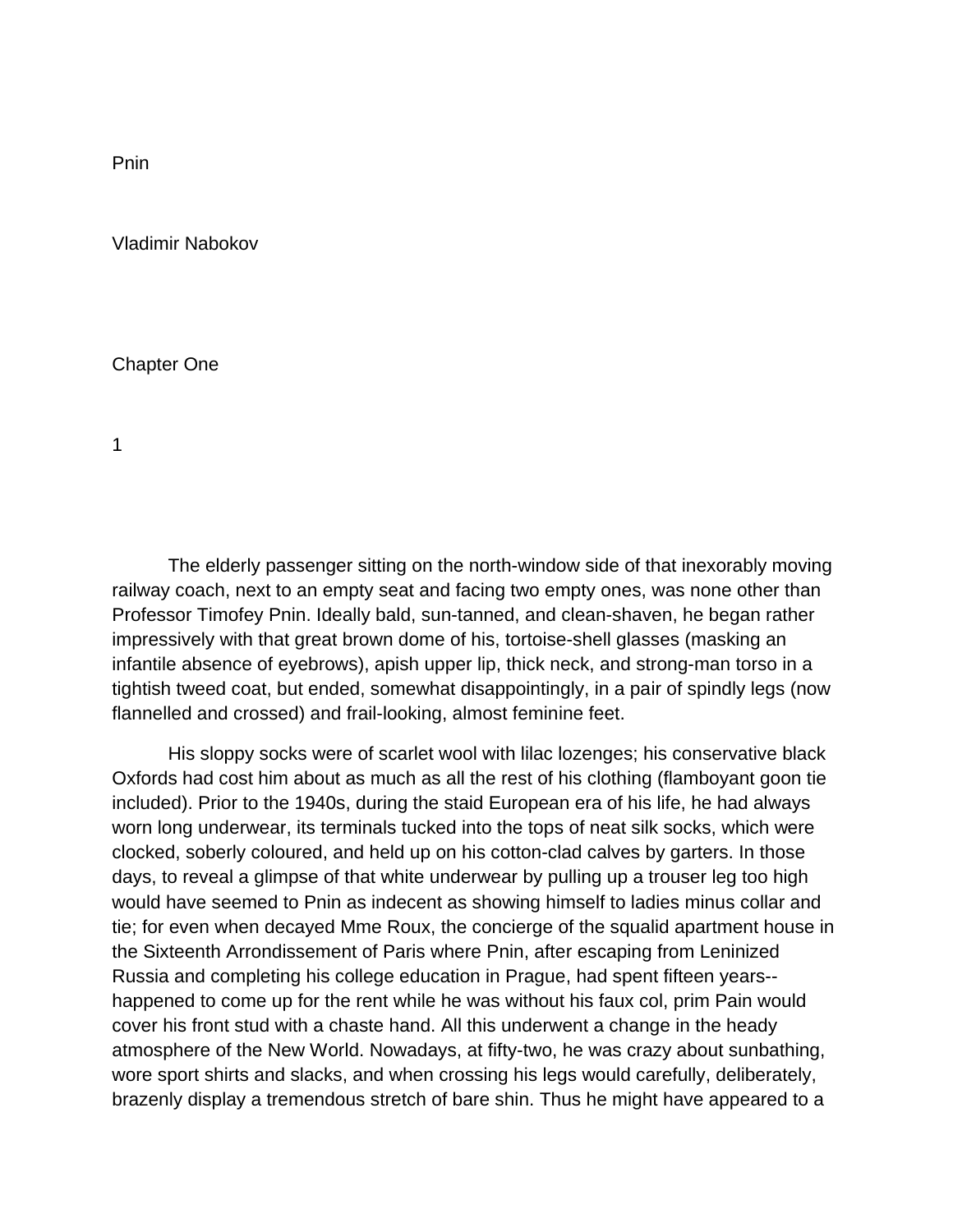fellow passenger; but except for a soldier asleep at one end and two women absorbed in a baby at the other, Pnin had the coach to himself.

Now a secret must be imparted. Professor Pnin was on the wrong train. He was unaware of it, and so was the conductor, already threading his way through the train to Pnin's coach. As a matter of fact, Pnin at the moment felt very well satisfied with himself. When inviting him to deliver a Friday-evening lecture at Cremona--some two hundred versts west of Waindell, Pnin's academic perch since 1945--the vice-president of the Cremona Women's Club, a Miss Judith Clyde, had advised our friend that the most convenient train left Waindell at 1.52 p.m., reaching Cremona at 4.17; but Pnin- who, like so many Russians, was inordinately fond of everything in the line of timetables, maps, catalogues, collected them, helped himself freely to them with the bracing pleasure of getting something for nothing, and took especial pride in puzzling out schedules for himself--had discovered, after some study, an inconspicuous reference mark against a still more convenient train (Lv. Waindell 2.19 p.m., Ar. Cremona 4.32 p. m.); the mark indicated that Fridays, and Fridays only, the twonineteen stopped at Cremona on its way to a distant and much larger city, graced likewise with a mellow Italian name. Unfortunately for Pnin, his timetable was five years old and in part obsolete.

He taught Russian at Waindell College, a somewhat provincial institution characterized by an artificial lake in the middle of a landscaped campus, by ivied galleries connecting the various halls, by murals displaying recognizable members of the faculty in the act of passing on the torch of knowledge from Aristotle, Shakespeare, and Pasteur to a lot of monstrously built farm boys and farm girls, and by a huge, active, buoyantly thriving German Department which its Head, Dr Hagen, smugly called (pronouncing every syllable very distinctly) 'a university within a university'.

In the Fall Semester of that particular year (1950), the enrolment in the Russian Language courses consisted of one student, plump and earnest Betty Bliss, in the Transitional Group, one, a mere name (Ivan Dub, who never materialized) in the Advanced, and three in the flourishing Elementary: Josephine Malkin, whose grandparents had been born in Minsk; Charles McBeth, whose prodigious memory had already disposed of ten languages and was prepared to entomb ten more; and languid Eileen Lane, whom somebody had told that by the time one had mastered the Russian alphabet one could practically read 'Anna Karamazov' in the original. As a teacher, Pnin was far from being able to compete with those stupendous Russian ladies, scattered all over academic America, who, without having had any formal training at all, manage somehow, by dint of intuition, loquacity, and a kind of maternal bounce, to infuse a magic knowledge of their difficult and beautiful tongue into a group of innocent-eyed students in an atmosphere of Mother Volga songs, red caviare, and tea; nor did Pnin, as a teacher, ever presume to approach the lofty halls of modern scientific linguistics, that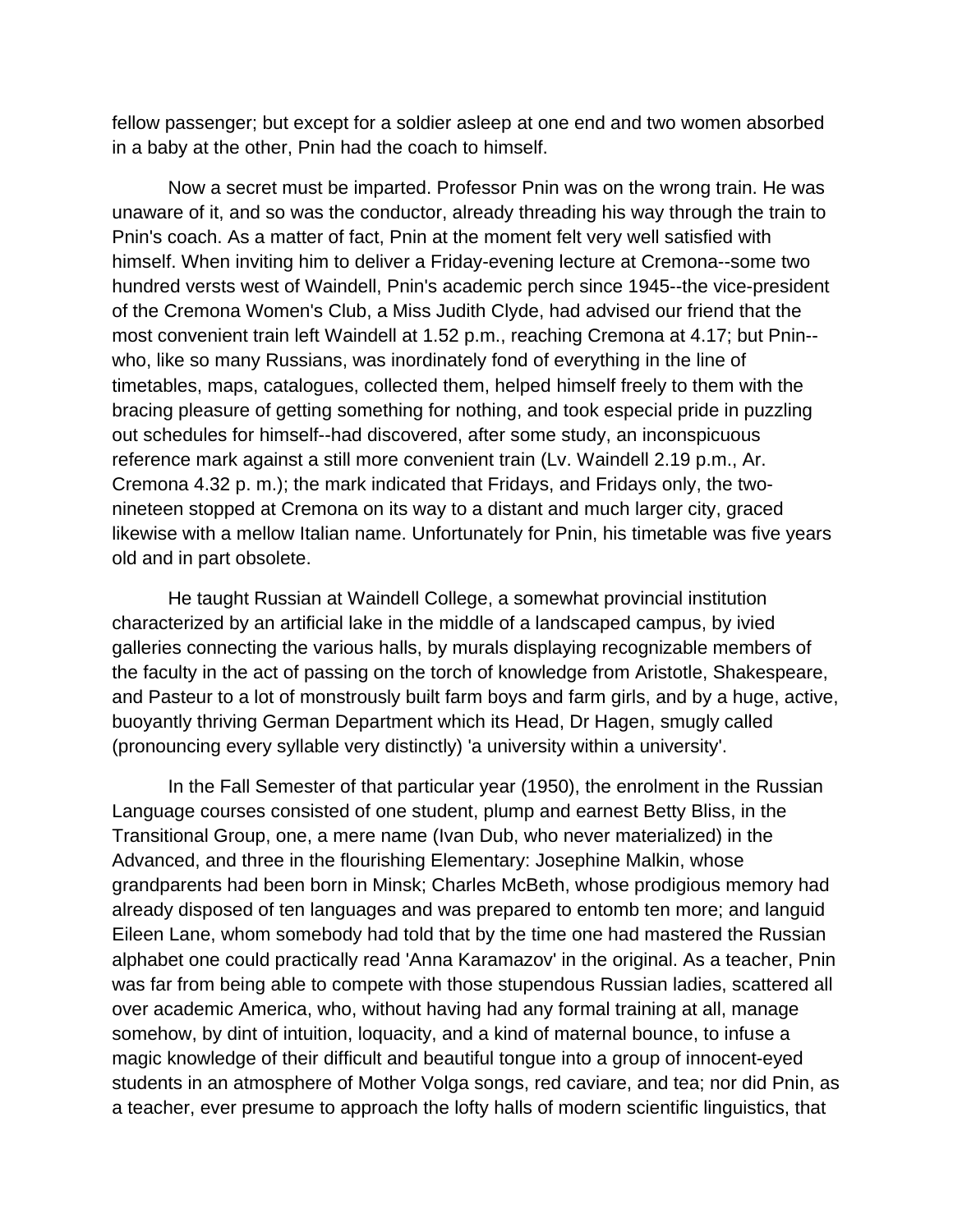ascetic fraternity of phonemes, that temple wherein earnest young people are taught not the language itself, but the method of teaching others to teach that method; which method, like a waterfall splashing from rock to rock, ceases to be a medium of rational navigation but perhaps in some fabulous future may become instrumental in evolving esoteric dialects--Basic Basque and so forth--spoken only by certain elaborate machines. No doubt Pnin's approach to his work was amateurish and light-hearted, depending as it did on exercises in a grammar brought out by the Head of a Slavic Department in a far greater college than Waindell--a venerable fraud whose Russian was a joke but who would generously lend his dignified name to the products of anonymous drudgery. Pnin, despite his many shortcomings, had about him a disarming, old-fashioned charm which Dr Hagen, his staunch protector, insisted before morose trustees was a delicate imported article worth paying for in domestic cash. Whereas the degree in sociology and political economy that Pnin had obtained with some pomp at the University of Prague around 1925 had become by mid century a doctorate in desuetude, he was not altogether miscast as a teacher of Russian. He was beloved not for any essential ability but for those unforgettable digressions of his, when he would remove his glasses to beam at the past while massaging the lenses of the present. Nostalgic excursions in broken English. Autobiographical titbits. How Pnin came to the Soedinyon nïe Shtatï (the United States). 'Examination on ship before landing. Very well! "Nothing to declare?"

"Nothing." Very well! Then political questions. He asks: "Are you anarchist?" I answer'--time out on the part of the narrator for a spell of cosy mute mirth--'"First what do we understand under 'Anarchism'? Anarchism practical, metaphysical, theoretical, mystical, abstractical, individual, social? When I was young," I say, "all this had for me signification." So we had a very interesting discussion, in consequence of which I passed two whole weeks on Ellis Island'--abdomen beginning to heave; heaving; narrator convulsed.

But there were still better sessions in the way of humour. With an air of coy secrecy, benevolent Pnin, preparing the children for the marvellous treat he had once had himself, and already revealing, in an uncontrollable smile, an incomplete but formidable set of tawny teeth, would open a dilapidated Russian book at the elegant leatherette marker he had carefully placed there; he would open the book, whereupon as often as not a look of the utmost dismay would alter his plastic features; agape, feverishly, he would flip right and left through the volume, and minutes might pass before he found the right page--or satisfied himself that he had marked it correctly after all. Usually the passage of his choice would come from some old and naïve comedy of merchant-class habitus rigged up by Ostrovski almost a century ago, or from an equally ancient but even more dated piece of trivial Leskovian jollity dependent on verbal contortions. He delivered these stale goods with the rotund gusto of the classical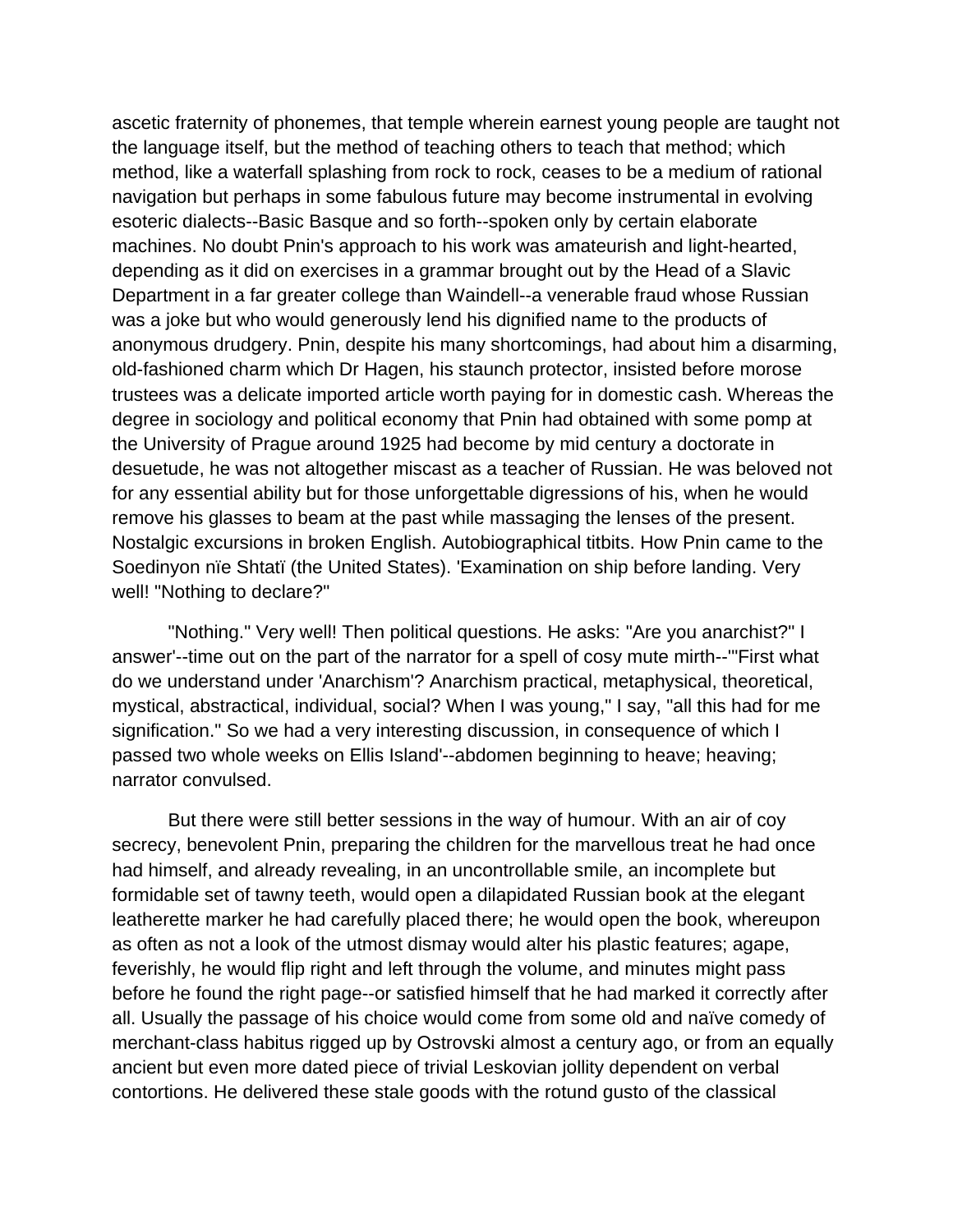Alexandrinka (a theatre in Petersburg), rather than with the crisp simplicity of the Moscow Artists; but since to appreciate whatever fun those passages still retained one had to have not only a sound knowledge of the vernacular but also a good deal of literary insight, and since his poor little class had neither, the performer would be alone in enjoying the associative subtleties of his text. The heaving we have already noted in another connexion would become here a veritable earthquake. Directing his memory, with all the lights on and all the masks of the mind a-miming, toward the days of his fervid and receptive youth (in a brilliant cosmos that seemed all the fresher for having been abolished by one blow of history), Pnin would get drunk on his private wines as he produced sample after sample of what his listeners politely surmised was Russian humour. Presently the fun would become too much for him; pear-shaped tears would trickle down his tanned cheeks. Not only his shocking teeth but also an astonishing amount of pink upper-gum tissue would suddenly pop out, as if a jack-in-the-box had been sprung, and his hand would fly to his mouth, while his big shoulders shook and rolled. And although the speech he smothered behind his dancing hand was now doubly unintelligible to the class, his complete surrender to his own merriment would prove irresistible. By the time he was helpless with it he would have his students in stitches, with abrupt barks of clockwork hilarity coming from Charles and a dazzling flow of unsuspected lovely laughter transfiguring Josephine, who was not pretty, while Eileen, who was, dissolved in a jelly of unbecoming giggles.

All of which does not alter the fact that Pnin was on the wrong train.

How should we diagnose his sad case? Pnin, it should be particularly stressed, was anything but the type of that good-natured German platitude of last century, der zerstreute Professor. On the contrary, he was perhaps too wary, too persistently on the look-out for diabolical pitfalls, too painfully on the alert lest his erratic surroundings (unpredictable America) inveigle him into some bit of preposterous oversight. It was the world that was absent-minded and it was Pnin whose business it was to set it straight. His life was a constant war with insensate objects that fell apart, or attacked him, or refused to function, or viciously got themselves lost as soon as they entered the sphere of his existence. He was inept with his hands to a rare degree; but because he could manufacture in a twinkle a one-note mouth-organ out a pea pod, make a flat pebble skip ten times on the surface of a pond, shadowgraph with his knuckles a rabbit (complete with blinking eye), and perform a number of other tame tricks that Russians have up their sleeves, he believed himself endowed with considerable manual and mechanical skill. On gadgets he doted with a kind of dazed, superstitious delight. Electric devices enchanted him. Plastics swept him off his feet. He had a deep admiration for the zipper. But the devoutly plugged-in clock would make nonsense of his mornings after a storm in the middle of the night had paralysed the local power station. The frame of his spectacles would snap in mid bridge, leaving him with two identical pieces, which he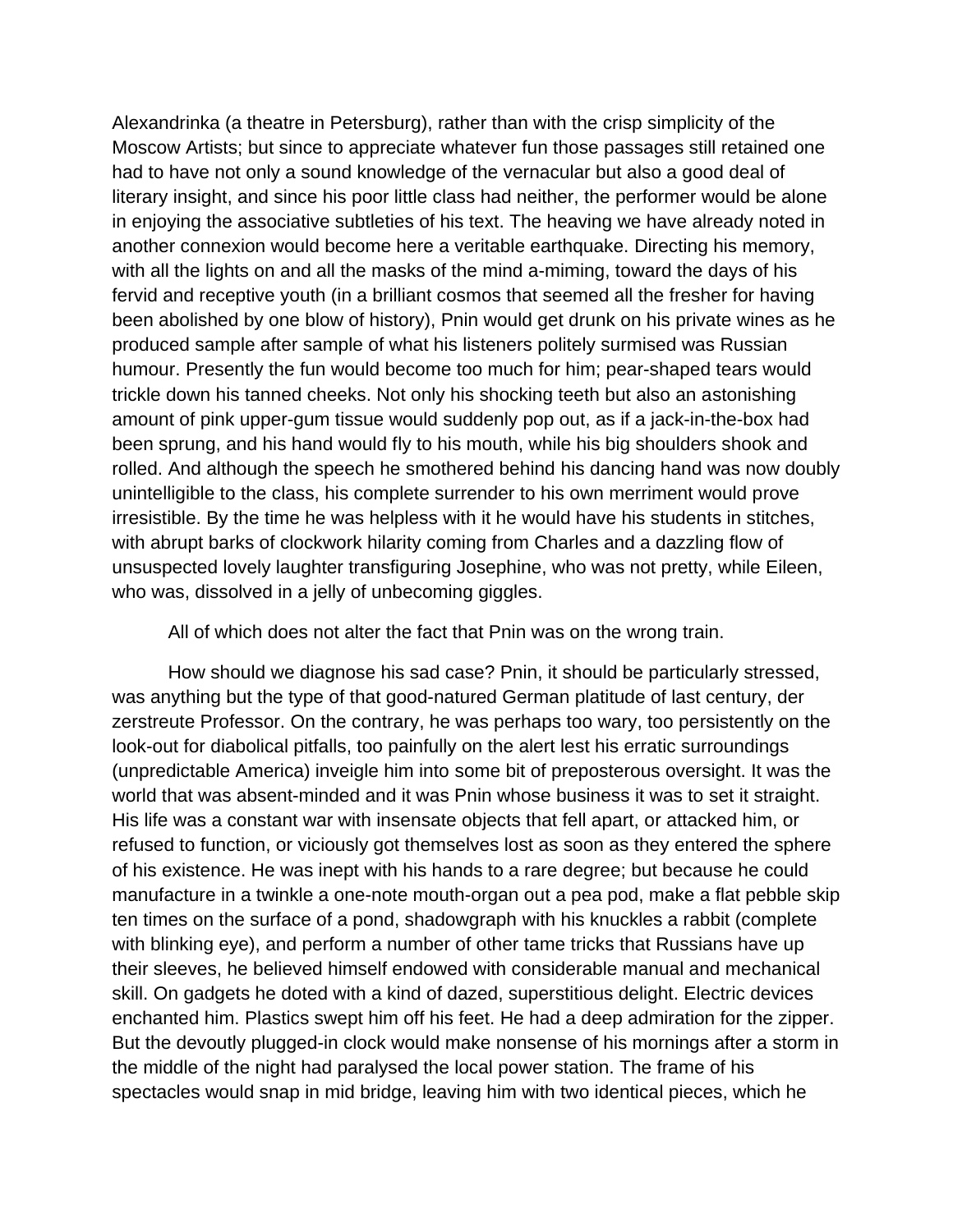would vaguely attempt to unite, in the hope, perhaps, of some organic marvel of restoration coming to the rescue. The zipper a gentleman depends on most would come loose in his puzzled hand at some nightmare moment of haste and despair.

And he still did not know that he was on the wrong train.

A special danger area in Pnin's case was the English language. Except for such not very helpful odds and ends as 'the rest is silence', 'nevermore', 'week-end', 'who's who', and a few ordinary words like' eat', 'street', 'fountain pen', 'gangster', 'Charleston', 'marginal utility', he had had no English at all at the time he left France for the States. Stubbornly he sat down to the task of learning the language of Fenimore Cooper, Edgar Poe, Edison, and thirty-one Presidents. In 1941, at the end of one year of study, he was proficient enough to use glibly terms like 'wishful thinking' and 'okey-dokey'. By 1942 he was able to interrupt his narration with the phrase, 'To make a long story short'. By the time Truman entered his second term, Pnin could handle practically any topic: but otherwise progress seemed to have stopped despite all his efforts, and by 1950 his English was still full of flaws. That autumn he supplemented his Russian courses by delivering a weekly lecture in a so-called symposium ('Wingless Europe: A Survey of Contemporary Continental Culture') directed by Dr Hagen. All our friend's lectures, including sundry ones he gave out of town, were edited by one of the younger members of the German Department. The procedure was somewhat complicated. Professor Pnin laboriously translated his own Russian verbal flow, teeming with idiomatic proverbs, into patchy English. This was revised by young Miller. Then Dr Hagen's secretary, a Miss Eisenbohr, typed it out. Then Pnin deleted the passages he could not understand. Then he read it to his weekly audience. He was utterly helpless without the prepared text, nor could he use the ancient system of dissimulating his infirmity by moving his eyes up and down--snapping up an eyeful of words, reeling them off to his audience, and drawing out the end of the sentence while diving for the next. Pnin's worried eye would be bound to lose its bearings. Therefore he preferred reading his lectures, his gaze glued to his text, in a slow, monotonous baritone that seemed to climb one of those interminable flights of stairs used by people who dread elevators.

The conductor, a grey-headed fatherly person with steel spectacles placed rather low on his simple, functional nose and a bit of soiled adhesive tape on his thumb, had now only three coaches to deal with before reaching the last one, where Pnin rode.

Pnin in the meantime had yielded to the satisfaction of a special Pninian craving. He was in a Pninian quandary. Among other articles indispensable for a Pninian overnight stay in a strange town, such as shoe trees, apples, dictionaries, and so on, his Gladstone bag contained a relatively new black suit he planned to wear that night for the lecture ('Are the Russian People Communist?') before the Cremona ladies. It also contained next Monday's symposium lecture ('Don Quixote and Faust'), which he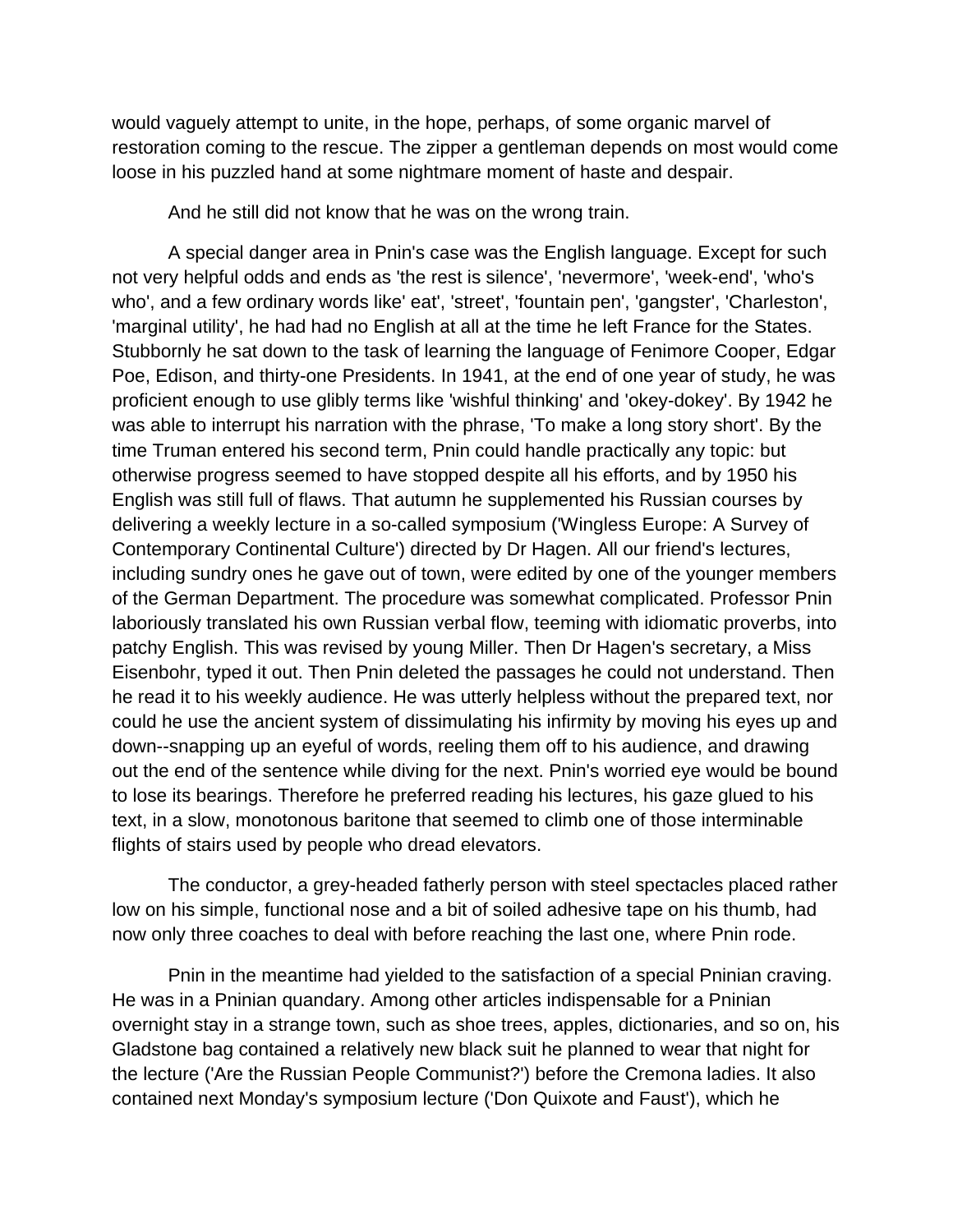intended to study the next day, on his way back to Waindell, and a paper by the graduate student, Betty Bliss ('Dostoyevsky and Gestalt Psychology'), that he had to read for Dr Hagen, who was her main director of cerebration. The quandary was as follows: If he kept the Cremona manuscript--a sheaf of typewriter-size pages, carefully folded down the centre--on his person, in the security of his body warmth, the chances were, theoretically, that he would forget to transfer it from the coat he was wearing to the one he would wear. On the other hand, if he placed the lecture in the pocket of the suit in the bag now, he would, he knew, be tortured by the possibility of his luggage being stolen. On the third hand (these mental states sprout additional forelimbs all the time), he carried in the inside pocket of his present coat a precious wallet with two tendollar bills, the newspaper clipping of a letter he had written, with my help, to the New York Times in 1945 anent the Yalta conference, and his certificate of naturalization; and it was physically possible to pull out the wallet, if needed, in such a way as fatally to dislodge the folded lecture. During the twenty minutes he had been on the train, our friend had already opened his bag twice to play with his various papers. When the conductor reached the car, diligent Pnin was perusing with difficulty Betty's last effort, which began, 'When we consider the mental climate wherein we all live, we cannot but notice--'

The conductor entered; did not awake the soldier; promised the women he would let them know when they would be about to arrive; and presently was shaking his head over Pnin's ticket. The Cremona stop had been abolished two years before.

'Important lecture!' cried Pnin. 'What to do? It is a catastroph!'

Gravely, comfortably, the grey-headed conductor sank into the opposite seat and consulted in silence a tattered book full of dog-eared insertions. In a few minutes, namely at 3 .08, Pnin would have to get off at Whitchurch; this would enable him to catch the four o'clock bus that would deposit him, around six, at Cremona.

'I was thinking I gained twelve minutes, and now I have lost nearly two whole hours,' said Pnin bitterly. Upon which, clearing his throat and ignoring the consolation offered by the kind grey-head ('You'll make it'), he took off his reading glasses, collected his stone-heavy bag, and repaired to the vestibule of the car so as to wait there for the confused greenery skimming by to be cancelled and replaced by the definite station he had in mind.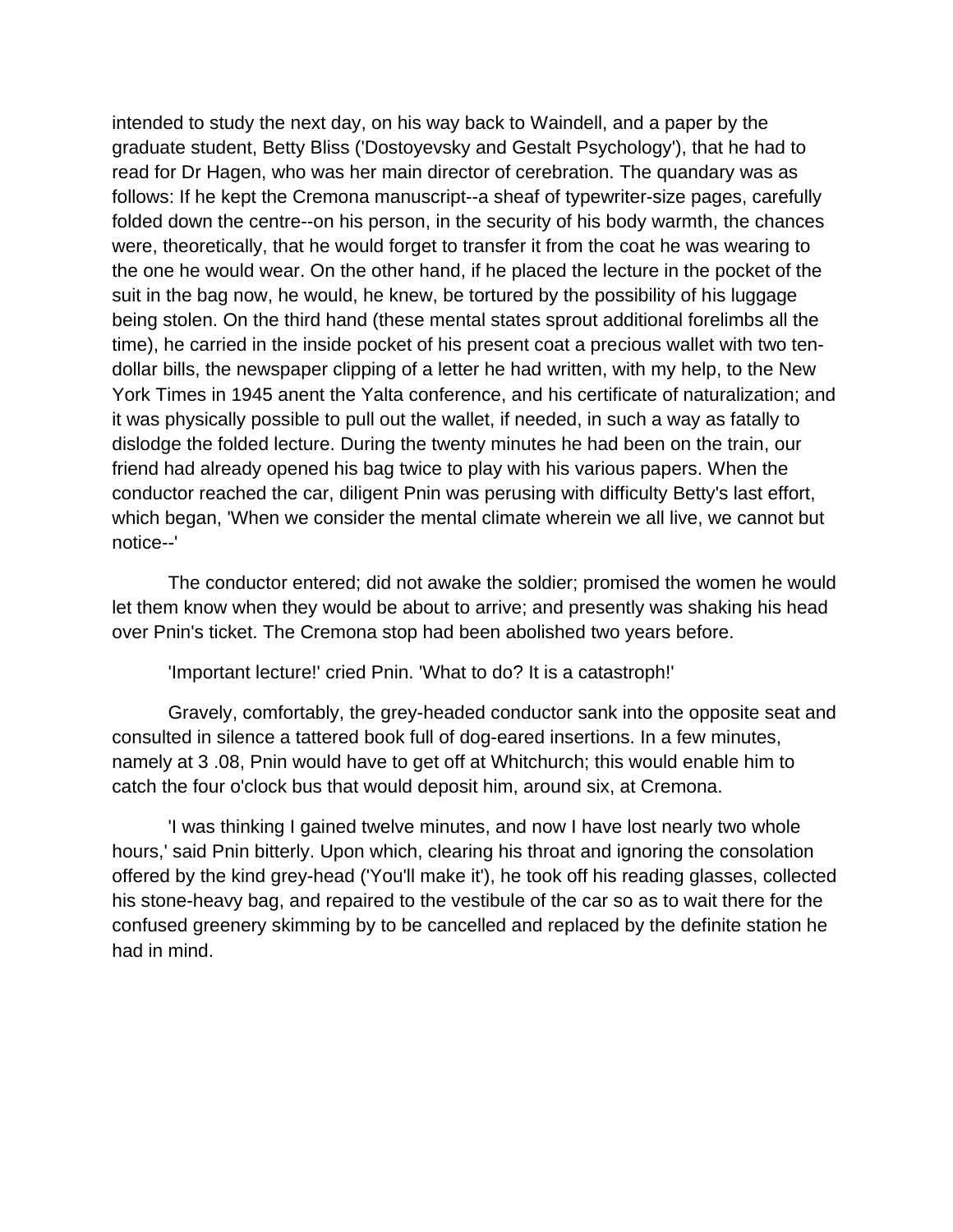Whitchurch materialized as scheduled. A hot, torpid expanse of cement and sun lay beyond the geometrical solids of various clean-cut shadows. The local weather was unbelievably summery for October. Alert, Pnin entered a waiting-room of sorts, with a needless stove in the middle, and looked around. In a solitary recess, one could make out the upper part of a perspiring young man who was filling out forms on the broad wooden counter before him.

'Information, please,' said Pnin. 'Where stops four o'clock bus to Cremona?'

'Right across the street,' briskly answered the employee without looking up.

'And where possible to leave baggage?'

'That bag? I'll take care of it.'

And with the national informality that always nonplussed Pnin, the young man shoved the bag into a corner of his nook.

'Quittance?' queried Pnin, Englishing the Russian for 'receipt' (kvtantsiya).

'What's that?'

'Number?' tried Pnin.

'You don't need a number,' said the fellow, and resumed his writing.

Pnin left the station, satisfied himself about the bus stop, and entered a coffee shop. He consumed a ham sandwich, ordered another, and consumed that too. At exactly five minutes to four, having paid for the food but not for an excellent toothpick which he carefully selected from a neat little cup in the shape of a pine cone near the cash register, Pnin walked back to the station for his bag.

A different man was now in charge. The first had been called home to drive his wife in all haste to the maternity hospital. He would be back in a few minutes.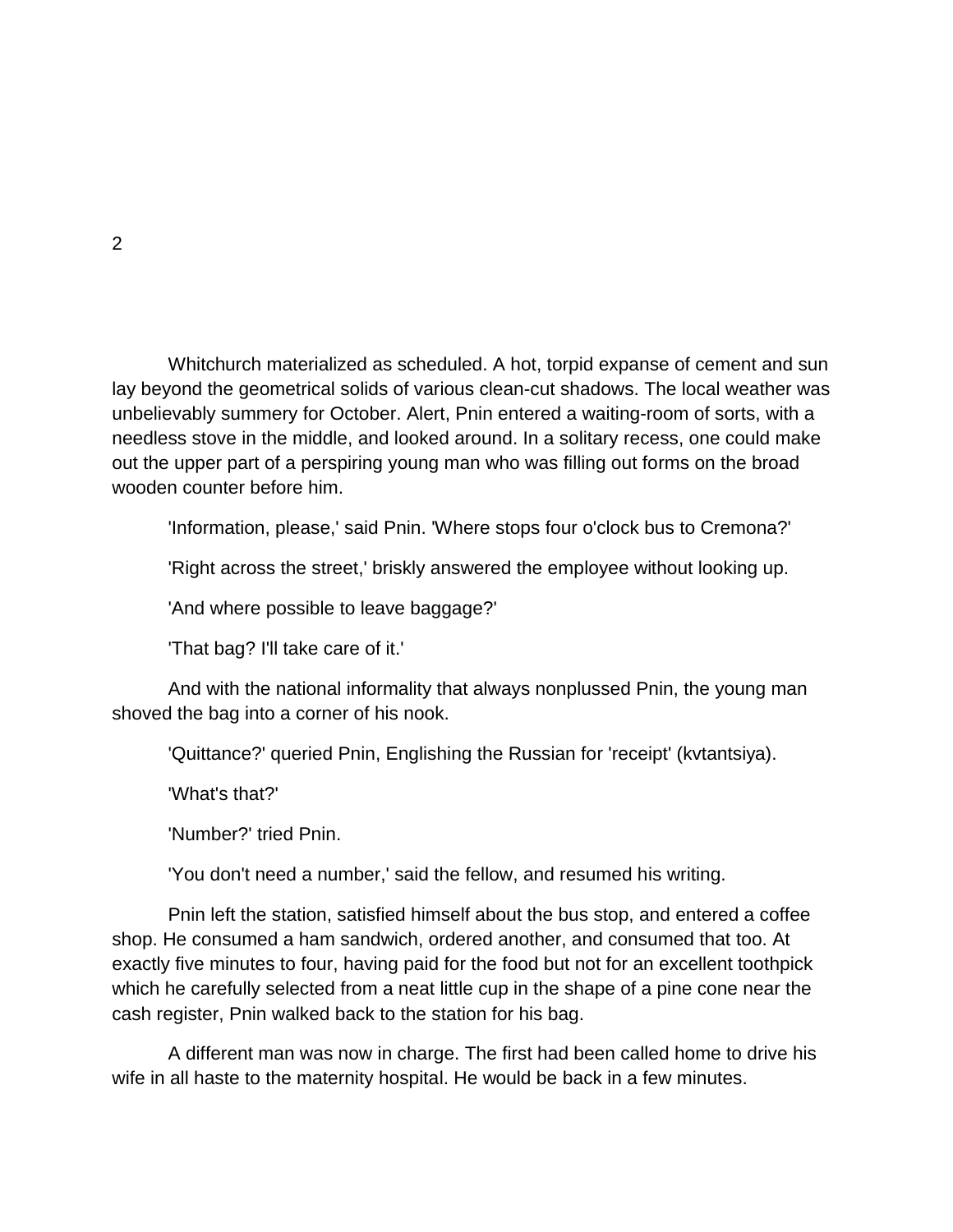'But I must obtain my valise!' cried Pnin.

The substitute was sorry but could not do a thing.

'It is there!' cried Pnin, leaning over and pointing.

This was unfortunate. He was still in the act of pointing when he realized that he was claiming the wrong bag. His index finger wavered. That hesitation was fatal.

'My bus to Cremona!' cried Pnin.

'There is another at eight,' said the man.

What was our poor friend to do? Horrible situation! He glanced streetward. The bus had just come. The engagement meant an extra fifty dollars. His hand flew to his right side. It was there, slava Bogu (thank God)! Very well! He would not wear his black suit--vot i vsyo (that's all). He would retrieve it on his way back. He had lost, dumped, shed many more valuable things in his day. Energetically, almost light-heartedly, Pnin boarded the bus.

He had endured this new stage of his journey only for a few city blocks when an awful suspicion crossed his mind. Ever since he had been separated from his bag, the tip of his left forefinger had been alternating with the proximal edge of his right elbow in checking a precious presence in ru8 inside coat pocket. All of a sudden he brutally yanked it out. It was Betty's paper.

Emitting what he thought were international exclamations of anxiety and entreaty, Pnin lurched out of his seat. Reeling, he reached the exit. With one hand the driver grimly milked out a handful of coins from his little machine, refunded him the price of the ticket, and stopped the bus. Poor Pnin landed in the middle of a strange town.

He was less strong than his powerfully puffed-out chest might imply, and the wave of hopeless fatigue that suddenly submerged his top-heavy body, detaching him, as it were, from reality, was a sensation not utterly unknown to rum. He found himself in a damp, green, purplish park, of the formal and funereal type, with the stress laid on sombre rhododendrons, glossy laurels, sprayed shade trees and closely clipped lawns; and hardly had he turned into an alley of chestnut and oak, which the bus driver had curtly told him led back to the railway station, than that eerie feeling, that tingle of unreality overpowered him completely. Was it something he had eaten? That pickle with the ham? Was it a mysterious disease that none of his doctors had yet detected? My friend wondered, and I wonder, too.

I do not know if it has ever been noted before that one of the main characteristics of life is discreteness. Unless a film of flesh envelops us, we die. Man exists only insofar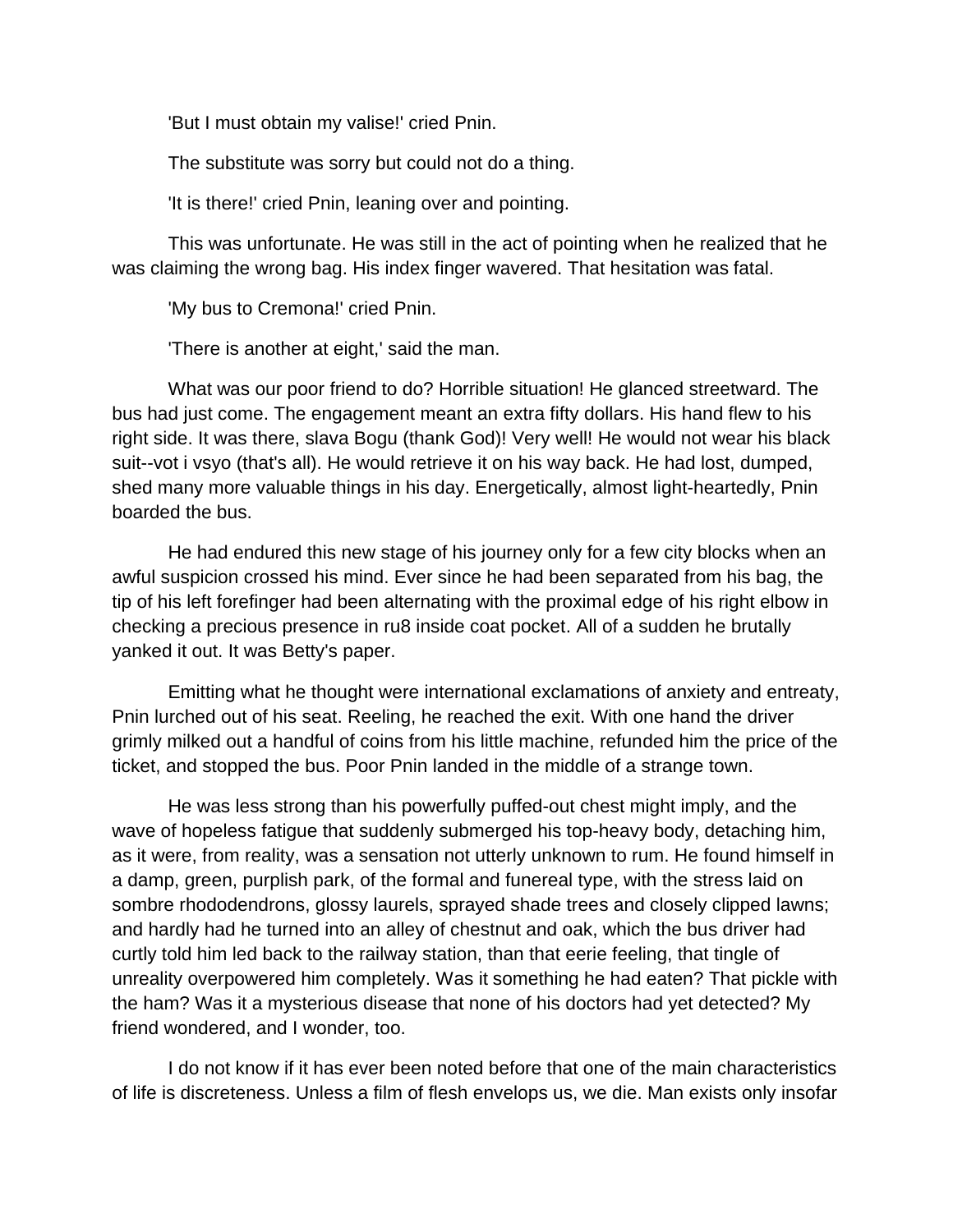as he is separated from his surroundings. The cranium is a spacetraveller's helmet. Stay inside or you perish. Death is divestment, death is communion. It may be wonderful to mix with the landscape, but to do so is the end of the tender ego. The sensation poor Pnin experienced was something very like that divestment, that communion. He felt porous and pregnable. He was sweating. He was terrified. A stone bench among the laurels saved him from collapsing on the sidewalk. Was his seizure a heart attack? I doubt it. For the nonce I am his physician, and let me repeat, I doubt it. My patient was one of those singular and unfortunate people who regard their heart ('a hollow, muscular organ,' according to the gruesome definition in Webster's New Collegiate Dictionary, which Pnin's orphaned bag contained) with a queasy dread, a nervous repulsion, a sick hate, as if it were some strong slimy untouchable monster that one had to be parasitized with, alas. Occasionally, when puzzled by his tumbling and tottering pulse, doctors examined him more thoroughly, the cariograph outlined fabulous mountain ranges and indicated a dozen fatal diseases that excluded one another. He was afraid of touching his own wrist. He never attempted to sleep on his left side, even in those dismal hours of the night when the insomniac longs for a third side after trying the two he has.

And now, in the park of Whitchurch, Pnin felt what he bad felt already on August 10, 1942, and February 15 (his birthday), 1937, and May 18, 1929, and July 4, 1920- that the repulsive automaton he lodged had developed a consciousness of its own and not only was grossly alive but was causing him pain and panic. He pressed his poor bald head against the stone back of the bench and recalled all the past occasions of similar discomfort and despair. Could it be pneumonia this time? He had been chilled to the bone a couple of days before in one of those hearty American draughts that a host treats his guests to after the second round of drinks on a windy night. And suddenly Pnin (was he dying?) found himself sliding back into his own childhood. This sensation had the sharpness of retrospective detail that is said to be the dramatic privilege of drowning individuals, especially in the former Russian Navy--a phenomenon of suffocation that a veteran psychoanalyst, whose name excapes me, has explained as being the subconsciously evoked shock of one's baptism which causes an explosion of intervening recollections between the first immersion and the last. It all happened in a flash but there is no way of rendering it in less than so many consecutive words.

Pnin came from a respectable, fairly well-to-do, St Petersburg family. His father, Dr Pavel Pnin, an eye specialist of considerable repute, had once had the honour of treating Leo Tolstoy for a case of conjunctivitis. Timofey's mother, a frail, nervous little person with a waspy waist and bobbed hair, was the daughter of the once famous revolutionary Umov (rhymes with' zoom off') and of a German lady from Riga. Through his half swoon, he saw his mother's approaching eyes. It was a Sunday in mid winter. He was eleven. He had been preparing lessons for his Monday classes at the First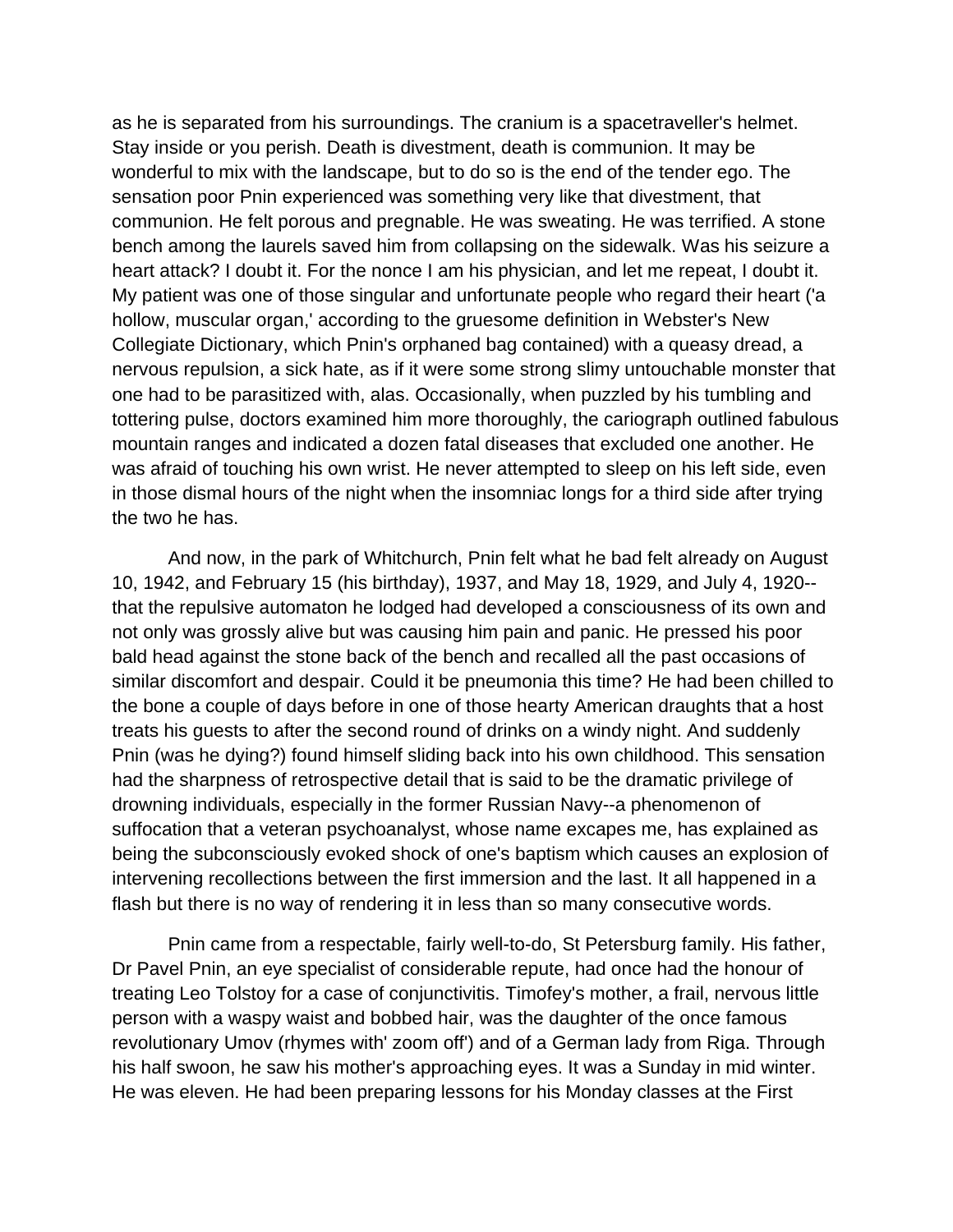Gymnasium when a strange chill pervaded his body. His mother took his temperature, looked at her child with a kind of stupefaction, and immediately called her husband's best friend, the paediatrician Belochkin. He was a small, beetle-browed man, with a short beard and cropped hair. Easing the skirts of his frock coat, he sat down on the edge of Timofey's bed. A race was run between the doctor's fat golden watch and Timofey's pulse (an easy winner). Then Timofey's torso was bared, and to it Belochkin pressed the icy nudity of his ear and the sandpapery side of his head. Like the flat sole of some monopode, the ear ambulated all over Timofey's back and chest, gluing itself to this or that patch of skin and stomping on to the next. No sooner had the doctor left than Timofey's mother and a robust servant girl with safety-pins between her teeth encased the distressed little patient in a straitjacket-like compress. It consisted of a layer of soaked linen, a thicker layer of absorbent cotton, and another of tight flannel, with a sticky diabolical oilcloth--the hue of urine and fever--coming between the clammy pang of the linen next to his skin and the excruciating squeak of the cotton around which the outer layer of flannel was wound. A poor cocooned pupa, Timosha (Tim) lay under a mass of additional blankets; they were of no avail against the branching chill that crept up his ribs from both sides of his frozen spine. He could not close his eyes because his eyelids stung so. Vision was but oval pain with oblique stabs of light; familiar shapes became the breeding places of evil delusions. Near his bed was a four-section screen of polished wood, with pyrographic designs representing a bridle path felted with fallen leaves, a lily pond, an old man hunched up on a bench, and a squirrel holding a reddish object in its front paws. Timosha, a methodical child, had often wondered what that object could be (a nut? a pine cone?), and now that he had nothing else to do, he set himself to solve this dreary riddle, but the fever that hummed in his head drowned every effort in pain and panic. Still more oppressive was his tussle with the wallpaper. He had always been able to see that in the vertical plane a combination made up of three different clusters of purple flowers and seven different oak leaves was repeated a number of times with soothing exactitude; but now he was bothered by the undismissible fact that he could not find what system of inclusion and circumscription governed the horizontal recurrence of the pattern; that such a recurrence existed was proved by his being able to pick out here and there, all along the wall from bed to wardrobe and from stove to door, the reappearance of this or that element of the series, but when he tried travelling right or left from any chosen set of three inflorescences and seven leaves, he forthwith lost himself in a meaningless tangle of rhododendron and oak. It stood to reason that if the evil designer--the destroyer of minds, the friend of fever--had concealed the key of the pattern with such monstrous care, that key must be as precious as life itself and, when found, would regain for Timofey Pnin his everyday health, his everyday world; and this lucid--alas, too lucid--thought forced him to persevere in the struggle.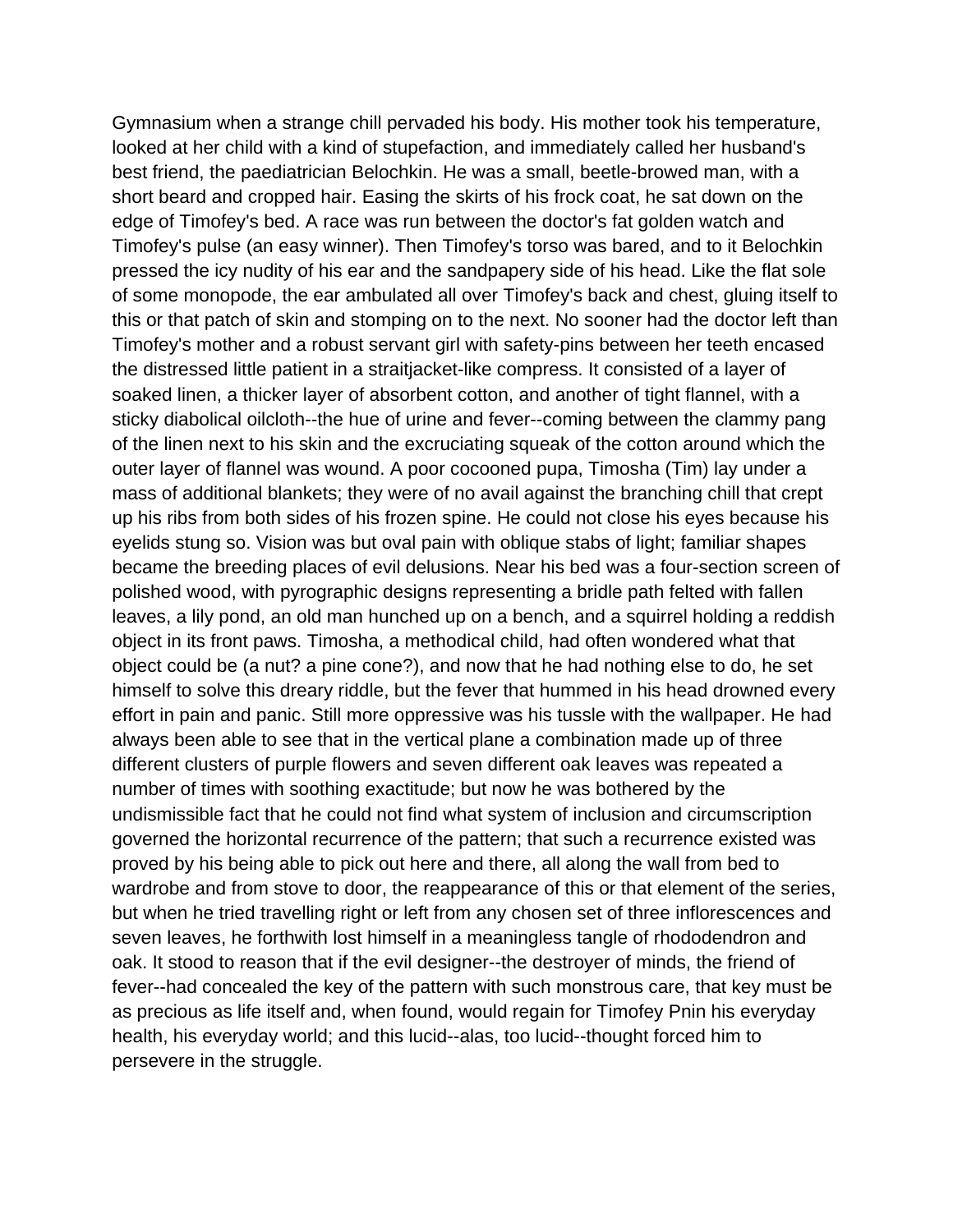A sense of being late for some appointment as odiously exact as school, dinner, or bedtime added the discomfort of awkward haste to the difficulties of a quest that was grading into delirium. The foliage and the flowers, with none of the intricacies of their warp disturbed, appeared to detach themselves in one undulating body from their paleblue background which, in its turn, lost its papery flatness and dilated in depth till the spectator's heart almost burst in response to the expansion. He could still make out through the autonomous garlands certain parts of the nursery more tenacious of life than the rest, such as the lacquered screen, the gleam of a tumbler, the brass knobs of his bedstead, but these interfered even less with the oak leaves and rich blossoms than would the reflection of an inside object in a window-pane with the outside scenery perceived through the same glass. And although the witness and victim of these phantasms was tucked up in bed, he was, in accordance with the twofold nature of his surroundings, simultaneously seated on a bench in a green and purple park. During one melting moment, he had the sensation of holding at last the key he had sought; but, coming from very far, a rustling wind, its soft volume increasing as it ruffled the rhododendrons--now blossomless, blind--confused whatever rational pattern Timofey Pnin's surroundings had once had. He was alive and that was sufficient. The back of the bench against which he still sprawled felt as real as his clothes, or his wallet, or the date of the Great Moscow Fire--1812.

A grey squirrel sitting on comfortable haunches on the ground before him was sampling a peach stone. The wind paused, and presently stirred the foliage again.

The seizure had left him a little frightened and shaky, but he argued that had it been a real heart attack, he would have surely felt a good deal more unsettled and concerned, and this roundabout piece of reasoning completely dispelled his fear. It was now four-twenty. He blew his nose and trudged to the station.

The initial employee was back. 'Here's your bag,' he said cheerfully. 'Sorry you missed the Cremona bus.'

'At least'--and what dignified irony our unfortunate friend tried to inject into that 'at least'--'I hope everything is good with your wife?'

'She'll be all right. Have to wait till tomorrow, I guess.'

'And now,' said Pnin, 'where is located the public telephone?'

The man pointed with his pencil as far out and sideways as he could without leaving his lair. Pnin, bag in hand, started to go, but he was called back. The pencil was now directed streetward.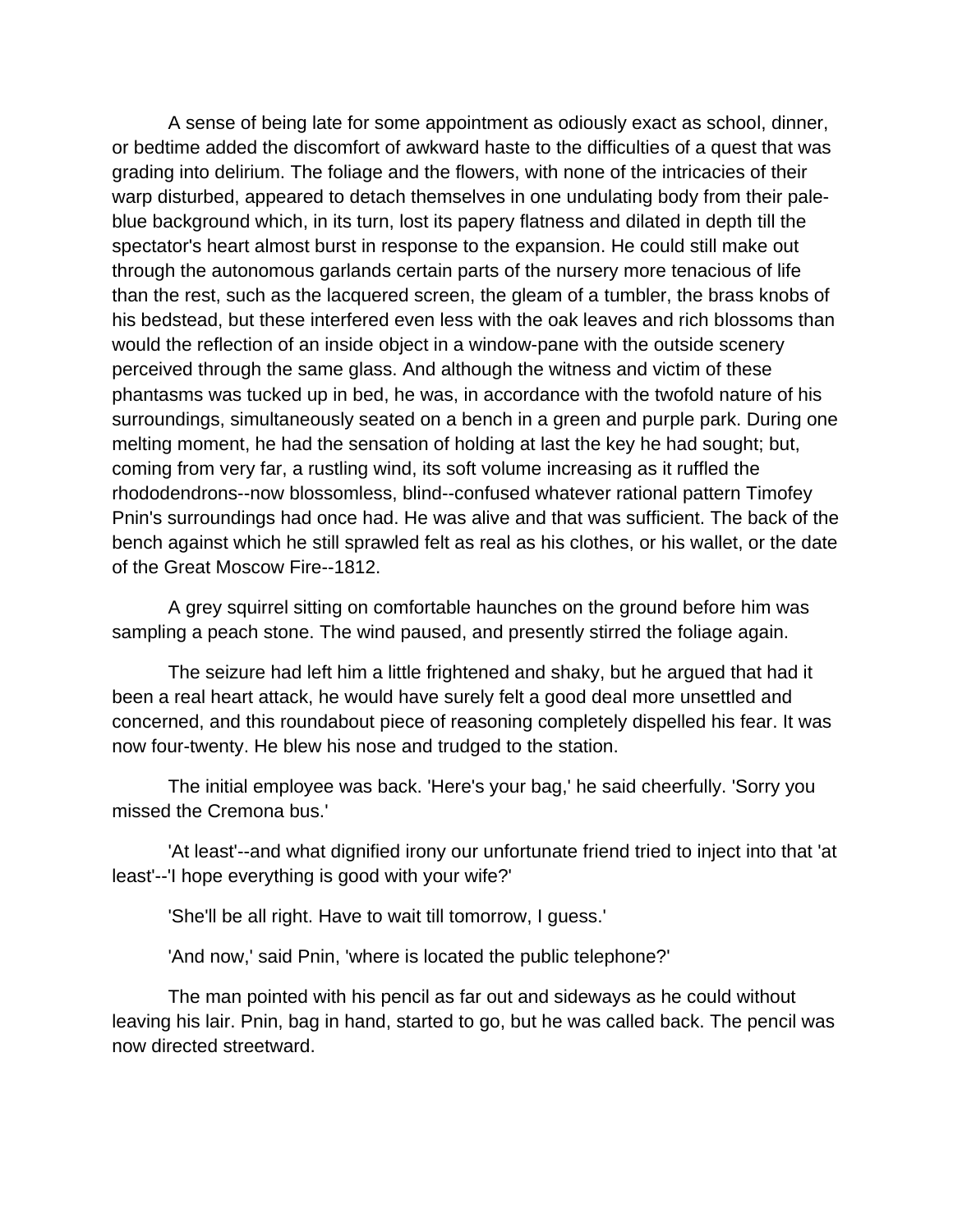'Say, see those two guys loading that truck? They're going to Cremona right now. Just tell them Bob Horn sent you. They'll take you.'

#### 3

Some people--and I am one of them--hate happy ends. We feel cheated. Harm is the norm. Doom should not jam. The avalanche stopping in its tracks a few feet above the cowering village behaves not only unnaturally but unethically. Had I been reading about this mild old man, instead of writing about him, I would have preferred him to discover, upon his arrival to Cremona, that his lecture was not this Friday but the next. Actually, however, he not only arrived safely but was in time for dinner--a fruit cocktail, to begin with, mint jelly with the anonymous meat course, chocolate syrup with the vanilla ice-cream. And soon afterwards, surfeited with sweets, wearing his black suit, and juggling three papers, all of which he had stuffed into his coat so as to have the one he wanted among the rest (thus thwarting mischance by mathematical necessity), he sat on a chair near the lectern, while, at the lectern, Judith Clyde, an ageless blonde in aqua rayon, with large, flat cheeks stained a beautiful candy pink and two bright eyes basking in blue lunacy behind a rimless pince-nez, presented the speaker: 'Tonight,' she said, 'the speaker of the evening--This, by the way, is our third Friday night; last time, as you all remember, we all enjoyed hearing what Professor Moore had to say about agriculture in China. Tonight we have here, I am proud to say, the Russian-born, and citizen of this country, Professor--now comes a difficult one, I am afraid--Professor Punneen. I hope I have it right. He hardly needs any introduction, of course, and we are all happy to have him. We have a long evening before us, a long and rewarding evening, and I am sure you would all like to have time to ask him questions afterwards. Incidentally, I am told his father was Dostoyevsky's family doctor, and he has travelled quite a bit on both sides of the Iron Curtain. Therefore I will not take up your precious time any longer and will only add a few words about our next Friday lecture in this programme. I am sure you will all be delighted to know that there is a grand surprise in store for all of us. Our next lecturer is the distinguished poet and prose writer, Miss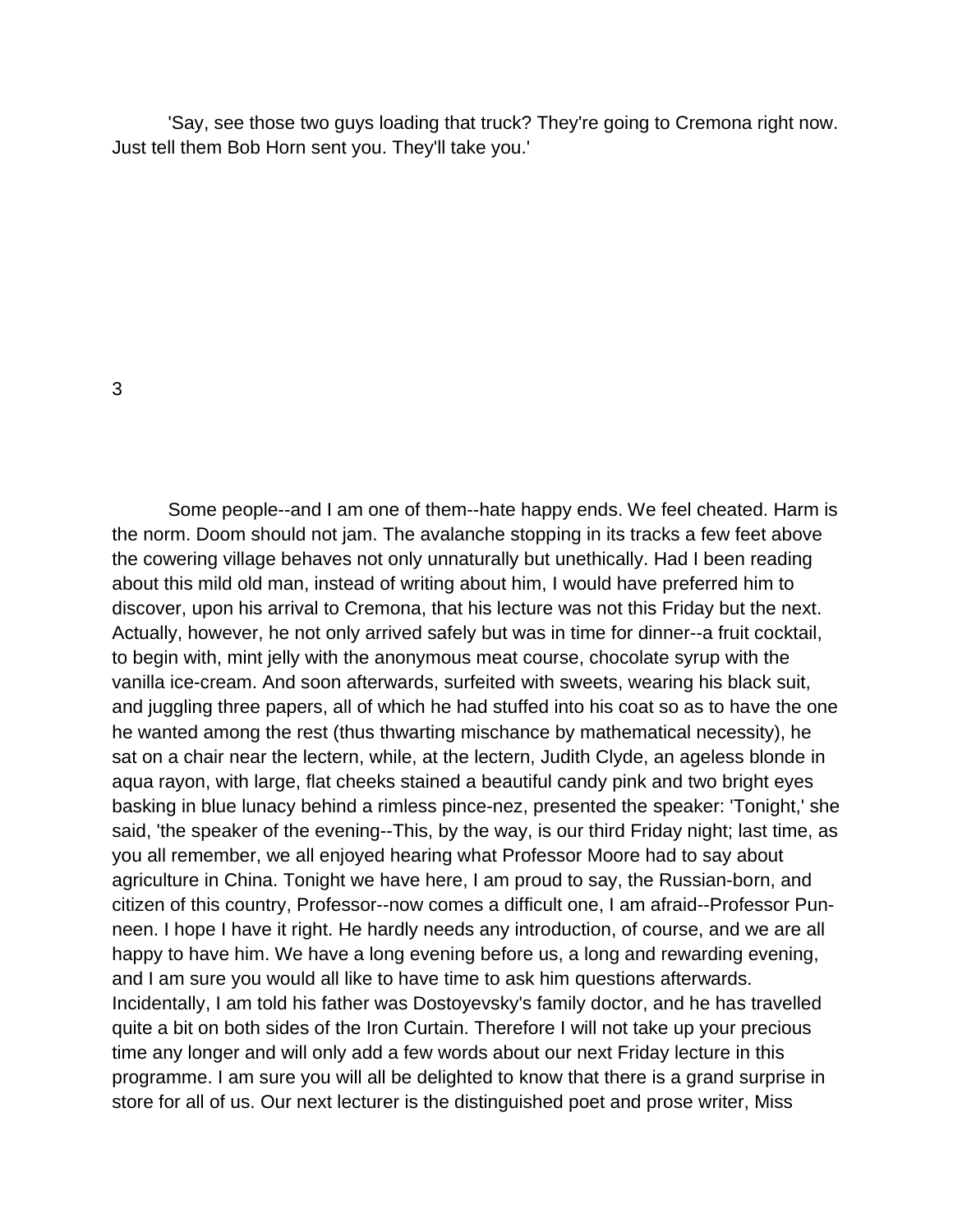Linda Lacefield. We all know she has written poetry, prose, and some short stories. Miss Lacefield was born in New York. Her ancestors on both sides fought on both sides in the Revolutionary War. She wrote her first poem before graduation. Many of her poems--three of them, at least--have been published in Response, A Hundred Love Lyrics by American Women. In 1932 she received the cash prize offered by--'

But Pnin was not listening. A faint ripple stemming from his recent seizure was holding his fascinated attention. It lasted only a few heartbeats, with an additional systole here and there--last, harmless echoes--and was resolved in demure reality as his distinguished hostess invited him to the lectern; but while it lasted, how limpid the vision was! In the middle of the front row of seats he saw one of his Baltic aunts, wearing the pearls and the lace and the blonde wig she had worn at all the performances given by the great ham actor Khodotov, whom she had adored from afar before drifting into insanity. Next to her, shyly smiling, sleek dark head inclined, gentle brown gaze shining up at Pnin from under velvet eyebrows, sat a dead sweetheart of his, fanning herself with a programme. Murdered, forgotten, unrevenged, incorrupt, immortal, many old friends were scattered throughout the dim hall among more recent people, such as Miss Clyde, who had modestly regained a front seat. Vanya Bednyashkin, shot by the Reds in 1919 in Odessa because his father had been a Liberal, was gaily signalling to his former schoolmate from the back of the hall. And in an inconspicuous situation Dr Pavel Pnin and his anxious wife, both a little blurred but on the whole wonderfully recovered from their obscure dissolution, looked at their son with the same life-consuming passion and pride that they had looked at him with that night in 1912 when, at a school festival, commemorating Napoleon's defeat, he had recited (a bespectacled lad all alone on the stage) a poem by Pushkin.

The brief vision was gone. Old Miss Herring, retired Professor of History, author of Russia Awakes (1922), was bending across one or two intermediate members of the audience to compliment Miss Clyde on her speech, while from behind that lady another twinkling old party was thrusting into her field of vision a pair of withered, soundlessly clapping hands.

Chapter Two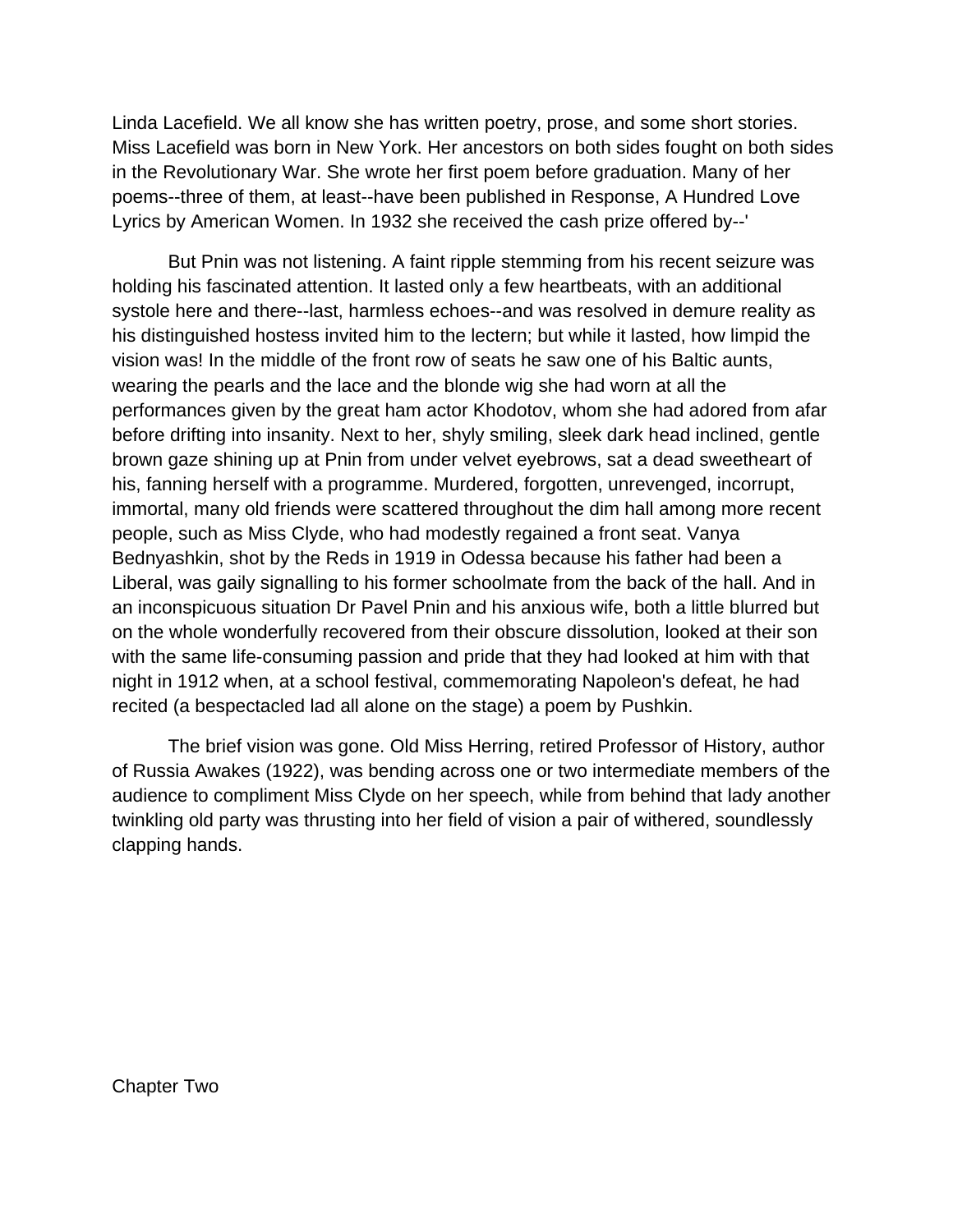The famous Waindell College bells were in the midst of their morning chimes.

Laurence G. Clements, a Waindell scholar, whose only popular course was the Philosophy of Gesture, and his wife Joan, Pendelton '30, had recently parted with their daughter, her father's best student: Isabel had married in her junior year a Waindell graduate with an engineering job in a remote Western State.

The bells were musical in the silvery sun. Framed in the picture window, the little town of Waindell--white paint, black pattern of twigs--was projected, as if by a child, in primitive perspective devoid of aerial depth, into the slate-grey hills; everything was prettily frosted with rime; the shiny parts of parked cars shone; Miss Dingwall's old Scotch terrier, a cylindrical small boar of sorts, had started upon his rounds up Warren Street and down Spelman Avenue and back again; but no amount of neighbourliness, landscaping, and change-ringing could soften the season; in a fortnight, after a ruminant pause, the academic year would enter its most winterly phase, the Spring Term, and the Clementses felt dejected, apprehensive, and lonely in their nice old draughty house that now seemed to hang about them like the flabby skin and flapping clothes of some fool who had gone and lost a third of his weight. Isabel was so young after all, and so vague, and they really knew nothing about her in-laws beyond that wedding selection of marchpane faces in a hired hall with the vaporous bride so helpless without her glasses.

The bells, under the enthusiastic direction of Dr Robert Trebler, active member of the Music Department, were still going strong in the angelic sky, and over a frugal breakfast of oranges and lemons Laurence, blondish, baldish, and unwholesomely fat, was criticizing the head of the French Department, one of the people Joan had invited to meet Professor Entwistle of Goldwin University at their house that evening. 'Why on earth,' he fumed, 'did you have to ask that fellow Blorenge, a mummy, a bore, one of the stucco pillars of education? '

'I like Ann Blorenge,' said Joan, stressing her affirmation and affection with nods. 'A vulgar old cat I' cried Laurence. 'A pathetic old cat,' murmured Joan--and it was then that Dr Trebler stopped and the hallway telephone took over.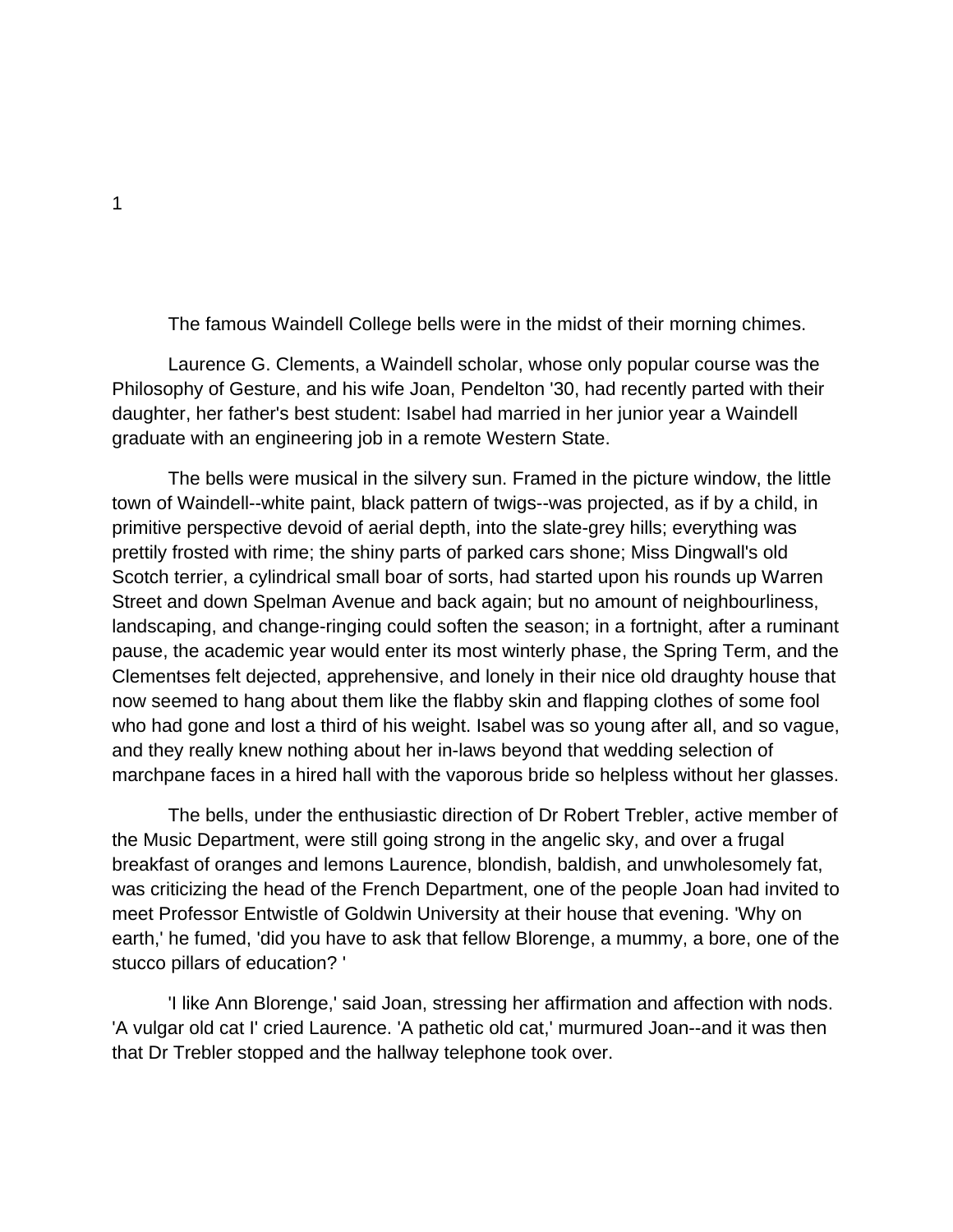Technically speaking, the narrator's art of integrating telephone conversations still lags far behind that of rendering dialogues conducted from room to room, or from window to window across some narrow blue alley in an ancient town with water so precious, and the misery of donkeys, and rugs for sale, and minarets, and foreigners and melons, and the vibrant morning echoes. When Joan, in her brisk long-limbed way, got to the compelling instrument before it gave up, and said hullo (eyebrows up, eyes roaming), a hollow quiet greeted her; all she could hear was the informal sound of a steady breathing; presently the breather's voice said, with a cosy foreign accent: 'One moment, excuse me'--this was quite casual, and he continued to breathe and perhaps hem and hum or even sigh a lime to the accompaniment of a crepitation that evoked the turning over of small pages.

'Hullo!' she repeated.

'You are,' suggested the voice warily, 'Mrs Fire?'

'No,' said Joan, and hung up. 'And besides,' she went on, swinging back into the kitchen and addressing her husband who was sampling the bacon she had prepared for herself, 'you cannot deny that Jack Cockerell considers Blorenge to be a first-rate administrator.'

'What was that telephone call?'

'Somebody wanting Mrs Feuer or Fayer. Look here, if you deliberately neglect everything George--' [Dr O. G. Helm, their family doctor].

'Joan,' said Laurence, who felt much better after that opalescent rasher, 'Joan, my dear, you are aware aren't you, that you told Margaret Thayer yesterday you wanted a roomer?'

'Oh, gosh,' said Joan--and obligingly the telephone rang again.

'It is evident,' said the same voice, comfortably resuming the conversation, 'that I employed by mistake the name of the informer. I am connected with Mrs Cement?'

'Yes, this is Mrs Cements,' said Joan.

'Here speaks Professor--' There followed a preposterous little explosion. 'I conduct the classes in Russian. Mrs Fire, who is now working at the library part-time--'

'Yes--Mrs Thayer, I know. Well, do you want to see that room?'

He did. Could he come to inspect it in approximately half an hour? Yes, she would be in. Untenderly she cradled the receiver.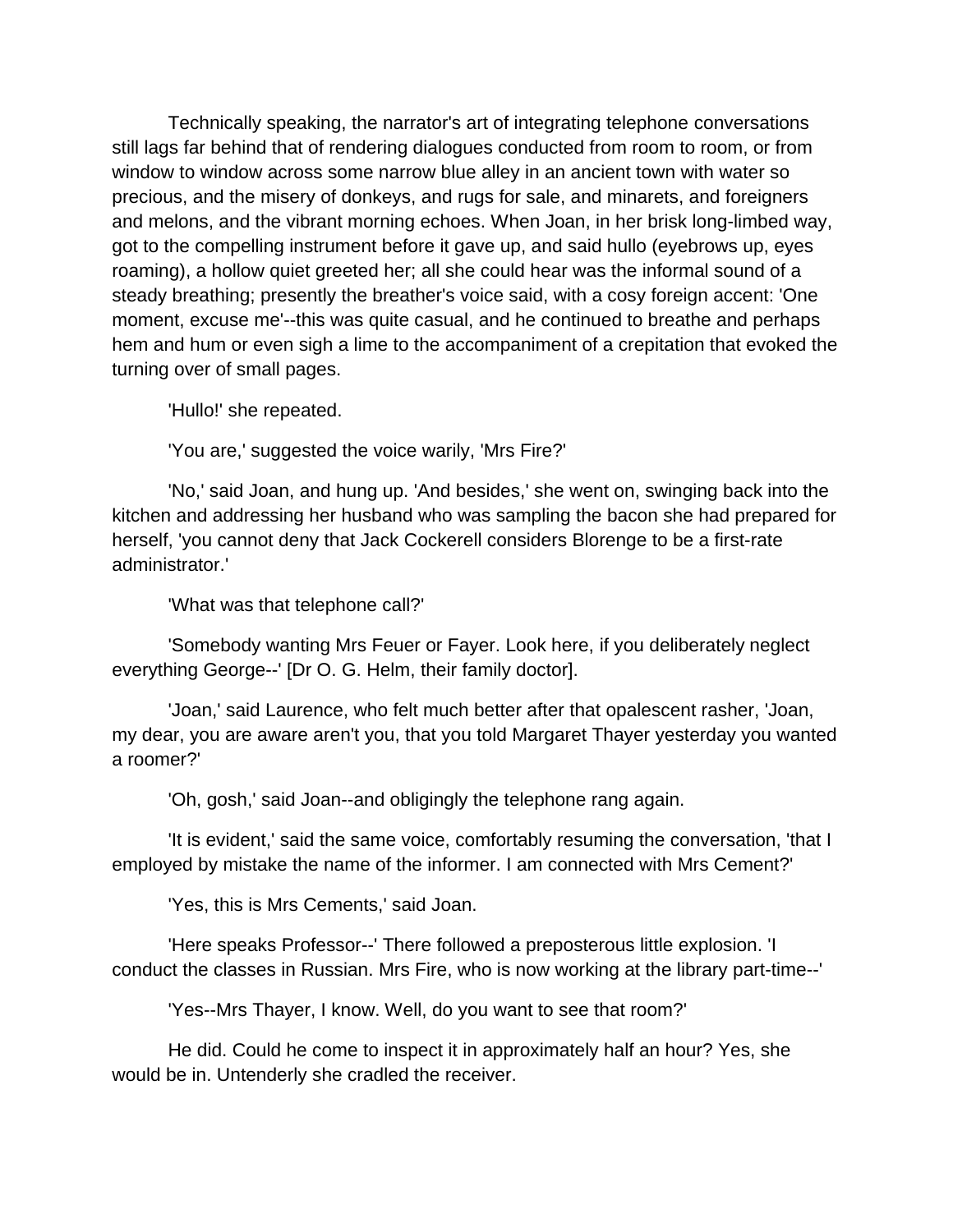'What was it this time?' asked her husband, looking back, pudgy freckled hand on banister, on his way upstairs to the security of his study.

'A cracked ping-pong ball, Russian.'

'Professor Pnin, by God!' cried Laurence. "'I know him well: he is the brooch--" Well, I flatly refuse to have that freak in my house.'

He trudged up, truculently. She called after him: 'Lore, did you finish writing that article last night?'

'Almost.' He had turned the comer of the stairs--she heard his hand squeaking on the banisters, then striking them. 'I will today. First I have that damned EOS examination to prepare.'

This stood for the Evolution of Sense, his greatest course (with an enrolment of twelve, none even remotely apostolic) which had opened and would close with the phrase destined to be over-quoted one day: The evolution of sense is, in a sense, the evolution of nonsense.

2

Half an hour later, Joan glanced over the moribund cactuses in the sun-porch window and saw a raincoated, hatless man, with a head like a polished globe of copper, optimistically ringing at the front door of her neighbour's beautiful brick house. The old Scotty stood beside him in much the same candid attitude as he. Miss Dingwall came out with a mop, let the slowpoke, dignified dog in, and directed Pnin to the Clements' clapboard residence.

Timofey Pnin settled down in the living-room, crossed his legs po amerikanski (the American way), and entered into some unnecessary detail. It was a curriculum vitae in a nutshell--a coconut shell. Born in St Petersburg in 1898. Both parents died of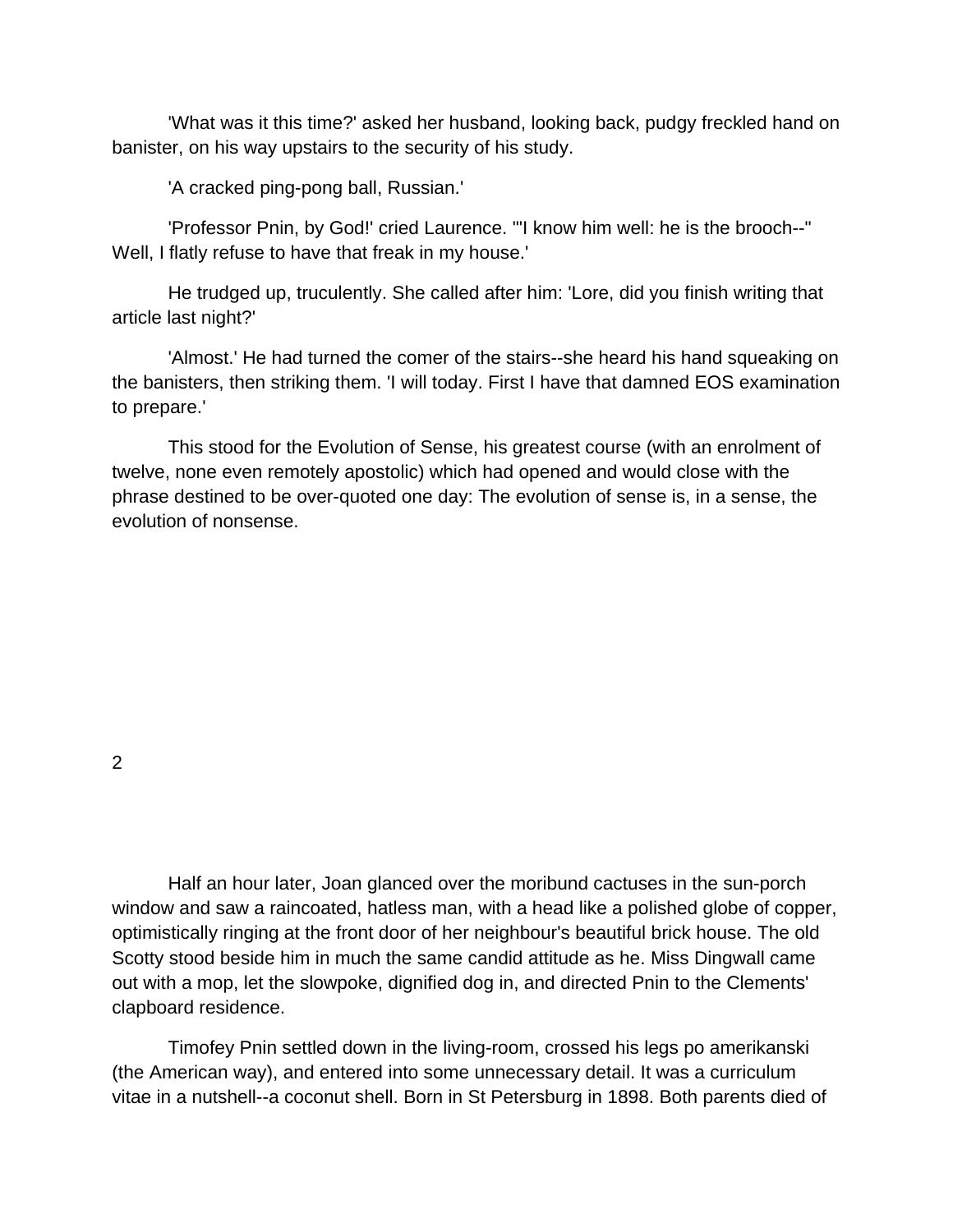typhus in 1917. Left for Kiev in 1918. Was with the White Army five months, first as a 'field telephonist', then at the Military Information Office. Escaped from Red-invaded Crimea to Constantinople in 1919. Completed university education-- 'Say, I was there as a child exactly the same year,' said pleased Joan. 'My father went to Turkey on a government mission and took us along. We might have met! I remember the word for water. And there was a rose garden--'

'Water in Turkish is "su",' said Pnin, a linguist by necessity, and went on with his fascinating past: Completed university education in Prague. Was connected with various scientific institutions. Then--'Well, to make a long story very short: habitated in Paris from 1925, abandoned France I at beginning of Hider war. Is now here. Is American citizen. Is teaching Russian and such subjects at Vandal College. From Hagen, Head of German Department, obtainable all references. Or from the College Home for Single Instructors.'

Hadn't he been comfortable there?

'Too many people,' said Pnin. 'Inquisitive people. Whereas special privacy is now to me absolutely necessary.' He coughed into his fist with an unexpected cavernous sound (which somehow reminded Joan of a professional Don Cossack she had once met) and then took the plunge: 'I must warn: will have all my teeth pulled out. It is a repulsive operation.'

'Well, come upstairs,' said Joan brightly.

Pnin peered into Isabel's pink-walled, white-flounced room. It had suddenly begun to snow, though the sky was pure platinum, and the slow scintillant downcome got reflected in the silent looking glass. Methodically Pnin inspected Hoecker's 'Girl with a Cat' above the bed, and Hunt's 'The Belated Kid' above the bookshelf. Then he held his hand at a little distance from the window.

'Is temperature uniform?'

Joan dashed to the radiator.

'Piping hot,' she retorted.

'I am asking--are there currents of air?'

'Oh yes, you will have plenty of air. And here is the bathroom--small, but all yours.'

'No douche?' inquired Pnin, looking up. 'Maybe it is better so. My friend, Professor Chateau of Columbia, once broke his leg in two places. Now I must think.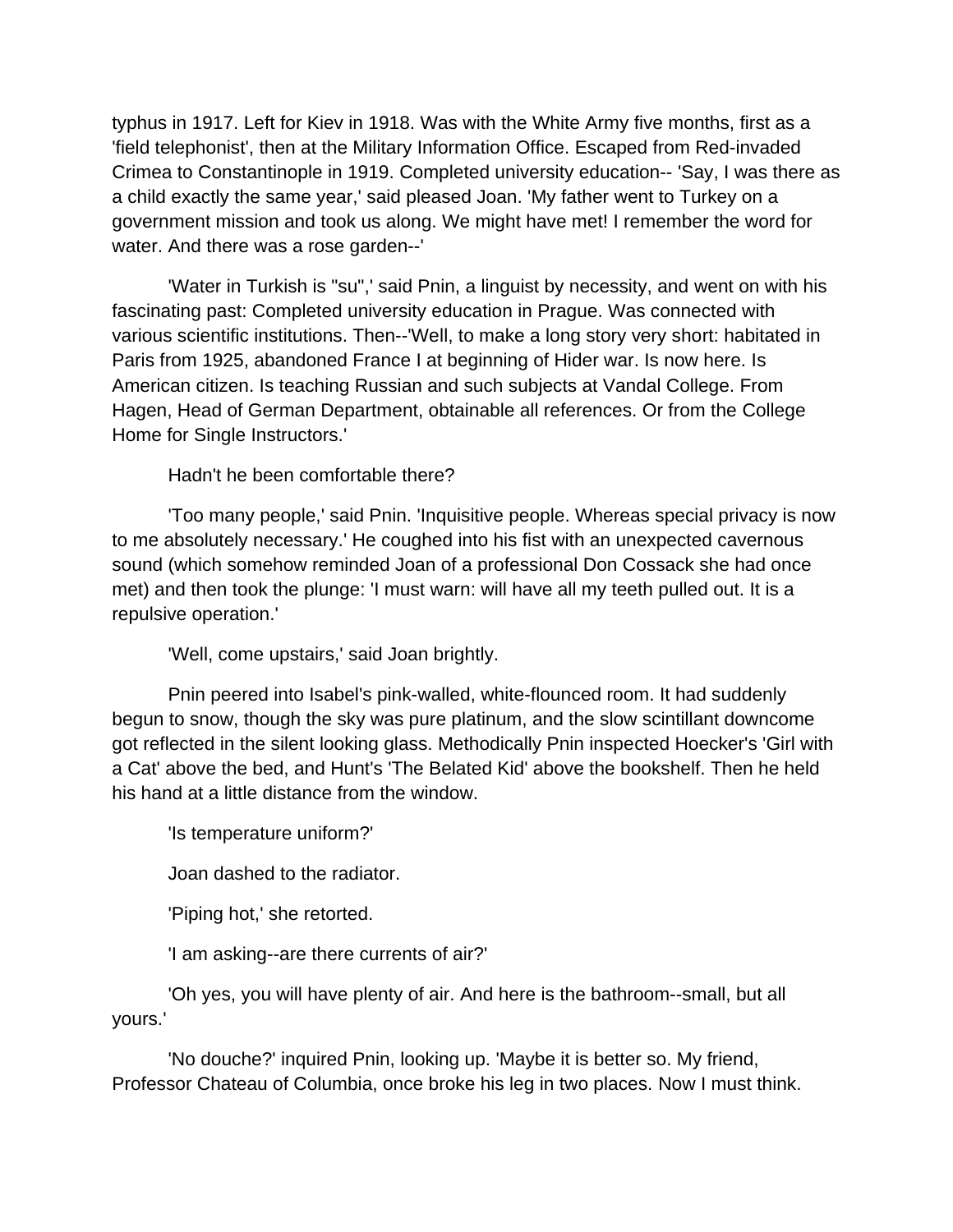What price are you prepared to demand? I ask it, because I will not give more than a dollar per day--not including, of course, nootrition.

'All right,' said Joan with that pleasant, quick laugh of hers.

The same afternoon, one of Pnin's students, Charles McBeth ('A madman, I think, judging by his compositions,' Pnin used to say), zestfully brought over Pnin's luggage in a pathologically purplish car with no fenders on the left side, and after an early dinner at The Egg and We, a recently inaugurated and not very successful little restaurant which Pnin frequented from sheer sympathy with failure, our friend applied himself to the pleasant task of Pninizing his new quarters. Isabel's adolescence had gone with her, or, if not, had been eradicated by her mother, but traces of the girl's childhood somehow had been allowed to remain, and before finding the most advantageous situations for his elaborate sun-lamp, huge Russian-alphabet typewriter in a broken coffin fixed with Scotch tape, five pairs of handsome, curiously small shoes with ten shoe trees rooted in them, a coffee grinding-and-boiling contraption which was not quite as good as the one that had exploded last year, a couple of alarm clocks running the same race every night, and seventy-four library books, mainly old Russian periodicals solidly bound by WCL, Pnin delicately exiled to a chair on the landing half a dozen forlorn volumes, such as Birds at Home, Happy Days in Holland, and My First Dictionary (' With more than 600 illustrations depicting zoos, the human body, farms, fires--all scientifically chosen'), and also a lone wooden bead with a hole through the centre.

Joan, who used the word 'pathetic' perhaps a little too often, declared she would ask that pathetic savant for a drink with their guests, to which her husband replied he was also a pathetic savant and would go to a movie if she carried out her threat. However, when Joan went up to Pnin with her offer he declined the invitation, saying, rather simply, he had resolved not to use alcohol any more. Three couples and Entwistle arrived around nine, and by ten the little party was in full swing, when suddenly Joan, while talking to pretty Gwen Cockerell, noticed Pnin, in a green sweater, standing in the doorway that led to the foot of the stairs and holding aloft, for her to see, a tumbler. She sped toward him--and simultaneously her husband almost collided with her as he trotted across the room to stop, choke, abolish Jack Cockerell, head of the English Department, who, with his back to Pnin, was entertaining Mrs Hagen and Mrs Blorenge with his famous act--he being one of the greatest, if not the greatest, mimics of Pnin on the campus. His model, in the meantime, was saying to Joan: 'This is not a clean glass in the bathroom, and there exist other troubles. It blows from the floor, and it blows from the walls--' But Dr Hagen, a pleasant, rectangular old man, had noticed Pnin, too, and was greeting him joyfully, and the next moment Pnin, his tumbler replaced by a highball, was being introduced to Professor Entwistle.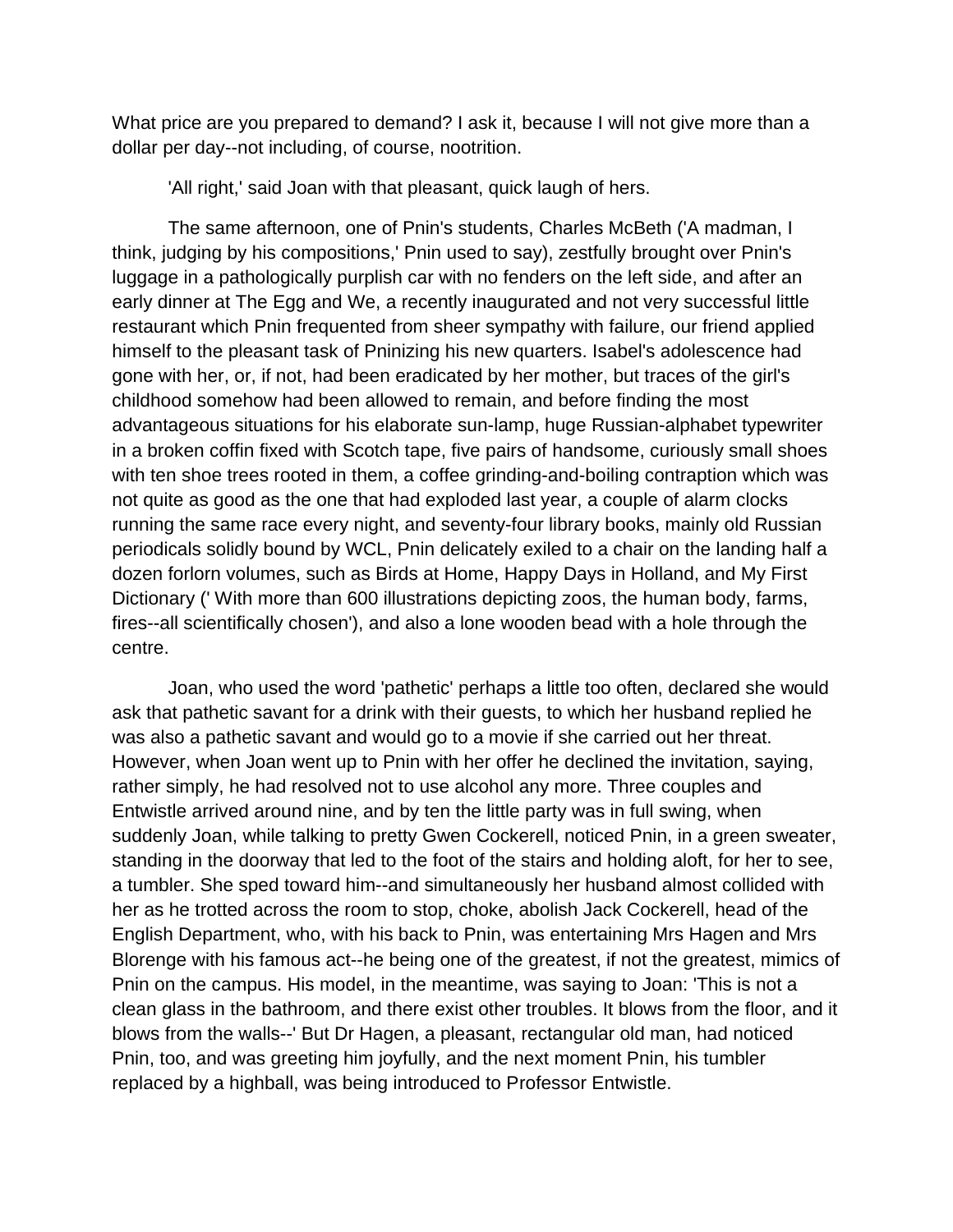'Zdrastvuyte kak pozhivaete horosho spasibo, Entwistle rattled off in excellent imitation of Russian speech--and indeed he rather resembled a genial Tsarist colonel in mufti. 'One night in Paris,' he went on, his eyes twinkling, 'at the Ougolok cabaret, this demonstration convinced a group of Russian revellers that I was a compatriot of theirs- posing as an American, don't you know.'

'In two-three years,' said Pnin, missing one bus but boarding the next, 'I will also be taken for an American,' and everybody roared except Professor Blorenge.

'We'll get you an electric heater,' Joan told Pnin confidentially, as she offered him some olives.

'What make heater?' asked Pnin suspiciously.

'That remains to be seen. Any other complaints?'

'Yes--sonic disturbance,' said Pnin. 'I hear every, every sound from downstairs, but now it is not the place to discuss it, I think.'

3

The guests started to leave. Pnin trudged upstairs, a clean glass in his hand. Entwistle and his host were the last to come out on the porch. Wet snow drifted in the black night.

'It's such a pity,' said Professor Entwistle, 'that we cannot tempt you to come to Goldwin for good. We have Schwarz and old Crates, who are among your greatest admirers. We have a real lake. We have everything. We even have a Professor Pain on our staff.'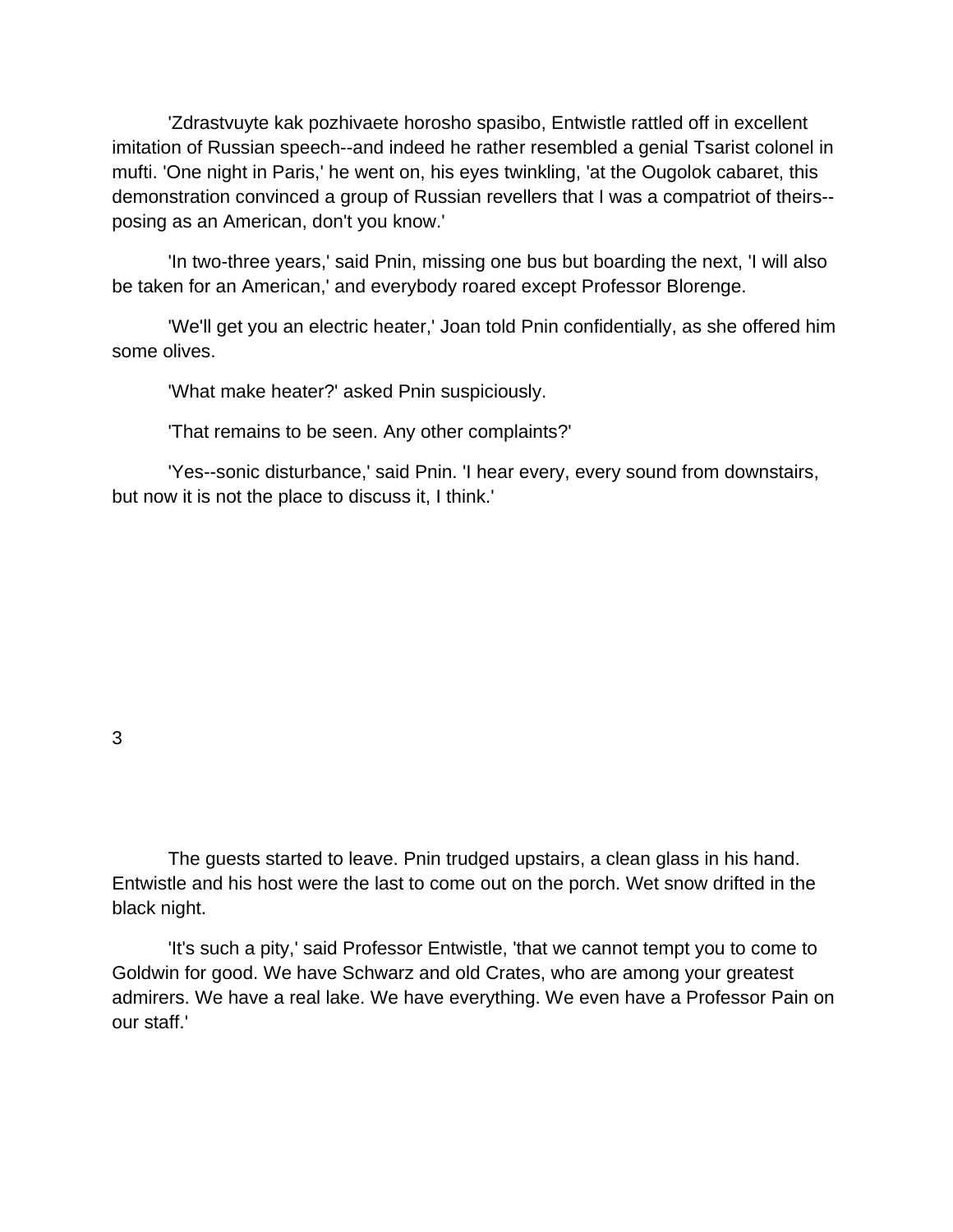'I know, I know,' said Clements, 'but these offers I keep getting are coming too late. I plan to retire soon, and till then I prefer to remain in the musty but familiar hole. How did you like'--he lowered his voice--'Monsieur Blorenge?'

'Oh, he struck me as a capital fellow. In some ways, however, I must say he reminded me of that probably legendary figure, the Chairman of French, who thought Chateaubriand was a famous chef'.

'Careful,' said Cements. 'That story was first told about Blorenge, and is true.'

Next morning heroic Pnin marched to town, walking a cane in the European manner (up-down, up-down) and letting his gaze dwell upon various objects in a philosophical effort to imagine what it would be to see them again after the ordeal and then recall what it had been to perceive them through the prism of its expectation. Two hours later he was trudging back, leaning on his cane and not looking at anything. A warm flow of pain was gradually replacing the ice and wood of the anaesthetic in his thawing, still half-dead, abominably martyred mouth. After that, during a few days he was in mourning for an intimate part of himself. It surprised him to realize how fond he had been of his teeth. His tongue, a fat sleek seal, used to flop and slide so happily among the familiar rocks, checking the contours of a battered but still secure kingdom, plunging from cave to cove, climbing this jag, nuzzling that notch, finding a shred of sweet seaweed in the same old cleft; but now not a landmark remained, and all there existed was a great dark wound, a terra incognita of gums which dread and disgust forbade one to investigate. And when the plates were thrust in, it was like a poor fossil skull being fitted with the grinning jaws of a perfect stranger.

There were, as per plan, no lectures, nor did he attend the examinations given for him by Miller. Ten days passed--and suddenly he began to enjoy the new gadget. It was a revelation, it was a sunrise, it was a firm mouthful of efficient, alabastrine,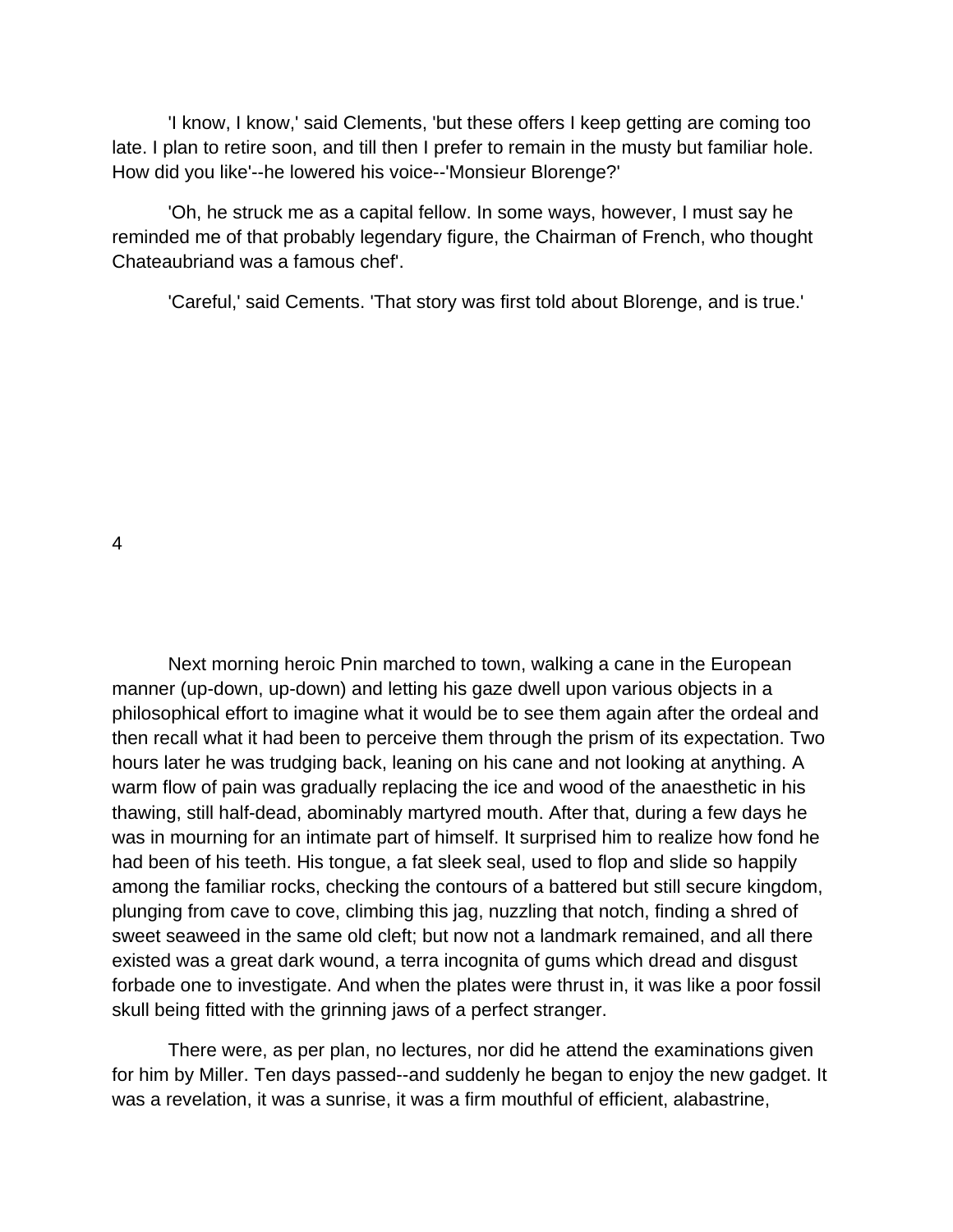humane America. At night he kept his treasure in a special glass of special fluid where it smiled to itself, pink and pearly, as perfect as some lovely representative of deep-sea flora. The great work on Old Russia, a wonderful dream mixture of folklore, poetry, social history, and petite histoire, which for the last ten years or so he had been fondly planning, now seemed accessible at last, with headaches gone, and this new amphitheatre of translucid plastics implying, as it were, a stage and a performance. When the spring term began his class could not help noticing the sea change, as he sat coquettishly tapping with the rubber end of a pencil upon those even, too even, incisors and canines while some student translated some sentence in old and ruddy Professor Oliver Bradstreet Mann's Elementary Russian (actually written from beginning to end by two frail drudges, John and Olga Krotki, both dead today), such as 'The boy is playing with his nurse and his uncle.' And one evening he waylaid Laurence Clements, who was in the act of scuttling up to his study, and with incoherent exclamations of triumph started to demonstrate the beauty of the thing, the ease with which it could be taken out and put in again, and urged surprised but not unfriendly Laurence to have all his teeth out first thing tomorrow.

'You will be a reformed man like I,' cried Pnin.

It should be said for both Laurence and Joan that rather soon they began to appreciate Pnin at his unique Pninian worth, and this despite the fact that he was more of a poltergeist than a lodger. He did something fatal to his new heater and gloomily said never mind, it would soon be spring now. He had an irritating way of standing on the landing and assiduously brushing his clothes there, the brush clinking against the buttons, for at least five minutes every blessed morning. He had a passionate intrigue with Joan's washing machine. Although forbidden to come near it, he would be caught trespassing again and again. Casting aside all decorum and caution, he would feed it anything that happened to be at hand, his handkerchief, kitchen towels, a heap of shorts and shirts smuggled down from his room, just for the joy of watching through that porthole what looked like an endless tumble of dolphins with the staggers. One Sunday, after checking the solitude, he could not resist, out of sheer scientific curiosity, giving the mighty machine a pair of rubber-soled canvas shoes stained with clay and chlorophyll to play with; the shoes tramped away with a dreadful arhythmic sound, like an army going over a bridge, and came back without their soles, and Joan appeared from her little sitting-room behind the pantry and said in sadness, 'Again, Timofey?' But she forgave him, and liked to sit with him at the kitchen table, both cracking nuts or drinking tea. Desdemona, the old coloured charwoman, who came on Fridays and with whom at one time God had gossiped daily ('"Desdemona," the Lord would say to me, "that man George is no good. "'), happened to glimpse Pnin basking in the unearthly lilac light of his sun lamp, wearing nothing but shorts, dark glasses, and a dazzling Greek-Catholic cross on his broad chest, and insisted thereafter that he was a saint.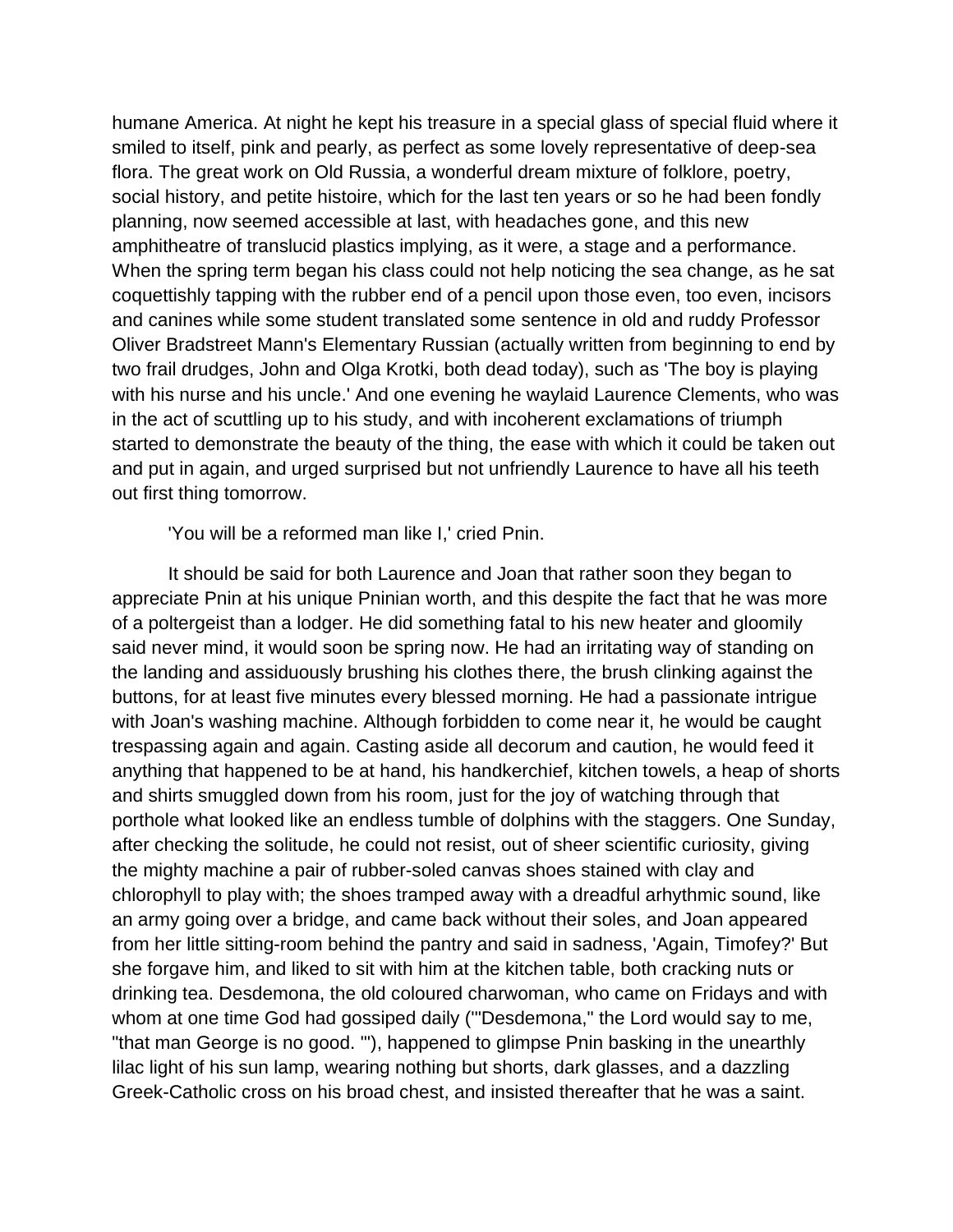Laurence, on going up to his study one day, a secret and sacred lair cunningly carved out of the attic, was incensed to find the mellow lights on and fat-naped Pnin braced on his thin legs serenely browsing in a corner: 'Excuse me, I only am grazing,' as the gentle intruder (whose English was growing richer at a surprising pace) remarked, glancing over the higher of his two shoulders; but somehow that very afternoon a chance reference to a rare author, a passing allusion tacitly recognized in the middle distance of an idea, an adventurous sail descried on the horizon, led insensibly to a tender mental concord between the two men, both of whom were really at ease only in their warm world of natural scholarship. There are human solids and there are human surds, and Clements. I and Pnin belonged to the latter variety. Thenceforth they would often 'devise', as they met and stopped on thresholds, on landings, on two different levels of staircase steps (exchanging altitudes and turning to each other anew), or as they walked in opposite directions up and down a room which at the moment existed for them only as an espace meublé, to use a Pninian term. It soon transpired that Timofey was a veritable encyclopedia of Russian shrugs and shakes, had tabulated them, and could add something to Laurence's files on the philosophical interpretation of pictorial and non-pictorial, national and environmental gestures. It was very pleasant to see the two men discuss a legend or a religion, Timofey blossoming out in amphoric motion, Laurence chopping away with one hand. Laurence even made a film of what Timofey considered to be the essentials of Russian 'carpalistics', with Pnin in a polo shirt, a Gioconda smile on his lips, demonstrating the movements underlying such Russian verbs--used in reference to hands--as mahnut', vsplesnut', razvesti: the one-hand downward loose shake of weary relinquishment; the two-hand dramatic splash of amazed distress; and the 'disjunctive' motion--hands travelling apart to signify helpless passivity. And in conclusion, very slowly, Pnin showed how, in the international' shaking the finger' gesture, a half turn, as delicate as the switch of the wrist in fencing, metamorphosed the Russian solemn symbol of pointing up, 'the Judge in Heaven sees you!' into a German air picture of the; stick--'something is coming to you!'

'However,' added objective Pnin, 'Russian metaphysical police can break physical bones also very well.'

With apologies for his 'negligent toilet', Pnin showed the film to a group of students--and Betty Bliss, a graduate working in Comparative Literature where Pnin was assisting Dr Hagen, announced that Timofey Pavlovich looked exactly like Buddha in an oriental moving picture she had seen in the Asiatic Department. This Betty Bliss, a plump maternal girl of some twenty-nine summers, was a soft thorn in Pnin's ageing flesh. Ten years before she had had a handsome heel for a lover, who had jilted her for a little tramp, and later she had had a dragging, hopelessly complicated, Chekhovian rather than Dostoyevskian affair with a cripple who was now married to his nurse, a cheap cutie. Poor Pnin hesitated. In principle, marriage was not excluded. In his new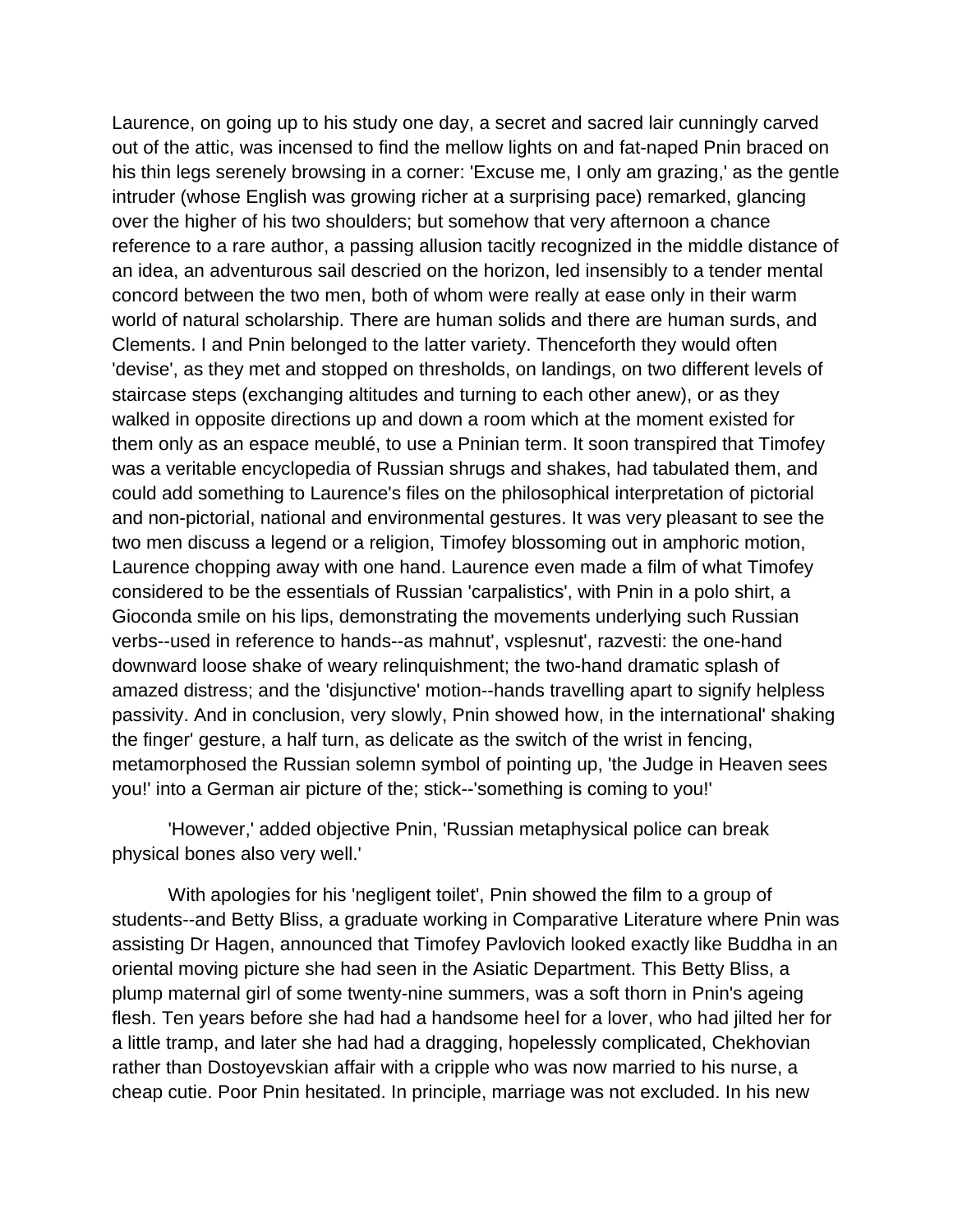dental glory, he went so far one seminar session, after the rest had gone, as to hold her hand on his palm and pat it while they were sitting together and discussing Turgenev's poem in prose: 'How fair, how fresh were the roses.' She could hardly finish reading, her bosom bursting with sighs, the held hand aquiver. 'Turgenev,' said Pnin, putting the hand back on the table, 'was made by the ugly, but adored by him, singer Pauline Viardot to play the idiot in charades and tableaux vivants, and Madam Pushkin said: "You annoy me with your verses, Pushkin"--and in old age--to think only!--the wife of colossus, colossus Tolstoy liked much better than him a stoopid moozishan with a red noz!'

Pnin had nothing against Miss Bliss. In trying to visualize a serene senility, he saw her with passable clarity bringing him his lap robe or refilling his fountain pen. He liked her all right--but his heart belonged to another woman.

The cat, as Pnin would say, cannot be hid in a bag. In order to explain my poor friend's abject excitement one evening in the middle of term--when he received a certain telegram and then paced his room for at least forty minutes--it should be stated that Pnin had not always been single. The Clementses were playing Chinese chequers among the reflections of a comfortable fire when Pnin came clattering downstairs, slipped, and almost fell at their feet like a supplicant in some ancient city full of injustice, but retrieved his balance--only to crash into the poker and tongs.

'I have come,' he said, panting, 'to inform, or more correctly ask you, if I can have a female visitor Saturday--in the day, of course. She is my former wife, now Dr Liza Wind--maybe you have heard in psychiatric circles.'

5

There are some beloved women whose eyes, by a chance blend of brilliancy and shape, affect us not directly, not at the moment of shy perception, but in a delayed and cumulative burst of light when the heartless person is absent, and the magic agony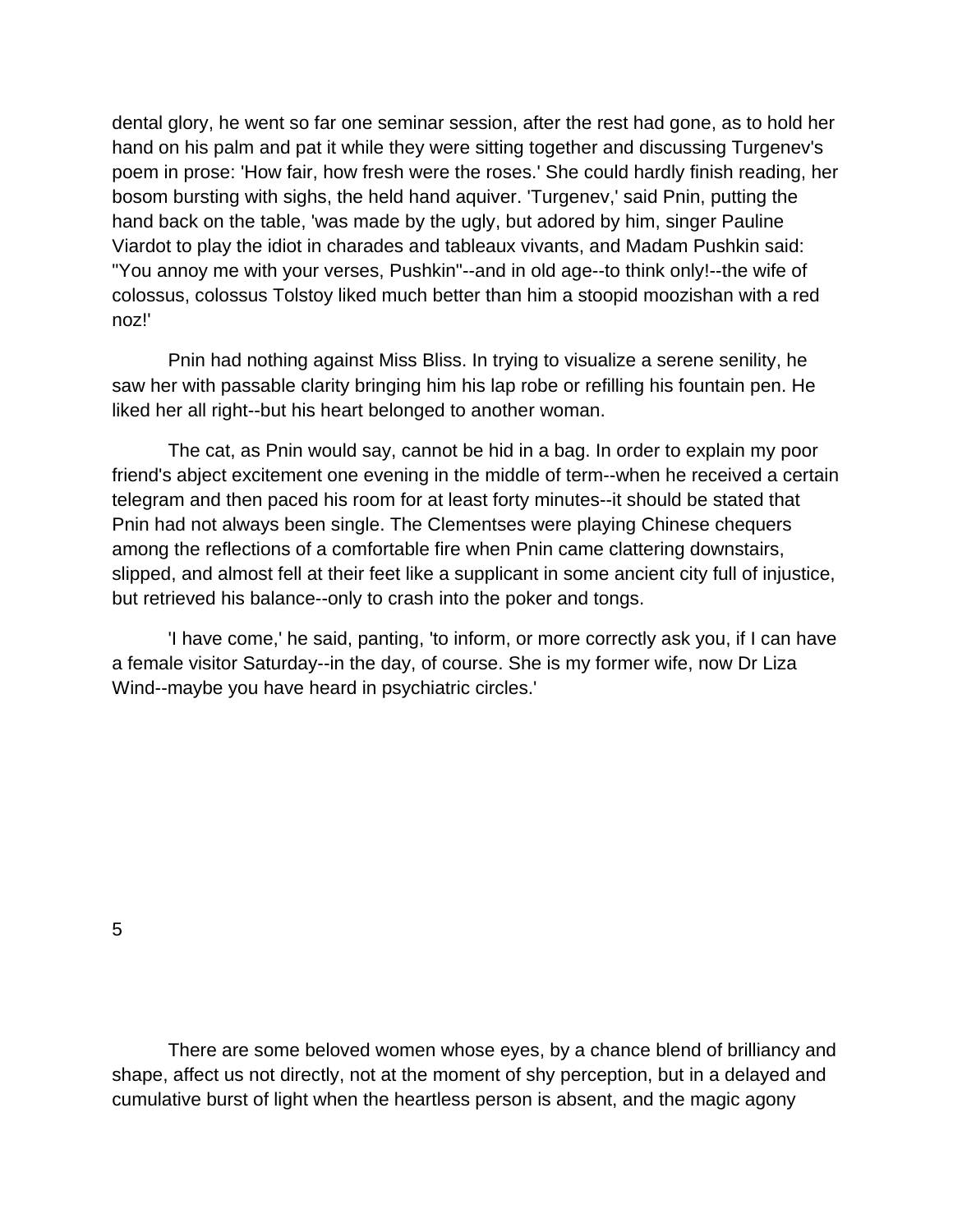abides, and its lenses and lamps are installed in the dark. Whatever eyes Liza Pnin, now Wind, had, they seemed to reveal their essence, their precious-stone water, only when you evoked them in thought, and then a blank, blind, moist aquamarine blaze shivered and stared as if a spatter of sun and sea had got between your own eyelids. Actually her eyes were of a light transparent blue with contrasting black lashes and bright pink canthus, and they slightly stretched up templeward, where a set of feline little lines fanned out from each. She had a sweep of dark brown hair above a lustrous forehead and a snow-and-rose complexion, and she used a very light red lipstick, and save for a certain thickness of ankle and wrist, there was hardly a flaw to her full-blown, animated, elemental, not particularly well-groomed beauty.

Pnin, then a rising young scholar and she, a more limpid mermaid than now but practically the same person, had met around 1925, in Paris. He wore a sparse auburn beard (today only white bristles would sprout if he did not shave--poor Pnin, poor albino porcupine!), and this divided monastic growth, topped by a fat glossy nose and innocent eyes, nicely epitomized the physique of old-fashioned intellectual Russia. A small job at the Aksakov Institute, rue Vert-Vert, combined with another at Saul Bagrov's Russian book shop, rue Gresset, supplied him with a livelihood. Liza Bogolepov, a medical student just turned twenty, and perfectly charming in her black silk jumper and tailormade skirt, was already working at the Meudon sanatorium directed by that remarkable and formidable old lady, Dr Rosetta Stone, one of the most destructive psychiatrists of the day; and, moreover, Liza wrote verse--mainly in halting anapaest; indeed, Pnin saw her for the first time at one of those literary soirées where young émigré poets, who bad left Russia in their pale, unpampered pubescence, chanted nostalgic elegies dedicated to a country that could be little more to them than a sad stylized toy, a bauble found in the attic, a crystal globe which you shake to make a soft luminous snowstorm inside over a minuscule fir tree and a log cabin of papiermâché. Pnin wrote her a tremendous love letter--now safe in a private collection--and she read it with tears of self-pity while recovering from a pharmacopoeial attempt at suicide because of a rather silly affair with a littérateur who is now--But no matter. Five analysts, intimate friends of hers, all said: 'Pnin--and a baby at once.'

Marriage hardly changed their manner of life except that she moved into Pnin's dingy apartment. He went on with his Slavic studies, she with her psychodramatics and her lyrical ovipositing, laying all over the place like an Easter rabbit, and in those green and mauve poems--about the child she wanted to bear, and the lovers she wanted to have, and St Petersburg (courtesy Anna Akhmatov)--every intonation, every image, every simile had been used before by other rhyming rabbits. One of her admirers, a banker, and straightforward patron of the arts, selected among the Parisian Russians an influential literary critic, Zhorzhik Uranski, and for a champagne dinner at the Ougolok had the old boy devote his next feuilleton in one of the Russian--language newspapers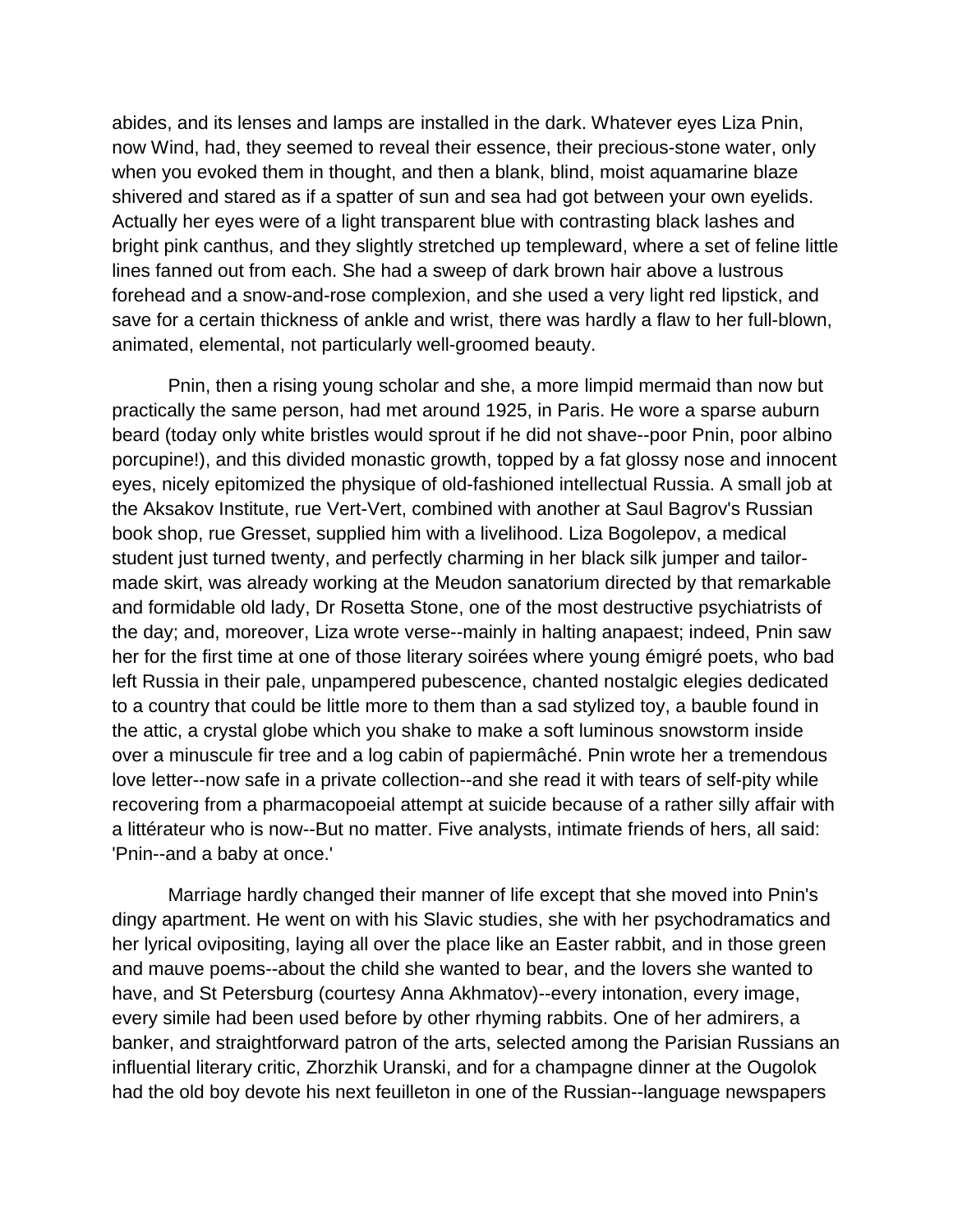to an appreciation of Liza's muse on whose chestnut curls Zhorzhik calmly placed Anna Akhmatov's coronet, whereupon Liza burst into happy tears--for all the world like little Miss Michigan or the Oregon Rose Queen. Pnin, who was not in the know, carried about a folded clipping of that shameless rave in his honest pocket-book, naïvely reading out passages to this or that amused friend until it got quite frayed and smudgy. Nor was he in the know concerning graver matters, and in fact was actually pasting the remnants of' the review in an album when, on a December day in 1938, Liza telephoned from Meudon, saying that she was going to Montpellier with a man who understood her' organic ego', a Dr Eric Wind, and would never see Timofey again. An unknown French woman with red hair called for Liza's things and said, well, you cellar rat, there is no more any poor lass to taper dessus--and a month or two later there dribbled in from Dr Wind a German letter of sympathy and apology assuring lieber Herr Pnin that he, Dr Wind, was eager to marry 'the woman who has come out of your life into mine.' Pnin of course would have given her a divorce as readily as he would his life, with the wet stems cut and a bit of fern, and all of it wrapped up as crisply as at the earth-smelling florist's when the rain makes grey and green mirrors of Easter day; but it transpired that in South America Dr Wind had a wife with a tortuous mind and a phony passport, who did not wish to be bothered until certain plans of her own took shape. Meanwhile, the New World had started to beckon Pnin too: from New York a great friend of his, Professor Konstantin Chateau, offered him every assistance for a migratory voyage. Pnin informed Dr Wind of his plans and sent Liza the last issue of an émigré magazine where she was mentioned on page 202. He was half-way through the dreary hell that had been devised by European bureaucrats (to the vast amusement of the Soviets) for holders of that miserable thing, the Nansen Passport (a kind of parolee's card issued to Russian émigrés), when one damp April day in 1940 there was a vigorous ring at his door and Liza tramped in, puffing and carrying before her like a chest of drawers a seven-month pregnancy, and announced, as she tore off her hat and kicked off her shoes, that it had all been a mistake, and from now on she was again Pnin's faithful and lawful wife, ready to follow him wherever he went--even beyond the ocean if need be. Those days were probably the happiest in Pnin's life--it was a permanent glow of weighty, painful felicity--and the vernalization of the visas, and the preparations, and the medical examination, with a deaf-and-dumb doctor applying a dummy stethoscope to Pnin's jammed heart through all his clothes, and the kind Russian lady (a relative of mine) who was so helpful at the American Consulate, and the journey to Bordeaux, and the beautiful clean ship--everything had a rich fairy-tale tinge to it. He was not only ready to adopt the child when it came but was passionately eager to do so, and she listened with a satisfied, somewhat cowish expression to the pedagogical plans he unfolded, for he actually seemed to forehear the babe's vagitus, and its first word in the near future. She had always been fond of sugar-coated almonds, but now she consumed fabulous quantities of them (two pounds between Paris and Bordeaux), and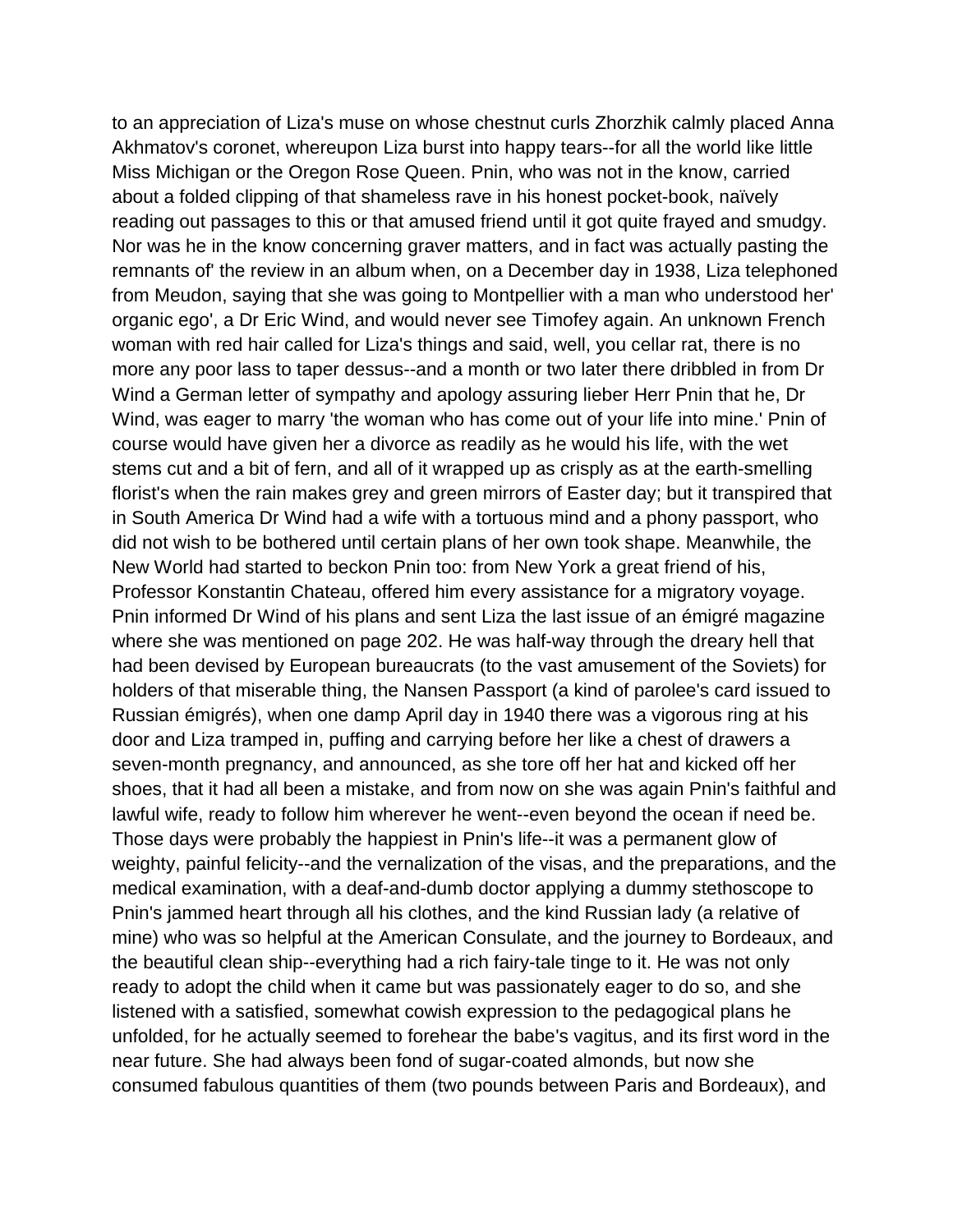ascetic Pnin contemplated her greed with shakes and shrugs of delighted awe, and something about the smooth silkiness of those dragées remained in his mind, forever mingled with the memory of her taut skin, her complexion, her flawless teeth. It was a little disappointing that as soon as she came aboard she gave one glance at the swelling sea, said: 'Nu, eto izvinite' (Nothing doing), and promptly retired into the womb of the ship, within which, for most of the crossing, she kept lying on her back in the cabin she shared with the loquacious wives of the three laconic Poles--a wrestler, a gardener, and a barber--whom Pnin got as cabin mates. On the third evening of the voyage, having remained in the lounge long after Liza had gone to sleep, he cheerfully accepted a game of chess proposed by the former editor of a Frankfurt newspaper, a melancholy baggy-eyed patriarch in a turtle-neck sweater and plus fours. Neither was a good player; both were addicted to spectacular but quite unsound sacrifices of pieces; each was over-anxious to win; and the proceedings were furthermore enlivened by Pnin's fantastic brand of German ('Wenn Sie so, dann ich so, und Pferd fliegt'). Presently another passenger came up, said entschuldigen Sie, could he watch their game? And sat down beside them. He had reddish hair cropped close and long pale eyelashes resembling fish moths, and he wore a shabby double-breasted coat, and soon he was clucking under his breath and shaking his head every time the patriarch, after much dignified meditation, lurched forward to make a wild move. Finally this helpful spectator, obviously an expert, could not resist pushing back a pawn his compatriot had just moved, and pointed with a vibrating index to a rook instead--which the old Frankfurter incontinently drove into the armpit of Pnin's defence. Our man lost, of course, and was about to leave the lounge when the expert overtook him, saying entschuldigen Sie, could he talk for a moment to Herr Pnin? ('You see, I know your name,' he remarked parenthetically, lifting his useful index)--and suggested a couple of beers at the bar. Pnin accepted, and when the tankards were placed before them the polite stranger continued thus: 'In life, as in chess, it is always better to analyse one's motives and intentions. The day we came on board I was like a playful child. Next morning, however, I began already to fear that an astute husband--this is not a compliment, but a hypothesis in retrospection--would sooner or later study the passenger list. Today my conscience has tried me and found me guilty. I can endure the deception no longer. Your health. This is not at all our German nectar but it is better than Coca-Cola. My name is Dr Eric Wind; alas, it is not unknown to you.'

Pnin, in silence, his face working, one palm still on the wet bar, had started to slither clumsily off his uncomfortable mushroom seat, but Wind put five long sensitive fingers on his sleeve.

'Lasse mich, lasse mich,' wailed Pnin, trying to beat off the limp fawning hand.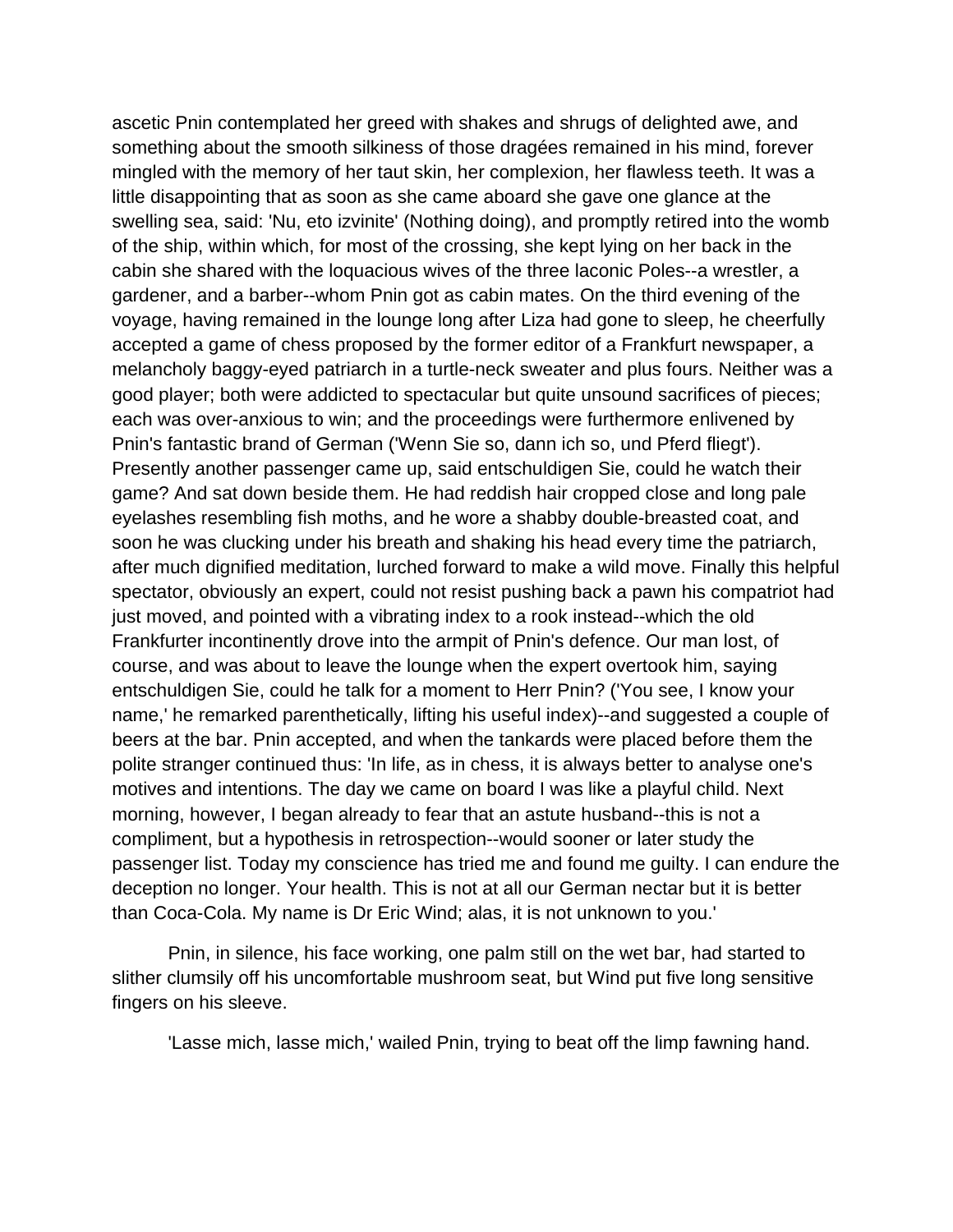'Please!' said Dr Wind. 'Be just. The prisoner has always the last word; it is his right. Even the Nazis admit it. And first of all--I want you to allow me to pay at least onehalf of the lady's passage.'

'Ach nein, nein, nein,' said Pnin. 'Let us finish this nightmare conversation (diese koschmarische Sprache).'

'As you like,' said Dr Wind, and proceeded to impress upon pinned Pnin the following points: That it had all been Liza's idea--'simplifying matters, you know, for the sake of our child' (the 'our' sounded tripersonal); that Liza should be treated as a very sick woman (pregnancy being really the sublimation of a death wish); that he (Dr Wind) would marry her in America--'where I am also going,' Dr Wind added for clarity; and that he (Dr Wind) should at least be permitted to pay for the beer. From then on to the end of the voyage that had turned from green and silver to a uniform grey, Pnin busied himself overtly with his English-language manuals, and although immutably meek with Liza, tried to see her as little as he could without awakening her suspicions. Every now and then Dr Wind would appear from nowhere and make from afar signs of recognition and reassurance. And at last, when the great statue arose from the morning haze where, ready to be ignited by the sun, pale, spellbound buildings stood like those mysterious rectangles of unequal height that you see in bar graph representations of compared percentages (natural resources, the frequency of mirages in different deserts), Dr Wind resolutely walked up to the Pnins and identified himself--'because all three of us must enter the land of liberty with pure hearts.' And after a bathetic sojourn on Ellis Island, Timofey and Liza parted.

There were complications--but at last Wind married her. In the course of the first five years in America, Pnin glimpsed her on several occasions in New York; he and the Winds were naturalized on the same day; then, after his removal to Waindell in 1945, half a dozen years passed without any meetings or correspondence. He heard of her, however, from time to time. Recently (in December 1951) his friend Chateau had sent him an issue of a journal of psychiatry with an article written by Dr Albina Dunkelberg. Dr Eric Wind, and Dr Liza Wind on 'Group Psychotherapy Applied to Marriage Counselling'. Pnin used to be always embarrassed by Liza's 'psihooslinïe' ('psychoasinine') interests, and even now, when he ought to have been indifferent, he felt a twinge of revulsion and pity. Eric and she were working under the great Bernard Maywood, a genial giant of a man--referred to as 'The Boss' by over-adaptive Eric--at a Research Bureau attached to a Planned Parenthood centre. Encouraged by his and his wife's protector, Eric evolved the ingenious idea (possibly not his own) of sidetracking some of the more plastic and stupid clients of the Centre into a psychotherapeutic trap- a 'tension-releasing' circle on the lines of a quilting bee, where young married women in groups of eight relaxed in a comfortable room amid an atmosphere of cheerful firstname informality, with doctors at a table facing the group, and a secretary unobtrusively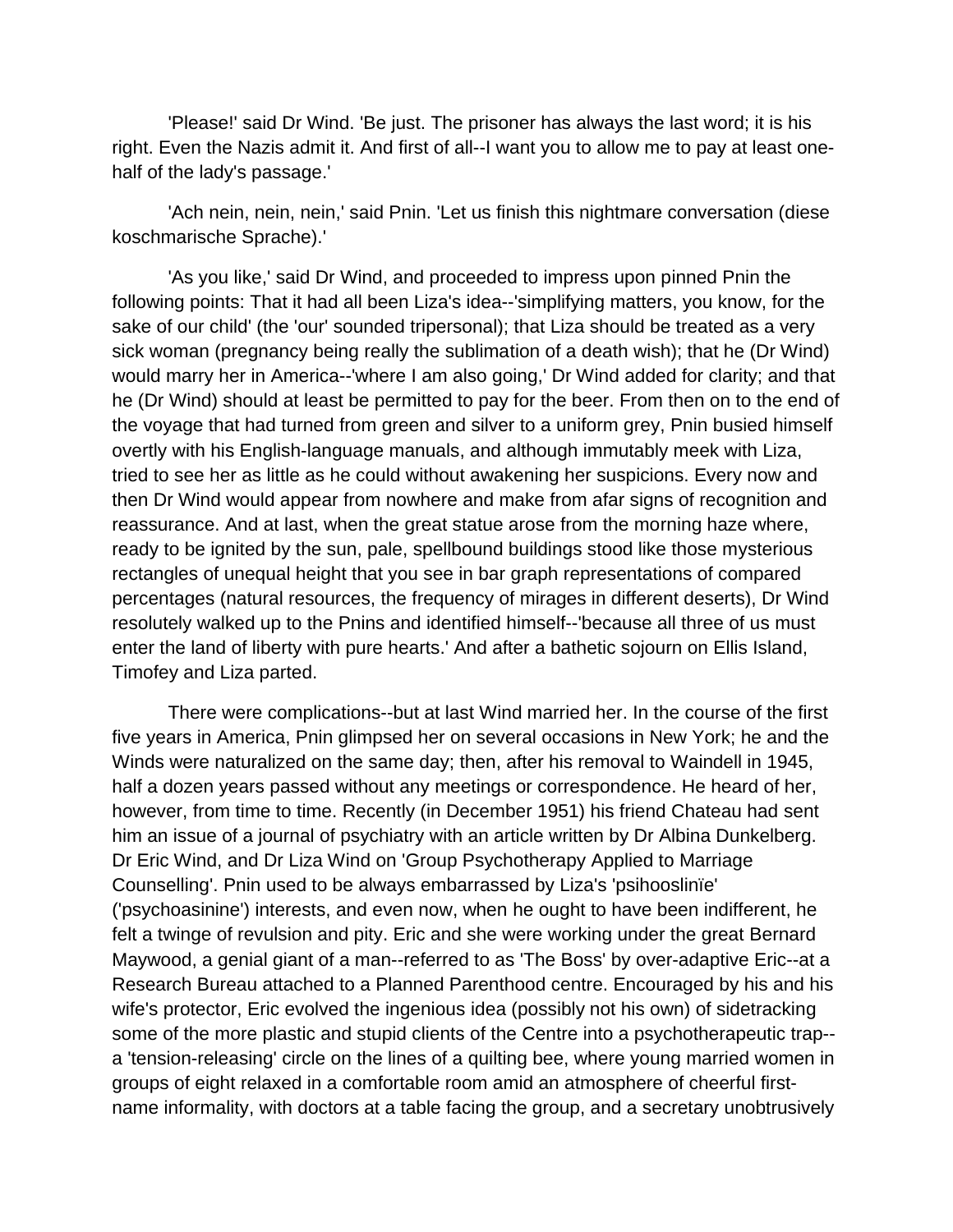taking notes, and traumatic episodes floating out of everybody's childhood like corpses. At these sessions, the ladies were made to discuss among themselves with absolute frankness their problems of marital maladjustment, which entailed, of course, comparing notes on their mates, who later were interviewed, too, in a special' husband group', likewise very informal, with a great passing around of cigars and anatomic charts. Pnin skipped the actual reports and case histories--and there is no need to go here into those hilarious details. Suffice it to say that already at the third session of the female group, after this or that lady had gone home and seen the light and come back to describe the newly discovered sensation to her still blocked but rapt sisters, a ringing note of revivalism pleasingly coloured the proceedings ('Well, girls, when George last night--') And this was not all. Dr Eric Wind hoped to work out a technique that would allow bringing all those husbands and wives together in a joint group. Incidentally, it was deadening to hear him and Liza smacking their lips over the word 'group'. In a long letter to distressed Pnin, Professor Chateau affirmed that Dr Wind even called Siamese twins 'a group'. And indeed progressive, idealistic Wind dreamed of a happy world consisting of Siamese centuplets, anatomically conjoined communities, whole nations built around a communicating liver. 'It is nothing but a kind of microcosmos of Communism--all that psychiatry,' rumbled Pnin, in his answer to Chateau. 'Why not leave their private sorrows to people? Is sorrow not, one asks, the only thing in the world people really possess?'

6

'Look,' said Joan on Saturday morning to her husband, 'I have decided to tell Timofey they will have the house to themselves today from two to five. We must give those pathetic creatures every possible chance. There are things I can do in town, and you will be dropped at the library.'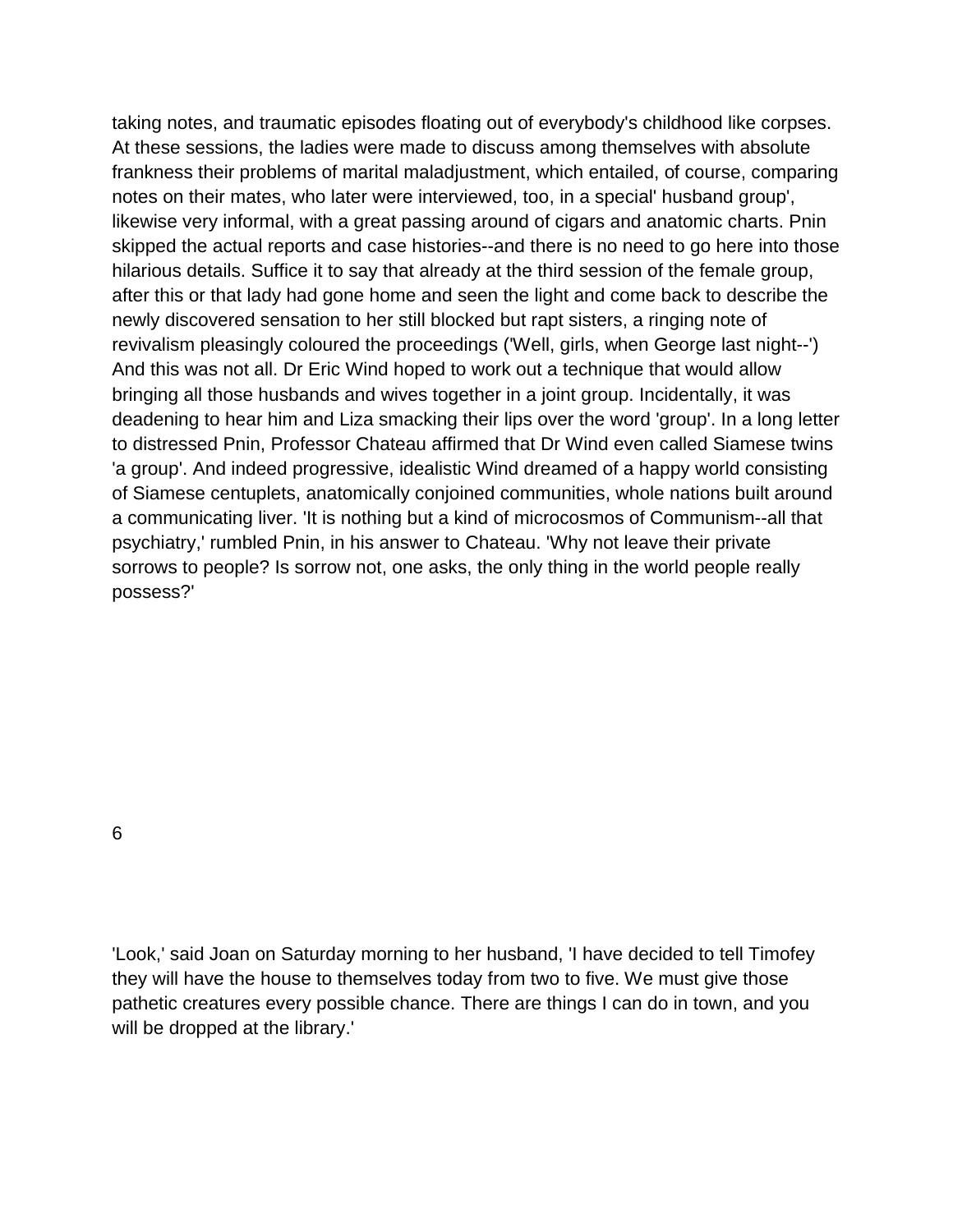'It so happens,' answered Laurence, 'that I have not the least intention to be dropped or otherwise moved anywhere today. Besides, it is highly improbable they will need eight rooms for their reunion.'

Pnin put on his new brown suit (paid for by the Cremona lecture) and, after a hurried lunch at The Egg and We, walked through the snow-patched park to the Waindell bus station, arriving there almost an hour too early. He did not bother to puzzle out why exactly Liza had felt the urgent need to see him on her way back from visiting St Bartholomew's, the preparatory school near Boston that her son would go to next fall: all he knew was that a flood of happiness foamed and rose behind the invisible barrier that was to burst open any moment now. He met five buses, and in each of them clearly made out Liza waving to him through a window as she and the other passengers started to file out, and then one bus after another was drained and she had not turned up. Suddenly he heard her sonorous voice ('Timofey, zdrastvuy!') behind him, and, wheeling around, saw her emerge from the only Greyhound he had decided would not bring her. What change could our friend discern in her? What change could there be, good God! There she was. She always felt hot and buoyant, no matter the cold, and now her sealskin coat was wide open on her frilled blouse as she hugged Pnin's head and he felt the grapefruit fragrance of her neck, and kept muttering: 'Nu, nu, vot i horosho, nu vot'--mere verbal heart props--and she cried out: 'Oh, he has splendid new teeth!' He helped her into a taxi, her bright diaphanous scarf caught on something, and Pnin slipped on the pavement, and the taximan said 'Easy,' and took her bag from him, and everything had happened before, in this exact sequence.

It was, she told him as they drove up Park Street, a school in the English tradition. No, she did not want to eat anything, she had had a big lunch at Albany. It was a 'very fancy' school--she said this in English--the boys played a kind of indoor tennis with their hands, between walls, and there would be in his form a--(she produced with false nonchalance a well-known American name which meant nothing to Pnin because it was not that of a poet or a president). 'By the way,' interrupted Pnin, ducking and pointing, 'you can just see a corner of the campus from here.' All this was due ('Yes, I see, vizhu, vizhu, kampus kak kampus: The usual kind of thing'), all this, including a scholarship, was due to the influence of Dr Maywood ('You know, Timofey, some day you should write him a word, just a little sign of courtesy'). The Principal, a clergyman, had shown her the trophies Bernard had won there as a boy. Eric of course had wanted Victor to go to a public school but had been overruled. The Reverend Hopper's wife was the niece of an English Earl.

'Here we are. This is my palazzo,' said jocose Pnin, who had not been able to concentrate on her rapid speech.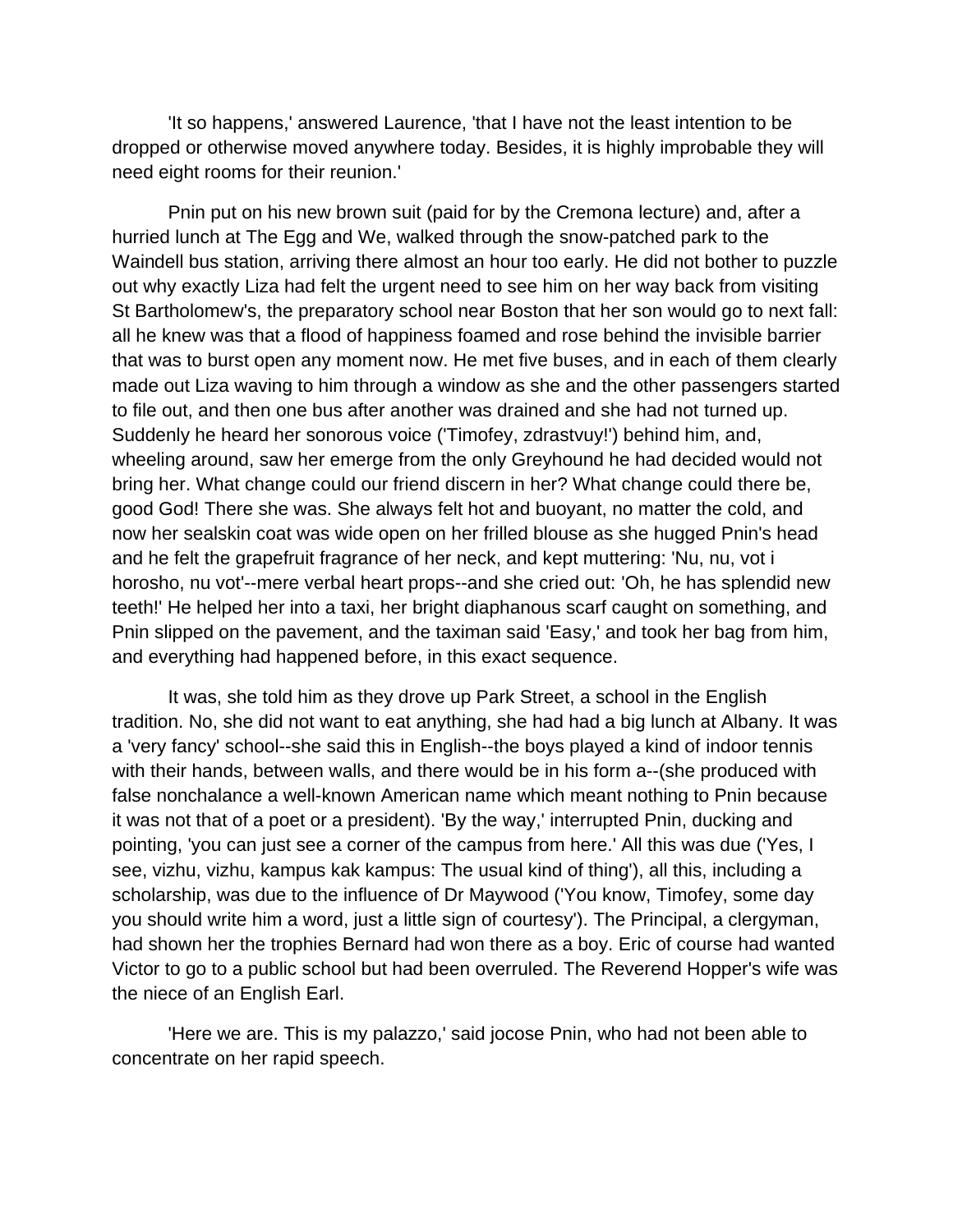They entered--and he suddenly felt that this day which he had been looking forward to with such fierce longing was passing much too quickly--was going, going, would be gone in a few minutes. Perhaps, he thought, if she said right away what she wanted of him the day might slow down and be really enjoyed.

'What a gruesome place, kakoy zhutkiy dom,' she said, sitting on the chair near the telephone and taking off her galoshes--such familiar movements! 'Look at that aquarelle with the minarets. They must be terrible people.'

'No,' said Pnin, 'they are my friends.'

'My dear Timofey,' she said, as he escorted her upstairs, 'you have had some pretty awful friends in your time.'

'And here is my room,' said Pnin.

'I think I'll lie on your virgin bed, Timofey. And I'll recite you some verses in a minute. That hellish headache of mine is seeping back again. I felt so splendid all day.'

'I have some aspirin.'

'Uhn-uhn,' she said, and this acquired negative stood out strangely against her native speech.

He turned away as she started to take off her shoes, and the sound they made toppling to the floor reminded him of very old days.

She lay back, black-skirted, white-bloused, brown-haired, with one pink hand over her eyes.

'How is everything with you?' asked Pnin (have her say what she wants of me, quick!) as he sank into the white rocker near the radiator.

'Our work is very interesting,' she said, still shielding her eyes, 'but I must tell you I don't love Eric any more. Our relations have disintegrated. Incidentally, Eric dislikes his child. He says he is the land father and you, Timofey, are the water father.'

Pnin started to laugh: he rolled with laughter, the rather juvenile rocker fairly cracking under him. His eyes were like stars and quite wet.

She looked at him curiously for an instant from under her plump hand--and went on: 'Eric is one hard emotional block in his attitude toward Victor. I don't know how many times the boy must have killed him in his dreams. And, with Eric, verbalization--I have long noticed--confuses problems instead of clarifying them. He is a very difficult person. What is your salary, Timofey?'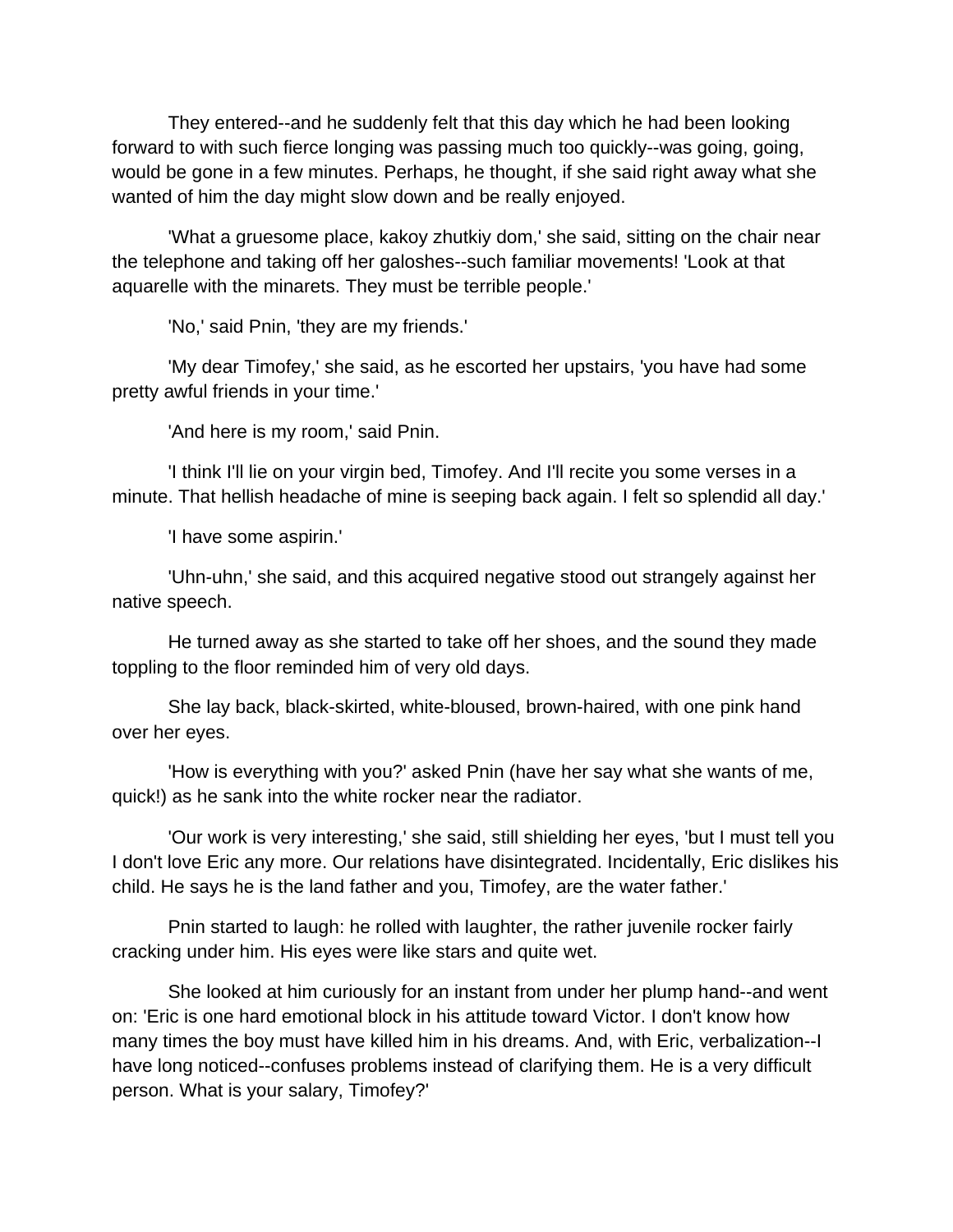He told her.

'Well,' she said, 'it is not grand. But I suppose you can even lay something aside- -it is more than enough for your needs, for your microscopic needs, Timofey.'

Her abdomen tightly girdled under the black skirt jumped up two or three times with mute, cosy, good-natured reminiscential irony--and Pnin blew his nose, shaking his head the while, in voluptuous, rapturous mirth.

'Listen to my latest poem,' she said, her hands now along her sides as she lay perfectly straight on her back, and she sang out rhythmically, in long-drawn, deepvoiced tones: 'Ya nadela tyomnoe plat'e, I monashenki ya skromney; Iz slonovoy kosti raspyat'e Nad holodnoy postel'yu moey.

No ogni nebïvalïh orgiy Prozhigayut moyo zabïtyo I shepchu ya imya Georgiy-- Zolotoe imya tvoyo!

(I have put on a dark dress And am more modest than a nun; An ivory crucifix Is over my cold bed. But the lights of fabulous orgies Burn through my oblivion, And I whisper the name George--

Your golden name!)'

'He is a very interesting man,' she went on, without any interval. 'Practically English, in fact. He flew a bomber in the war and now he is with a firm of brokers who have no sympathy with him and do not understand him. He comes from an ancient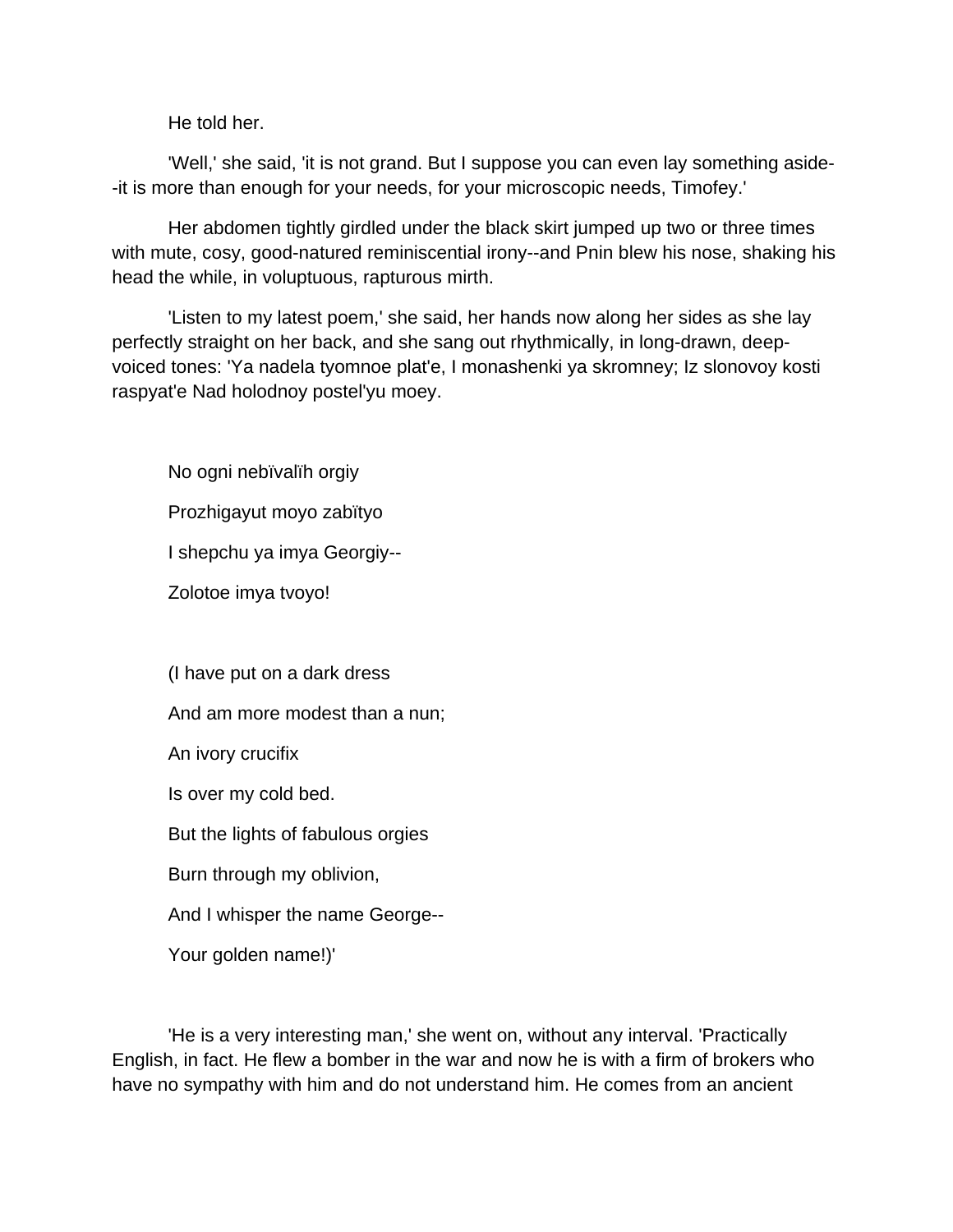family. His father was a dreamer, had a floating casino, you know, and all that, but was ruined by some Jewish gangsters in Florida and voluntarily went to prison for another man; it is a family of heroes.'

She paused. The silence in the little room was punctuated rather than broken by the throbbing and tinkling in those whitewashed organ pipes.

'I made Eric a complete report,' Liza continued with a sigh. 'And now he keeps assuring me he can cure me if I cooperate. Unfortunately, I am also cooperating with George.'

She pronounced George as in Russian--both g's hard, both e's longish.

'Well, c'est la vie, as Eric so originally says. How can you sleep with that string of cobweb hanging from the ceiling?' She looked at her wrist-watch. 'Goodness, I must catch the bus at four-thirty. You must call a taxi in a minute. I have something to say to you of the utmost importance.'

Here it was coming at last--so late.

She wanted Timofey to lay aside every month a little money for the boy--because she could not ask Bernard Maywood now--and she might die--and Eric did not care what happened--and somebody ought to send the lad a small sum now and then, as if coming from his mother--pocket money, you know--he would be among rich boys. She would write Timofey giving him an address and some more details. Yes--she never doubted that Timofey was a darling ('Nu kakoy zhe tï dushka'). And now where was the bathroom? And would he please telephone for the taxi?

'Incidentally,' she said, as he was helping her into her coat and as usual searching with a frown for the fugitive armhole while she pawed and groped, 'you know, Timofey, this brown suit of yours is a mistake: a gentleman does not wear brown.'

He saw her off, and walked back through the park. To hold her, to keep her--just as she was--with her cruelty, with her vulgarity, with her blinding blue eyes, with her miserable poetry, with her fat feet, with her impure, dry, sordid, infantile soul. All of a sudden he thought: If people are reunited in Heaven (I don't believe it, but suppose), then how shall I stop it from creeping upon me, over me, that shrivelled, helpless, lame thing, her soul? But this is the earth, and I am, curiously enough, alive, and there is something in me and in life-- He seemed to be quite unexpectedly (for human despair seldom leads to great truths) on the verge of a simple solution of the universe but was interrupted by an urgent request. A squirrel under a tree had seen Pain on the path. In one sinuous tendril-like movement, the intelligent animal climbed up to the brim of a drinking fountain and, as Pain approached, thrust its oval face toward him with a rather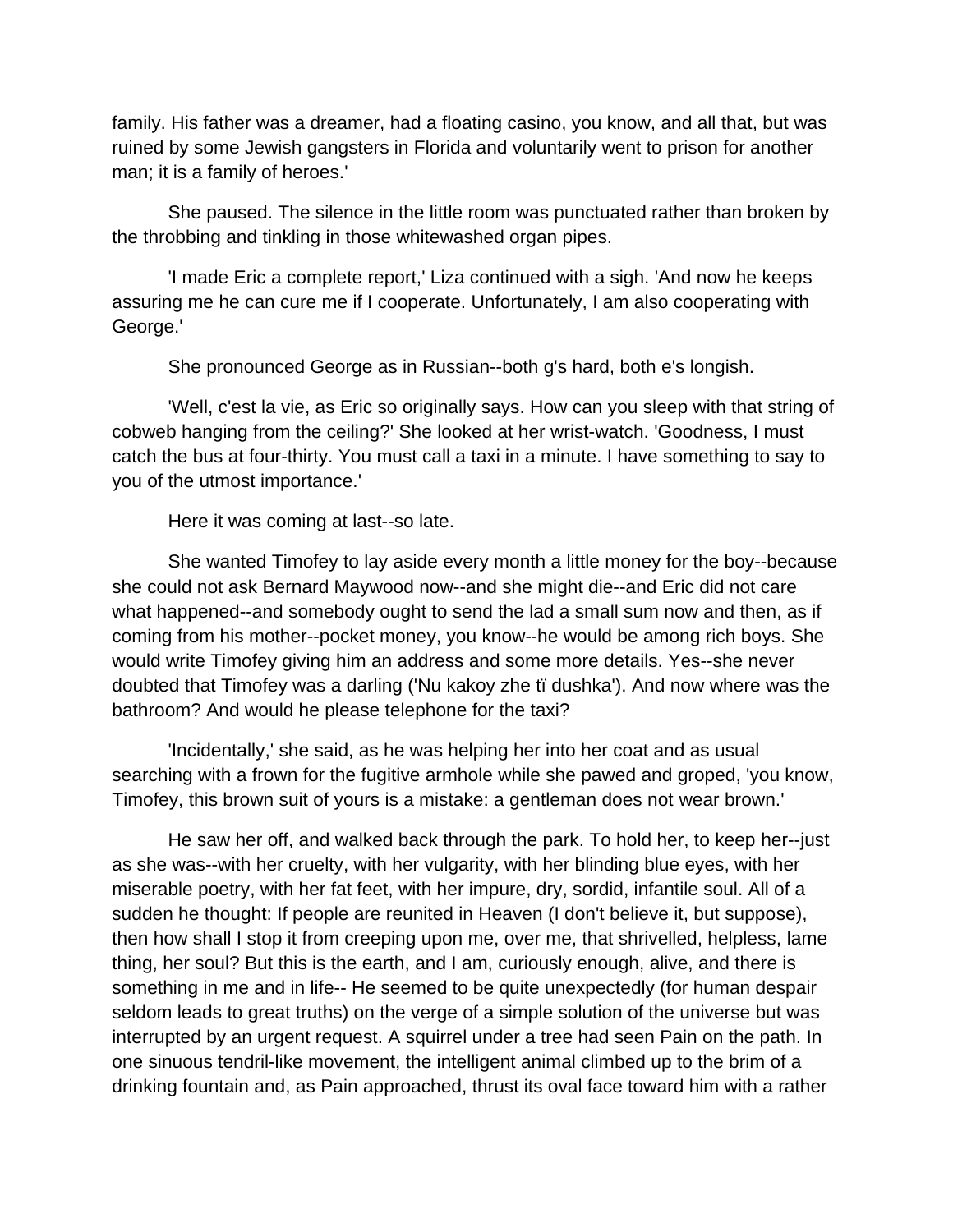coarse spluttering sound, its cheeks puffed out. Pain understood and after some fumbling he found what had to be pressed for the necessary results. Eyeing him with contempt, the thirsty rodent forthwith began to sample the stocky sparkling pillar of water, and went on drinking for a considerable time. 'She has fever, perhaps,' thought Pain, weeping quietly and freely, and all the time politely pressing the contraption down while trying not to meet the unpleasant eye fixed upon him. Its thirst quenched, the squirrel departed without the least sign of gratitude.

The water father continued upon his way, came to the end of the path, then turned into a side street where there was a small bar of log-cabin design with garnet glass in its casement windows.

7

When Joan with a bagful of provisions, two magazines, and three parcels, came home at a quarter past five, she found in the porch mailbox a special-delivery airmail letter from her daughter. More than three weeks had elapsed since Isabel had briefly written her parents to say that, after a honeymoon in Arizona, she had safely reached her husband's home town. Juggling with her packages, Joan tore the envelope open. It was an ecstatically happy letter, and she gulped it down, everything swimming a little in the radiance of her relief. On the outside of the front door she felt, then saw with brief surprise, Pain's keys, like a bit of his fondest viscera, dangling with their leathern case from the lock; she used them to open the door, and as soon as she had entered she heard, coming from the pantry, a loud anarchistic knocking--cupboards being opened and shut one after the other.

She put her bag and parcels down on the sideboard in the kitchen and asked in the direction of the pantry: 'What are you looking for, Timofey?'

He came out of there, darkly flushed, wild-eyed, and she was shocked to see that his face was a mess of unwiped tears.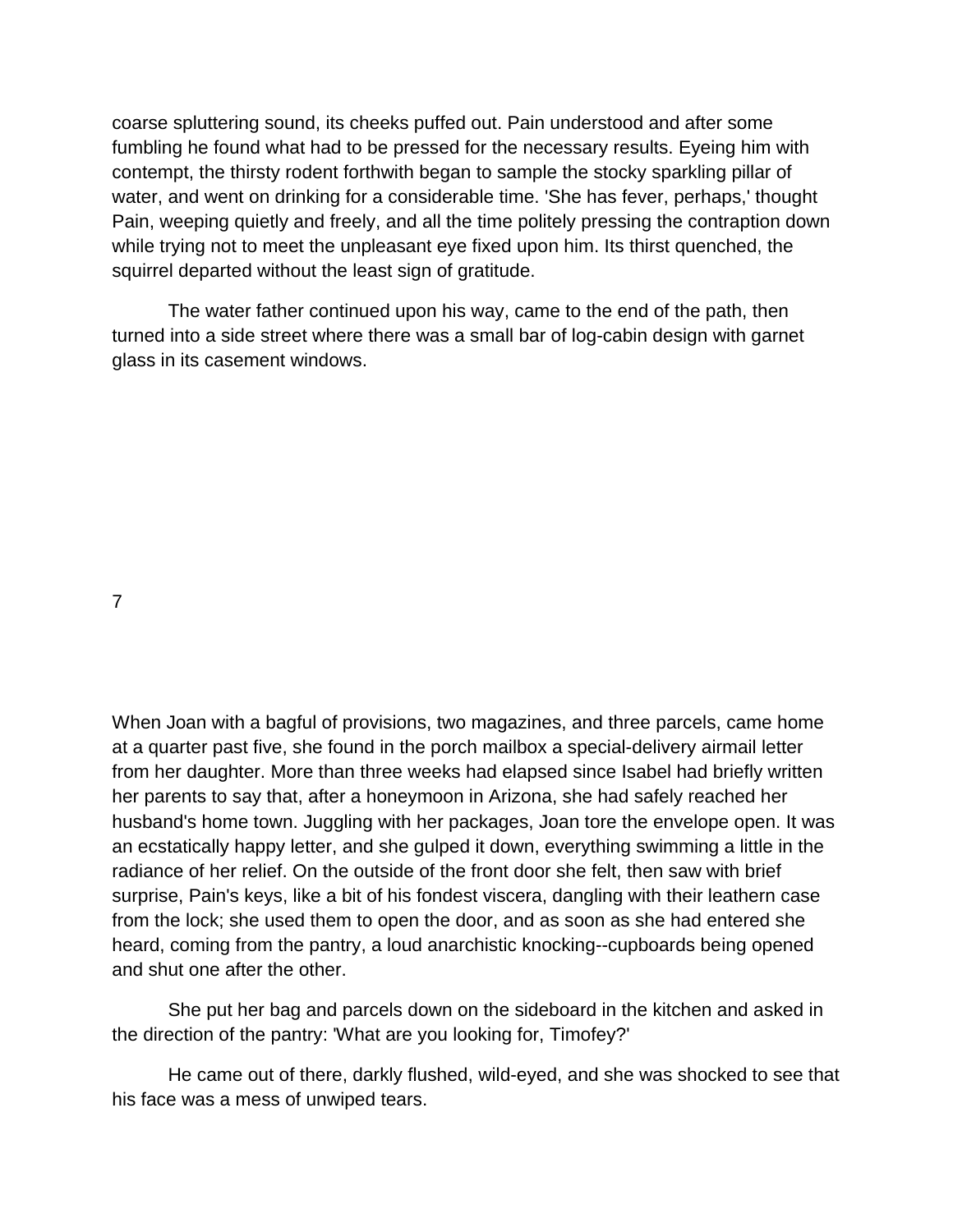'I search, John, for the viscous and sawdust,' he said tragically.

'I am afraid there is no soda,' she answered with her lucid Anglo-Saxon restraint. 'But there is plenty of whisky in the dining-room cabinet. However, I suggest we both have some nice hot tea instead.'

He made the Russian' relinquishing' gesture.

'No, I don't want anything at all,' he said, and sat down at the kitchen table with an awful sigh.

She sat down next to him and opened one of the magazines she had bought.

'We are going to look at some pictures, Timofey.'

'I do not want, John. You know I do not understand what is advertisement and what is not advertisement.'

'You just relax, Timofey, and I'll do the explaining. Oh, look--I like this one. Oh, this is very clever. We have here a combination of two ideas--the Desert Island and the Girl in the Puff. Now, look, Timofey--please'--he reluctantly put on his reading glasses-- 'this is a desert island with a lone palm, and this is a bit of broken raft, and this is a shipwrecked mariner, and this is the ship's cat he saved, and this here, on that rock--'

'Impossible,' said Pnin. 'So small island, moreover with palm, cannot exist in such big sea.'

'Well, it exists here.'

'Impossible isolation,' said Pnin.

'Yes, but--Really, you are not playing fair, Timofey. You know perfectly well you agree with Lore that the world of the mind is based on a compromise with logic.'

'I have reservations,' said Pnin. 'First of all, logic herself--'

'All right, I'm afraid we are wandering away from our little joke. Now, you look at the picture. So this is the mariner, and this is the pussy, and this is a rather wistful mermaid hanging around, and now look at the puffs right above the sailor and the pussy.'

'Atomic bomb explosion,' said Pnin sadly.

'No, not at all. It is something much funnier. You see, these round puffs are supposed to be the projections of their thoughts. And now at last we are getting to the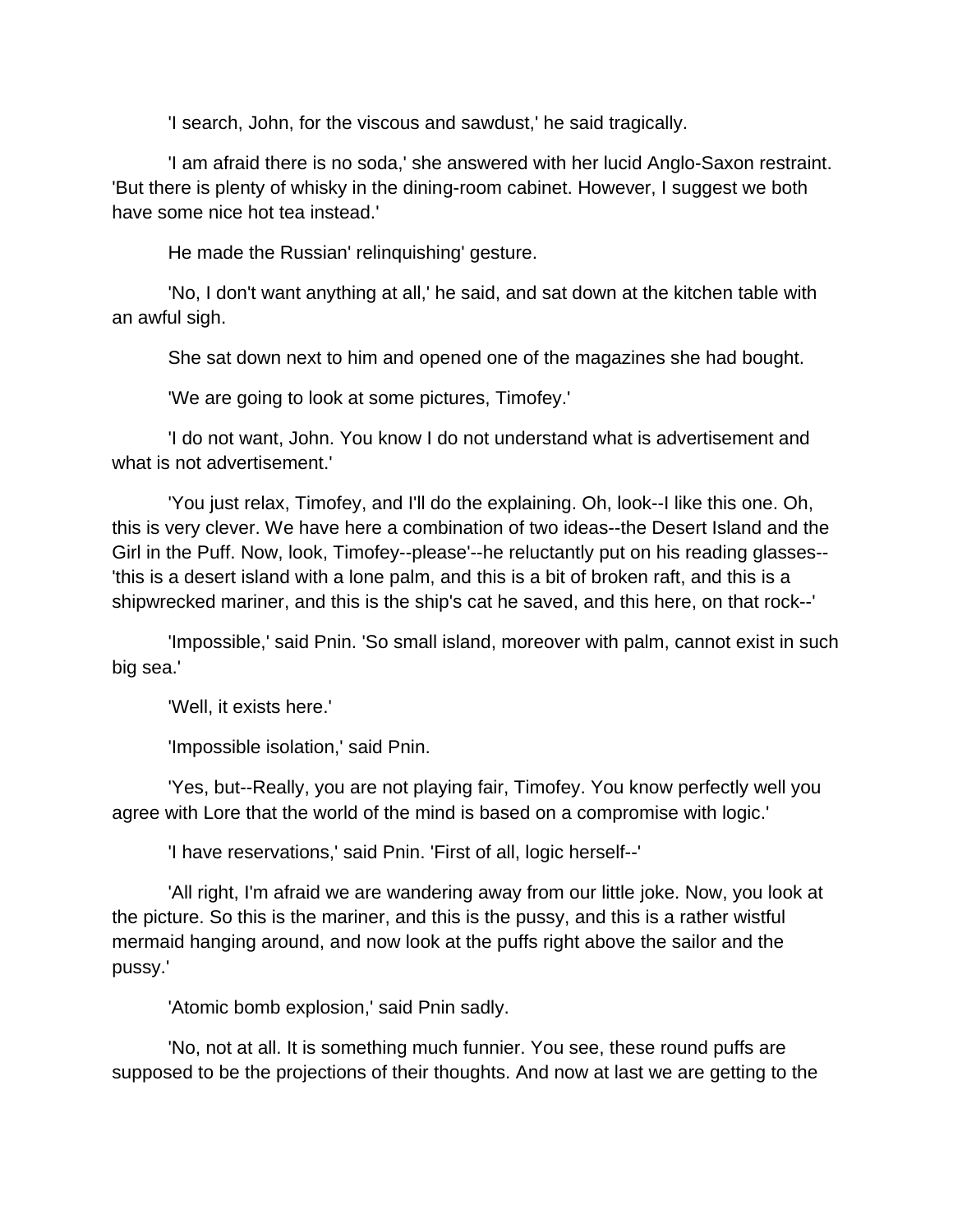amusing part. The sailor imagines the mermaid as having a pair of legs, and the cat imagines her as all fish.'

'Lermontov,' said Pnin, lifting two fingers, 'has expressed everything about mermaids in only two poems. I cannot understand American humour even, when I am happy, and I must say--' He removed his glasses with trembling hands, elbowed the magazine aside, and, resting his head on his arm, broke into muffled sobs.

She heard the front door open and close, and a moment later Laurence peeped into the kitchen with facetious furtiveness. Joan's right hand waved him away; her left directed him to the rainbow-rimmed envelope on top of the parcels. The private smile she flashed was a summary of Isabel's letter; he grabbed it and, no more in jest, tiptoed out again.

Pnin's unnecessarily robust shoulders continued to shake. She closed the magazine and for a minute studied its cover: toy-bright school tots, Isabel and the Hagen child, shade trees still off duty, a white spire, the Waindell bells.

'Doesn't she want to come back?' asked Joan softly.

Pnin, his head on his arm, started to beat the table with his loosely clenched fist.

'I haf nofing,' wailed Pnin between loud, damp sniffs, 'I haf nofing left, nofing, nofing!'

Chapter Three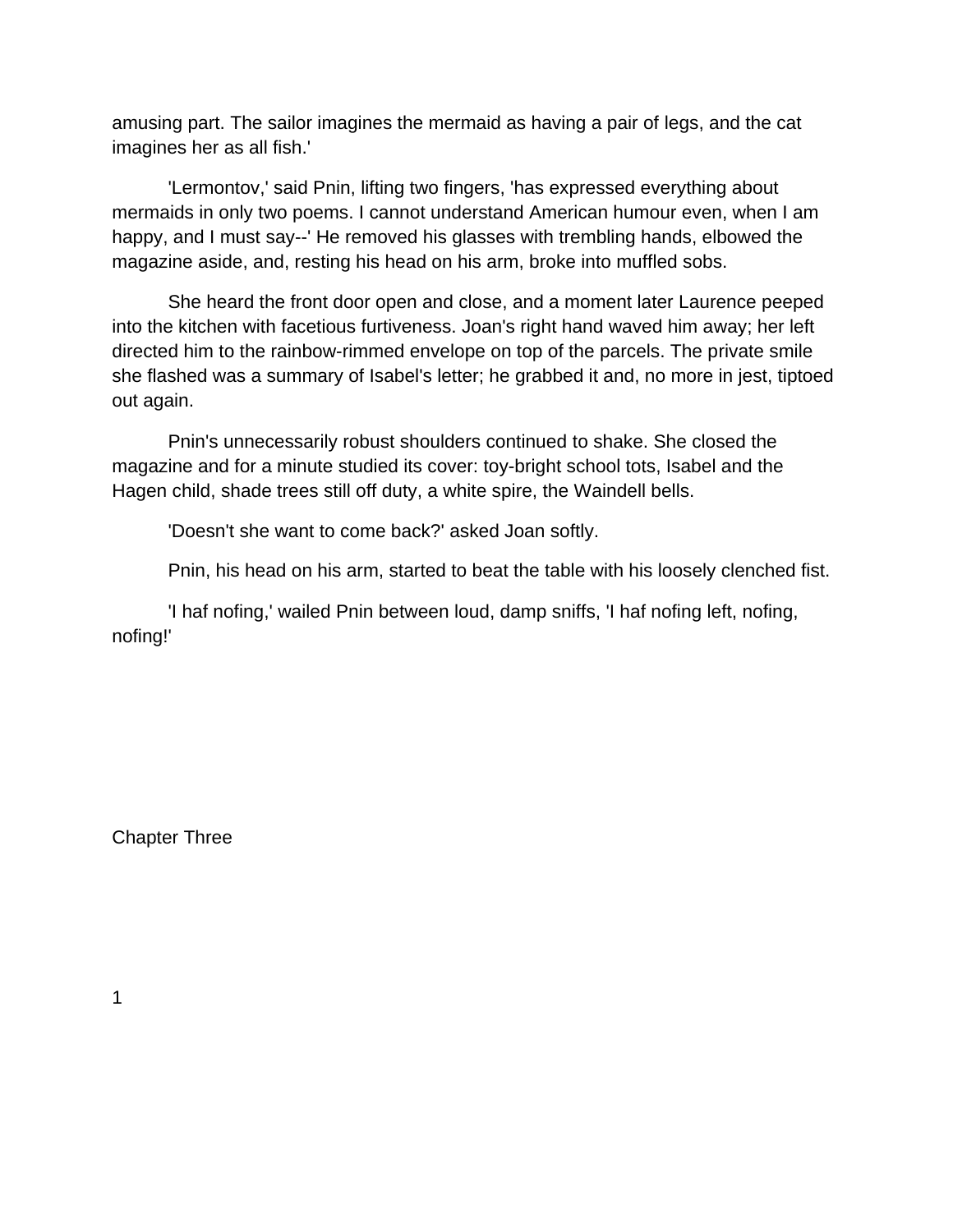During the eight years Pnin had taught at Waindell College he had changed his lodgings--for one reason or another, mainly sonic--about every semester. The accumulation of consecutive rooms in his memory now resembled those displays of grouped elbow chairs on show, and beds, and lamps, and inglenooks which, ignoring all space-time distinctions, commingle in the soft light of a furniture store beyond which it snows, and the dusk deepens, and nobody really loves anybody. The rooms of his Waindell period looked especially trim in comparison with one he had had in uptown New York, midway between Tsentral Park and Reeverside, on a block memorable for the waste-paper along the curb, the bright pat of dog dirt somebody had already slipped upon, and a tireless boy pitching a ball against the steps of the high brown porch; and even that room became positively dapper in Pnin's mind (where a small ball still rebounded) when compared with the old, now dust-blurred lodgings of his long Central-European, Nansen-passport period.

With age, however, Pnin had become choosy. Pretty fixtures no longer sufficed. Waindell was a quiet townlet, and Waindellville, in a notch of the hills, was yet quieter; but nothing was quiet enough for Pnin. There had been, at the start of his life here, that studio in the thoughtfully furnished College Home for Single Instructors, a very nice place despite certain gregarious drawbacks ('Ping-pong, Pnin?'

'I don't any more play at games of infants'), until workmen came and started to drill holes in the street--Brainpan Street, Pningrad--and patch them up again, and this went on and on, in fits of shivering black zigzags and stunned pauses, for weeks, and it did not seem likely they would ever find again the precious tool they had entombed by mistake. There had been (to pick out here and there only special offenders) that room in the eminently hermetic-looking Duke's Lodge, Waindellville: a delightful kabinet, above which, however, every evening, among crashing bathroom cascades and banging doors, two monstrous statues on primitive legs of stone would grimly tramp--shapes hard to reconcile with the slender build of his actual upstairs neighbours, who turned out to be the Starrs, of the Fine Arts Department ('I am Christopher, and this is Louise'), an angelically gentle couple keenly interested in Dostoyevsky and Shostakovich. There had been--in yet another rooming house--a still cosier bedroom-study, with nobody butting in for a free lesson in Russian; but as soon as the formidable Waindell winter began to penetrate the cosiness by means of sharp little draughts, coming not only from the window but even from the closet and the base plugs, the room had developed something like a streak of madness or mystic delusion--namely, a tenacious murmur of music, more or less classical, oddly located in Pnin's silver-washed radiator. He tried to muffle it up with a blanket, as if it were a caged songbird, but the song persisted until Mrs Thayer's old mother was removed to the hospital where she died, upon which the radiator switched to Canadian French.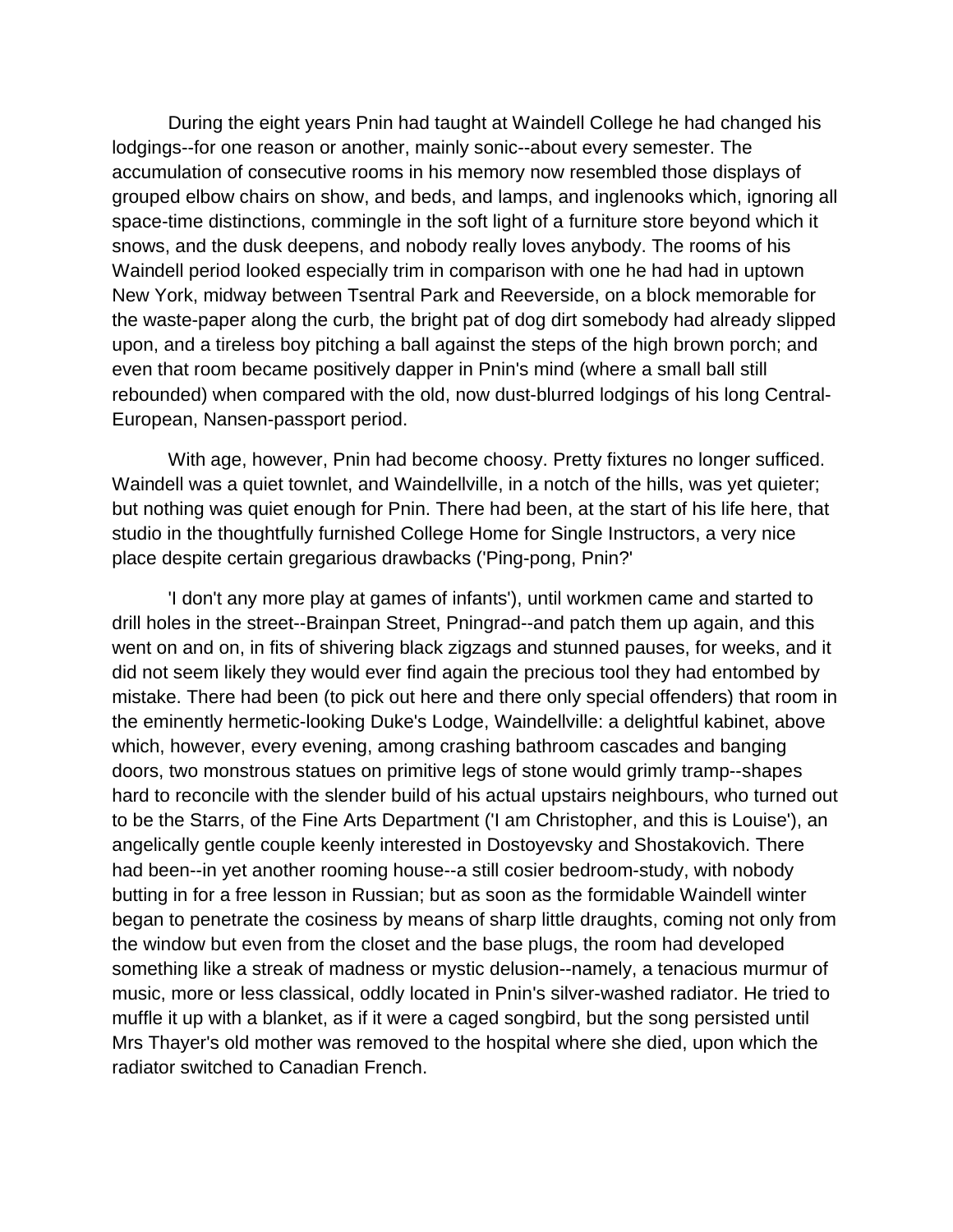He tried habitats of another type: rooms for rent in private houses which, although differing from each other in many respects (not all, for instance, were clapboard ones; a few were stucco, or at least partly stucco), had one generic characteristic in common: in their parlour or stair-landing bookcases Hendrik Willem van Loon and Dr Cronin were inevitably present; they might be separated by a flock of magazines, or by some glazed and buxom historical romance, or even by Mrs Garnett impersonating somebody (and in such houses there would be sure to hang somewhere a Toulouse-Lautrec poster), but you found the pair without fail, exchanging looks of tender recognition, like two old friends at a crowded party.

2

He had returned for a spell to the College Home, but so had the pavement drillers, and there had cropped up other nuisances besides. At present Pnin was still renting the pink-walled, white-flounced second-floor bedroom in the Clements' house, and this was the first house he really liked and the first room he had occupied for more than a year. By now he had weeded out all trace of its former occupant; or so he thought, for he did not notice, and probably never would, a funny face scrawled on the wall just behind the headboard of the bed and some half-erased height-level marks pencilled on the doorjamb, beginning from a four-foot altitude in 1940.

For more than a week now, Pnin had had the run of the house: Joan Clements had left by plane for a Western state to visit her married daughter, and a couple of days later, at the very beginning of his spring course in philosophy, Professor Clements, summoned by a telegram, had flown West too.

Our friend had a leisurely breakfast, pleasantly based on the milk that had not been discontinued, and at half past nine prepared for his usual walk to the campus.

It warmed my heart, the Russian-intelligentski way he had of getting into his overcoat: his inclined head would demonstrate its ideal baldness, and his large,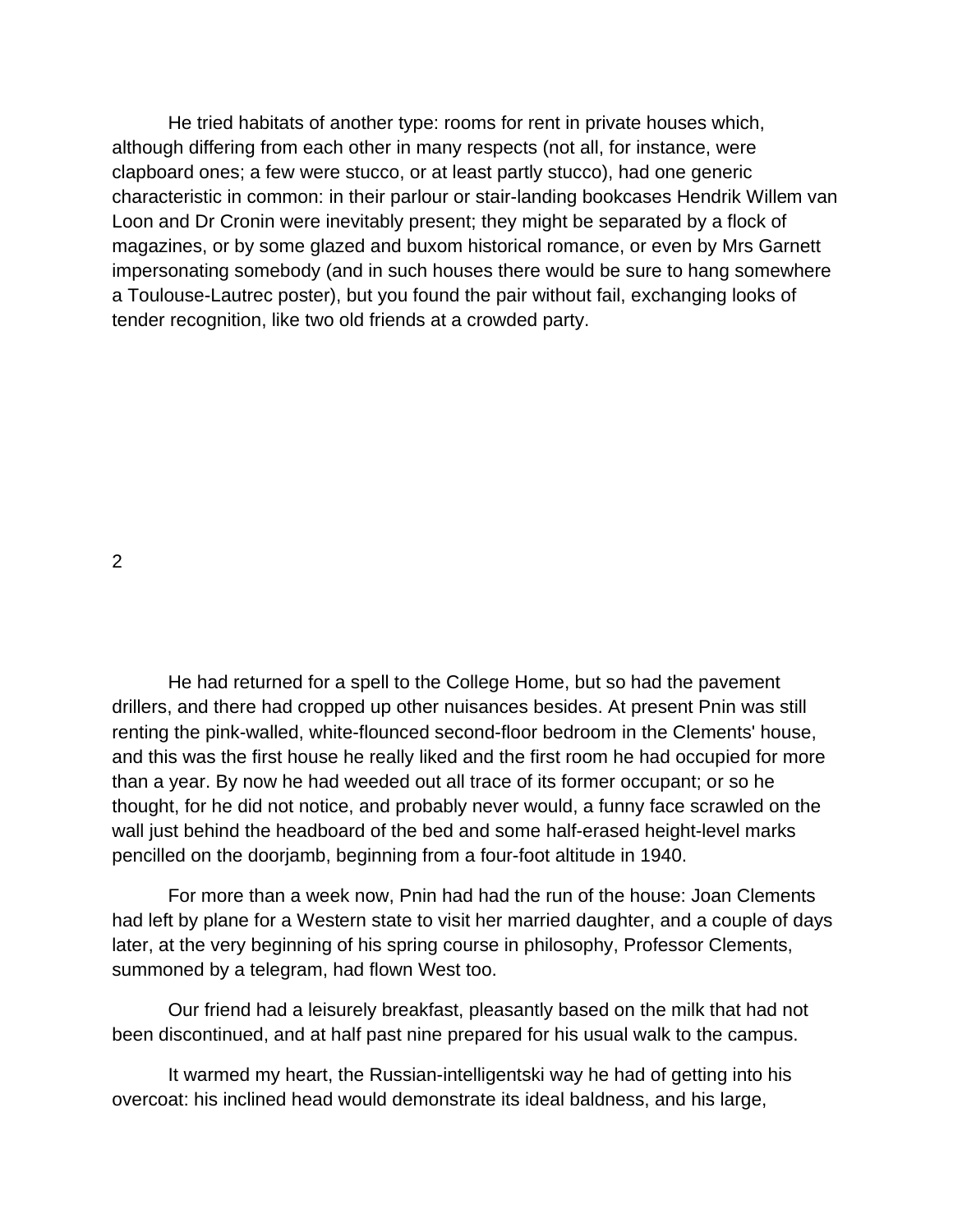Duchess of Wonderland chin would firmly press against the crossed ends of his green muffler to hold it in place on his chest while, with a jerk of his broad shoulders, he contrived to get into both armholes at once; another heave and the coat was on.

He picked up his portfel' (brief-case), checked its contents, and walked out.

He was still at a newspaper's throw from his porch when he remembered a book the college library had urgently requested him to return, for the use of another reader. For a moment he struggled with himself; he still needed the volume; but kindly Pnin sympathized too much with the passionate clamour of another (unknown) scholar not to go back for the stout and heavy tome: It was Volume 18--mainly devoted to Tolstoyana- -of Sovetskiy Zolotoy Fond Literaturï (Soviet Gold Fund of Literature), Moskva-Leningrad, 1940.

3

The organs concerned in the production of English speech sounds are the larynx, the velum, the lips, the tongue {that punchinello in the troupe), and, last but not least, the lower jaw; mainly upon its over-energetic and somewhat ruminant motion did Pnin rely when translating in class passages in the Russian grammar or some poem by Pushkin. If his Russian was music, his English was murder. He had enormous difficulty ('dzeefeecooltsee' in Pninian English) with depalatization, never managing to remove the extra Russian moisture from t's and d's before the vowels he so quaintly softened. His explosive 'hat' ('I never go in a hat even in winter') differed from the common American pronunciation of 'hot' (typical of Waindell townspeople, for example) only by its briefer duration, and thus sounded very much like the German verb hat (has). Long o's with him inevitably became short ones: his 'no' sounded positively Italian, and this was accentuated by his trick of triplicating the simple negative ('May I give you a lift, Mr Pnin?'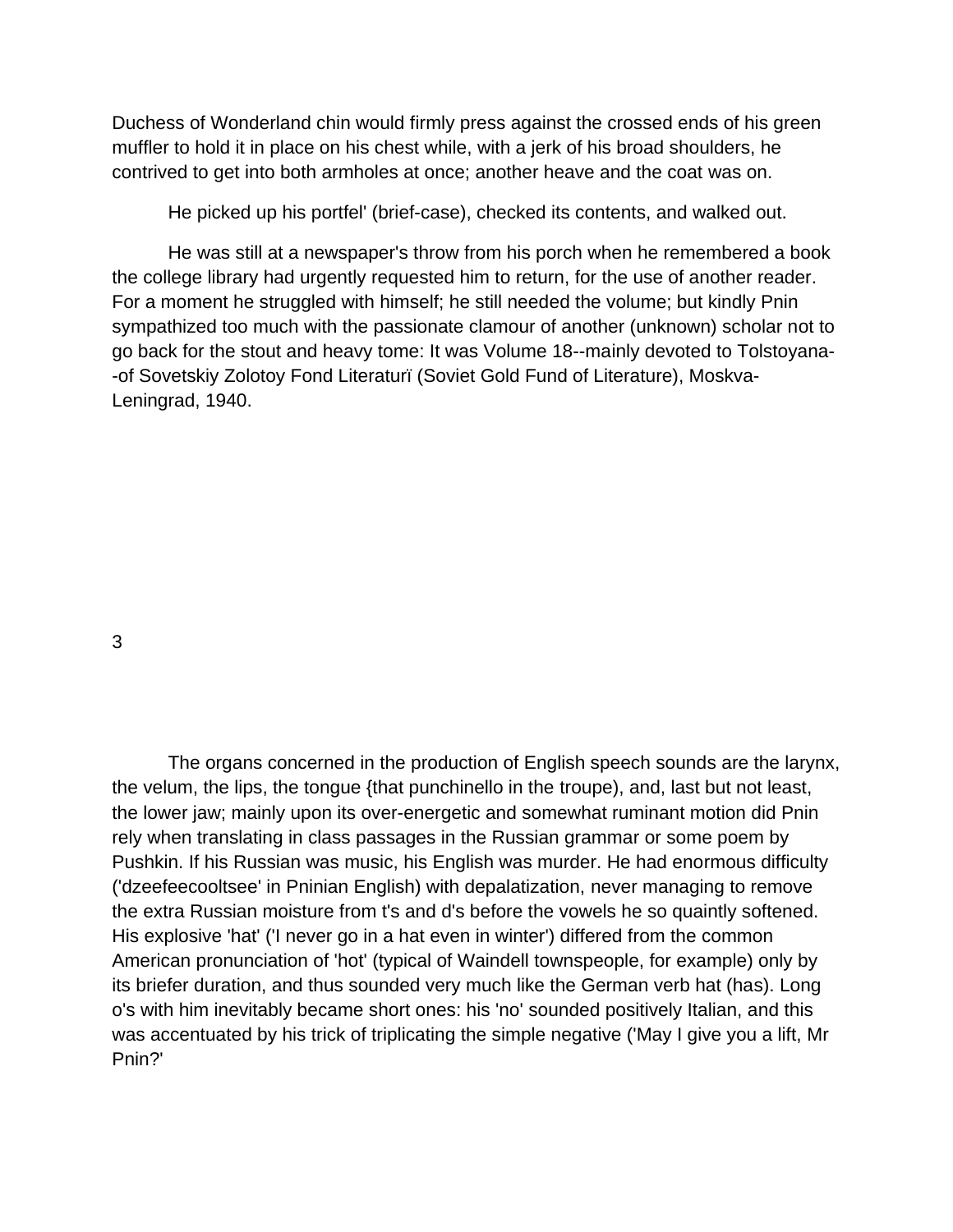'No-no-no, I have only two paces from here'). He did not possess (nor was he aware of this lack) any long oo: all he could muster when called upon to utter 'noon' was the lax vowel of the German 'nun' ('I have no classes in afternun on Tuesday. Today is Tuesday.')

Tuesday--true; but what day of the month, we wonder. Pnin's birthday for instance fell on February 3, by the Julian calendar into which he had been born in St Petersburg in 1898. He never celebrated it nowadays, partly because, after his departure from Russia, it sidled by in a Gregorian disguise (thirteen--no, twelve days late), and partly because during the academic year he existed mainly on a motuweth frisas basis.

On the chalk-clouded blackboard, which he wittily called the greyboard, he now wrote a date. In the crook of his arm he still felt the bulk of Zol. Fond Lit. The date he wrote had nothing to do with the day this was in Waindell: December, 26, 1829 He carefully drilled in a big white full stop, and added underneath: 3 .03 p. m. St Petersburg Dutifully this was taken down by Frank Backman, Rose Balsamo, Frank Carroll, Irving D. Herz, beautiful, intelligent Marilyn Hohn, John Mead, Jr, Peter Volkov, and Allan Bradbury Walsh.

Pain, rippling with mute mirth, sat down again at his desk: he had a tale to tell. That line in the absurd Russian grammar, 'Brozhu li ya vdol' ulits shumnïh (Whether I wander along noisy streets),' was really the opening of a famous poem. Although Pain was supposed in this Elementary Russian class to stick to language exercises ('Mama, telefon! Brozhu li ya vdol' ulits shumnïh. Ot Vladivostoka do Vashingtona 5000 mil'.'), he took every opportunity to guide his students on literary and historical tours.

In a set of eight tetrametric quatrains Pushkin described the morbid habit he always had--wherever he was, whatever he was doing--of dwelling on thoughts of death and of closely inspecting every passing day as he strove to find in its cryptogram a certain 'future anniversary': the day and month that would appear, somewhere, sometime upon his tombstone.

"And where will fate send me", imperfective future, "death",' declaimed inspired Pain, throwing his head back and translating with brave literality, '"in fight, in travel, or in waves? Or will the neighbouring dale"--dolina, same word, "valley" we would now say-- "accept my refrigerated ashes", poussière, "cold dust" perhaps more correct. And though it is indifferent to the insensible body…"'

Pnin went on to the end and then, dramatically pointing with the piece of chalk he still held, remarked how carefully Pushkin had noted the day and even the minute of writing down that poem.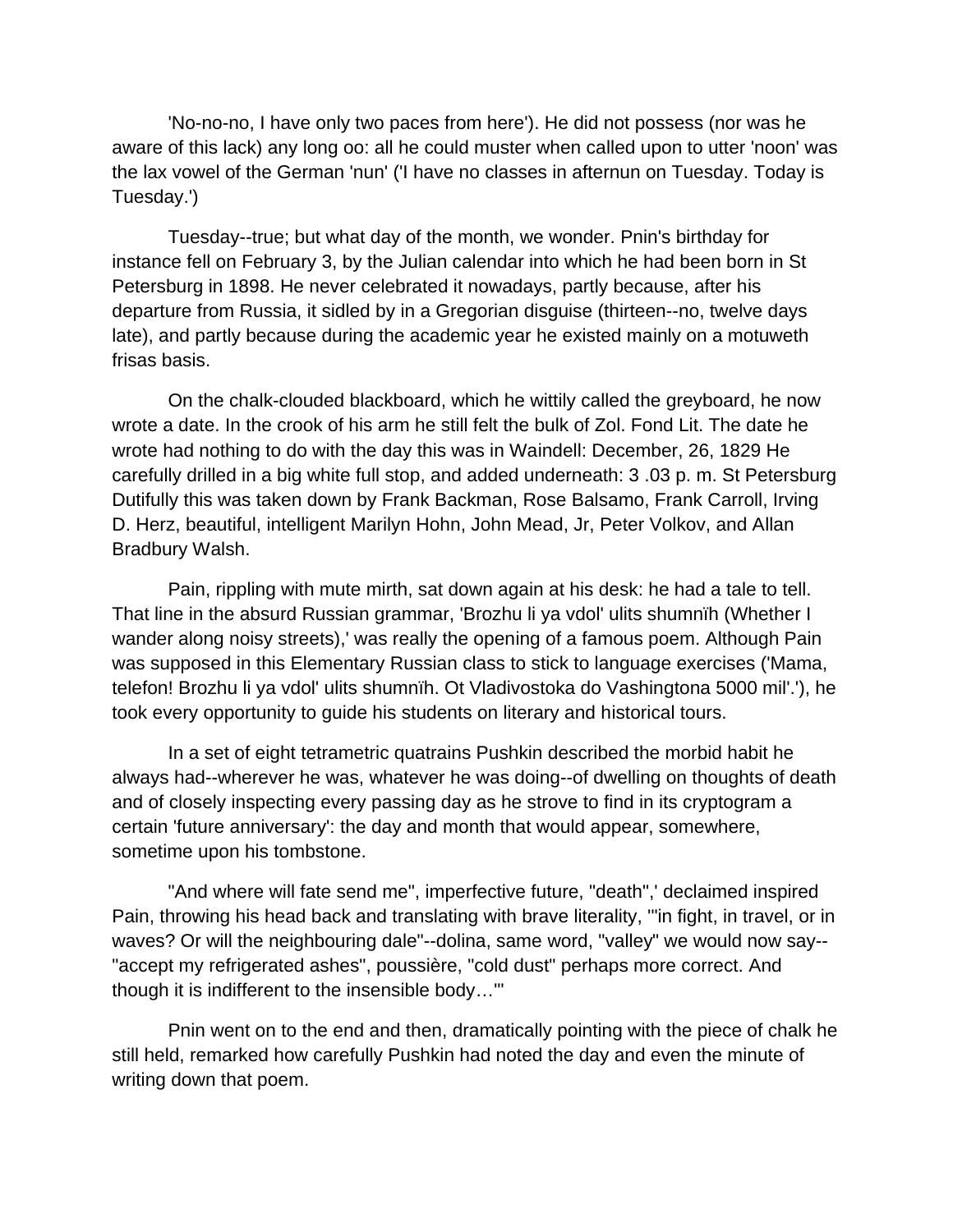'But,' exclaimed Pnin in triumph, 'he died on a quite, quite different day! He died--' The chair back against which Pnin was vigorously leaning emitted an ominous crack, and the class resolved a pardonable tension in loud young laughter.

(Sometime, somewhere--Petersburg? Prague?--one of the two musical clowns pulled out the piano stool from under the other, who remained, however, playing on, in a seated, though seatless, position, with his rhapsody unimpaired. Where? Circus Busch, Berlin!)

4

Pnin did not bother to leave the classroom between his dismissed Elementary and the Advanced that was trickling in. The office where Zol. Fond Lit. now lay, partly enveloped in Pnin's green muffler, on the filing case, was on another floor, at the end of a resonant passage and next to the faculty lavatory. Till 1950 (this was 1953--how time flies!) he had: shared an office in the German Department with Miller, one of the younger instructors, and then was given for his exclusive use Office R, which formerly had been a lumber room but had now been completely renovated. During the spring he had lovingly Pninized it. It had come with two ignoble chairs, a cork bulletin board, a can of floor wax forgotten by the janitor, and a humble pedestal desk of indeterminable wood. He wangled from the Administration a small steel file with an entrancing locking device. Young Miller, under Pnin's direction, embraced and brought over Pnin's part of a sectional bookcase. From old Mrs McCrystal, in whose white frame house he had spent a mediocre winter (1949-50), Pnin purchased for three dollars a faded, once Turkish rug. With the help of the janitor he screwed on to the side of the desk a pencil sharpener--that highly satisfying, highly philosophical implement that goes ticonderogaticonderoga, feeding on the yellow finish and sweet wood, and ends up in a kind of soundlessly spinning ethereal void as we all must. He had other, even more ambitious plans, such as an armchair and a tall lamp. When, after a summer spent teaching in Washington, Pnin returned to his office, an obese dog lay asleep on his rug, and his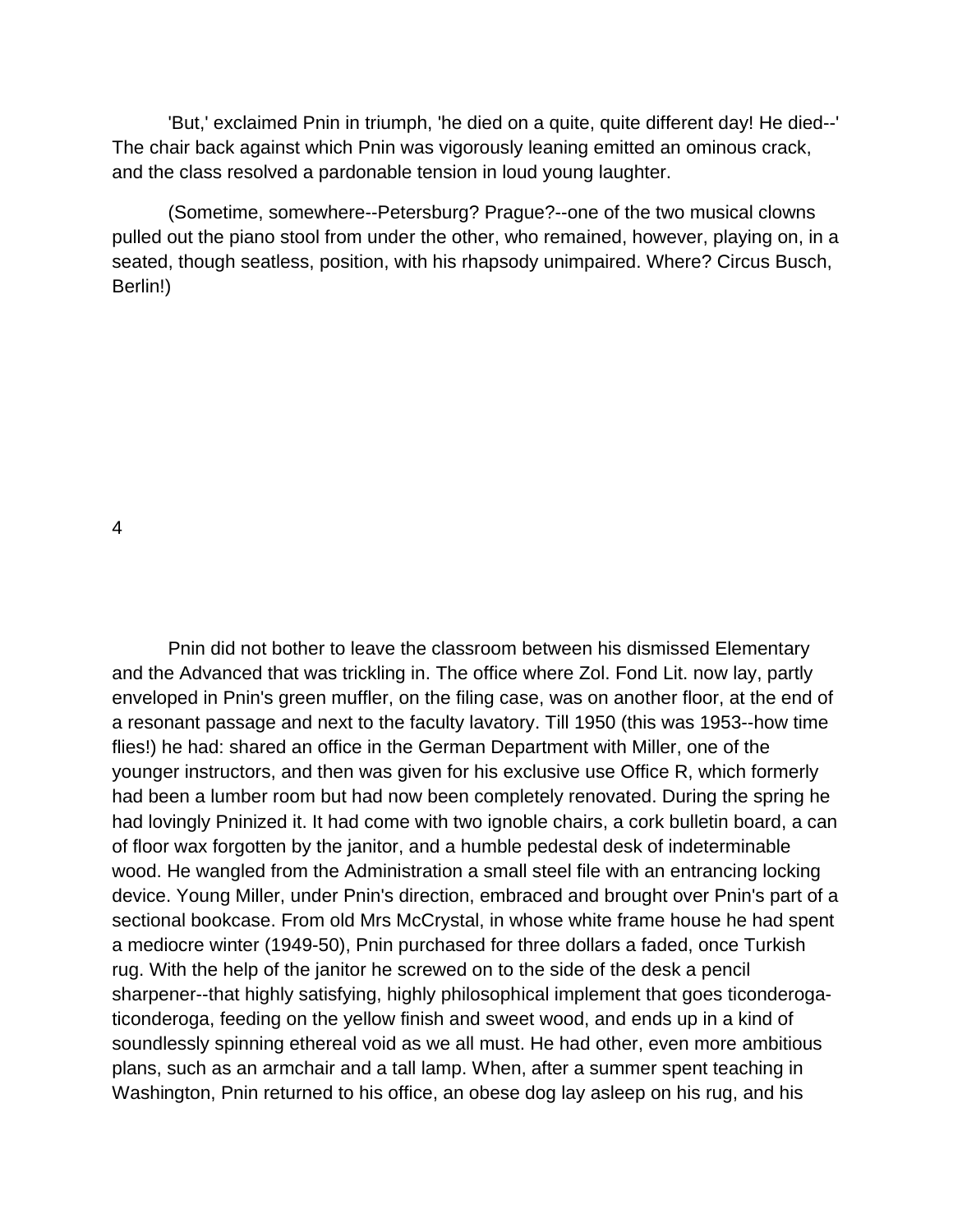furniture had been moved to a darker part of the office, so as to make room for a magnificent stainless-steel desk and a swivel chair to match, in which sat writing and smiling to himself the newly imported Austrian scholar, Dr Bodo von Falternfels; and thenceforth, so far as Pnin was concerned, Office R had gone to seed.

5

At noon, as usual, Pnin washed his hands and head.

He picked up in Office R his overcoat, muffler, book, and brief-case. Dr Falternfels was writing and smiling; his sandwich was half unwrapped; his dog was dead. Pnin walked down the gloomy stairs and through the Museum of Sculpture. Humanities Hall, where, however, Ornithology and Anthropology also lurked, was connected with another brick building, Frieze Hall, which housed the dining-rooms and the Faculty Club, by means of a rather rococo openwork gallery: it went up a slope, then turned sharply and wandered down toward a routine smell of potato chips and the sadness of balanced meals. In summer its trellis was alive with quivering flowers; but now through its nakedness an icy wind blew, and someone had placed a found red mitten upon the spout of the dead fountain that stood where one branch of the gallery led to the President's House.

President Poore, a tall, slow, elderly man wearing dark glasses, had started to lose his sight a couple of years before and was now almost totally blind. With solar regularity, however, he would be led every day by his niece and secretary to Frieze Hall; he came, a 6gure of antique dignity, moving in his private darkness to an invisible luncheon, and although everybody had long grown accustomed to his tragic entrance, there was invariably the shadow of a hush while he was being steered to his carved chair and while he groped for the edge of the table; and it was strange to see, directly behind him on the wall, his stylized likeness in a mauve double-breasted suit and mahogany shoes, gazing with radiant magenta eyes at the scrolls handed him by Richard Wagner, Dostoyevsky, and Confucius, a group that Oleg Komarov, of the Fine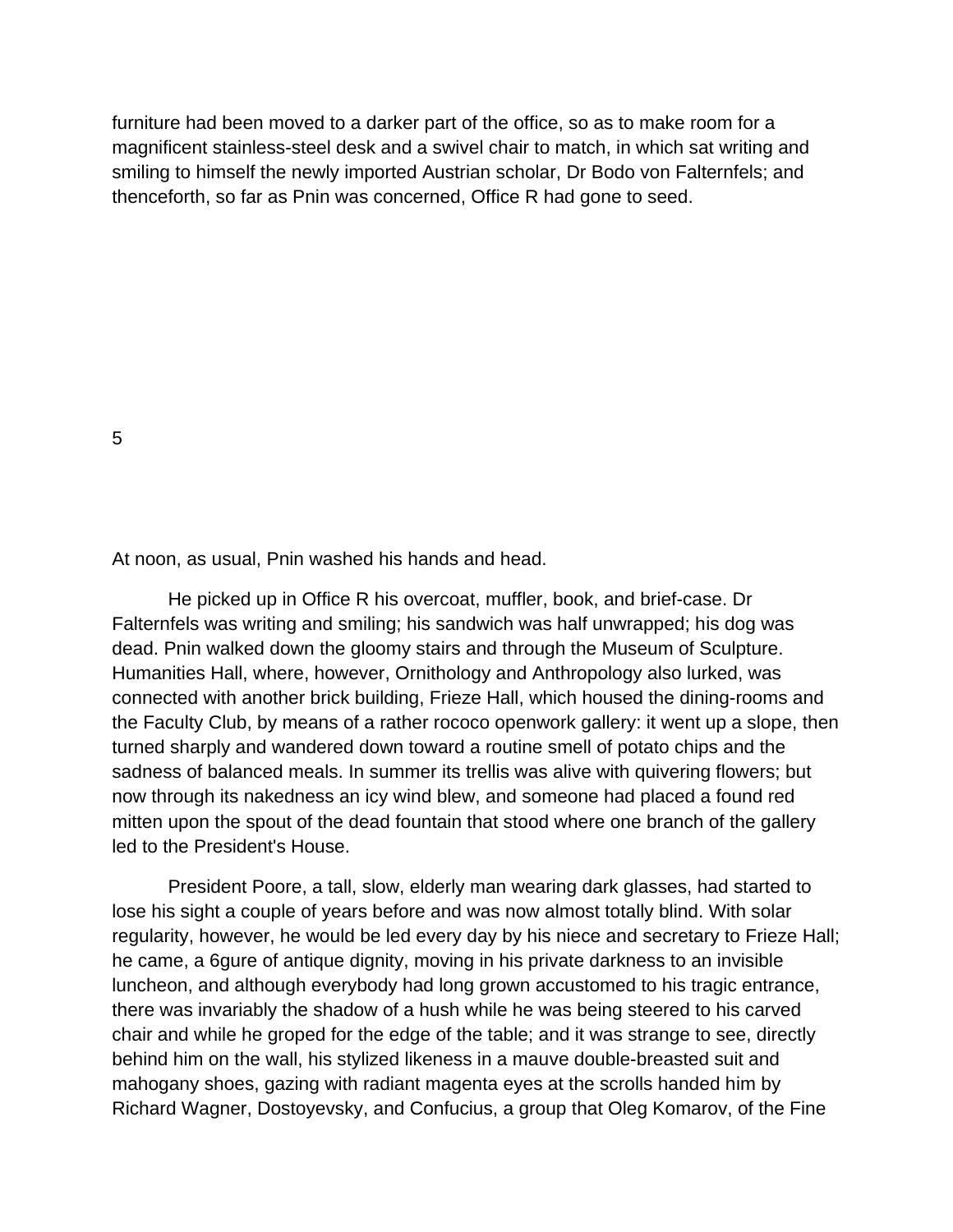Arts Department, had painted a decade ago into Lang's celebrated mural of 1938, which carried all around the dining-room a pageant of historical figures and Waindell faculty members.

Pnin, who wanted to ask his compatriot something, sat down beside him. This Komarov, a Cossack's son, was a very short man with a crew cut and a death's-head's nostrils. He and Serafima, his large, cheerful, Moscow-born wife, who wore a Tibetan charm on a long silver chain that hung down to her ample, soft belly, would throw Russki parties every now and then, with Russki hors d' ?uvres and guitar music and more or less phony folk-songs--occasions at which shy graduate students would be taught vodka-drinking rites and other stale Russianisms; and after such feasts, upon meeting gruff Pnin, Serafima and Oleg (she raising her eyes to heaven, he covering his with one hand) would murmur in awed self-gratitude: 'Gospodi, skol'ko mï im dayom! (My, what a lot we give them!)'--'them' being the benighted American people. Only another Russian could understand the reactionary and Sovietophile blend presented by the pseudo-colourful Komarovs, for whom an ideal Russia consisted of the Red Army, an anointed monarch, collective farms, anthroposophy, the Russian Church, and the Hydro-Electric Dam. Pnin and Oleg Komarov were usually in a subdued state of war, but meetings were inevitable, and such of their American colleagues as deemed the Komarovs 'grand people' and mimicked droll Pnin were sure the painter and Pnin were excellent friends.

It would be hard to say, without applying some very special tests, which of them, Pnin or Komarov, spoke the worse English; probably Pnin; but for reasons of age, general education, and a slightly longer stage of American citizenship, he found it possible to correct Komarov's frequent English interpolations, and Komarov resented this even more than he did Pnin's antikvarnïy liberalizm.

'Look here, Komarov (Poslushayte, Komarov'--a rather discourteous manner of address)--said Pnin. ' I cannot understand who else here might want this book; certainly none of my students; and if it is you, I cannot understand why you should want it anyway.'

'I don't,' answered Komarov, glancing at the volume. 'Not interested,' he added in English.

Pnin moved his lips and lower jaw mutely once or twice, wanted to say something, did not, and went on with his salad.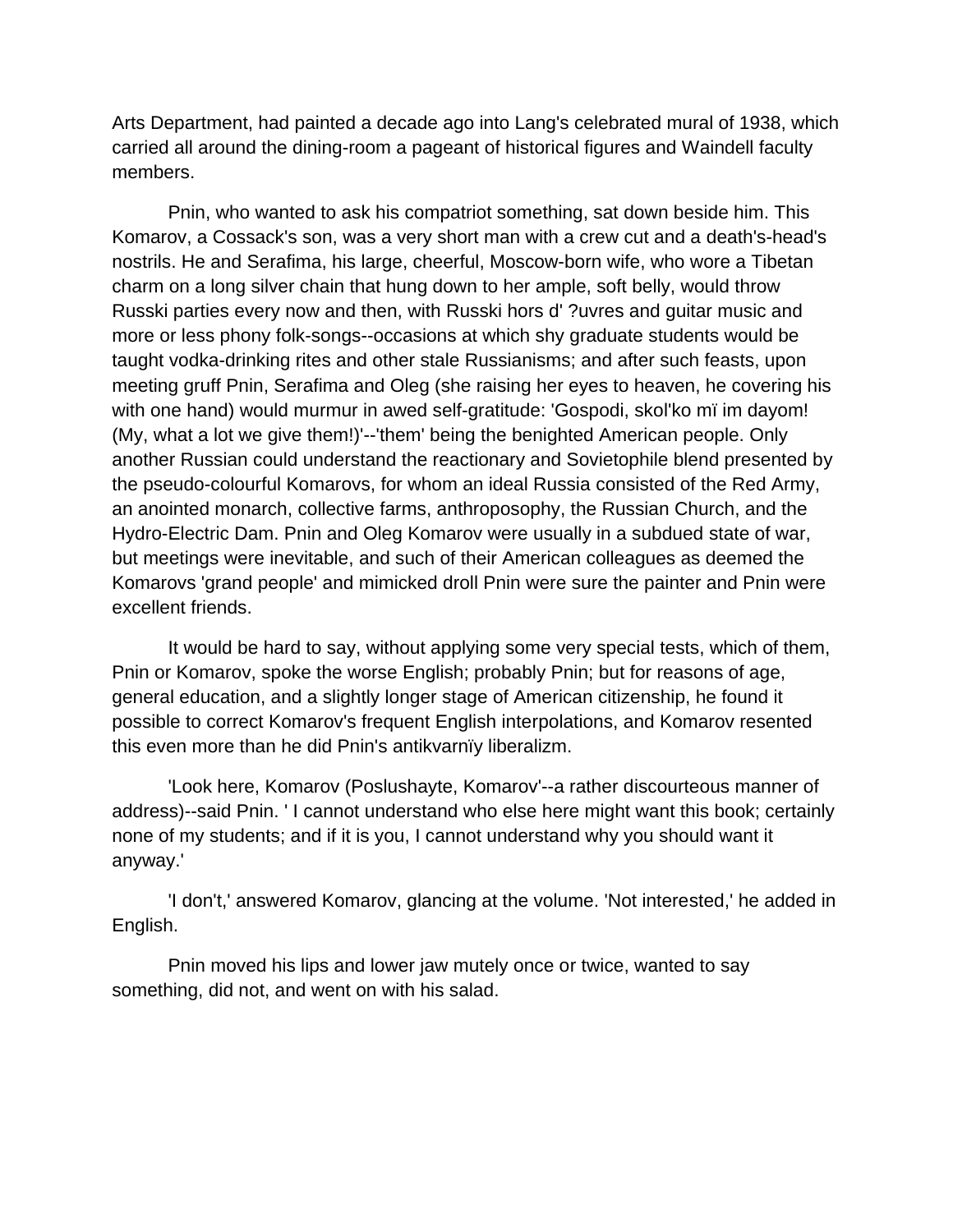This being Tuesday, he could walk over to his favourite haunt immediately after lunch and stay there till dinner time. No gallery connected Waindell College Library with any other buildings, but it was intimately and securely connected with Pnin's heart. He walked past the great bronze figure of the first president of the college, Alpheus Frieze, in sports cap and knickerbockers, holding by its horns the bronze bicycle he was eternally about to mount, judging by the position of his left foot, forever glued to the left pedal. There was snow on the saddle and snow in the absurd basket that recent pranksters had attached to the handle bars. 'Huliganï' fumed Pnin, shaking his head- and slipped slightly on a flag of the path that meandered down a turfy slope among the leafless elms. Besides the big book under his right arm, he carried in his left hand his brief-case, an old, Central European-looking, black portfel', and this he swung rhythmically by its leathern grip as he marched to his books, to his scriptorium in the stacks, to his paradise of Russian lore.

An elliptic flock of pigeons, in circular volitation, soaring grey, flapping white, and then grey again, wheeled across the limpid, pale sky, above the College Library. A train whistled afar as mournfully as in the steppes. A skimpy squirrel dashed over a patch of sunlit snow, where a tree trunk's shadow, olive-green on the turf, became greyish blue for a stretch, while the tree itself, with a brisk, scrabbly sound, ascended, naked, into the sky, where the pigeons swept by for a third and last time. The squirrel, invisible now in a crotch, chattered, scolding the delinquents who would pot him out of his tree. Pnin, on the dirty black ice of the flagged path, slipped again, threw up one arm in an abrupt convulsion, regained his balance, and, with a solitary smile, stooped to pick up Zol. Fond Lit., which lay wide open to a snapshot of a Russian. pasture with Lyov Tolstoy trudging across it toward the camera and some long-maned horses behind him, their innocent heads turned toward the photographer too.

V boyu li, v stranstvii, v volnah? In fight, in travel, or in waves? Or on the Waindell campus? Gently champing his dentures, which retained a sticky layer of cottage cheese, Pnin went up the slippery library steps.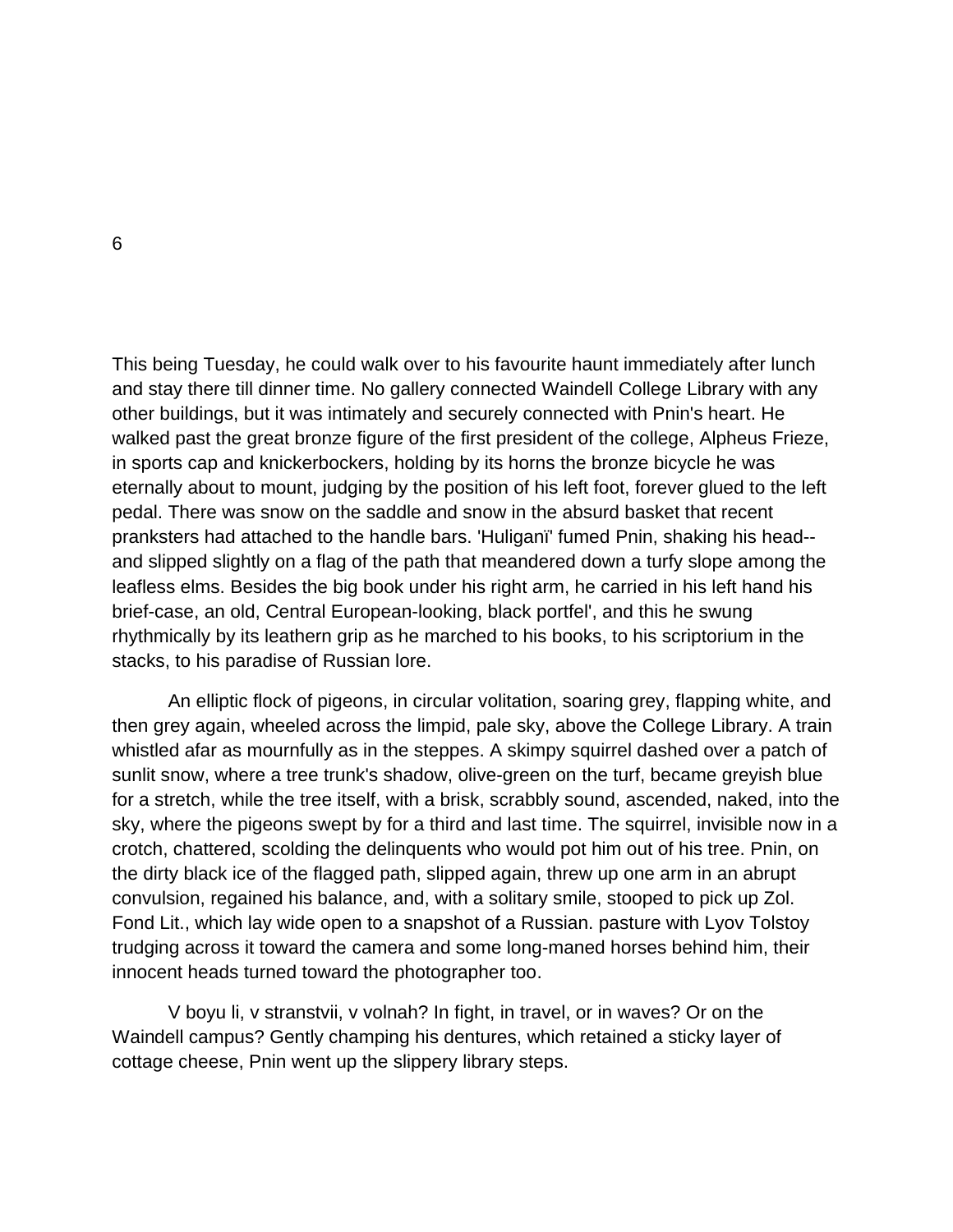Like so many ageing college people, Pnin had long ceased to notice the existence of students on the campus, in the corridors, in the library--anywhere, in brief, save in functional classroom concentrations. In the beginning, he had been much upset by the sight of some of them, their poor young heads on their forearms, fast asleep among the ruins of knowledge; but now, except for a girl's comely nape here and there, he saw nobody in the Reading Room.

Mrs Thayer was at the circulation desk. Her mother and Mrs Clements' mother had been first cousins.

'How are you today, Professor Pnin?'

'I am very well, Mrs Fire.'

'Laurence and Joan aren't back yet, are they?'

'No. I have brought this book back because I received this card--'

'I wonder if poor Isabel will really get divorced.'

'I have not heard. Mrs Fire, permit me to ask--'

'I suppose we'll have to find you another room, if they bring her back with them.'

'Mrs Fire, permit me to ask something or other. This card which I received yesterday--could you maybe tell me who is the other reader?'

'Let me check.'

She checked. The other reader proved to be Timofey Pnin; Volume 18 had been requested by him the Friday before. It was also true that this Volume 18 was already charged to this Pnin, who had had it since Christmas and now stood with his hands upon it, like an ancestral picture of a magistrate.

'It can't be!' cried Pnin. 'I requested on Friday Volume 19, year 1947, not 18, year 1940'

'But look--you wrote Volume 18. Anyway, 19 is still being processed. Are you keeping this?'

'18, 19,' muttered Pnin. 'There is not great difference! I put the year correctly, that is important! Yes, I still need 18--and send to me a more effishant card when 19 available.'

Growling a little, he took the unwieldy, abashed book to his favourite alcove and laid it down there, wrapped in his muffler.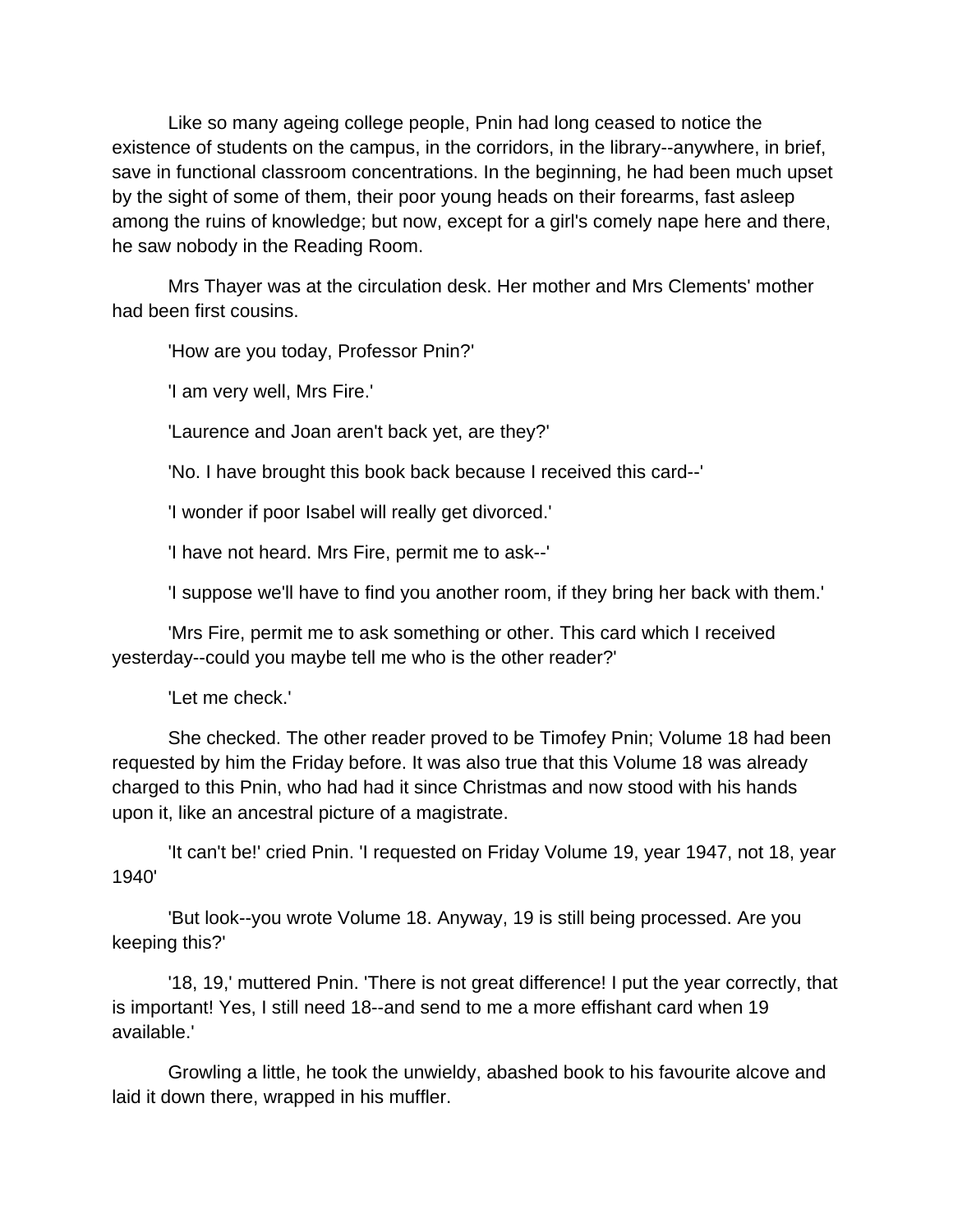They can't read, these women. The year was plainly inscribed.

As usual he marched to the Periodicals Room and there glanced at the news in the latest (Saturday, February 12--and this was Tuesday, O Careless Reader!) issue of the Russian-language daily published, since 1918, by an émigré group in Chicago. As usual, he carefully scanned the advertisements. Dr Popov, photographed in his new white smock, promised elderly people new vigour and joy. A music corporation listed Russian phonograph records for sale, such as 'Broken Life, a Waltz' and 'The Song of a Front-Line Chauffeur'. A somewhat Gogolian mortician praised his hearses de luxe, which were also available for picnics. Another Gogolian person, in Miami, offered 'a tworoom apartment for non-drinkers (dlya trezvïh), among fruit trees and flowers', while in Hammond a room was wistfully being let' in a small quiet family'--and for no special reason the reader suddenly saw, with passionate and ridiculous lucidity, his parents, Dr Pavel Pnin and Valeria Pnin, he with a medical journal, she with a political review, sitting in two armchairs, facing each other in a small, cheerfully lighted drawing room on Galernaya Street, St Petersburg, forty years ago.

He also perused the current item in a tremendously long and tedious controversy between three émigré factions. It had started by Faction A's accusing Faction B of inertia and illustrating it by the proverb. 'He wishes to climb the fir tree but is afraid to scrape his shins.' This had provoked an acid Letter to the Editor from' An Old Optimist', entitled 'Fir Trees and Inertia' and beginning: 'There is an old American saying "He who lives in a glass house should not try to kill two birds with one stone".' In the present issue, there was a two-thousand-word feuilleton contributed by a representative of Faction C and headed 'On Fir Trees, Glass Houses, and Optimism', and Pnin read this with great interest and sympathy.

He then returned to his carrell for his own research.

He contemplated writing a Petite Histoire of Russian culture, in which a choice of Russian Curiosities, Customs, Literary Anecdotes, and so forth would be presented in such a way as to reflect in miniature la Grande Histoire--Major Concatenations of Events. He was still at the blissful stage of collecting his material; and many good young people considered it a treat and an honour to see Pnin pull out a catalogue drawer from the comprehensive bosom of a card cabinet and take it, like a big nut, to a secluded corner and there make a quiet mental meal of it, now moving his lips in soundless comment, critical, satisfied, perplexed, and now lifting his rudimentary eyebrows and forgetting them there, left high upon his spacious brow where they remained long after all trace of displeasure or doubt had gone. He was lucky to be at Waindell. Sometime in the nineties the eminent bibliophile and Slavist John Thurston Todd (his bearded bust presided over the drinking fountain) had visited hospitable Russia, and after his death the books he had amassed there quietly chuted into a remote stack. Wearing rubber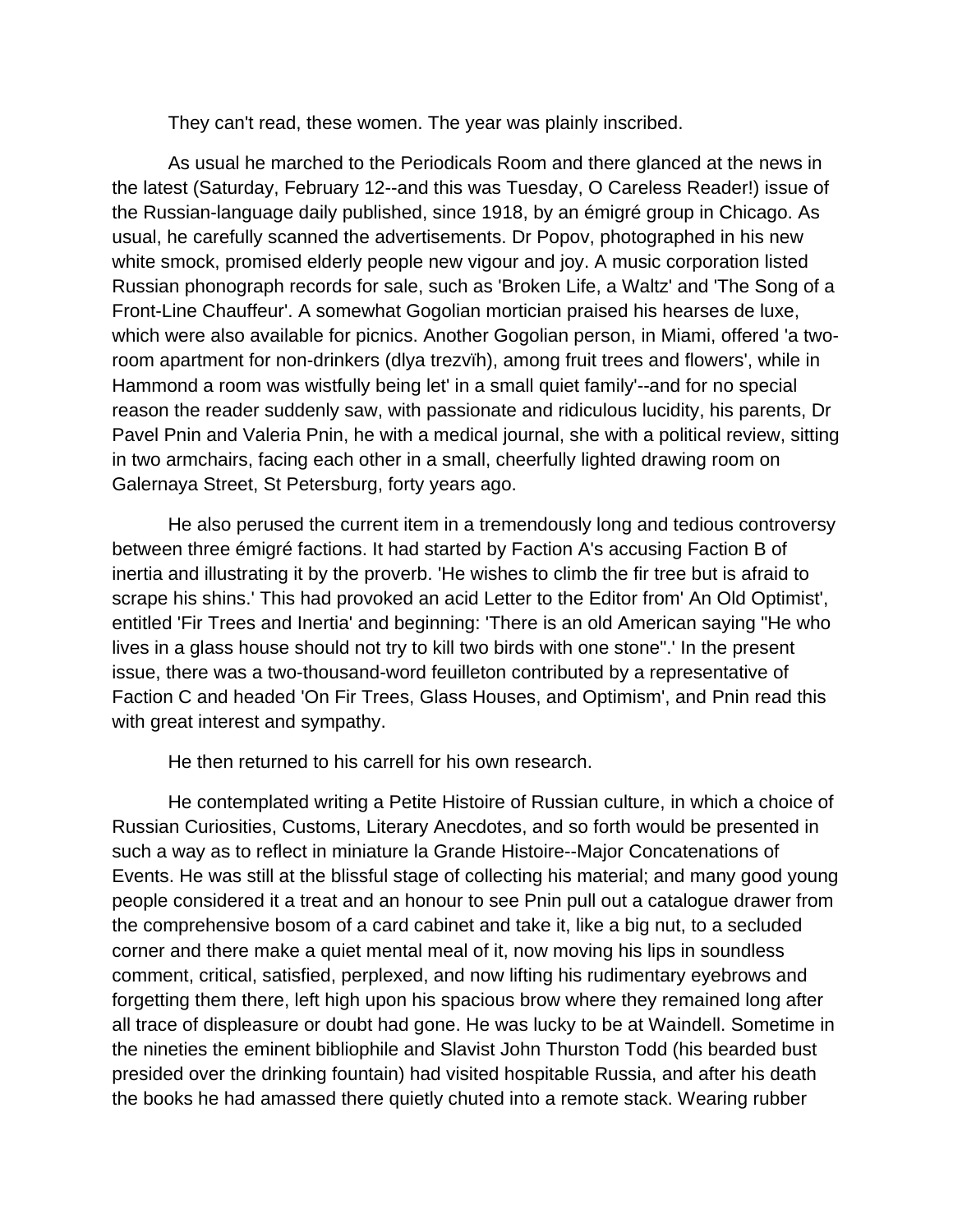gloves so as to avoid being stung by the amerikanski electricity in the metal of the shelving, Pnin would go to those books and gloat over them: obscure magazines of the Roaring Sixties in marbled boards; century-old historical monographs, their somnolent pages foxed with fungus spots; Russian classics in horrible and pathetic cameo bindings, whose moulded profiles of poets reminded dewy-eyed Timofey of his boyhood, when he could idly palpate on the book cover Pushkin's slightly chafed side whisker or Zhukovski's smudgy nose.

Today from Kostromskoy's voluminous work (Moscow, 1855) on Russian myths- a rare book, not to be removed from the library--Pnin, with a not unhappy sigh, started to copy out a passage referring to the old pagan games that were still practised at the time, throughout the woodlands of the Upper Volga, in the margins of Christian ritual. During a festive week in May--the so-called Green Week which graded into Whitsuntide- -peasant maidens would make wreaths of buttercups and frog orchises; then, singing snatches of ancient love chants, they hung these garlands on riverside willows; and on Whit Sunday the wreaths were shaken down into the river, where, unwinding, they floated like so many serpents while the maidens floated and chanted among them.

A curious verbal association struck Pnin at this point; he could not catch it by its mermaid tail but made a note on his index card and plunged back into Kostromskoy.

When Pnin raised his eyes again, it was dinner-time.

Doffing his spectacles, he rubbed with the knuckles of the hand that held them his naked and tired eyes and, still in thought, fixed his mild gaze on the window above, where, gradually, through his dissolving meditation, there appeared the violet-blue air of dusk, silver-tooled by the reflection of the fluorescent lights of the ceiling, and, among spidery black twigs, a mirrored row of bright book spines.

Before leaving the library, he decided to look up the correct pronunciation of 'interested', and discovered that Webster, or at least the battered 1930 edition lying on a table in the Browsing Room, did not place the stress accent on the third syllable, as he did. He sought a list of errata at the back, failed to find one, and, upon closing the elephantine lexicon, realized with a pang that he had immured somewhere in it the index card with notes that he had been holding all this time. Must now search and search through 2, 500 thin pages, some torn! On hearing his interjection, suave Mr Case, a lank, pink-faced librarian with sleek white hair and a bow-tie, strolled up, took up the colossus by both ends, inverted it, and gave it a slight shake, whereupon it shed a pocket comb, a Christmas card, Pnin's notes, and a gauzy wraith of tissue paper, which descended with infinite listlessness to Pnin's feet and was replaced by Mr Case on the Great Seals of the United States and Territories.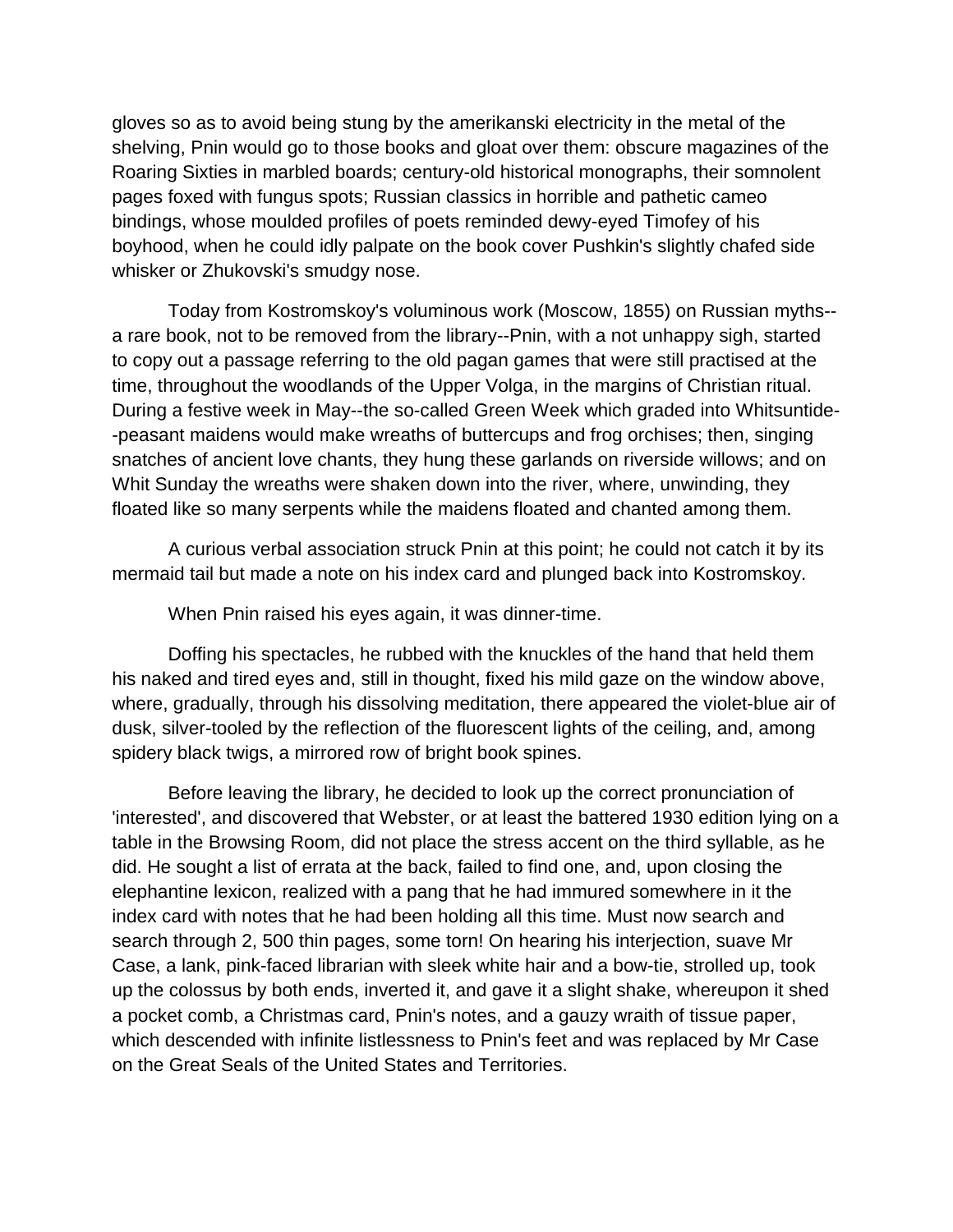Pnin pocketed his index card and, while doing so, recalled without any prompting what he had not been able to recall a while ago: ... plila i pela, pela i plila...

... she floated and she sang, she sang and floated… Of course! Ophelia's death! Hamlet! In good old Andrey Kroneberg's Russian translation, 1844--the joy of Pain's youth, and of his father's and grandfather's young days! And here, as in the Kostromskoy passage, there is, we recollect, also a willow and also wreaths. But where to check properly? Alas, 'Gamlet' Vil'yama Shekspira had not been acquired by Mr Todd, was not represented in Waindell College Library, and whenever you were reduced to look up something in the English version, you never found this or that beautiful, noble, sonorous line that you remembered all your life from Kroneberg's text in Vengerov's splendid edition. Sad!

It was getting quite dark on the sad campus. Above the distant, still sadder hills there lingered, under a cloud bank, a depth of tortoise-shell sky. The heart-rending lights of Waindellville, throbbing in a fold of those dusky hills, were putting on their usual magic, though actually, as Pnin well knew, the place, when you got there, was merely a row of brick houses, a service station, a skating rink, a supermarket. As he walked to the little tavern in Library Lane for a large portion of Virginia ham and a good bottle of beer, Pnin suddenly felt very tired. Not only had the Zol. Fond tome become even heavier after its unnecessary visit to the library, but something that Pnin had half heard in the course of the day, and had been reluctant to follow up, now bothered and oppressed him, as does, in retrospection, a blunder we have made, a piece of rudeness we have allowed ourselves, or a threat we have chosen to ignore.

7

Over an unhurried second bottle, Pnin debated with himself his next move or, rather, mediated in a debate between weary-brained Pnin, who had not been sleeping well lately, and an insatiable Pnin, who wished to continue reading at home, as always, till the 2 a. m. freight train moaned its way up the valley. It was decided at last that he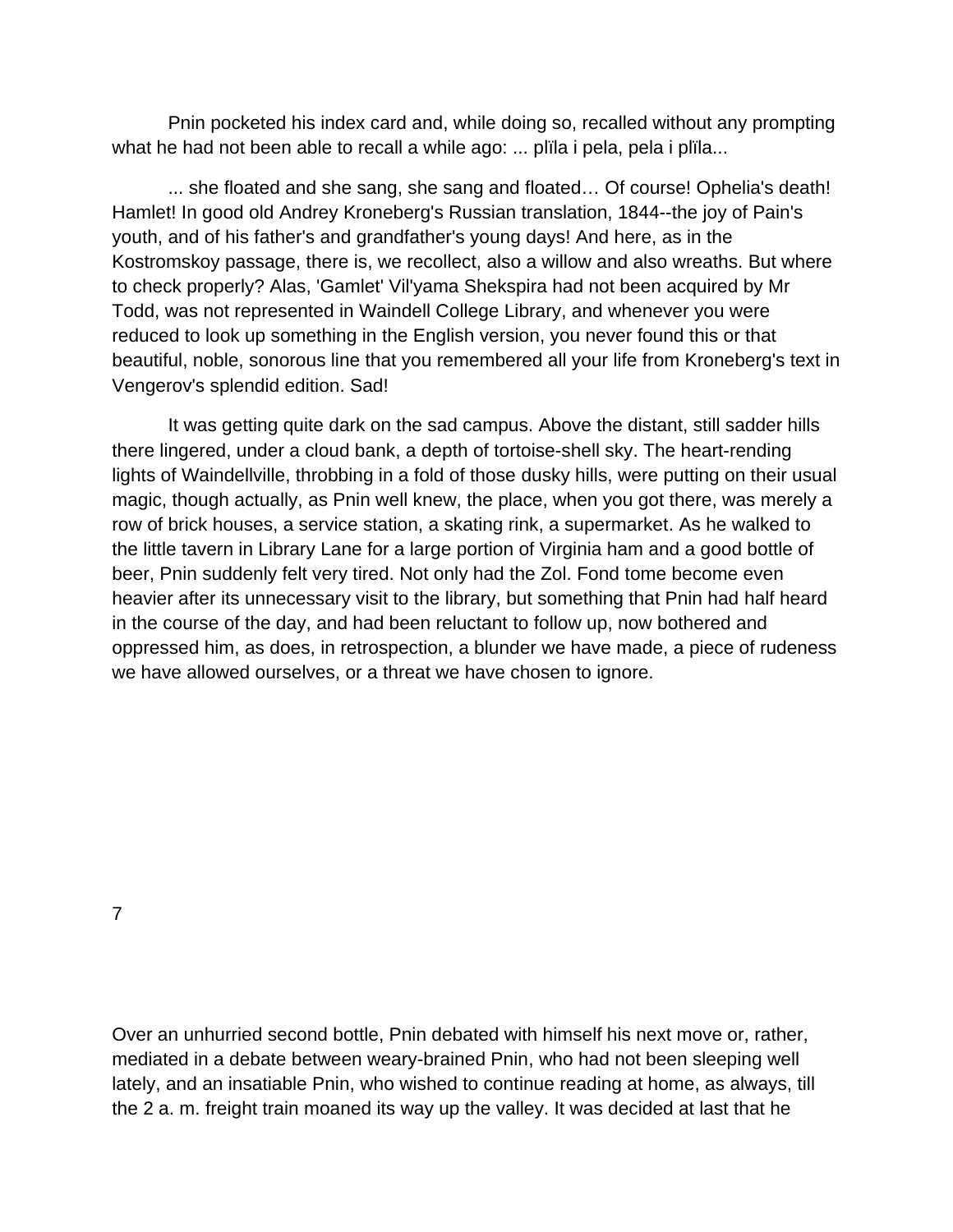would go to bed immediately after attending the programme presented by intense Christopher and Louise Starr every second Tuesday at New Hall, rather high-brow music and unusual movie offerings which President Poore, in answer to some absurd criticism last year, had termed 'probably the most inspiring and inspired venture in the entire academic community'.

ZFL was now asleep in Pnin's lap. To his left sat two Hindu students. At his right there was Professor Hagen's daughter, a hoydenish Drama major. Komarov, thank goodness, was too far behind for his scarcely interesting remarks to carry.

The first part of the programme, three ancient movie shorts, bored our friend: that cane, that bowler, that white face, those black, arched eyebrows, those twitchy nostrils meant nothing to him. Whether the incomparable comedian danced in the sun with chapleted nymphs near a waiting cactus, or was a prehistoric man (the supple cane now a supple club), or was glared at by burly Mack Swain at a hectic night-club, oldfashioned, humourless Pnin remained indifferent. 'Clown,' he snorted to himself. 'Even Glupishkin and Max Linder used to be more comical.'

The second part of the programme consisted of an impressive Soviet documentary film, made in the late forties. It was supposed to contain not a jot of propaganda, to be all sheer art, merrymaking, and the euphoria of proud toil. Handsome, unkempt girls marched in an immemorial Spring Festival with banners bearing snatches of old Russian ballads such as 'Ruki proch ot Korei,'

'Bas les mains devant la Corée,'

'La paz vencera a la guerra,'

'Der Friede besiegt den Krieg,' A flying ambulance was shown crossing a snowy range in Tajikistan. Kirghiz actors visited a sanatorium for coalminers among palm trees and staged there a spontaneous performance. In a mountain pasture somewhere in legendary Ossetia, a herdsman reported by portable radio to the local Republic's Ministry of Agriculture on the birth of a lamb. The Moscow Métro shimmered, with its columns and statues, and six would-be travellers seated on three marble benches. A factory worker's family spent a quiet evening at home, all dressed up, in a parlour choked with ornamental plants, under a great silk lamp-shade. Eight thousand soccer fans watched a match between Torpedo and Dynamo. Eight thousand citizens at Moscow's Electrical Equipment Plant unanimously nominated Stalin candidate from the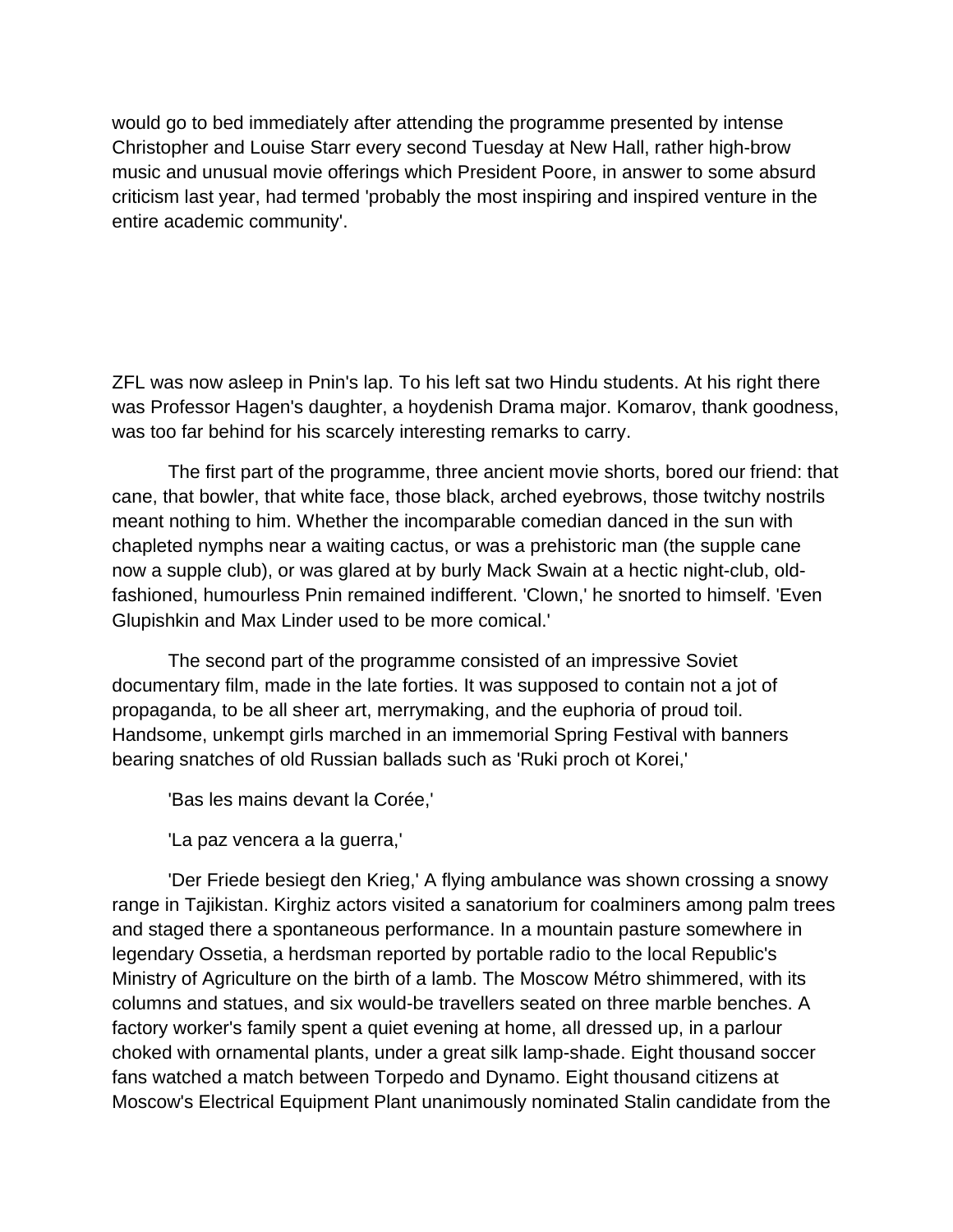Stalin Election District of Moscow. The latest Zim passenger model started out with the factory worker's family and a few other people for a picnic in the country. And then-- 'I must not, I must not, oh it is idiotical,' said Pnin to himself as he felt--unaccountably, ridiculously, humiliatingly--his tear glands discharge their hot, infantine, uncontrollable fluid.

In a haze of sunshine--sunshine projecting in vaporous shafts between the white boles of birches, drenching the pendulous foliage, trembling in eyelets upon the bark, dripping on to the long grass, shining and smoking among the ghosts of racemose bird cherries in scumbled bloom--a Russian wildwood enveloped the rambler. It was traversed by an old forest road with two soft furrows and a continuous traffic of mushrooms and daisies. The rambler still followed in mind that road as he trudged back to his anachronistic lodgings; was again the youth who had walked through those woods with a fat book under his arm; the road emerged into the romantic, free, beloved radiance of a great field unmowed by time (the horses galloping away and tossing their silvery manes among the tall flowers), as drowsiness overcame Pnin, who was now fairly snug in bed with two alarm clocks alongside, one set at 7 .30, the other at 8, clicking and clucking on his night table.

Komarov, in a sky-blue shirt, bent over the guitar he was tuning. A birthday party was in progress, and calm Stalin cast with a thud his ballot in the election of governmental pall-bearers. In fight, in travel... waves or Waindell.... 'Wonderful!' said Dr Bodo von Falternfels, raising his head from his writing.

Pnin had all but lapsed into velvety oblivion when some frightful accident happened outside: groaning and clutching at its brow, a statue was making an extravagant fuss over a broken bronze wheel--and then Pnin was awake, and a caravan of lights and of shadowy humps progressed across the window shade. A car door slammed, a car drove off, a key unlocked the brittle transparent house, three vibrant voices spoke; the house, and the chink under Pnin's door, lit up with a shiver. It was a fever, it was an infection. In fear and helplessness, toothless, night-shirted Pnin heard a suitcase one-leggedly but briskly stomping upstairs, and a pair of young feet tripping up steps so familiar to them, and one could already make out the sound of eager breathing.… In fact, the automatic revival of happy homecomings from dismal summer camps would have actually had Isabel kick open--Pnin's--door, had not her mother's warning yelp stopped her in time.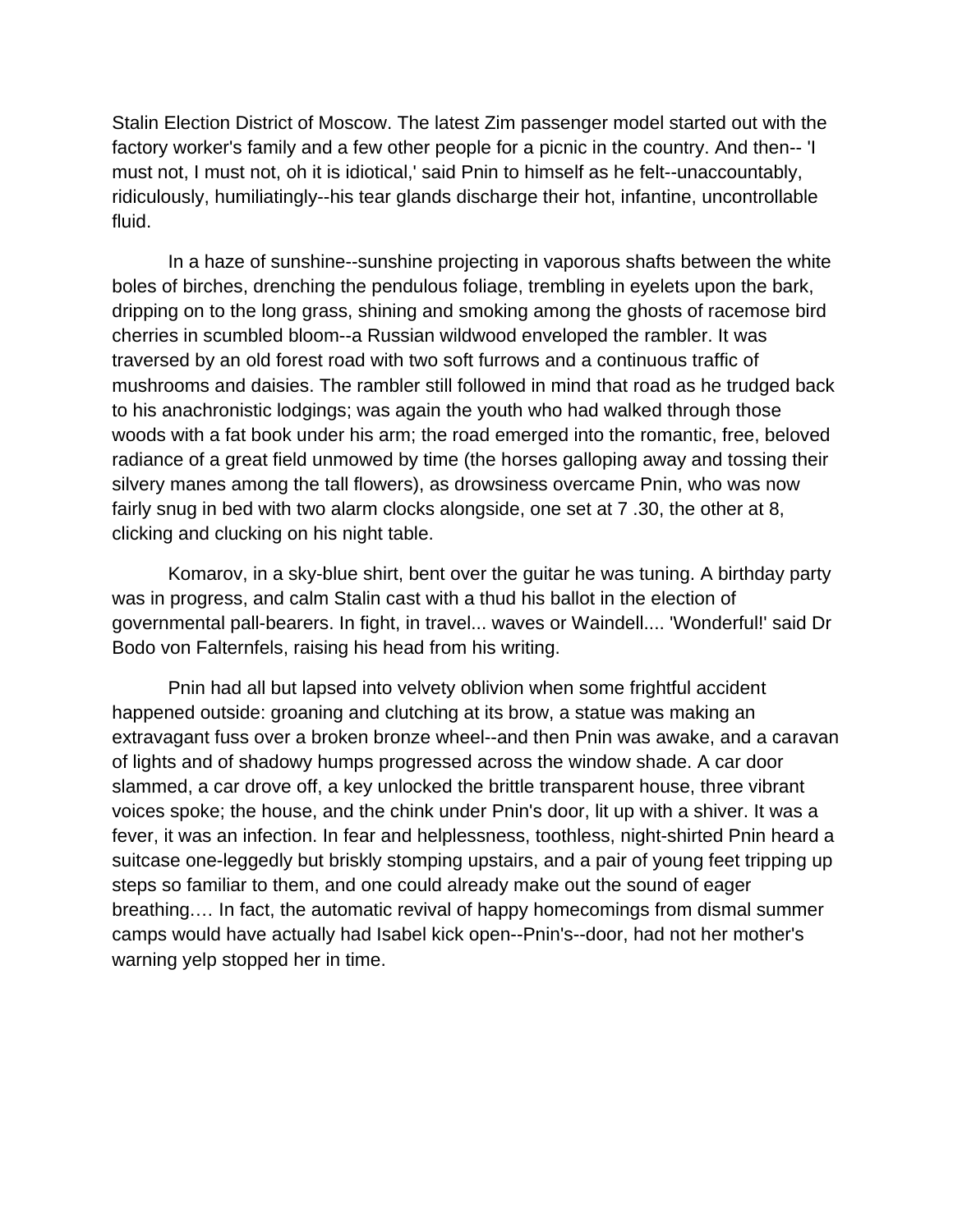Chapter Four

1

The King, his father, wearing a very white sports shirt open at the throat and a very black blazer, sat at a spacious desk whose highly polished surface twinned his upper half in reverse, making of him a kind of court card. Ancestral portraits darkened the walls of the vast panelled room. Otherwise, it was not unlike the headmaster's study at St Bart's School, on the Atlantic seaboard, some three thousand miles west of the imagined Palace. A copious spring shower kept lashing at the french windows, beyond which young greenery, all eyes, shivered and streamed. Nothing but this sheet of rain seemed to separate and protect the Palace from the revolution that for several days had been rocking the city.... Actually, Victor's father was a cranky refugee doctor, whom the lad had never much liked and had not seen now for almost two years.

The King, his more plausible father, had decided not to abdicate. No newspapers were coming out. The Orient Express was stranded, with all its transient passengers, at a suburban station, on the platform of which, reflected in puddles, picturesque peasants stood and gaped at the curtained windows of the long, mysterious cars. The Palace, and its terraced gardens, and the city below the palatial hill, and the main city square, where decapitations and folk dances had already started, despite the weather--all this was at the heart of a cross whose arms terminated in Trieste, Graz, Budapest, and Zagreb, as designated in Rand McNally's Ready Reference Atlas of the World. And at the heart of that heart sat the King, pale and calm, and on the whole closely resembling his son as that under-former imagined he would look at forty himself. Pale and calm, a cup of coffee in his hand, his back to the emerald-and-grey window, the King sat listening to a masked messenger, a corpulent old nobleman in a wet cloak, who had managed to make his way through the rebellion and the rain from the besieged Council Hall to the isolated Palace.

'Abdication! One-third of the alphabet!' coldly quipped the King, with the trace of an accent. 'The answer is no. I prefer the unknown quantity of exile.'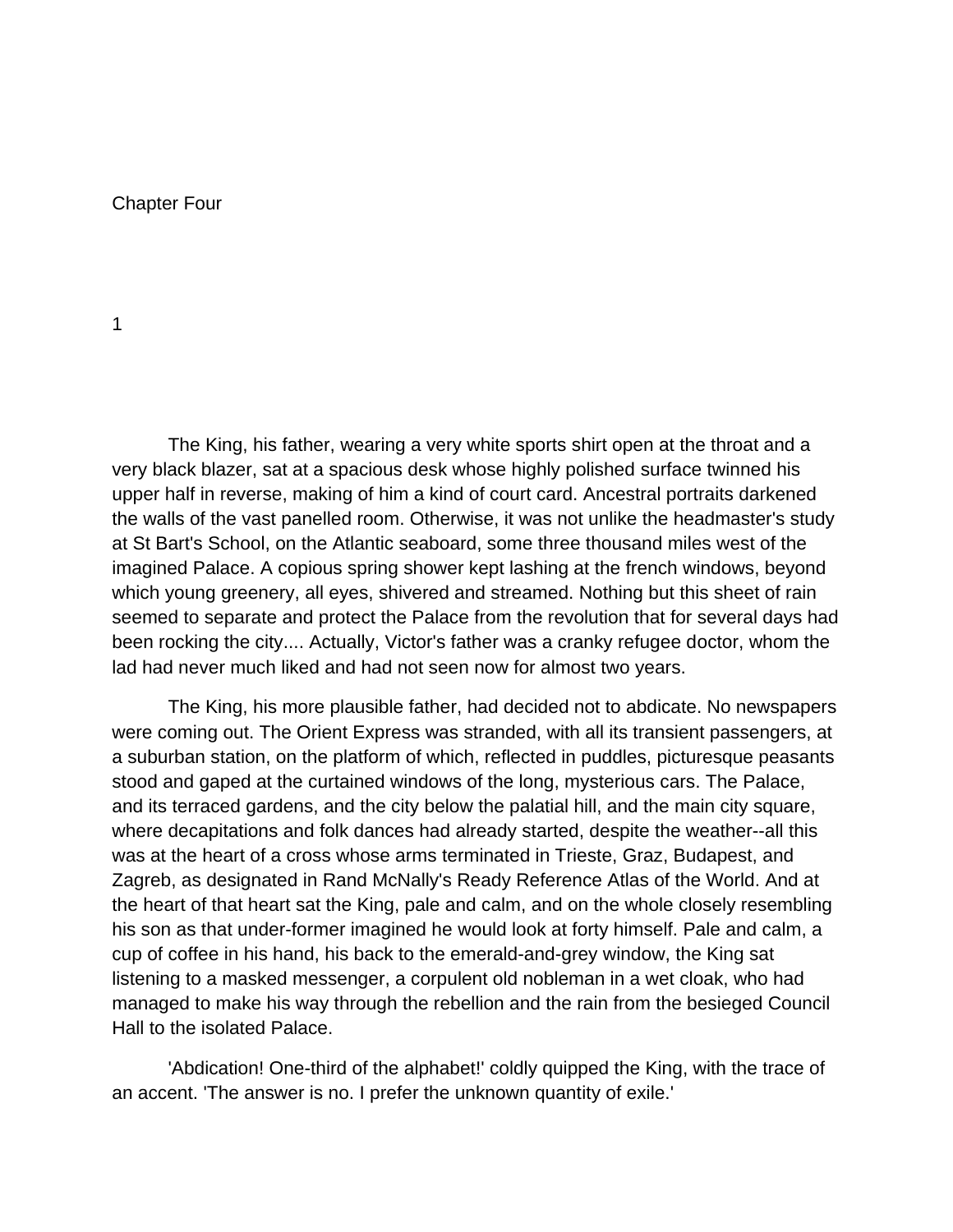Saying this, the King, a widower, glanced at the desk photograph of a beautiful dead woman, at those great blue eyes, that carmine mouth (it was a coloured photo, not fit for a king, but no matter). The lilacs, in sudden premature bloom, wildly beat, like shut-out maskers, at the dripping panes. The old messenger bowed and walked backward through the wilderness of the study, wondering secretly whether it would not be wiser for him to leave history alone and make a dash for Vienna where he had some property.... Of course, Victor's mother was not really dead; she had left his everyday father, Dr Eric Wind (now in South America), and was about to be married in Buffalo to a man named Church.

Victor indulged night after night in these mild fancies, trying to induce sleep in his cold cubicle which was exposed to every noise in the restless dorm. Generally he did not reach that crucial flight episode when the King alone--solus rex (as chess problem makers term royal solitude)--paced a beach on the Bohemian Sea, at Tempest Point, where Percival Blake, a cheerful American adventurer, had promised to meet him with a powerful motor-boat. Indeed, the very act of postponing that thrilling and soothing episode, the very protraction of its lure, coming as it did on top of the repetitive fancy, formed the main mechanism of its soporific effect.

An Italian film made in Berlin for American consumption, with a wild-eyed youngster in rumpled shorts, pursued through slums and ruins and a brothel or two by a multiple agent; a version of The Scarlet Pimpernel, recently staged at St Martha's, the nearest girls' school; an anonymous Kafkaesque story in a ci-devant avant-garde magazine read aloud in class by Mr Pennant, a melancholy Englishman with a past; and, not least, the residue of various family allusions of long standing to the flight of Russian intellectuals from Lenin's régime thirty-five years ago--these were the obvious sources of Victor's fantasies; they may have been, at one time, intensely affecting; by now they had become frankly utilitarian, as a simple and pleasant drug.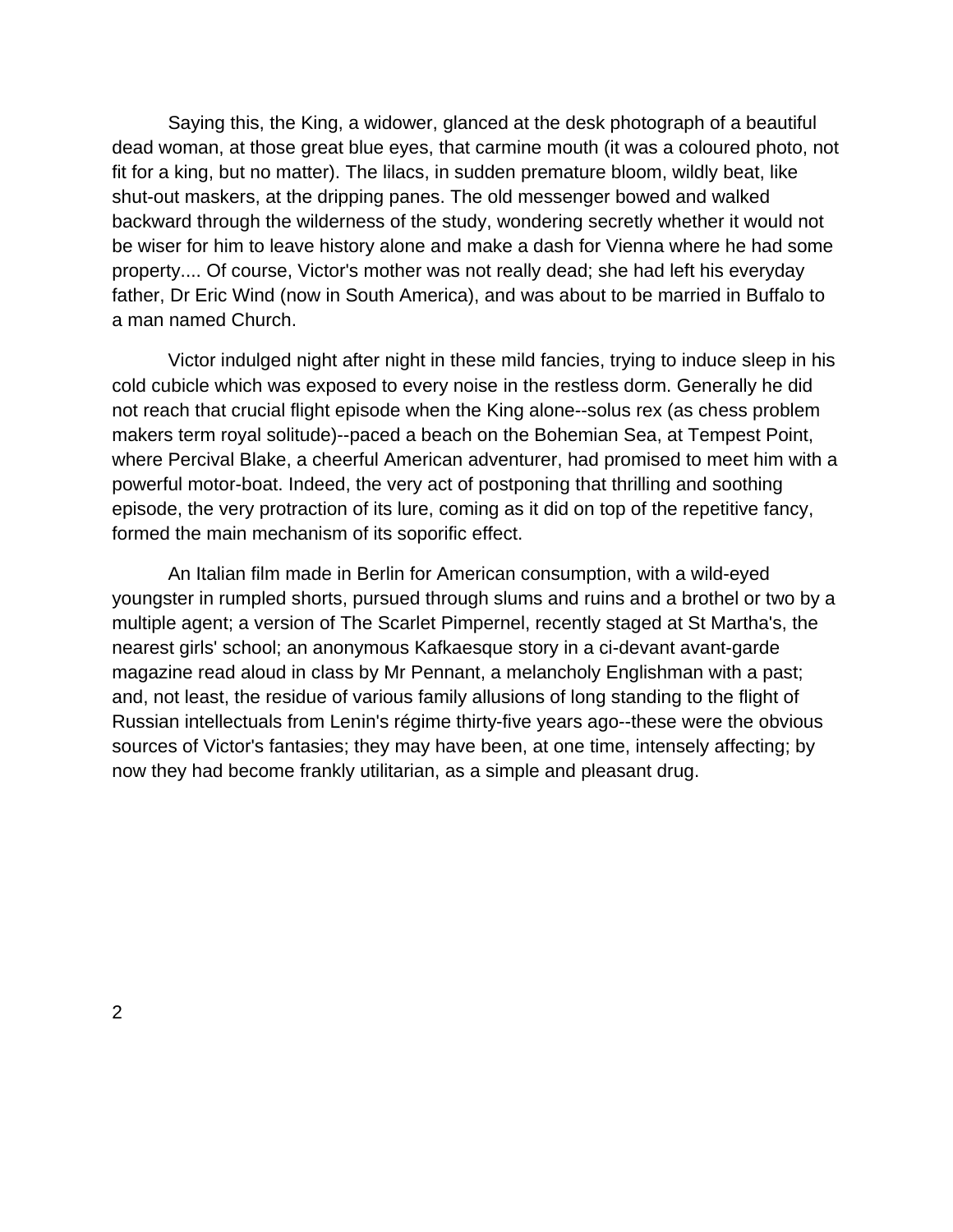He was now fourteen but looked two or three years older--not because of his lanky height, close on six feet, but because of a casual ease of demean our, an expression of amiable aloofness about his plain but clean-cut features, and a complete lack of clumsiness or constraint which, far from precluding modesty and reserve, lent a sunny something to his shyness and a detached blandness to his quiet ways. Under his left eye a brown mole almost the size of a cent punctuated the pallor of his cheek. I do not think he loved anybody.

In his attitude toward his mother, passionate childhood affection had long since been replaced by tender condescension, and all he permitted himself was an inward sigh of amused submission to fate when, in her fluent and flashy New York English, with brash metallic nasalities and soft lapses into furry Russianisms, she regaled strangers in his presence with stories that he had heard countless times and that were either overembroidered or untrue. It was more trying when among such strangers Dr Eric Wind, a completely humourless pedant who believed that his English (acquired in a German high school) was impeccably pure, would mouth a stale facetious phrase, saying' the pond' for the ocean, with the confidential and arch air of one who makes his audience the precious gift of a fruity colloquialism. Both parents, in their capacity of psychotherapists, did their best to impersonate Laius and Jocasta, but the boy proved to be a very mediocre little Oedipus. In order not to complicate the modish triangle of Freudian romance (father, mother, child), Liza's first husband had never been mentioned. Only when the Wind marriage started to disintegrate, about the time that Victor was enrolled at St Bart's, Liza informed him that she had been Mrs Pnin before she left Europe. She told him that this former husband of hers had migrated to America too--that in fact he would soon see Victor; and since everything Liza alluded to (opening wide her radiant black-lashed blue eyes) invariably took on a veneer of mystery and glamour, the figure of the great Timofey Pnin, scholar and gentleman, teaching a practically dead language at the famous Waindell College some three hundred miles north-west of St Bart's, acquired in Victor's hospitable mind a curious charm, a family resemblance to those Bulgarian kings or Mediterranean princes who used to be worldfamous experts in butterflies or sea shells. He therefore experienced pleasure when Professor Pnin entered into a staid and decorous correspondence with him; a first letter, couched in beautiful French but very indifferently typed, was followed by a picture postcard representing the Grey Squirrel. The card belonged to an educational series depicting Our Mammals and Birds; Pnin had acquired the whole series specially for he purpose of this correspondence. Victor was glad to earn that' squirrel' came from a Greek word which meant shadow-tail'. Pnin invited Victor to visit him during the next vacation and informed the boy that he would meet um at the Waindell bus station. 'To be recognized,' he wrote, in English, 'I will appear in dark spectacles and hold a black brief-case with my monogram in silver.'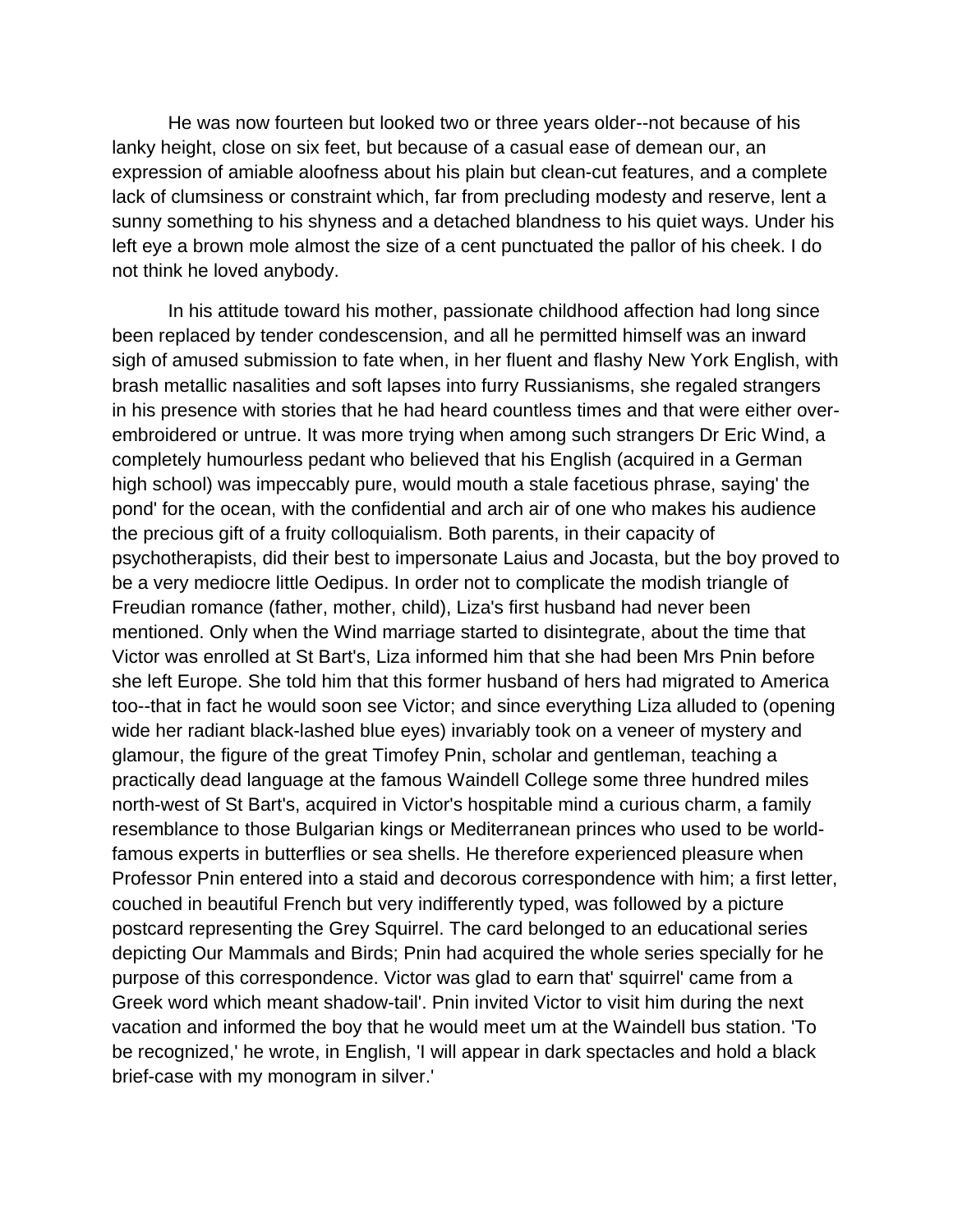Both Eric and Liza Wind were morbidly concerned with heredity, and instead of delighting in Victor's artistic genius, they used to worry gloomily about its genetic cause. Art and science had been represented rather vividly in the ancestral past. Should one trace Victor's passion for pigments back to Hans Andersen (no relation to the bedside Dane), who had been a stained-glass artist in Lübeck before losing his mind (and believing himself to be a cathedral) soon after his beloved daughter married a greyhaired Hamburg jeweller, author of a monograph on sapphires, and Eric's maternal grandfather? Or was Victor's almost pathological precision of pencil and pen a byproduct of Bogolepov's science? For Victor's mother's great-grandfather, the seventh son of a country pope, had been no other than that singular genius, Feofilakt Bogolepov, whose only rival for the title of greatest Russian mathematician was Nikolay Lobachevski. One wonders.

Genius is non-conformity. At two, Victor did not make little spiral scribbles to express buttons or port-holes, as a million tots do, why not you? Lovingly he made his circles perfectly round and perfectly closed. A three-year-old child, when asked to copy a square, shapes one recognizable corner and then is content to render the rest of the outline as wavy or circular; but Victor at three not only copied the researcher's (Dr Liza Wind's) far from ideal square with contemptuous accuracy but added a smaller one beside the copy. He never went through that initial stage of graphic activity when infants draw Kopffüsslers (tadpole people), or humpty dumpties with L-like legs, and arms ending in rake prongs; in fact, he avoided the human form altogether and when pressed by Papa (Dr Eric Wind) to draw Mama (Dr Liza Wind), responded with a lovely undulation, which he said was her shadow on the new refrigerator. At four, he evolved an individual stipple. At five, he began to draw objects in perspective--a side wall nicely foreshortened, a tree dwarfed by distance, one object half masking another. And at six, Victor already distinguished what so many adults never learn to see--the colours of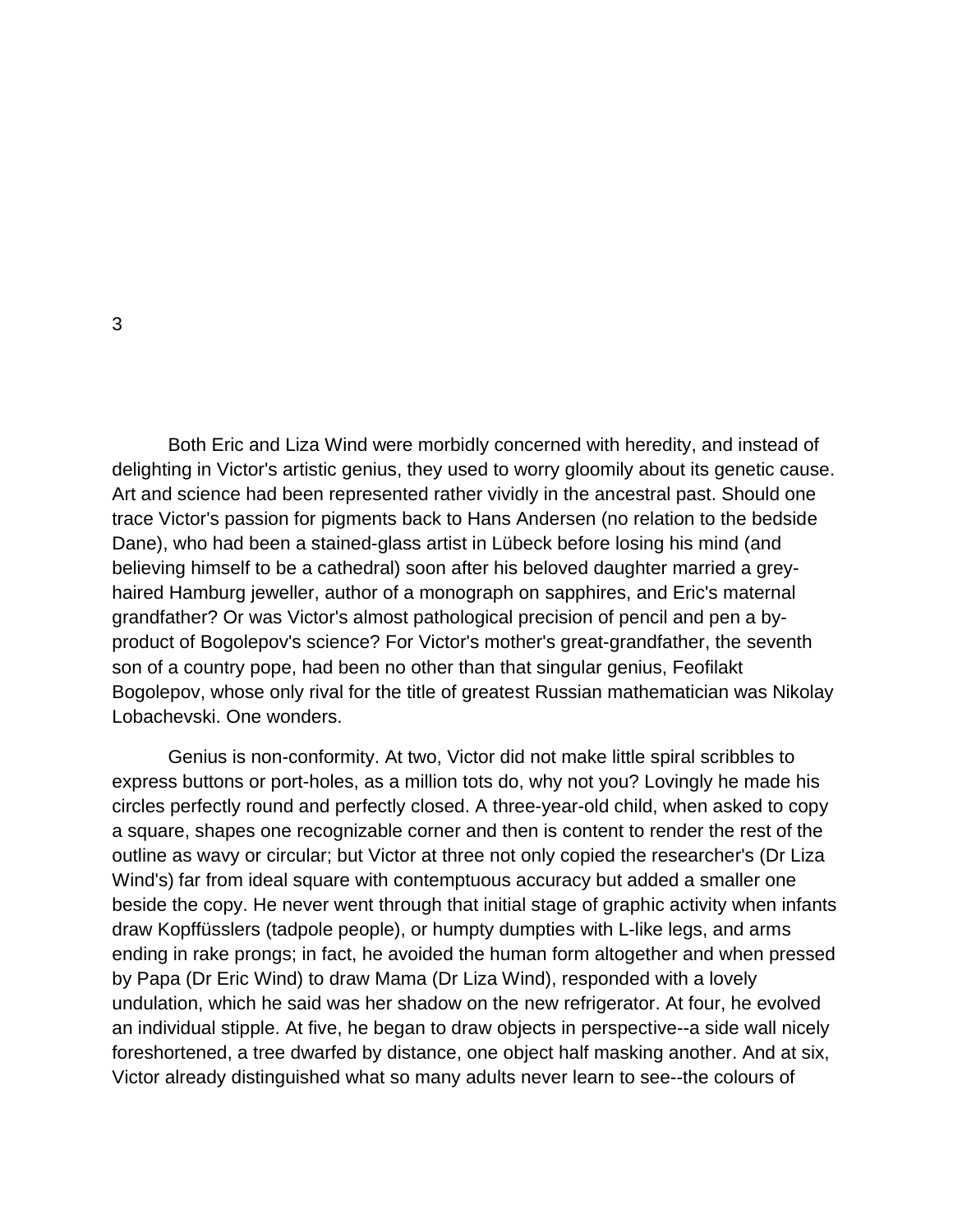shadows, the difference in tint between the shadow of an orange and that of a plum or of an avocado pear.

To the Winds, Victor was a problem child insofar as he refused to be one. From the Wind point of view, every male child had an ardent desire to castrate his father and a nostalgic urge to re-enter his mother's body. But Victor did not reveal any behaviour disorder, did not pick his nose, did not suck his thumb, was not even a nail-biter. Dr Wind, with the object of eliminating what he, a radiophile, termed 'the static of personal relationship', had his impregnable child tested psychometrically at the Institute by a couple of outsiders, young Dr Stern and his smiling wife (I am Louis and this is Christina). But the results were either monstrous or nil: the seven-year-old subject scored on the so-called Godunov Drawing-of-an-Animal Test a sensational mental age of seventeen, but on being given a Fairview Adult Test promptly sank to the mentality of a two-year-old. How much care, skill, inventiveness have gone to devise those marvellous techniques! What a shame that certain patients refuse to cooperate! There is, for instance, the Kent-Rosanoff Absolutely Free Association Test, in which little Joe or Jane is asked to respond to a Stimulus Word, such as table, duck, music, sickness, thickness, low, deep, long, happiness, fruit, mother, mushroom. There is the charming Bièvre Interest-Attitude Game (a blessing on rainy afternoons), in which little Sam or Ruby is asked to put a little mark in front of the things about which he or she feels sort of fearful, such as dying, falling, dreaming, cyclones, funerals, father, night, operation, bedroom, bathroom, converge, and so forth; there is the Augusta Angst Abstract Test in which the little one (das Kleine) is made to express a list of terms ('groaning', 'pleasure', 'darkness ') by means of unlifted lines. And there is, of course, the Doll Play, in which Patrick or Patricia is given two identical rubber dolls and a cute little bit of clay which Pat must fix on one of them before he or she starts playing, and oh the lovely doll house, with so many rooms and lots of quaint miniature objects, including a chamber pot no bigger than a cupule, and a medicine chest, and a poker, and a double bed, and even a pair of teeny-weeny rubber gloves in the kitchen, and you may be as mean as you like and do anything you want to Papa doll if you think he is beating Mama doll when they put out the lights in the bedroom. But bad Victor would not play with Lou and Tina, ignored the dolls, struck out all the listed words (which was against the rules), and made drawings that had no subhuman significance whatever.

Nothing of the slightest interest to therapists could Victor be made to discover in those beautiful, beautiful Rorschach ink blots, wherein children see, or should see, all kinds of things, seascapes, escapes, capes, the worms of imbecility, neurotic tree trunks, erotic galoshes, umbrellas, and dumb-bells. Nor did any of Victor's casual sketches represent the so-called mandala--a term supposedly meaning (in Sanskrit) a magic ring, and applied by Dr Jung and others to any doodle in the shape of a more or less fourfold spreading structure, such as a halved mangosteen, or a cross, or the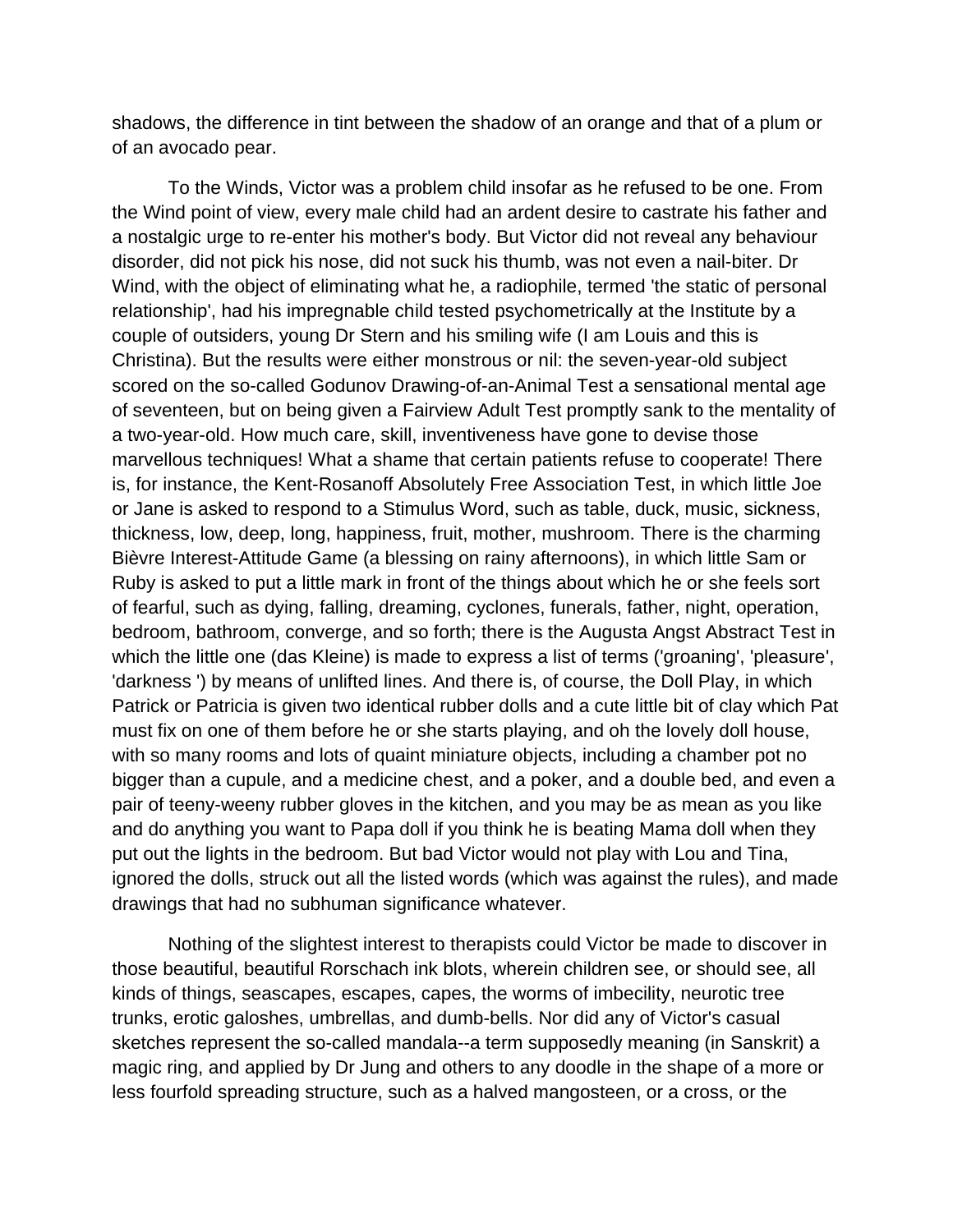wheel on which egos are broken like Morphos, or more exactly, the molecule of carbon, with its four valences--that main chemical component of the brain, automatically magnified and reflected on paper.

The Sterns reported that' unfortunately the psychic value of Victor's Mind Pictures and Word Associations is completely obscured by the boy's artistic inclinations.' And thenceforth the Winds' little patient, who had trouble in going to sleep and lacked appetite, was allowed to read in bed till after midnight and evade oatmeal in the morning.

4

In planning her boy's education, Liza had been torn between two libidos: to endow him with the latest benefits of Modern Child Psychotherapy, and to find, among American frames of religious reference, the nearest approach to the melodious and wholesome amenities of the Greek Catholic Church, that mild communion whose demands on one's conscience are so small in comparison with the comforts it offers.

Little Victor at first went to a progressive kindergarten in New Jersey, and then, upon the advice of some Russian friends, attended a day-school there. The school was directed by an Episcopal clergyman who proved to be a wise and gifted educator, sympathetic to superior children, no matter how bizarre or rowdy they might be; Victor was certainly a little peculiar, but on the other hand very quiet. At twelve, he went to St Bartholomew's.

Physically, St Bart's was a great mass of self-conscious red brick, erected in 1869 on the outskirts of Cranton, Massachusetts. Its main building formed three sides of a large quadrangle, the fourth being a cloistered passage. Its gabled gatehouse was glossily coated on one side with American ivy and tipped somewhat top-heavily with a Celtic cross of stone. The ivy rippled in the wind like the back skin of a horse. The hue of red brick is fondly supposed to grow richer with time; that of good old St Bart's had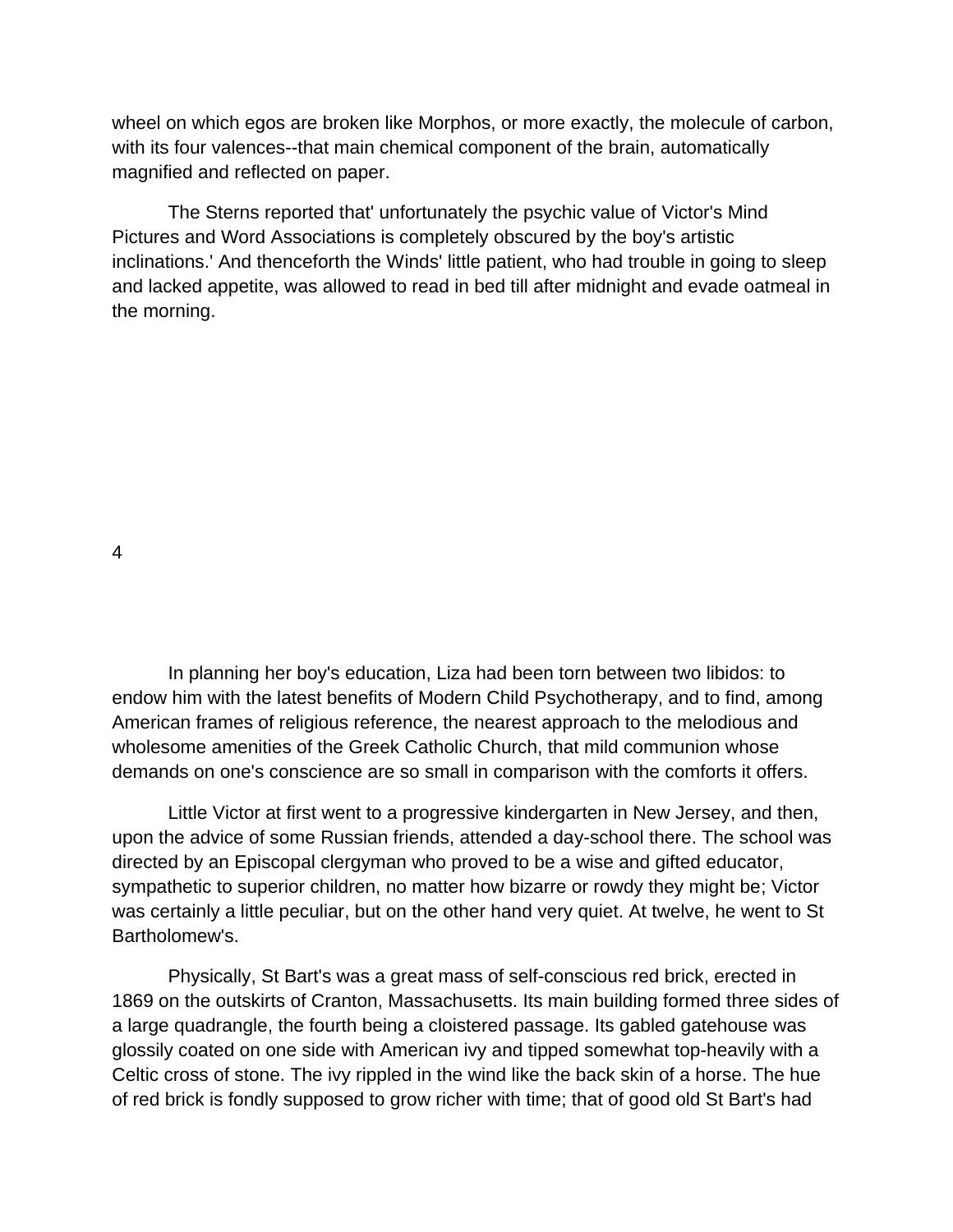only grown dirty. Under the cross and immediately over the sonorous-looking but really echo-less arc of the entrance was carved a dagger of sorts, an attempt to represent the butcher's knife so reproachfully held (in the Vienna Missal) by St Bartholomew, one of the Apostles--the one, namely, who had been flayed alive and exposed to the flies in the summer of A. D .65 or thereabouts, in Albanopolis, now Derbent, south-eastern Russia. His coffin, when cast by a furious king into the Caspian Sea, had blandly sailed all the way to Lipari Island off the coast of Sicily--probably a legend, seeing that the Caspian had been strictly an inland affair ever since the Pleistocene. Beneath this heraldic weapon--which rather resembled a carrot pointing upward--an inscription in burnished church text read: 'Sursum'. Two gentle English shepherd dogs belonging to one of the masters and greatly attached to each other could generally be found drowsing in their private Arcadia on a lawn before the gate.

Liza on her first visit to the school had greatly admired everything about it from the fives courts and the chapel to the plaster casts in the corridors and the photographs of cathedrals in the classrooms. The three lower forms were assigned to dormitories with windowed alcoves; there was a master's room at the end. Visitors could not help admiring the fine gymnasium. Very evocative, too, were the oaken seats and hammerbeamed roof of the chapel, a Romanesque structure that had been donated half a century ago by Julius Schonberg, wool manufacturer, brother of the world-famous Egyptologist Samuel Schonberg who perished in the Messina earthquake. There were twenty-five masters and the headmaster, the Reverend Archibald Hopper, who on warm days wore elegant clerical grey and performed his duties in radiant ignorance of the intrigue that was on the point of dislodging him.

5

Although Victor's eye was his supreme organ, it was rather by smells and sounds that the neutral notion of St Bart's impressed itself on his consciousness. There was the musty, dull reek of old varnished wood in the dorms, and the night sounds in the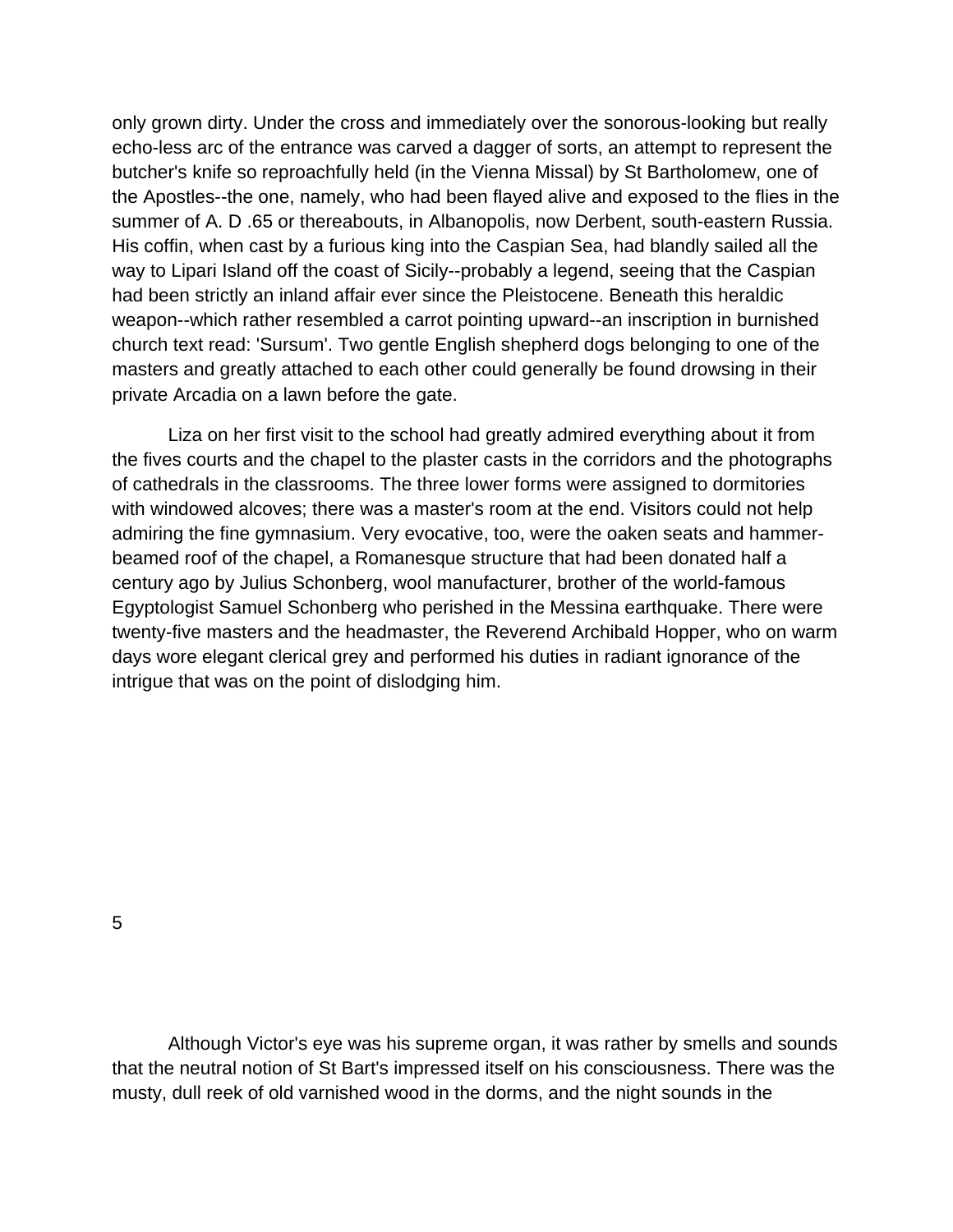alcoves--loud gastric explosions and a special squeaking of bed springs, accentuated for effect--and the bell in the hallway, in the hollow of one's headache, at 6 .45 a. m. There was the odour of idolatry and incense coming from the burner that hung on chains and on shadows of chains from the ribbed ceiling of the chapel; and there was the Reverend Hopper's mellow voice, nicely blending vulgarity with refinement; and Hymn 166, 'Sun of My Soul', which new boys were required to learn by heart; and there was, in the locker room, the immemorial sweat of the hamper on wheels, which held a communal supply of athletic supporters--a beastly grey tangle, from which one had to untwist a strap for oneself to put on at the start of the sport period--and how harsh and sad the clusters of cries from each of the four playing fields!

With an intelligence quotient of about a hundred and eighty and an average grade of ninety, Victor easily ranked first in a class of thirty-six and was, in fact, one of the three best scholars in the school. He had little respect for most of his teachers; but he revered Lake, a tremendously obese man with shaggy eyebrows and hairy hands and an attitude of sombre embarrassment in the presence of athletic, rosy-cheeked lads (Victor was neither). Lake was enthroned, Buddha-like, in a curiously neat studio that looked more like a reception room in an art gallery than a workshop. Nothing adorned its pale grey walls except two identically framed pictures: a copy of Gertrude Käsebier's photographic masterpiece 'Mother and Child' (1897), with the wistful, angelic infant looking up and away (at what?); and a similarly toned reproduction of the head of Christ from Rembrandt's 'The Pilgrims of Emmaus', with the same, though slightly less celestial, expression of eyes and mouth.

He had been born in Ohio, had studied in Paris and Rome, had taught in Ecuador and Japan. He was a recognized art expert, and it puzzled people why, during the past ten winters, Lake chose to bury himself at St Bart's. While endowed with the morose temper of genius, he lacked originality and was aware of that lack; his own paintings always seemed beautifully clever imitations, although one could never quite tell whose manner he mimicked. His profound knowledge of innumerable techniques, his indifference to 'schools' and 'trends', his detestation of quacks, his conviction that there was no difference whatever between a genteel aquarelle of yesterday and, say, conventional neoplasticism or banal non-objectivism of today, and that nothing but individual talent mattered--these views made of him an unusual teacher. St Bart's was not particularly pleased either with Lake's methods or with their results, but kept him on because it was fashionable to have at least one distinguished freak on the staff. Among the many exhilarating things Lake taught was that the order of the solar spectrum is not a closed circle but a spiral of tints from cadmium red and oranges through a strontian yellow and a pale paradisal green to cobalt blues and violets, at which point the sequence does not grade into red again but passes into another spiral, which starts with a kind of lavender grey and goes on to Cinderella shades transcending human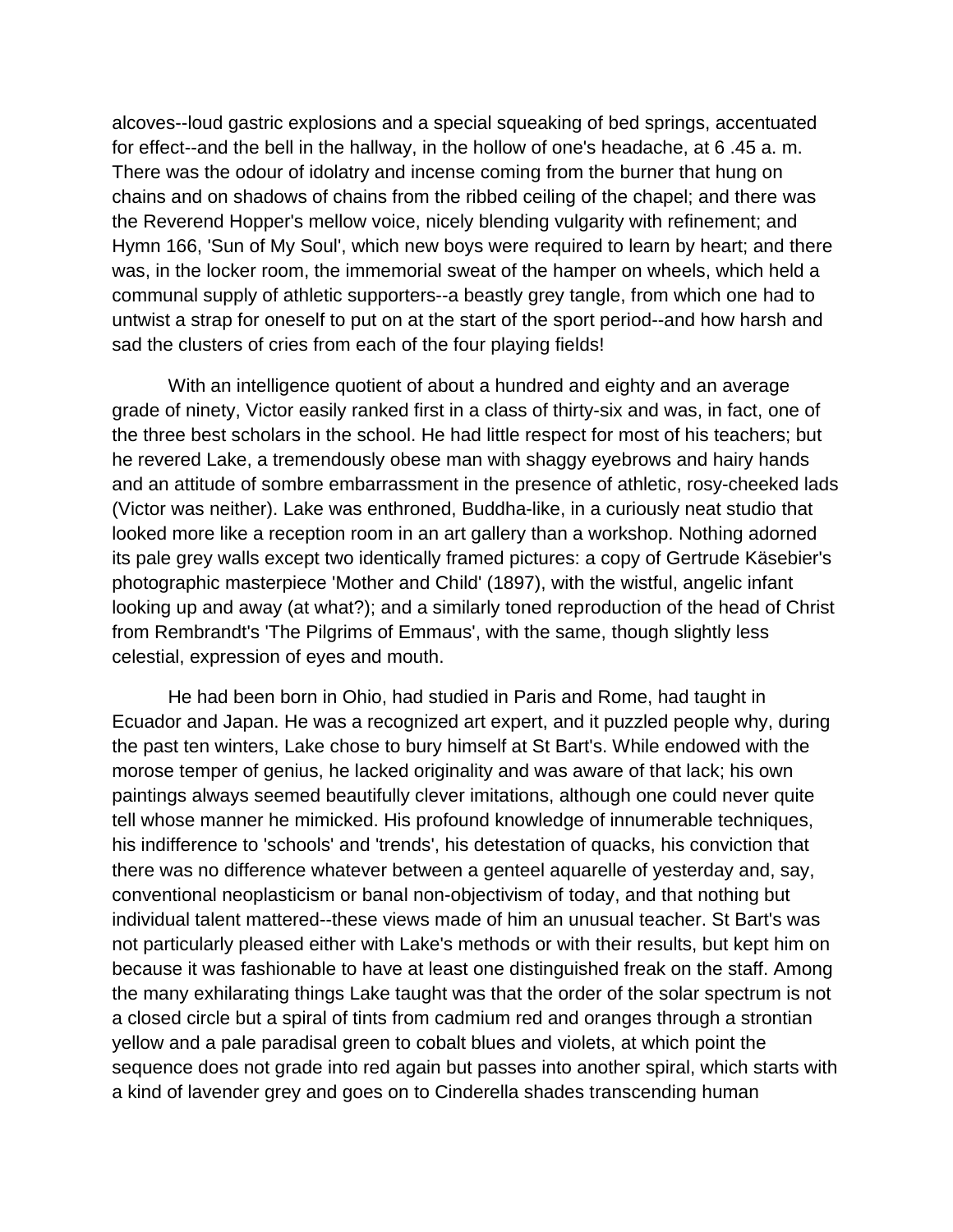perception. He taught that there is no such thing as the Ashcan School or the Cache Cache School or the Cancan School. That the work of art created with string, stamps, a Leftist newspaper, and the droppings of doves is based on a series of dreary platitudes. That there is nothing more banal and more bourgeois than paranoia. That Dali is really Norman Rockwell's twin brother kidnapped by gipsies in babyhood. That Van Gogh is second-rate and Picasso supreme, despite his commercial foibles; and that if Degas could immortalize a calèche, why could not Victor Wind do the same to a motor car?

One way to do it might be by making the scenery penetrate the automobile. A polished black sedan was a good subject, especially if parked at the intersection of a tree-bordered street and one of those heavyish spring skies whose bloated grey clouds and amoeba-shaped blotches of blue seem more physical than the reticent elms and evasive pavement. Now break the body of the car into separate curves and panels; then put it together in terms of reflections. These will be different for each part: the top will display inverted trees with blurred branches growing like roots into a washily photographed sky, with a whalelike building swimming by--an architectural afterthought; one side of the hood will be coated with a band of rich celestial cobalt; a most delicate pattern of black twigs will be mirrored in the outside surface of the rear window; and a remarkable desert view, a distended horizon, with a remote house here and alone tree there, will stretch along the bumper. This mimetic and integrative process Lake called the necessary 'naturalization' of man-made things. In the streets of Cranton, Victor would find a suitable specimen of car and loiter around it. Suddenly the sun, half masked but dazzling, would join him. For the sort of theft Victor was contemplating there could be no better accomplice. In the chrome plating, in the glass of a sun-rimmed headlamp, he would see a view of the street and himself comparable to the microcosmic version of a room (with a dorsal view of diminutive people) in that very special and very magical small convex mirror that, half a millennium ago, Van Eyck and Petrus Christus and Memling used to paint into their detailed interiors, behind the sour merchant or the domestic Madonna.

To the latest issue of the school magazine Victor had contributed a poem about painters, over the nom de guerre Moinet, and under the motto 'Bad reds should all be avoided; even if carefully manufactured, they are still bad' (quoted from an old book on the technique of painting but smacking of a political aphorism). The poem began: Leonardo! Strange diseases strike at madders mixed with lead: nun-pale now are Mona Lisa's lips that you had made so red.

He dreamed of mellowing his pigments as the Old Masters had done--with honey, fig juice, poppy oil, and the slime of pink snails. He loved water colours and he loved oils, but was wary of the too fragile pastel and the too coarse distemper. He studied his mediums with the care and patience of an insatiable child--one of those painter's apprentices (it is now Lake who is dreaming!), lads with bobbed hair and bright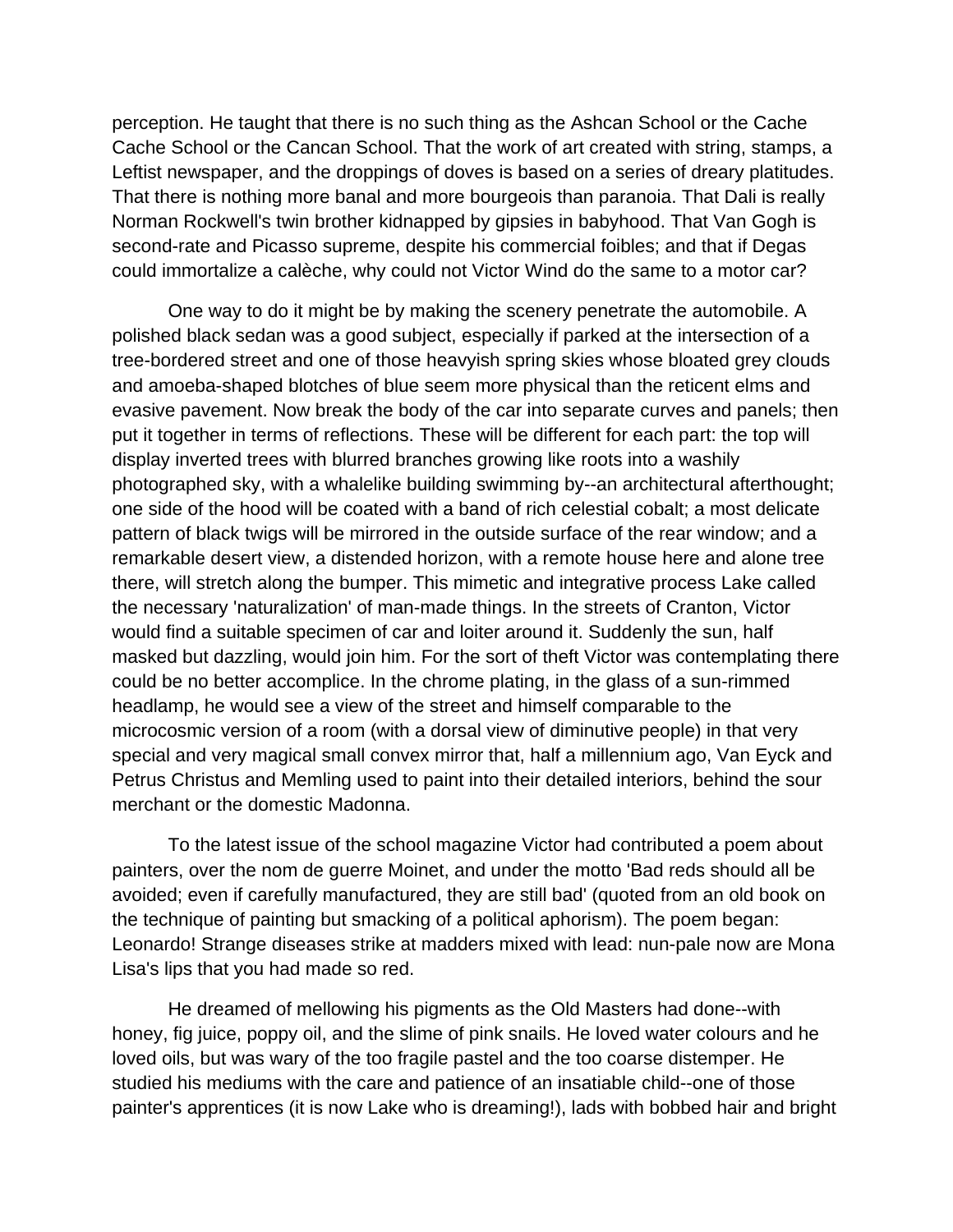eyes who would spend years grinding colours in the workshop of some great Italian skiagrapher, in a world of amber and paradisal glazes. At eight, he had once told his mother that he wanted to paint air. At nine, he had known the sensuous delight of a graded wash. What did it matter to him that gentle chiaroscuro, offspring of veiled values and translucent undertones, had long since died behind the prison bars of abstract art, in the poorhouse of hideous primitivism? He placed various objects in turn- an apple, a pencil, a chess pawn, a comb--behind a glass of water and peered through it at each studiously: the red apple became a clear-cut red band bounded by a straight horizon, half a glass of Red Sea, Arabia Felix. The short pencil, if held obliquely, curved like a stylized snake, but if held vertically became monstrously fat--almost pyramidal. The black pawn, if moved to and fro, divided into a couple of black ants. The comb, stood on end, resulted in the glass's seeming to fill with beautifully striped liquid, a zebra cocktail.

6

On the eve of the day on which Victor had planned to arrive, Pnin entered a sport shop in Waindell's Main Street and asked for a football. The request was unseasonable but he was offered one.

'No, no,' said Pnin, 'I do not wish an egg or, for example, a torpedo. I want a simple football ball. Round!'

And with wrists and palms he outlined a portable world. It was the same gesture he used in class when speaking of the 'harmonical wholeness' of Pushkin.

The salesman lifted a finger and silently fetched a soccer ball.

'Yes, this I will buy,' said Pnin with dignified satisfaction.

Carrying his purchase, wrapped in brown paper and Scotch-taped, he entered a bookstore and asked for Martin Eden.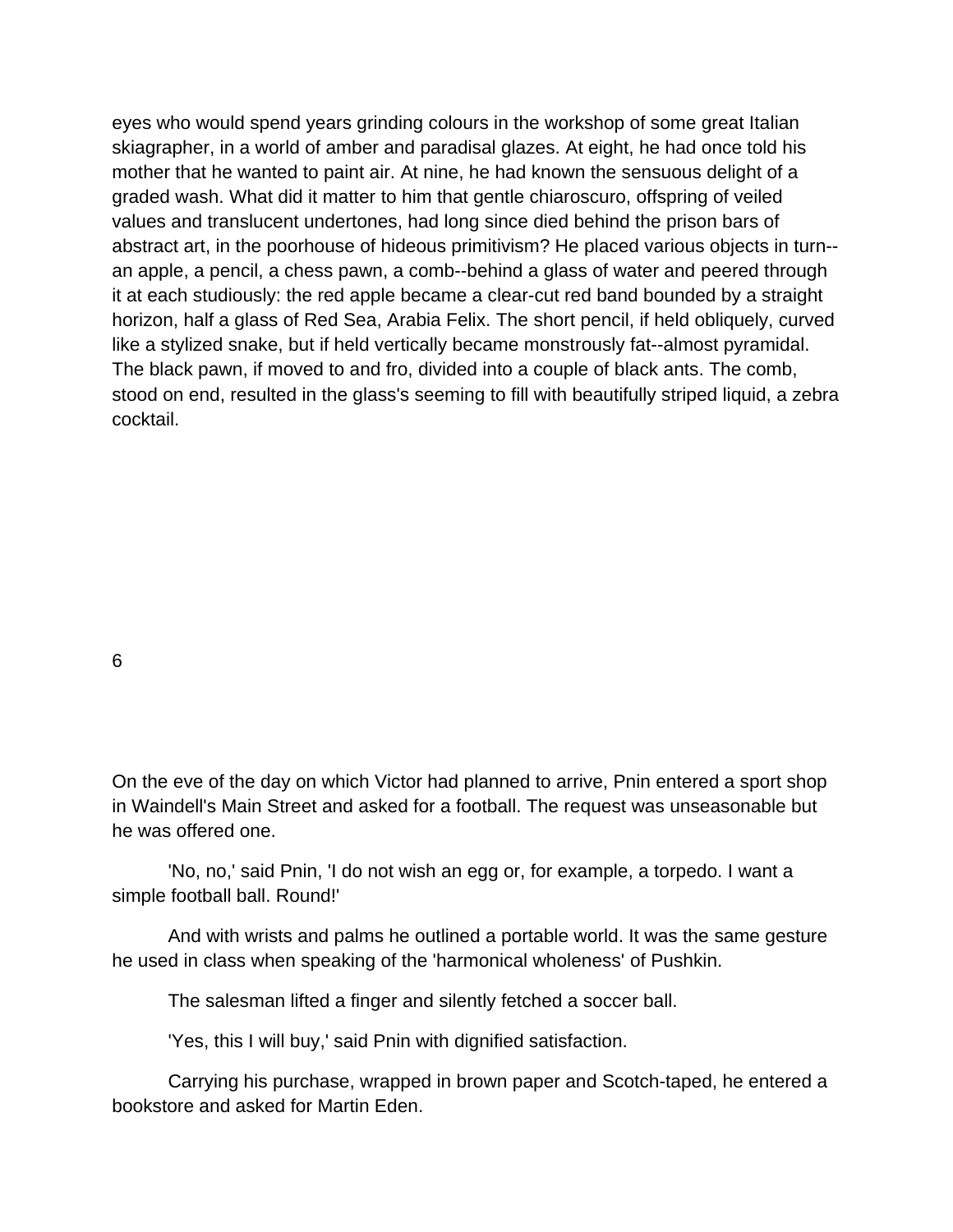'Eden, Eden, Eden,' the tall dark lady in charge repeated rapidly, rubbing her forehead. 'Let me see, you don't mean a book on the British statesman? Or do you?'

'I mean,' said Pnin, 'a celebrated work by the celebrated American writer Jack London.'

'London, London, London,' said the woman, holding her temples.

Pipe in hand, her husband, a Mr Tweed, who wrote topical poetry, came to the rescue. After some search he brought from the dusty depths of his not very prosperous store an old edition of The Son of the Wolf.

'I'm afraid,' he said, 'that's all we have by this author.'

'Strange!' said Pnin. 'The vicissitudes of celebrity! In Russia, I remember, everybody--little children, full-grown people, doctors, advocates--everybody read and reread him. This is not his best book but O. K., O. K., I will take it.'

On coming home to the house where he roomed that year, Professor Pnin laid out the ball and the book on the desk of the guest room upstairs. Cocking his head, he surveyed these gifts. The ball did not look nice in its shapeless wrapping; he disrobed it. Now it showed its handsome leather. The room was tidy and cosy. A schoolboy should like that picture of a snowball knocking off a professor's top hat. The bed had just been made by the cleaning woman; old Bill Sheppard, the landlord, had come up from the first floor and had gravely screwed a new bulb into the desk lamp. A warm humid wind pressed through the open window, and one could hear the noise of an exuberant creek that ran below. It was going to rain. Pnin closed the window.

In his own room, on the same floor, he found a note. A laconic wire from Victor had been transmitted by phone: it said that he would be exactly twenty-four hours late.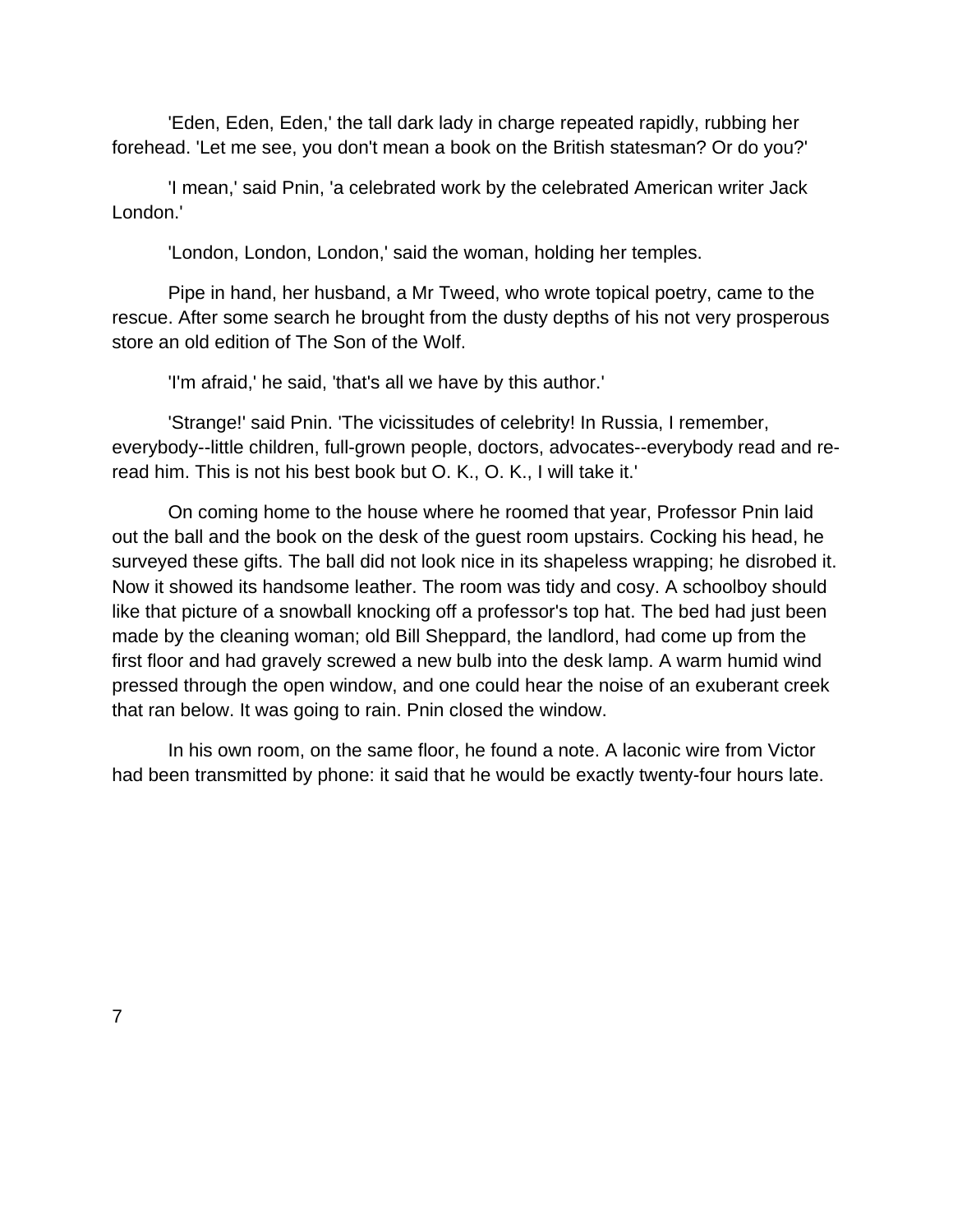Victor and five other boys were being held over one precious day of Easter vacation for smoking cigars in the attic. Victor, who had a queasy stomach and no dearth of olfactory phobias (all of which had been lovingly concealed from the Winds), had not actually participated in the smoking, beyond a couple of wry puffs; several times he had dutifully followed to the forbidden attic two of his best friends--adventurous, boisterous boys, Tony Brade, Jr, and Lance Boke. You penetrated there through the trunk room and then up an iron ladder, which emerged upon a catwalk right under the roof. Here the fascinating, strangely brittle skeleton of the building became both visible and tangible, with all its beams and boards, maze of partitions, sliced shadows, flimsy laths through which the foot collapsed to a crepitation of plaster dislodged from unseen ceilings beneath. The labyrinth ended in a small platform hooded within a recess at the very peak of the gable, among a motley mess of old comic books and recent cigar ashes. The ashes were discovered; the boys confessed. Tony Brade, the grandson of a famous St Bart's headmaster, was given permission to leave, for family reasons; a fond cousin wished to see him before sailing for Europe. Wisely, Tony begged to be detained with the rest.

The headmaster in Victor's time was, as I have already said, the Reverend Mr Hopper, a dark-haired, fresh-faced pleasant nonentity, greatly admired by Bostonian matrons. As Victor and his fellow culprits were at dinner with the entire Hopper family, various crystalline hints were dropped here and there, especially by sweet-voiced Mrs Hopper, an Englishwoman whose aunt had married an earl; the Reverend might relent and the six boys be taken that last evening to a movie in town instead of being sent early to bed. And after dinner, with a kindly wink, she bade them accompany the Reverend, who briskly walked hallward.

Old-fashioned trustees might find it proper to condone the floggings that Hopper had inflicted on special offenders once or twice in the course of his brief and undistinguished career; but what no boy could stomach was the little mean smirk which crooked the headmaster's red lips as he paused on his way to the hall to pick up a neatly folded square of cloth--his cassock and surplice; the station wagon was at the door, and 'putting the clinch on the punishment', as the boys expressed it, the false clergyman treated them to a guest performance at Rudbern, twelve miles away, in a cold brick church, before a meagre congregation.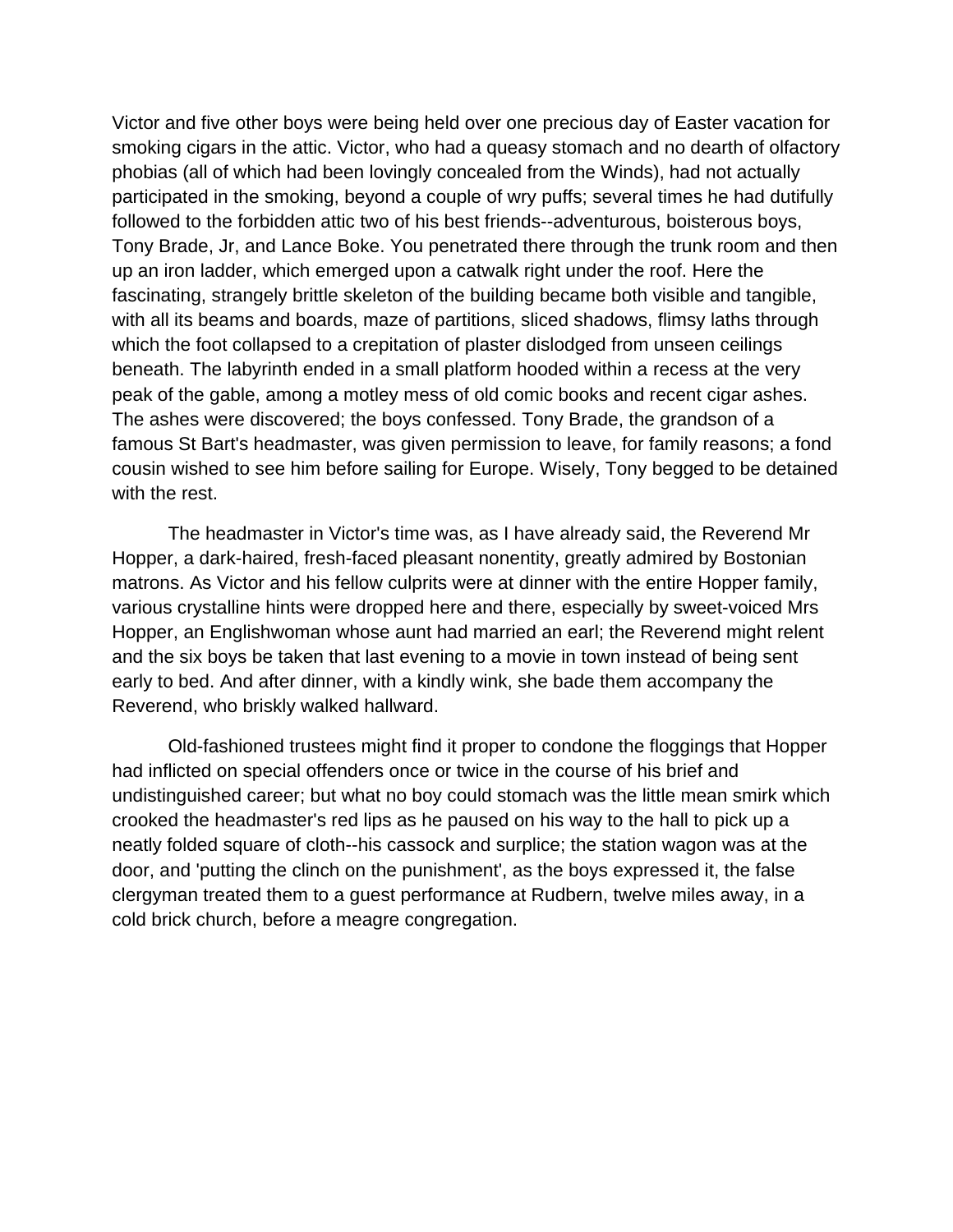Theoretically, the simplest way to reach Waindell from Cranton was to get by taxi to Framingham, catch a fast train to Albany, and then a local for a shorter stretch in a north-western direction; actually, the simplest way was also the most unpractical one. Whether there was some old solemn feud between those railways, or whether both had united to grant a sporting chance to other means of conveyance, the fact remained that no matter how you juggled with timetables, a three-hour wait at Albany between trains was the briefest you could hope to achieve.

There was a bus leaving Albany at 11 a. m. and arriving at Waindell at around 3 p. m. but that meant taking the 6 .31 a. m. train from Framingham; Victor felt he could not get up in time; he took, instead, a slightly later and considerably slower train that allowed him to catch at Albany the last bus to Waindell, which deposited him there at half past eight in the evening.

It rained all the way. It was raining when he arrived at the Waindell terminal. Because of a streak of dreaminess and a gentle abstraction in his nature, Victor in any queue was always at its very end. He had long since grown used to this handicap, as one grows used to weak sight or a limp. Stooping a little because of his height, he followed without impatience the passengers that filed out through the bus on to the shining asphalt: two lumpy old ladies in semitransparent raincoats, like potatoes in cellophane; a small boy of seven or eight with a crew cut and a frail, hollowed nape; a many-angled, diffident, elderly cripple, who declined all assistance and came out in parts; three rosy-kneed Waindell coeds in shorts; the small boy's exhausted mother; a number of other passengers; and then--Victor, with a grip in his hand and two magazines under his arm.

In an archway of the bus station a totally bald man with a brownish complexion, wearing dark glasses and carrying a black brief-case, was bending in amiable interrogatory welcome over the thin-necked little boy, who, however, kept shaking his head and pointing to his mother, who was waiting for her luggage to emerge from the Greyhound's belly. Shyly and gaily Victor interrupted the quid pro quo. The browndomed gentleman took off his glasses and, unbending himself, looked up, up, up at tall, tall, tall Victor, at his blue eyes and reddish-brown hair. Pnin's well-developed zygomatic muscles raised and rounded his tanned cheeks; his forehead, his nose, and even his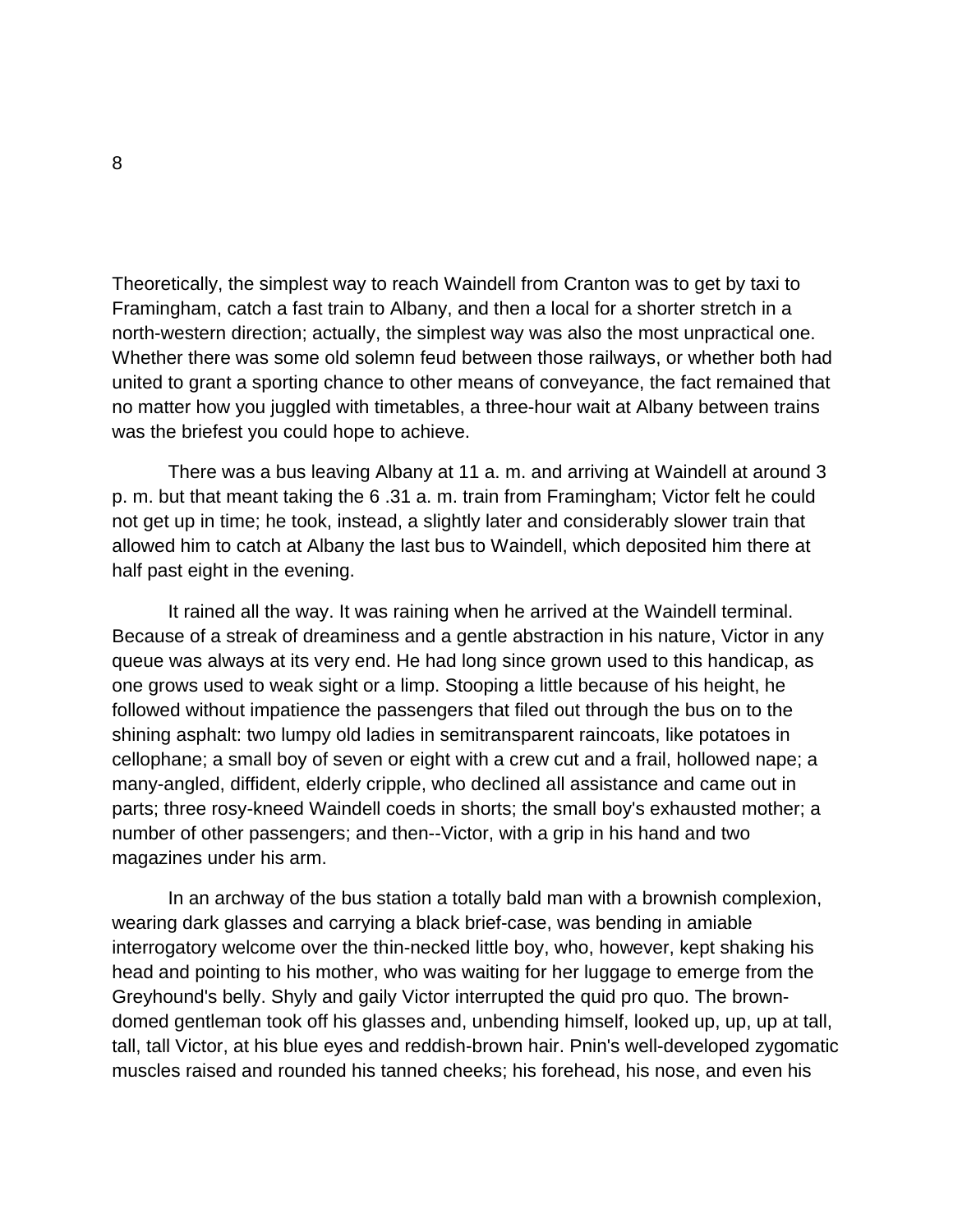large beautiful ears took part in the smile. All in all, it was an extremely satisfactory meeting.

Pnin suggested leaving the luggage and walking one block--if Victor was not afraid of the rain (it was pouring hard, and the asphalt glistened in the darkness, tarnlike, under large, noisy trees). It would be, Pnin conjectured, a treat for the boy to have a late meal in a diner.

'You arrived well? You had no disagreeable adventures?'

'None, sir.'

'You are very hungry?'

'No, sir. Not particularly.'

'My name is Timofey,' said Pnin, as they made themselves comfortable at a window table in the shabby old diner, 'Second syllable pronounced as "muff", ahksent on last syllable, "ey" as in "prey" but a little more protracted. "Timofey Pavlovich Pnin ", which means "Timothy the son of Paul. " The pahtronymic has the ahksent on the first syllable and the rest is sloored--Timofey Pahlch. I have a long time debated with myself- -let us wipe these knives and forks--and have concluded that you must call me simply Mr Tim or, even shorter, Tim, as do some of my extremely sympathetic colleagues. It is- -what do you want to eat? Veal cutlet? O. K., I will also eat veal cutlet--it is naturally a concession to America, my new country, wonderful America which sometimes surprises me but always provokes respect. In the beginning I was greatly embarrassed--'

In the beginning Pnin was greatly embarrassed by the ease with which first names were bandied about in America: after a single party, with an iceberg in a drop of whisky to start and with a lot of whisky in a little tap water to finish, you were supposed to call a grey-templed stranger 'Jim', while he called you' Tim' for ever and ever. If you forgot and called him next morning Professor Everett (his real name to you) it was (for him) a horrible insult. In reviewing his Russian friends throughout Europe and the United States, Timofey Pahlch could easily count at least sixty dear people whom he had intimately known since, say, 1920, and whom he never called anything but Vadim Vadimich, Ivan Hristoforovich, or Samuil Izrailevich, as the case might be, and who called him by his name and patronymic with the same effusive sympathy, over a strong warm handshake, whenever they met: 'Ah, Timofey Pahlch! Nu kak? (Well how?) A vï, baten'ka, zdorovo postareli (Well, well, old boy, you certainly don't look any younger)!'

Pnin talked. His talk did not amaze Victor, who had heard many Russians speak English, and he was not bothered by the fact that Pnin pronounced the word 'family' as if the first syllable were the French for 'woman'.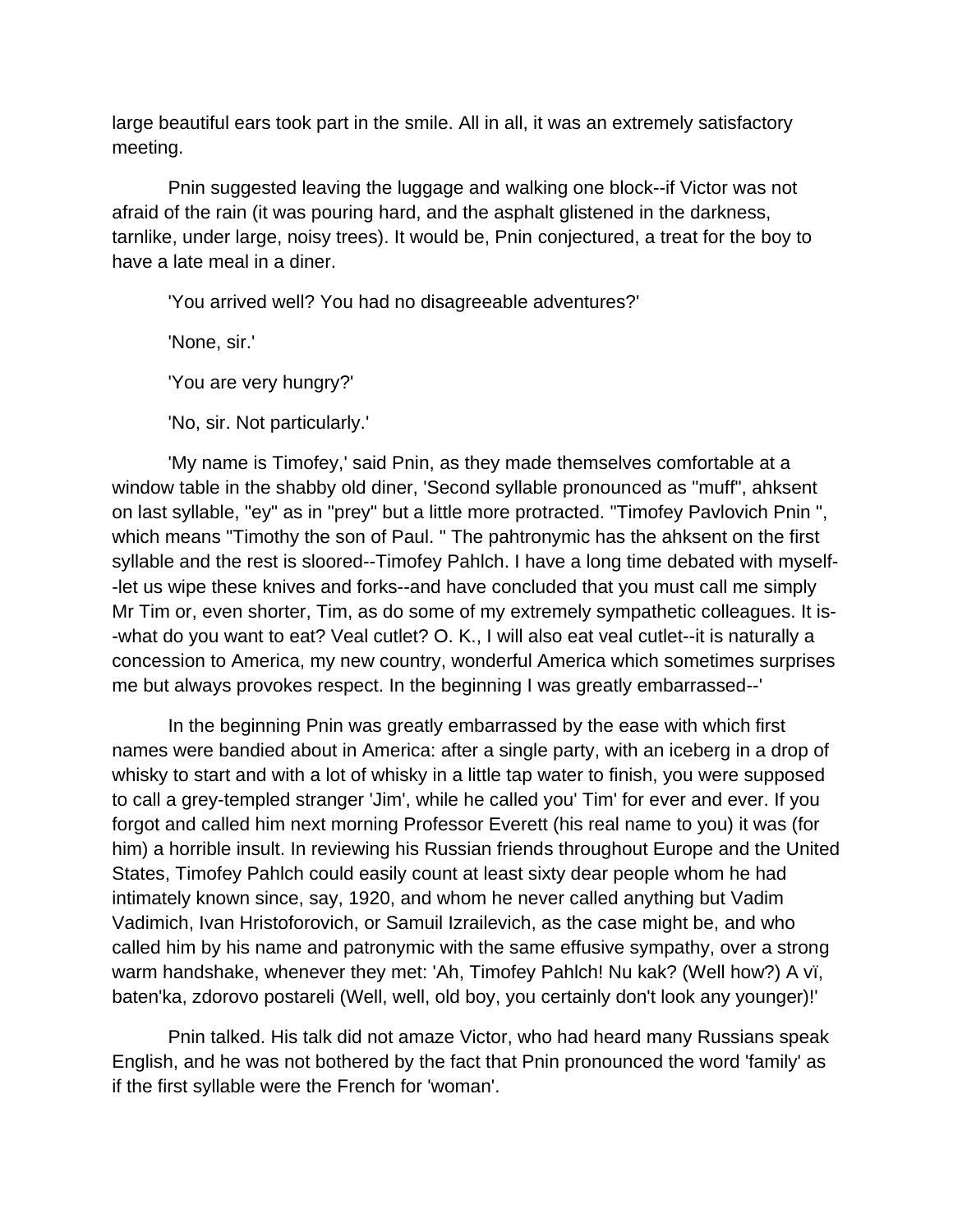'I speak in French with much more facility than in English,' said Pnin, 'but you- vous comprenez le français? Bien? Assez bien? Un peu?'

'Très un peu,' said Victor.

'Regrettable, but nothing to be done. I will now speak to you about sport. The first description of box in Russian literature we find in a poem by Mihail Lermontov, born 1814, killed 1841--easy to remember. The first description of tennis, on the other hand, is found in Anna Karenina, Tolstoy's novel, and is related to year 1875. In youth one day, in the Russian countryside, latitude of Labrador, a racket was given to me to play with the family of the Orientalist Gotovtsev, perhaps you have heard, It was, I recollect, a splendid summer day and we played, played, played until all the twelve balls were lost. You also will recollect the past with interest when old.

'Another game,' continued Pnin, lavishly sugaring his coffee, 'was naturally kroket. I was a champion of kroket. However, the favourite national recreation was socalled gorodki, which means "little towns". One remembers a place in the garden and the wonderful atmosphere of youth: I was strong, I wore an embroidered Russian shirt, nobody plays now such healthy games.'

He finished his cutlet and proceeded with the subject: 'One drew,' said Pnin, 'a big square on the ground, one placed there, like columns, cylindrical pieces of wood, you know, and then from some distance one threw at them a thick stick, very hard, like a boomerang, with a wide, wide development of the arm--excuse me--fortunately it is sugar, not salt.'

'I still hear,' said Pnin, picking up the sprinkler and shaking his head a little at the surprising persistence of memory, 'I still hear the trakh! the crack when one hit the wooden pieces and they jumped in the air. Will you not finish the meat? You do not like it?'

'It's awfully good,' said Victor, 'but I am not very hungry.'

'Oh, you must eat more, much more if you want to be a footballist.'

'I'm afraid I don't care much for football, In fact, I hate football. I'm not very good at any game, really,'

'You are not a lover of football?' said Pnin, and a look of dismay crept over his large expressive face. He pursed his lips, He opened them--but said nothing. In silence he ate his vanilla ice-cream, which contained no vanilla and was not made of cream.

'We will now take your luggage and a taxi,' said Pnin.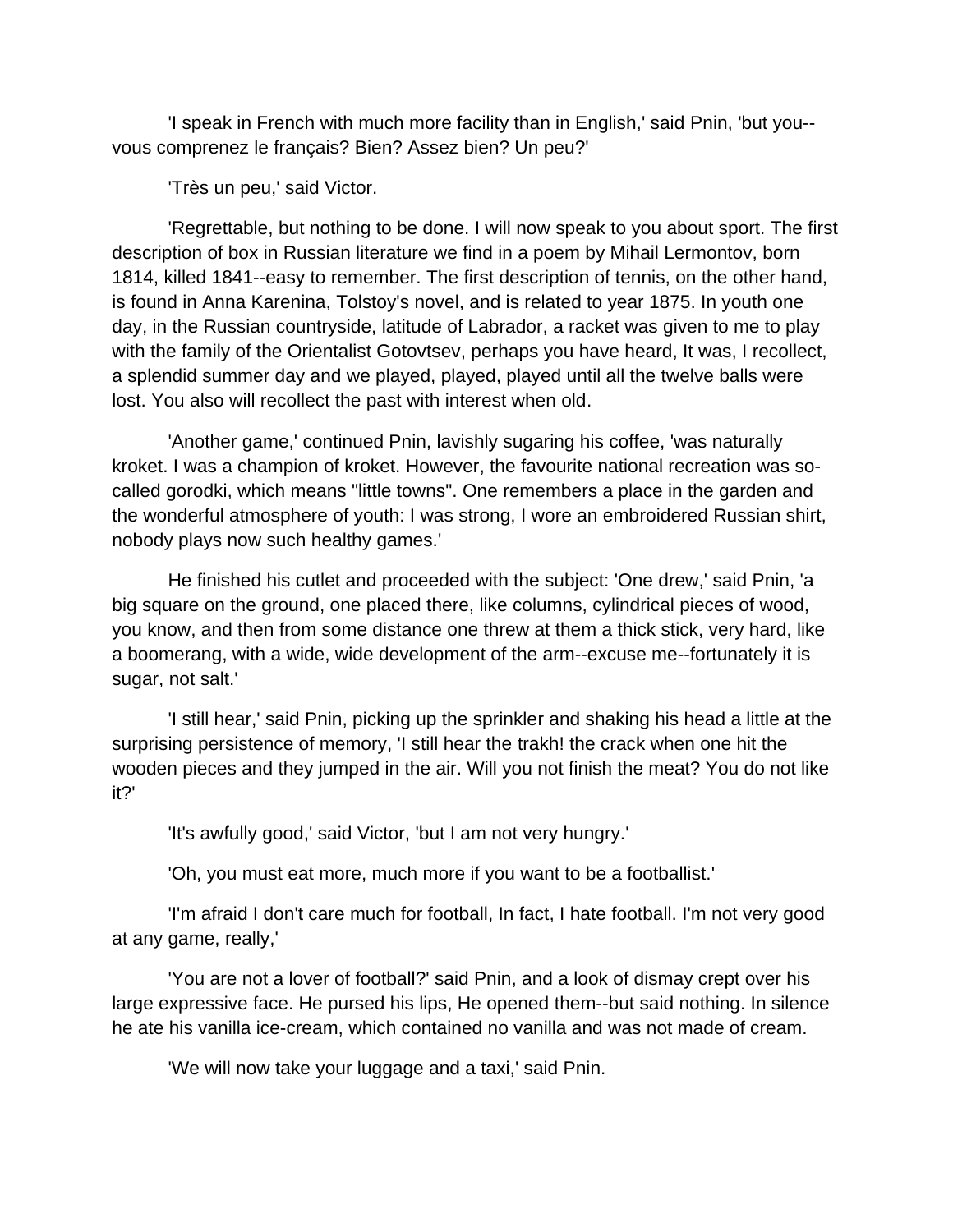As soon as they reached the Sheppard House, Pnin ushered Victor into the parlour and rapidly introduced him to his landlord, old Bill Sheppard, formerly superintendent of the college grounds (who was totally deaf and wore a white button in one ear), and to his brother, Bob Sheppard, who had recently come from Buffalo to live with Bill after the latter's wife died. Leaving Victor with them for a minute, Pnin hastily stomped upstairs. The house was a vulnerable construction, and objects in the rooms downstairs reacted with various vibrations to the vigorous footsteps on the upper landing and to the sudden rasp of a window sash in the guest room.

'Now that picture there,' deaf Mr Sheppard was saying, pointing with a didactic finger at a large muddy water colour on the wall, 'represents the farm where my brother and I used to spend summers fifty years ago. It was painted by my mother's schoolmate, Grace Wells: her son, Charlie Wells, owns that hotel in Waindellville--I am sure Dr Neen has met him--a very, very fine man. My late wife was an artist too. I shall show you some works of hers in a moment. Well, that tree there, behind that barn--you can just make it out-- A terrible clatter and crash came from the stairs: Pnin, on his way down, had lost his footing.

'In the spring of 1905,' said Mr Sheppard, wagging his index at the picture, 'under that cottonwood tree--'

He noticed that his brother and Victor had hurried out of the room to the foot of the stairs. Poor Pnin had come down the last steps on his back. He lay supine for a moment, his eyes moving to and fro. He was helped to his feet. No bones were broken.

Pnin smiled and said: 'It is like the splendid story of Tolstoy--you must read one day, Victor--about Ivan Ilyich Golovin who fell and got in consequence kidney of the cancer. Victor will now come upstairs with me.'

Victor followed, with grip. There was a reproduction of Van Gogh's 'La Berceuse' on the landing and Victor, in passing, acknowledged it with a nod of ironic recognition. The guest room was full of the noise of the rain falling on fragrant branches in the framed blackness of the open window. On the desk lay a wrapped-up book and a tendollar bill. Victor beamed and bowed to his gruff but kindly host. 'Unwrap,' said Pain.

With courteous eagerness, Victor obeyed. Then he sat down on the edge of the bed and, his auburn hair coming down in glossy lanks over his right temple, his striped tie dangling out of the front of his grey jacket, his bulky grey flannelled knees parted, zestfully opened the book. He in. tended to praise it--first, because it was a gift, and second, because he believed it to be a translation from Pnin's mother tongue. He remembered there had been at the Psychotherapeutic Institute a Dr Yakov London from Russia. Rather unfortunately, Victor lit upon a passage about Zarinska, the Yukon Indian Chief's daughter, and light-heartedly mistook her for a Russian maiden. 'Her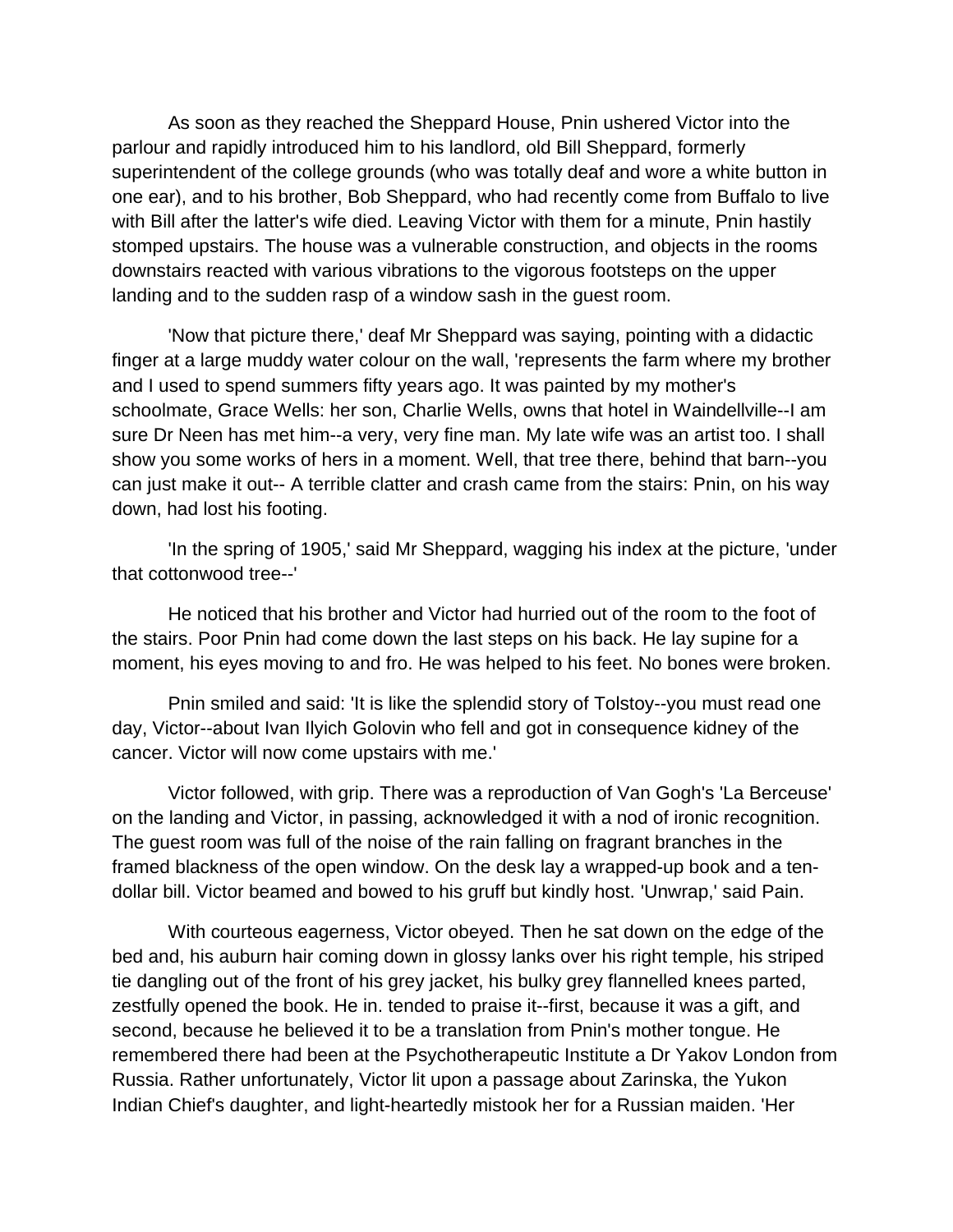great black eyes were fixed upon her tribesmen in fear and in defiance. So extreme the tension, she had forgotten to breathe...'

'I think I'm going to like this,' said polite Victor. 'Last summer I read Crime and--' A young yawn distended his staunchly smiling mouth. With sympathy, with approval with heartache Pain looked at Liza yawning after one of those long happy parties at the Arbenins' or the Polyanskis' in Paris, fifteen, twenty, twenty-five years ago.

'No more reading today,' said Pain. 'I know that it is a very exciting book but you will read and read tomorrow. I wish you good night. The bathroom is across the landing.'

He shook hands with Victor and marched to his own room.

9

It still rained. All the lights in the Sheppard house were out. The brook in the gully behind the garden, a trembling trickle most of the time, was tonight a loud torrent that tumbled over itself in its avid truckling to gravity, as it carried through corridors of beech and spruce last year's leaves, and some leafless twigs, and a brand-new, unwanted soccer ball that had recently rolled into the water from the sloping lawn after Pnin disposed of it by defenestration. He had fallen asleep at last, despite the discomfort in his back, and in the course of one of those dreams that still haunt Russian fugitives, even when a third of a century has elapsed since their escape from the Bolsheviks, Pnin saw himself fantastically cloaked, fleeing through great pools of ink under a cloudbarred moon from a chimerical palace, and then pacing a desolate strand with his dead friend Ilya Isidorovich Polyanski as they waited for some mysterious deliverance to arrive in a throbbing boat from beyond the hopeless sea. The Sheppard brothers were both awake in their adjacent beds, on their Beautyrest mattresses, the younger listened in the dark to the rain and wondered if after ill they should sell the house with its audible roof and wet garden; the elder lay thinking of silence, of a green damp churchyard, of an old farm, of a poplar that years ago lightning had struck, killing John Head, a dim,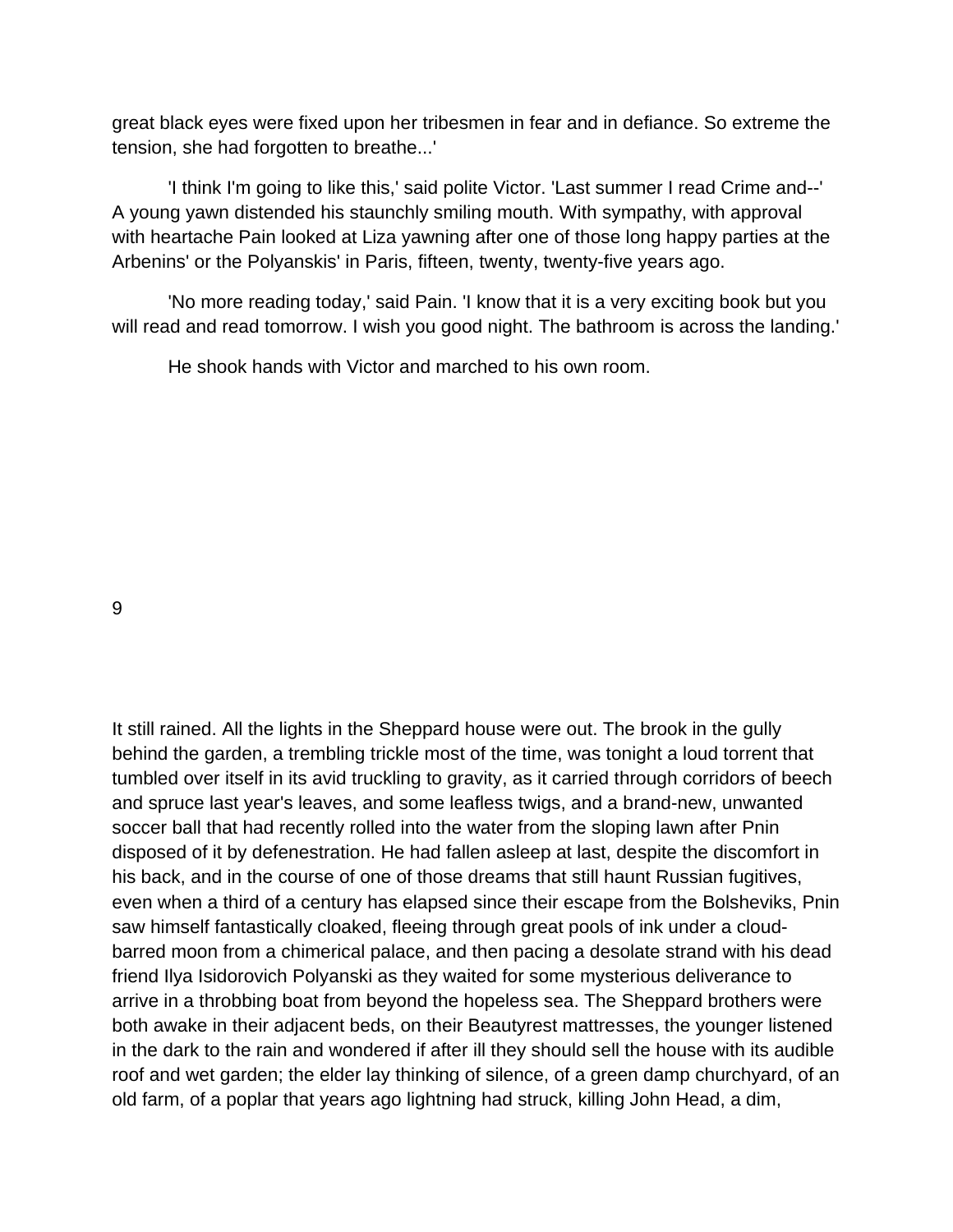distant relation. Victor had, for once, fallen asleep as soon as he put his head under his pillow--a recently evolved method about which Dr Eric Wind (sitting on a bench, near a fountain, in Quito, Ecuador) would never learn. Around half past one the Sheppards started to snore, the deaf one doing it with a rattle at the end of each exhalation and many volumes louder than the other, a modest and melancholy wheezer. On the sandy beach where Pnin was still pacing (his worried friend had gone home for a map), there appeared before him a set of approaching footprints, and he awoke with a gasp. His back hurt. It was now past four. The rain had stopped.

Pnin sighed a Russian 'okh-okh-okh' sigh, and sought a more comfortable position. Old Bill Sheppard trudged to the downstairs bathroom, brought down the house, then trudged back.

Presently all were asleep again. It was a pity nobody saw the display in the empty street, where the auroral breeze wrinkled a large luminous puddle, making of the telephone wires reflected in it illegible lines of black zigzags.

Chapter Five

1

From the top platform of an old, seldom used lookout tower--a 'prospect tower' as it was formerly termed--that stood on a wooded hill eight hundred feet high, called Mount Ettrick, in one of the fairest of New England's fair states, the adventurous summer tourist (Miranda or Mary, Tom or Jim, whose pencilled names were almost obliterated on the balustrade) might observe a vast sea of greenery, composed mainly of maple, beech, tacamahac, and pine. Some five miles west, a slender white church steeple marked the spot where nestled the small town of Onkwedo, once famous for its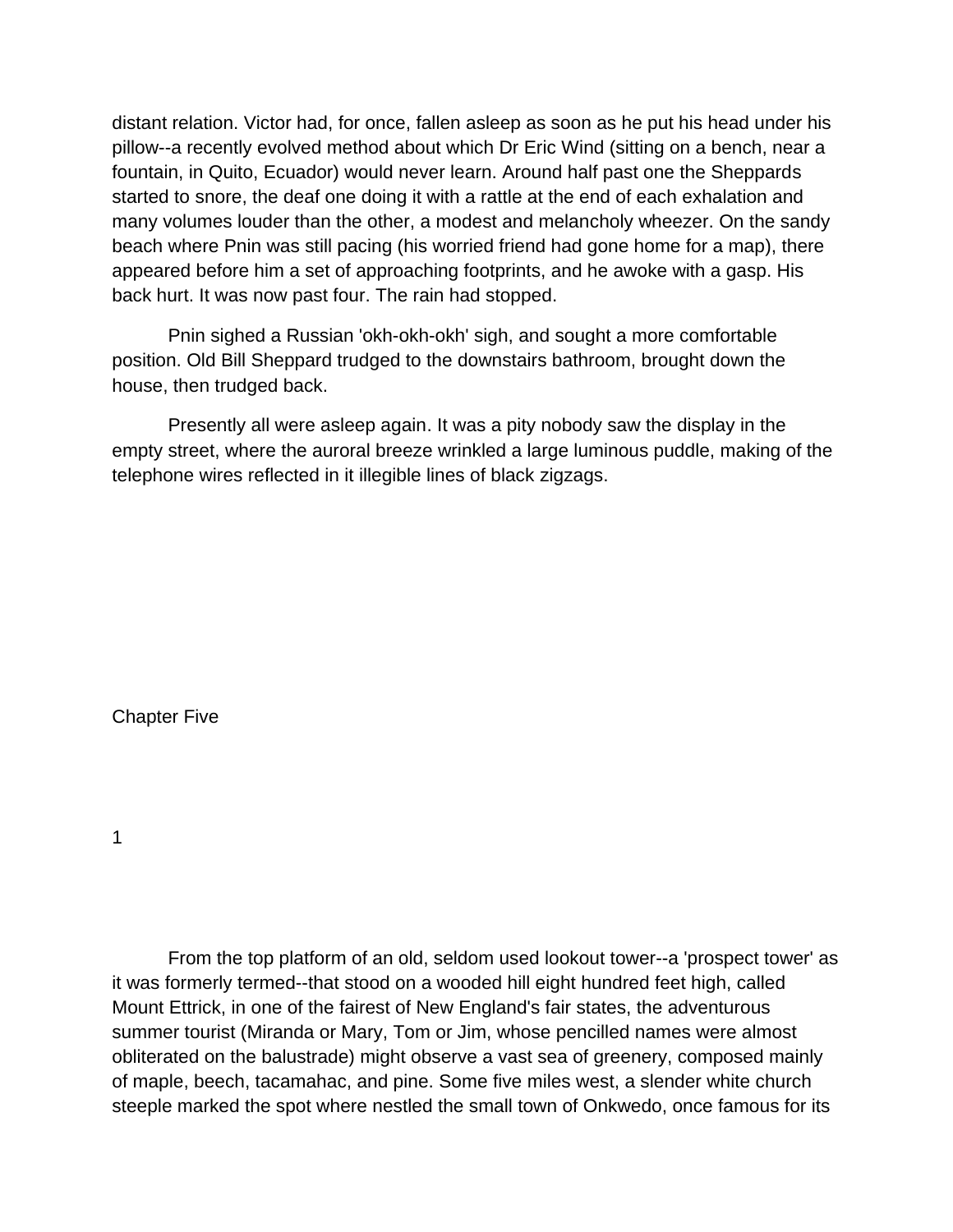springs. Three miles north, in a riverside clearing at the foot of a grassy knoll, one could distinguish the gables of an ornate house (variously known as Cook's, Cook's Place, Cook's Castle, or The Pines--its initial appellation). Along the south side of Mount Ettrick, a state highway continued east after passing through Onkwedo. Numerous dirt roads and foot trails criss-crossed the timbered plain within the triangle of land limited by the somewhat tortuous hypotenuse of a rural paved road that weaved north-east from Onkwedo to The Pines, the long cathetus of the state highway just mentioned, and the short cathetus of a river spanned by a steel bridge near Mount Ettrick and a wooden one near Cook's.

On a dull warm day in the summer of 1954, Mary or Almira, or, for that matter, Wolfgang von Goethe, whose name had been carved in the balustrade by some oldfashioned wag, might have noticed an automobile that had turned off the highway just before reaching the bridge and was now nosing and poking this way and that in a maze of doubtful roads. It moved warily and unsteadily, and whenever it changed its mind, it would slow down and raise dust behind like a back-kicking dog. At times it might seem, to a less sympathetic soul than our imagined observer, that this pale blue, egg-shaped two-door sedan, of uncertain age and in mediocre condition, was manned by an idiot. Actually its driver was Professor Timofey Pnin, of Waindell College.

Pnin had started taking lessons at the Waindell Driving School early in the year, but 'true understanding', as he put it, had come to him only when, a couple of months later, he had been laid up with a sore back and had done nothing but study with deep enjoyment the forty-page Driver's Manual, issued by the State Governor in collaboration with another expert, and the article on 'Automobile' in the Encyclopedia Americana, with illustrations of Transmissions, and Carburettors, and Brakes, and a Member of the Glidden Tour, circa 1905, stuck in the mud of a country road among depressing surroundings. Then and only then was the dual nature of his initial inklings transcended at last as he lay on his sick-bed, wiggling his toes and shifting phantom gears. During actual lessons with a harsh instructor who cramped his style, issued unnecessary directives in yelps of technical slang, tried to wrestle the wheel from him at comers, and kept irritating a calm, intelligent pupil with expressions of vulgar detraction, Pnin had been totally unable to combine perceptually the car he was driving in his mind and the car he was driving on the road. Now the two fused at last. If he failed the first time he took his driver's licence test, it was mainly because he started an argument with the examiner in an ill-timed effort to prove that nothing could be more humiliating to a rational creature than being required to encourage the development of a Base conditional reflex by stopping at a red light when there was not an earthly soul around, heeled or wheeled. He was more circumspect the next time, and passed. An irresistible senior, enrolled in his Russian Language course, Marilyn Hohn, sold him for a hundred dollars her humble old car: she was getting married to the owner of a far grander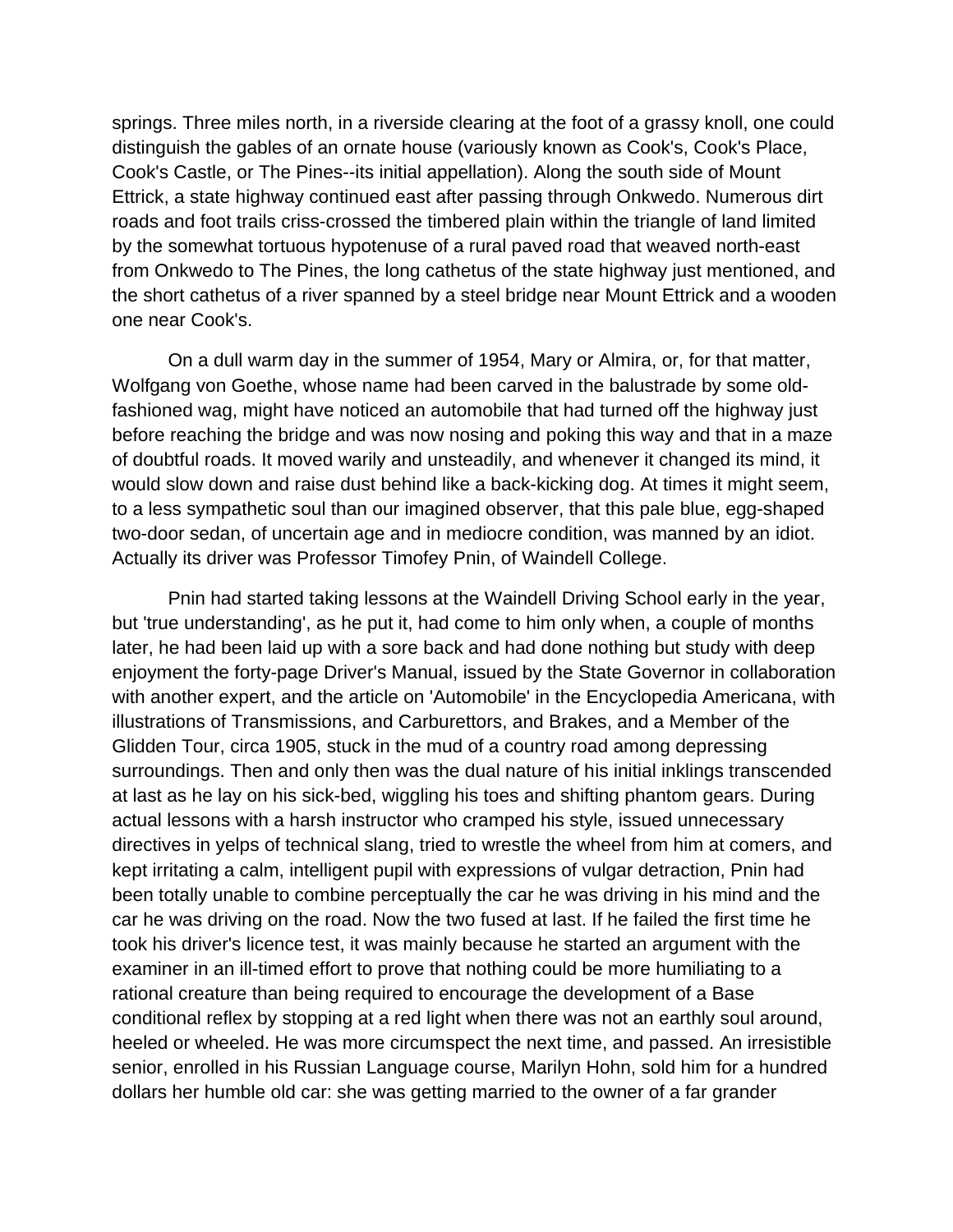machine. The trip from Waindell to Onkwedo, with an overnight stop at a tourist home, had been slow and difficult but uneventful. Just before entering Onkwedo, he had pulled up at a gas station and had got out for a breath of country air. An inscrutable white sky hung over a clover field, and from a pile of firewood near a shack came a rooster's cry, jagged and gaudy--a vocal coxcomb. Some chance intonation on the part of this slightly hoarse bird, combined with the warm wind pressing itself against Pnin in search of attention, recognition, anything, briefly reminded him of a dim dead day when he, a Petrograd University freshman, had arrived at the small station of a Baltic summer resort, and the sounds, and the smells, and the sadness-- 'Kind of muggy,' said the hairy-armed attendant, as he started to wipe the windshield.

Pnin took a letter out of his wallet, unfolded the tiny mimeographed sketch-map attached to it, and asked the attendant how far was the church at which one was supposed to turn left to reach Cook's Place. It was really striking how the man resembled Pnin's colleague at Waindell College, Dr Hagen--one of those random likenesses as pointless as a bad pun.

'Well, there is a better way to get there,' said the false Hagen. 'The trucks have messed up that road, and besides you won't like the way it winds. Now you just drive on. Drive through the town. Five miles out of Onkwedo, just after you have passed the trail to Mount Ettrick on your left, and just before reaching the bridge, take the first left turn. It's a good gravel road.'

He stepped briskly around the hood and lunged with his rag at the windshield from the other side.

'You turn north and go on bearing north at each crossing--there are quite a few logging trails in those woods but you just bear north and you'll get to Cook's in twelve minutes flat. You can't miss it.'

Pnin had now been in that maze of forest roads for about an hour and had come to the conclusion that 'bear north', and in fact the word 'north' itself, meant nothing to him. He also could not explain what had compelled him, a rational being, to listen to a chance busybody instead of firmly following the pedantically precise instructions that his friend, Alexandr Petrovich Kukolnikov (known locally as Al Cook) had sent him when inviting him to spend the summer at his large and hospitable country house. Our luckless car operator had by now lost himself too thoroughly to be able to go back to the highway, and since he had little experience in manoeuvring on rutty narrow roads, with ditches and even ravines gaping on either side, his various indecisions and gropings took those bizarre visual forms that an observer on the lookout tower might have followed with a compassionate eye; but there was no living creature in that forlorn and listless upper region except for an ant who had his own troubles, having, after hours of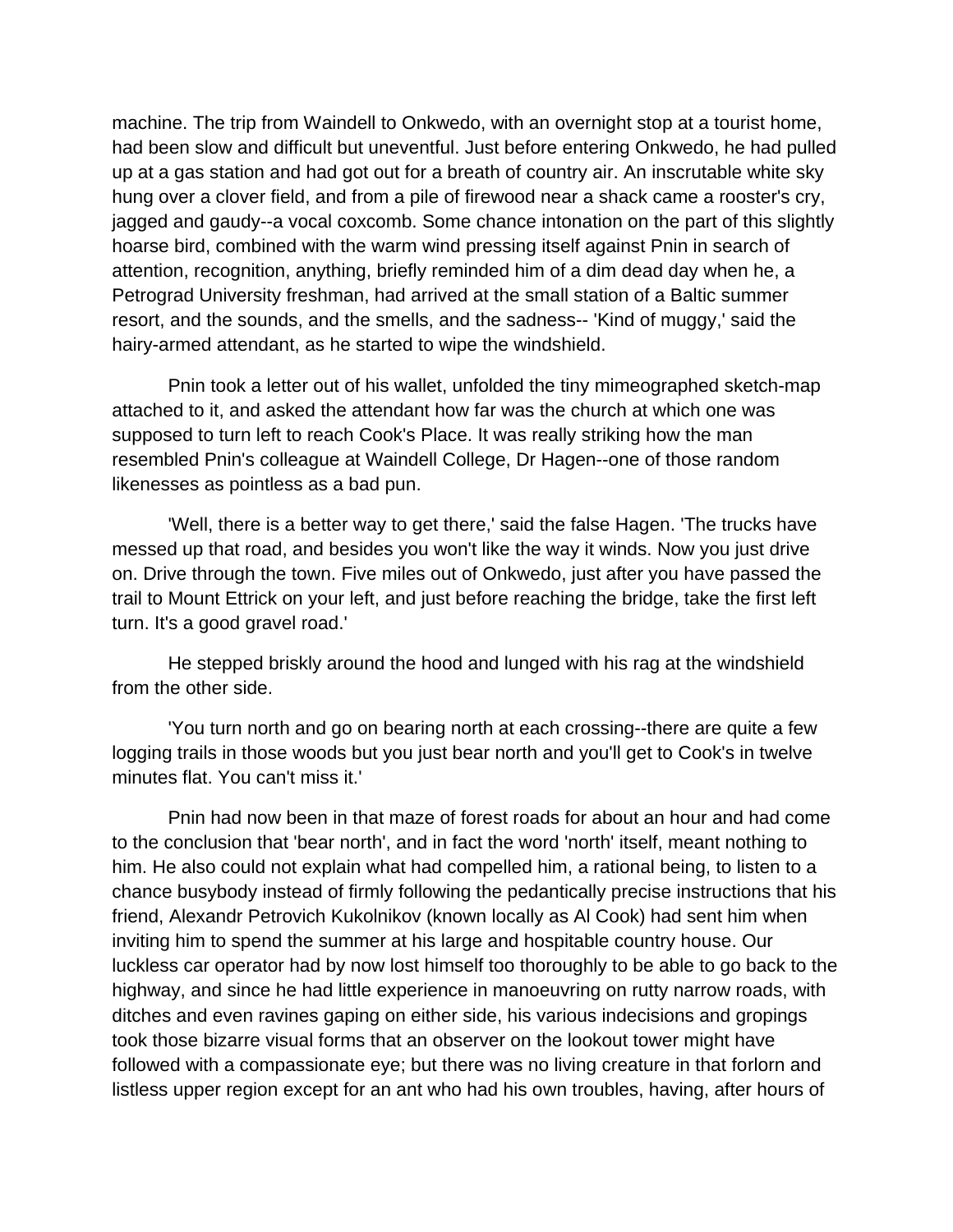inept perseverance, somehow reached the upper platform and the balustrade (his autostrada) and was getting all bothered and baffled much in the same way as that preposterous toy car progressing below. The wind had subsided. Under the pale sky the sea of tree tops seemed to harbour no life. Presently, however, a gun shot popped, and a twig leaped into the sky. The dense upper boughs in that part of the otherwise stirless forest started to move in a receding sequence of shakes or jumps, with a swinging lilt from tree to tree, after which all was still again. Another minute passed, and then everything happened at once: the ant found an upright beam leading to the roof of the tower and started to ascend it with renewed zest; the sun appeared; and Pnin at the height of hopelessness, found himself on a paved road with a rusty but still glistening sign directing wayfarers 'To The Pines'.

2

Al Cook was a son of Piotr Kukolnikov, wealthy Moscow merchant of Old-Believer antecedents, self-made man, Maecenas and philanthropist--the famous Kukolnikov who under the last Tsar had been twice imprisoned in a fairly comfortable fortress for giving financial assistance to Social-Revolutionary groups (terrorists, mainly), and under Lenin had been put to death as an 'Imperialistic spy' after almost a week of medieval tortures in a Soviet jail. His family reached America via Harbin, around 1925, and young Cook by dint of quiet perseverance, practical acumen, and some scientific training, rose to a high and secure position in a great chemical concern. A kindly, very reserved man of stocky build, with a large immobile face that was tied up in the middle by a neat little pince-nez, he looked what he was--a Business Executive, a Mason, a Golfer, a prosperous and cautious man. He spoke beautifully correct, neutral English, with only the softest shadow of a Slavic accent, and was a delightful host, of the silent variety, with a twinkling eye, and a highball in each hand; and only when some very old and beloved Russian friend was his midnight guest would Alexandr Petrovich suddenly start to discuss God, Lermontov, Liberty, and divulge a hereditary streak of rash idealism that would have greatly confused a Marxist eavesdropper.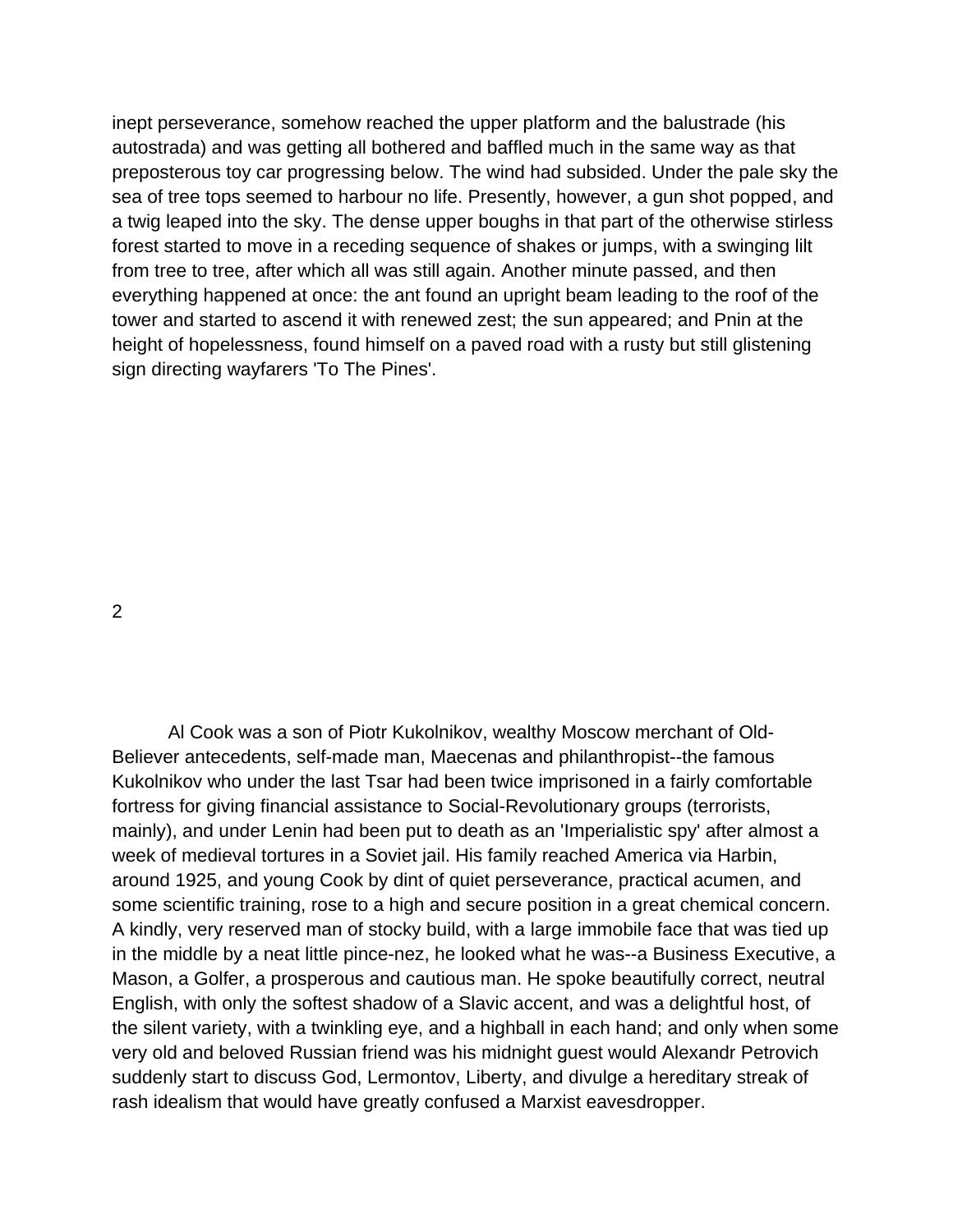He married Susan Marshall, the attractive, voluble, blonde daughter of Charles G. Marshall, the inventor, and because one could not imagine Alexandr and Susan otherwise than raising a huge healthy family, it came as a shock to me and other wellwishers to learn that as the result of an operation Susan would remain childless all her life. They were still young, loved each other with a sort of old-world simplicity and integrity very soothing to observe, and instead of populating their country place with children and grandchildren, they collected every even-year summer, elderly Russians (Cook's fathers or uncles, as it were); on odd--year summers they would have amerikantsï (Americans), Alexandr's business acquaintances or Susan's relatives and friends.

This was the first time Pnin was coming to The Pines but I had been there before. Émigré Russians--liberals and intellectuals who had left Russia around 1920- could be found swarming all over the place. You would find them in every patch of speckled shade, sitting on rustic benches and discussing émigré writers--Bunin, Aldanov, Sirin; lying suspended in hammocks, with the Sunday issue of a Russianlanguage newspaper over their faces in traditional defence against flies; sipping tea with jam on the veranda; walking in the woods and wondering about the edibility of local toadstools.

Samuil Lvovich Shpolyanski, a large majestically calm old gentleman, and small, excitable, stuttering Count Fyodor Nikitich Poroshin, both of whom, around 1920, had been members of one of those heroic Regional Governments that were formed in the Russian provinces by democratic groups to withstand Bolshevik dictatorship, would pace the avenue of pines and discuss the tactics to be adopted at the next joint meeting of the Free Russia Committee (which they had founded in New York) with another, younger, anti-Communist organization. From a pavilion half smothered by locust trees came fragments of a heated exchange between Professor Bolotov, who taught the History of Philosophy, and Professor Chateau, who taught the Philosophy of History: 'Reality is Duration,' one voice, Bolotov's, would boom. 'It is not!' the other would cry. 'A soap bubble is as real as a fossil tooth!'

Pnin and Chateau, both born in the late nineties of the nineteenth century, were comparative youngsters. Most of the other men had seen sixty and had trudged on. On the other hand, a few of the ladies, such as Countess Poroshin and Madam Bolotov, were still in their late forties and thanks to the hygienic atmosphere of the New World, had not only preserved, but improved, their good looks. Some parents brought their offspring with them--healthy, tall, indolent, difficult American children of college age, with no sense of Nature, and no Russian, and no interest whatsoever in the niceties of their parents' backgrounds and pasts. They seemed to live at The Pines on a physical and mental plane entirely different from that of their parents: now and then passing from their own level to ours through a kind of interdimensional shimmer; responding curtly to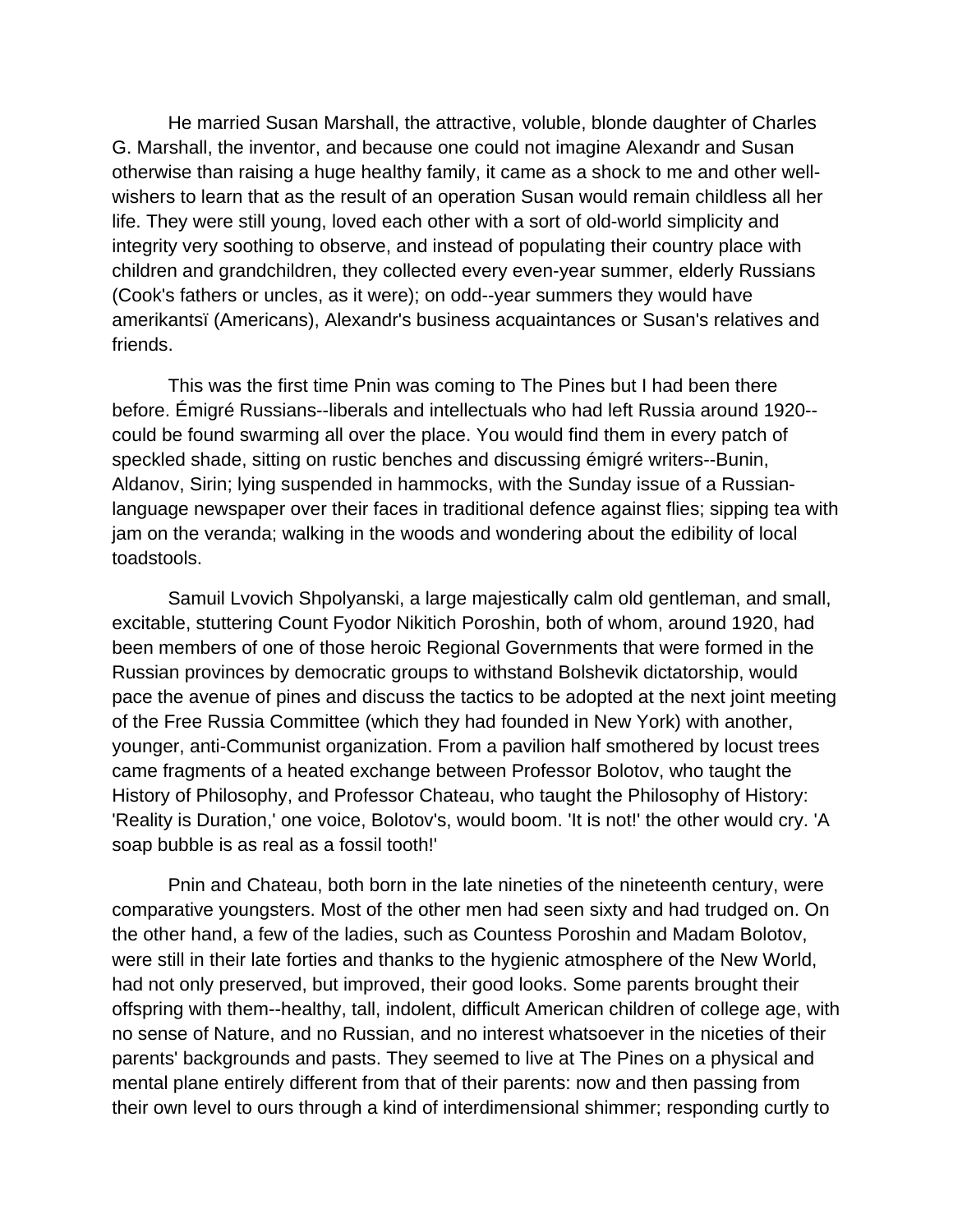a well-meaning Russian joke or anxious piece of advice, and then fading away again, keeping always aloof (so that one felt one had engendered a brood of elves), and preferring any Onkwedo store product, any sort of canned goods to the marvellous Russian foods provided by the Kukolnikov household at loud, long dinners on the screened porch. With great distress Poroshin would say of his children (Igor and Olga, college sophomores) 'My twins are exasperating. When I see them at home during breakfast or dinner and try to tell them most interesting, most exciting things--for instance, about local elective self-government in the Russian Far North in the seventeenth century or, say, something about the history of the first medical schools in Russia--there is, by the way, an excellent monograph by Chistovich on the subject, published in 1883--they simply wander off and turn on the radio in their rooms.' Both young people were around the summer Pnin was invited to The Pines. But they stayed invisible; they would have been hideously bored in this out-of-the-way place, had not Olga's admirer, a college boy whose surname nobody seemed to know, arrived from Boston for the week-end in a spectacular car, and had not Igor found a congenial companion in Nina, the Bolotov girl, a handsome slattern with Egyptian eyes and brown limbs, who went to a dancing school in New York.

The household was looked after by Praskovia, a sturdy, sixty-year-old woman of the people with the vivacity of one a score of years younger. It was an exhilarating sight to watch her as she stood on the back porch surveying the chickens, knuckles on hips, dressed in baggy home-made shorts and a matronly blouse with rhinestones. She had nursed Alexandr and his brother when both were children in Harbin and now she was helped in her household duties by her husband, a gloomy and stolid old Cossack whose main passions in life were amateur bookbinding--a self-taught and almost pathological process that he was impelled to inflict upon any old catalogue or pulp magazine that came his way; the making of fruit liqueurs; and the killing of small forest animals.

Of that season's guests, Pnin knew well Professor Chateau, a friend of his youth, with whom he had attended the University of Prague in the early twenties, and he was also well acquainted with the Bolotovs, whom he had last seen in 1949 when he welcomed them with a speech at a formal dinner given them by the Association of Russian Émigré Scholars at the Barbizon-Plaza, upon the occasion of Bolotov's arrival from France. Personally, I never cared much for Bolotov and his philosophical works, which so oddly combine the obscure and the trite; the man's achievement is perhaps a mountain--but a mountain of platitudes; I have always liked, however, Varvara, the seedy philosopher's exuberant buxom wife. When she first visited The Pines, in 1951, she had never seen the New England countryside before. Its birches and bilberries deceived her into placing mentally Lake Onkwedo, not on the parallel of, say, Lake Ohrida in the Balkans, where it belonged, but on that of Lake Onega in northern Russia, where she had spent her first fifteen summers, before fleeing from the Bolsheviks to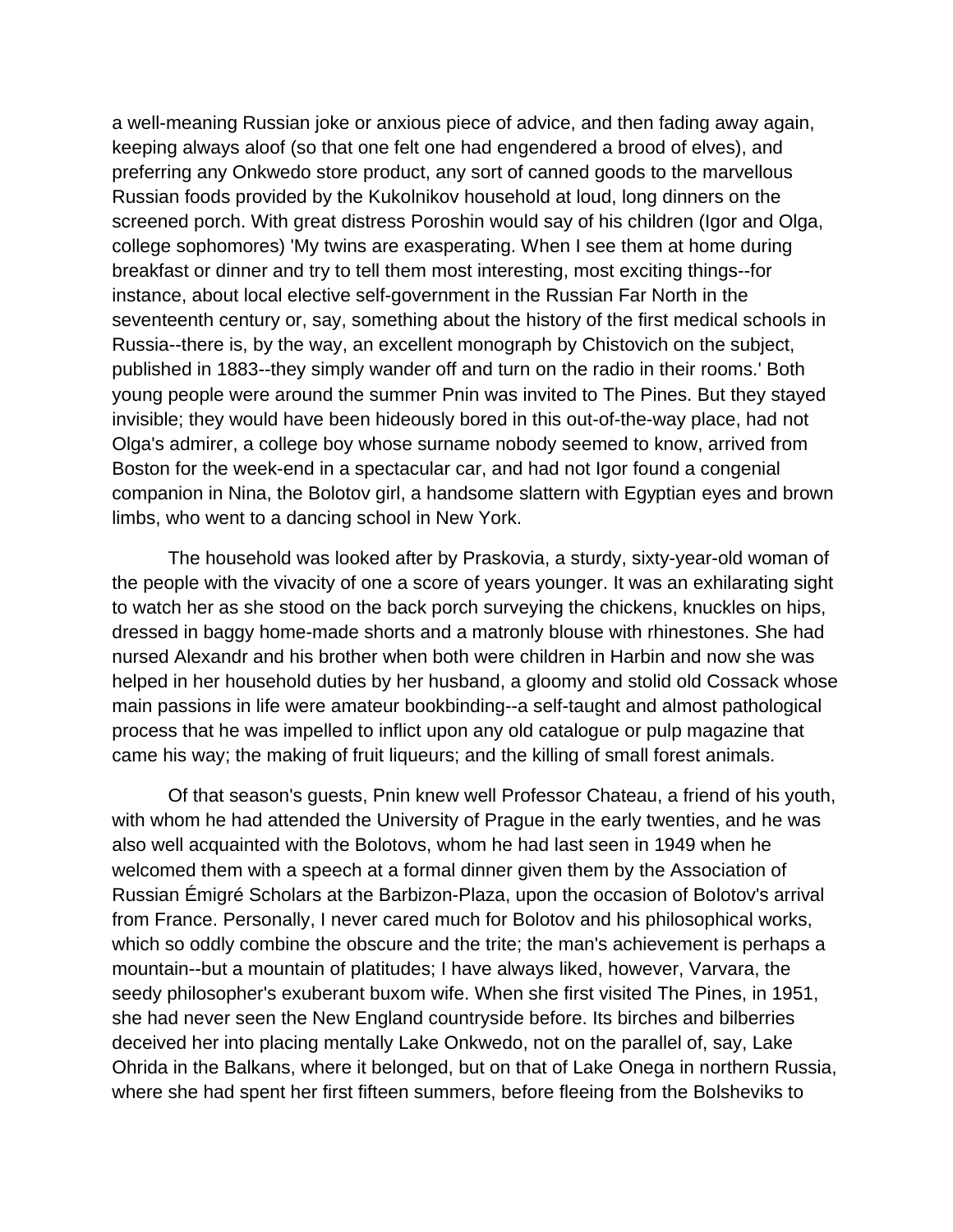western Europe, with her aunt Lidia Vinogradov, the well-known feminist and social worker. Consequently the sight of a humming-bird in probing flight, or a catalpa in ample bloom, produced upon Varvara the effect of some unnatural or exotic vision. More fabulous than pictures in a bestiary were to her the tremendous porcupines that came to gnaw at the delicious, gamy old wood of the house, or the elegant, eerie little skunks that sampled the cat's milk in the backyard. She was nonplussed and enchanted by the number of plants and creatures she could not identify, mistook Yellow Warblers for stray canaries, and on the occasion of Susan's birthday was known to have brought, with pride and panting enthusiasm, for the ornamentation of the dinner table, a profusion of beautiful poison-ivy leaves, hugged to her pink, freckled breast.

3

The Bolotovs and Madam Shpolyanski, a little lean woman in slacks, were the first people to see Pnin as he cautiously turned into a sandy avenue, bordered with wild lupins, and, sitting very straight, stiffly clutching the steering-wheel as if he were a farmer more used to his tractor than to his car, entered, at ten miles an hour and in first gear, the grove of old, dishevelled, curiously authentic-looking pines that separated the paved road from Cook's Castle.

Varvara buoyantly rose from the seat of the pavilion--where she and Roza Shpolyanski had just discovered Bolotov reading a battered book and smoking a forbidden cigarette. She greeted Pnin with a clapping of hands, while her husband showed as much geniality as he was capable of by slowly waving the book he had closed on his thumb to mark the place. Pnin killed the motor and sat beaming at his friends. The collar of his green sport shirt was undone; his partly unzipped windbreaker seemed too tight for his impressive torso; his bronzed bald head, with the puckered brow and conspicuous vermicular vein on the temple, bent low as he wrestled with the door handle and finally dived out of the car.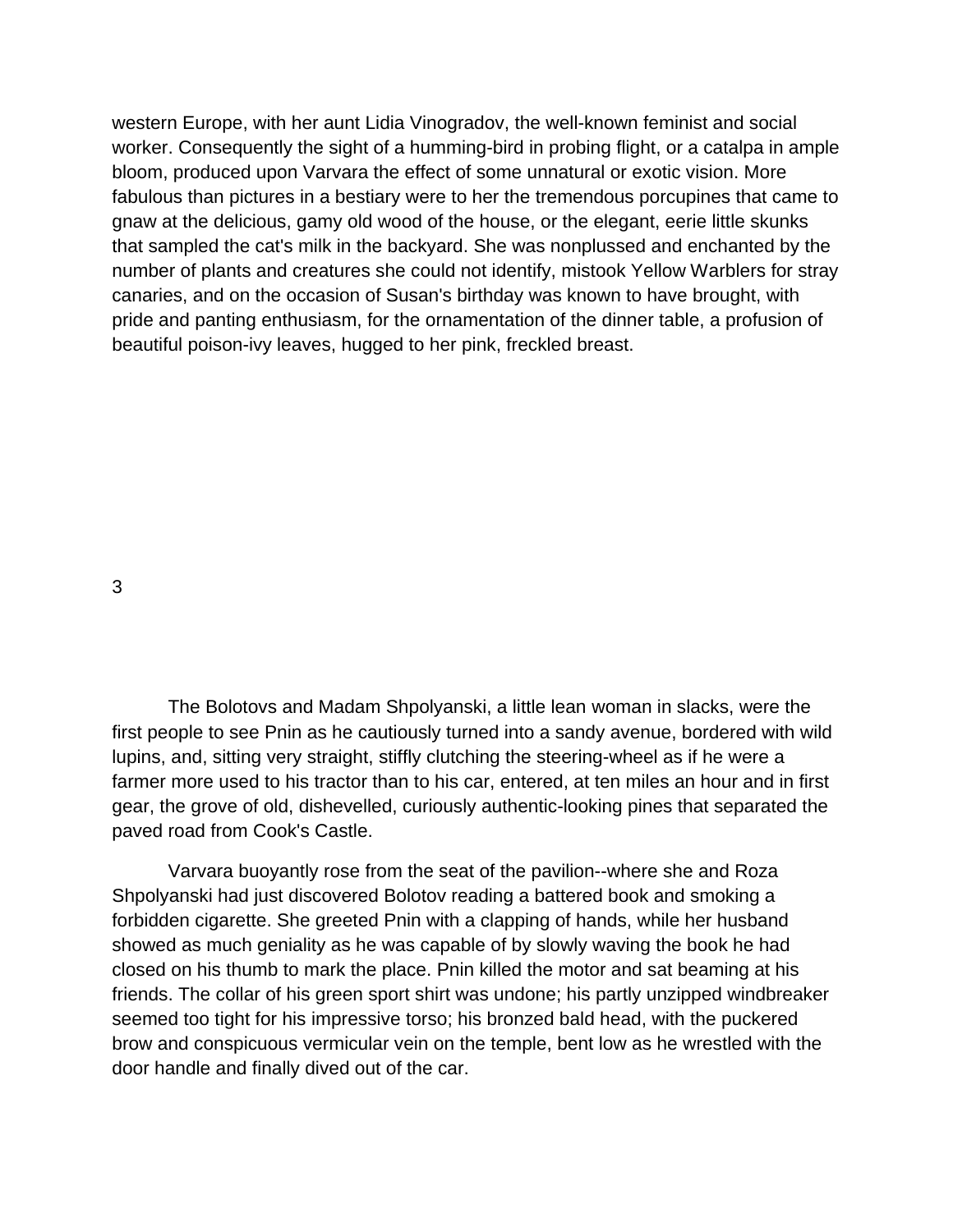'Avtomobil', kostyum--nu pryamo amerikanets (a veritable American), pryamo Ayzenhauer!' said Varvara, and introduced Pnin to Roza Abramovna Shpolyanski.

'We had some mutual friends forty years ago,' remarked that lady, peering at Pnin with curiosity.

'Oh, let us not mention such astronomical figures,' said Bolotov, approaching and replacing with a grass blade the thumb he had been using as a bookmarker. 'You know,' he continued, shaking Pnin's hand, 'I am rereading Anna Karenina for the seventh time and I derive as much rapture as I did, not forty, but sixty, years ago, when I was a lad of seven. And, every time, one discovers new things--for instance, I notice now that Lyov Nikolaich does not know on what day his novel starts: it seems to be Friday because that is the day the clockman comes to wind up the clocks in the Oblonski house, but it is also Thursday as mentioned in the conversation at the skating rink between Lyovin and Kitty's mother.'

'What on earth does it matter,' cried Varvara. 'Who on earth wants to know the exact day?'

'I can tell you the exact day,' said Pnin, blinking in the broken sunlight and inhaling the remembered tang of northern pines. 'The action of the novel starts in the beginning of 1872, namely on Friday, February the twenty-third by the New Style. In his morning paper Oblonski reads that Beust is rumoured to have proceeded to Wiesbaden. This is of course Count Friedrich Ferdinand von Beust, who had just been appointed Austrian Ambassador to the Court of St James's. After presenting his credentials, Beust had gone to the continent for a rather protracted Christmas vacation--had spent there two months with his family, and was now returning to London, where, according to his own memoirs in two volumes, preparations were under way for the thanksgiving service to be held in St Paul's on February the twenty-seventh for the recovering from typhoid fever of the Prince of Wales. However (odnako), it really is hot here (i zharko the u vas)! I think I shall now present myself before the most luminous orbs (presvetlïe ochi, jocular) of Alexandr Petrovich and then go for a dip (okupnutsya, also jocular) in the river he so vividly describes in his letter.'

'Alexandr Petrovich is away till Monday, on business or pleasure,' said Varvara Bolotov, 'but I think you will find Susanna Karlovna sun-bathing on her favourite lawn behind the house. Shout before you app roach too near.'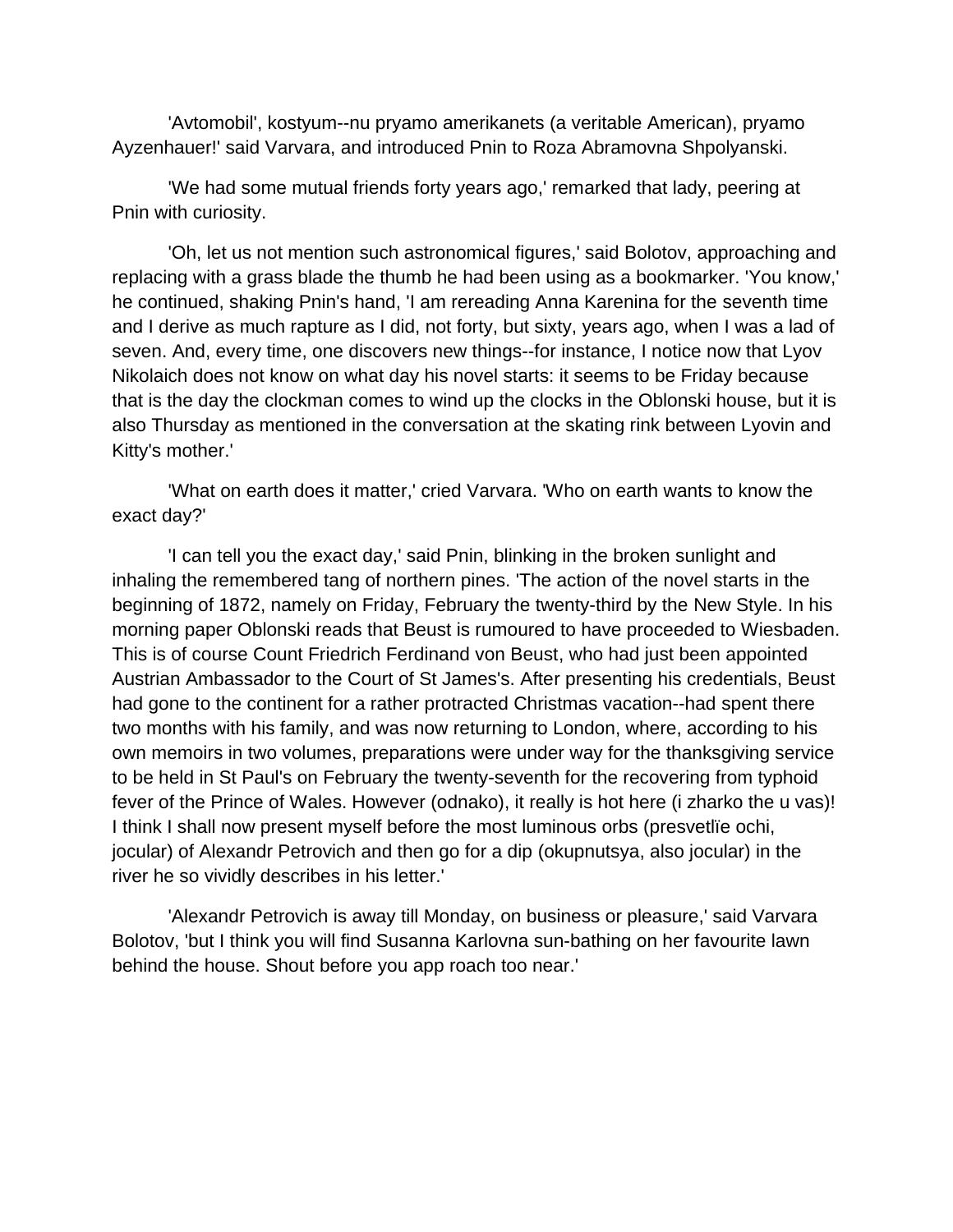Cook's Castle was a three-storey brick-and-timber mansion built around 1860 and partly rebuilt half a century later, when Susan's father purchased it from the Dudley-Greene family in order to make of it a select resort hotel for the richer patrons of the curative Onkwedo Springs. It was an elaborate and ugly building in a mongrel style, with the Gothic bristling through remnants of French and Florentine, and when originally designed might have belonged to the variety which Samuel Sloan, an architect of the time, classified as An Irregular Northern Villa 'well adapted to the highest requirements of social life' and called' Northern' because of 'the aspiring tendency of its roof and towers'. The piquancy of these pinnacles and the merry, somewhat even inebriated air the mansion had of having been composed of several smaller Northern Villas, hoisted into mid air and knocked together anyhow, with parts of unassimilated roofs, halfhearted gables, cornices, rustic quoins, and other projections sticking out on all sides, had, alas, but briefly attracted tourists. By 1920, the Onkwedo waters had mysteriously lost whatever magic they had contained, and after her father's death Susan had vainly tried to sell The Pines, since they had another more comfortable house in the residential quarter of the industrial city where her husband worked. However, now that they had got accustomed to use the Castle for entertaining their numerous friends, Susan was glad that the meek beloved monster had found no purchaser.

Within, the diversity was as great as without. Four spacious rooms opened from the large hall that retained something of its hostelic stage in the generous dimensions of the grate. The hand rail of the stairs, and at least one of its spindles, dated from 1720, having been transferred to the house, while it was being built, from a far older one, whose very site was no longer exactly known. Very ancient, too, were the beautiful sideboard panels of game and fish in the dining-room. In the half a dozen rooms of which each of the upper floors consisted, and in the two wings in the rear, one could discover, among disparate pieces of furniture, some charming satinwood bureau, some romantic rosewood sofa, but also all kinds of bulky and miserable articles, broken chairs, dusty marble-topped tables, morose étagères with bits of dark-looking glass in the back as mournful as the eyes of old apes. The chamber Pnin got was a pleasant south-east one on the upper floor: it had remnants of gilt paper on the walls, an army cot, a plain washstand, and all kinds of shelves, brackets, and scrollwork mouldings. Pnin shook open the casement, smiled at the smiling forest, again remembered a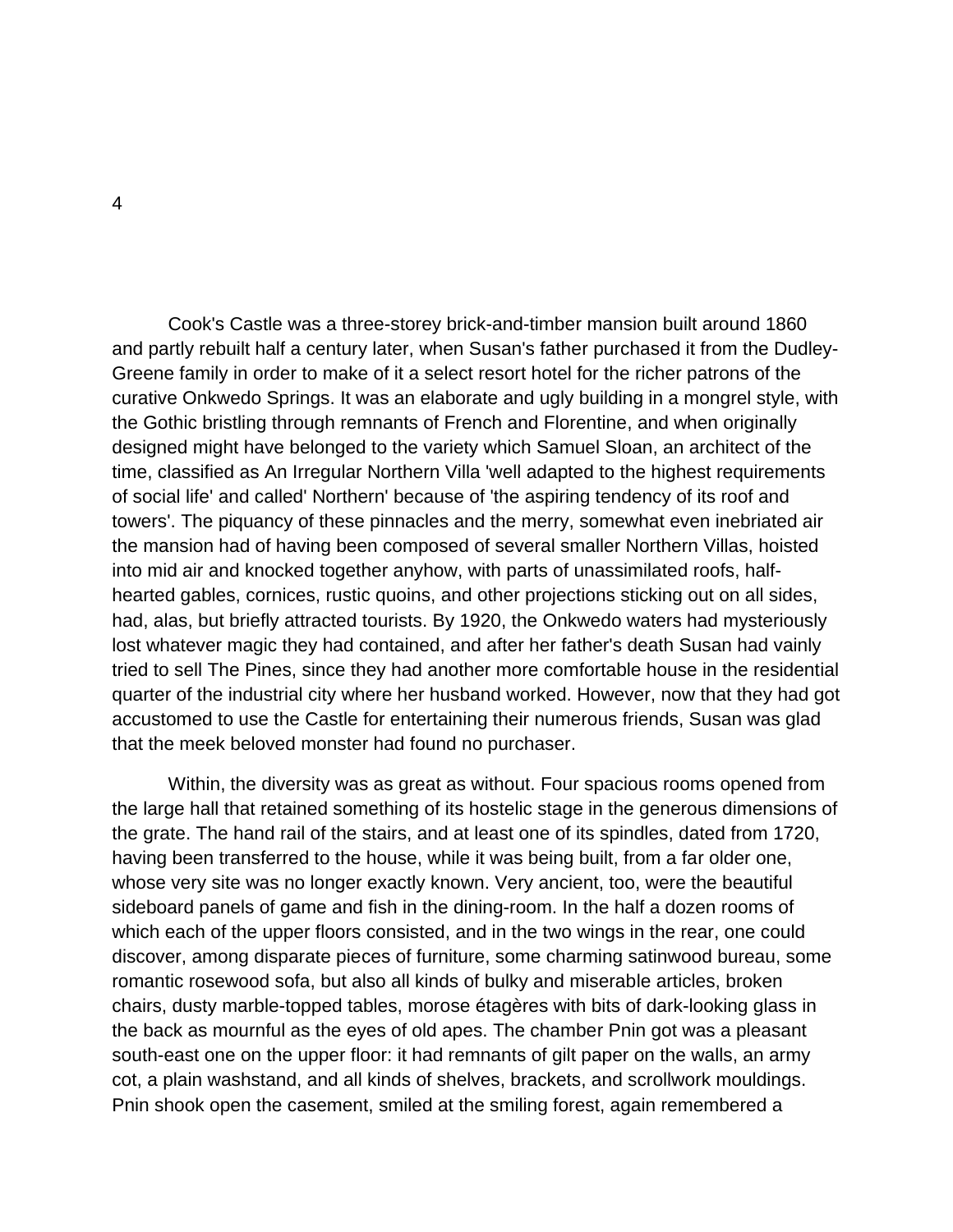distant first day in the country, and presently walked down, clad in a new navy-blue bathrobe and wearing on his bare feet a pair of ordinary rubber over-shoes, a sensible precaution if one intends to walk through damp and, perhaps, snake-infested grass. On the garden terrace he found Chateau.

Konstantin Ivanich Chateau, a subtle and charming scholar of pure Russian lineage despite his surname (derived, I am told, from that of a Russianized Frenchman who adopted orphaned Ivan), taught at a large New York university and had not seen his very dear Pnin for at least five years. They embraced with a warm rumble of joy. I confess to have been myself, at one time, under the spell of angelic Konstantin Ivanich, namely, when we used to meet every day in the winter of 1935 or 1936 for a morning stroll under the laurels and nettle trees of Grasse, southern France, where he then shared a villa with several other Russian expatriates. His soft voice, the gentlemanly St Petersburgan burr of his r's, his mild, melancholy caribou eyes, the auburn goatee he continuously twiddled, with a shredding motion of his long, frail fingers--everything about Chateau (to use a literary formula as old-fashioned as he) produced a rare sense of well-being in his friends. Pnin and he talked for a while, comparing notes. As not unusual with firm-principled exiles, every time they met after a separation they not only endeavoured to catch up with a personal past, but also to sum up by means of a few rapid passwords--allusions, intonations impossible to render in a foreign language--the course of recent Russian history, thirty-five years of hopeless injustice following a century of struggling justice and glimmering hope. Next, they switched to the usual shop talk of European teachers abroad, sighing and shaking heads over the ' typical American college student' who does not know geography, is immune to noise, and thinks education is but a means to get eventually a remunerative job. Then they inquired about each other's work in progress, and both were extremely modest and reticent about their respective researches. Finally, as they walked along a meadow path, brushing against the golden rod, toward the wood where a rocky river ran, they spoke of their healths: Chateau, who looked so jaunty, with one hand in the pocket of his white flannel trousers and his lustring coat rather rakishly opened on a flannel waistcoat, cheerfully said that in the near future he would have to undergo an exploratory operation of the abdomen, and Pnin said, laughing, that every time he was X-rayed, doctors vainly tried to puzzle out what they termed' a shadow behind the heart'.

'Good title for a bad novel,' remarked Chateau.

As they were passing a grassy knoll just before entering the wood, a pink-faced venerable man in a seersucker suit, with a shock of white hair and a tumefied purple nose resembling a huge raspberry, came striding toward them down the sloping field, a look of disgust contorting his features.

'I have to go back for my hat,' he cried dramatically as he drew near.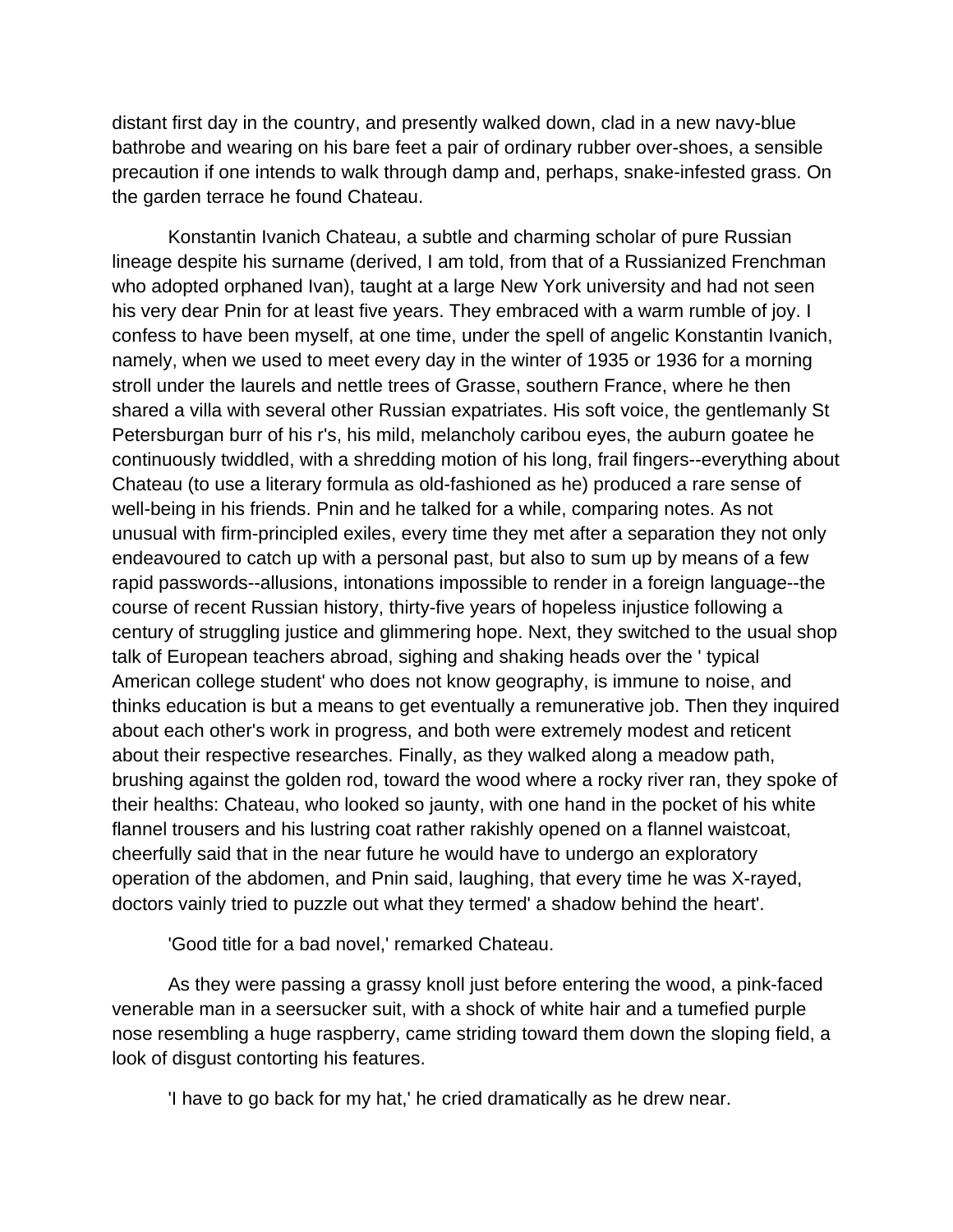'Are you acquainted?' murmured Chateau, fluttering his hands introductively 'Timofey Pavlich Pnin, Ivan Ilyich Gramineev.'

'Moyo pochtenie (My respects),' said both men, bowing to each other over a powerful handshake.

'I thought,' resumed Gramineev, a circumstantial narrator, 'that the day would continue as overcast as it had begun. By stupidity (po gluposti) I came out with an unprotected head. Now the sun is' roasting my brains. I have to interrupt my work.'

He gestured toward the top of the knoll. There his easel stood in delicate silhouette against the blue sky. From that crest he had been painting a view of the valley beyond, complete with quaint old barn, gnarled apple tree, and kine.

'I can offer you my panama,' said kind Chateau, but Pnin had already produced from his bathrobe pocket a large red handkerchief: he expertly twisted each of its corners into a knot.

'Admirable.... Most grateful,' said Gramineev, adjusting this headgear.

'One moment,' said Pnin. 'You must tuck in the knots.'

This done, Gramineev started walking up the field toward his easel. He was a well-known, frankly academic painter, whose soulful oils--'Mother Volga', 'Three Old Friends' (lad, nag, dog), 'April Glade', and so forth-still graced a museum in Moscow.

'Somebody told me,' said Chateau, as he and Pnin continued to progress riverward, 'that Liza's boy has an extraordinary talent for painting. Is that correct?'

'Yes,' answered Pnin. 'All the more vexing (tem bolee obidno) that his mother, who I think is about to marry a third time, took Victor suddenly to California for the rest of the summer, whereas if he had accompanied me here, as had been planned, he would have had the splendid opportunity of being coached by Gramineev.'

'You exaggerate the splendour,' softly rejoined Chateau.

They reached the bubbling and glistening stream. A concave ledge between higher and lower diminutive cascades formed a natural swimming pool under the alders and pines. Chateau, a non-bather, made himself comfortable on a boulder. Throughout the academic year Pnin had regularly exposed his body to the radiation of a sun lamp; hence when he stripped down to his bathing trunks, he glowed in the dappled sunlight of the riverside grove with a rich mahogany tint. He removed his cross and his rubbers.

'Look, how pretty,' said observant Chateau.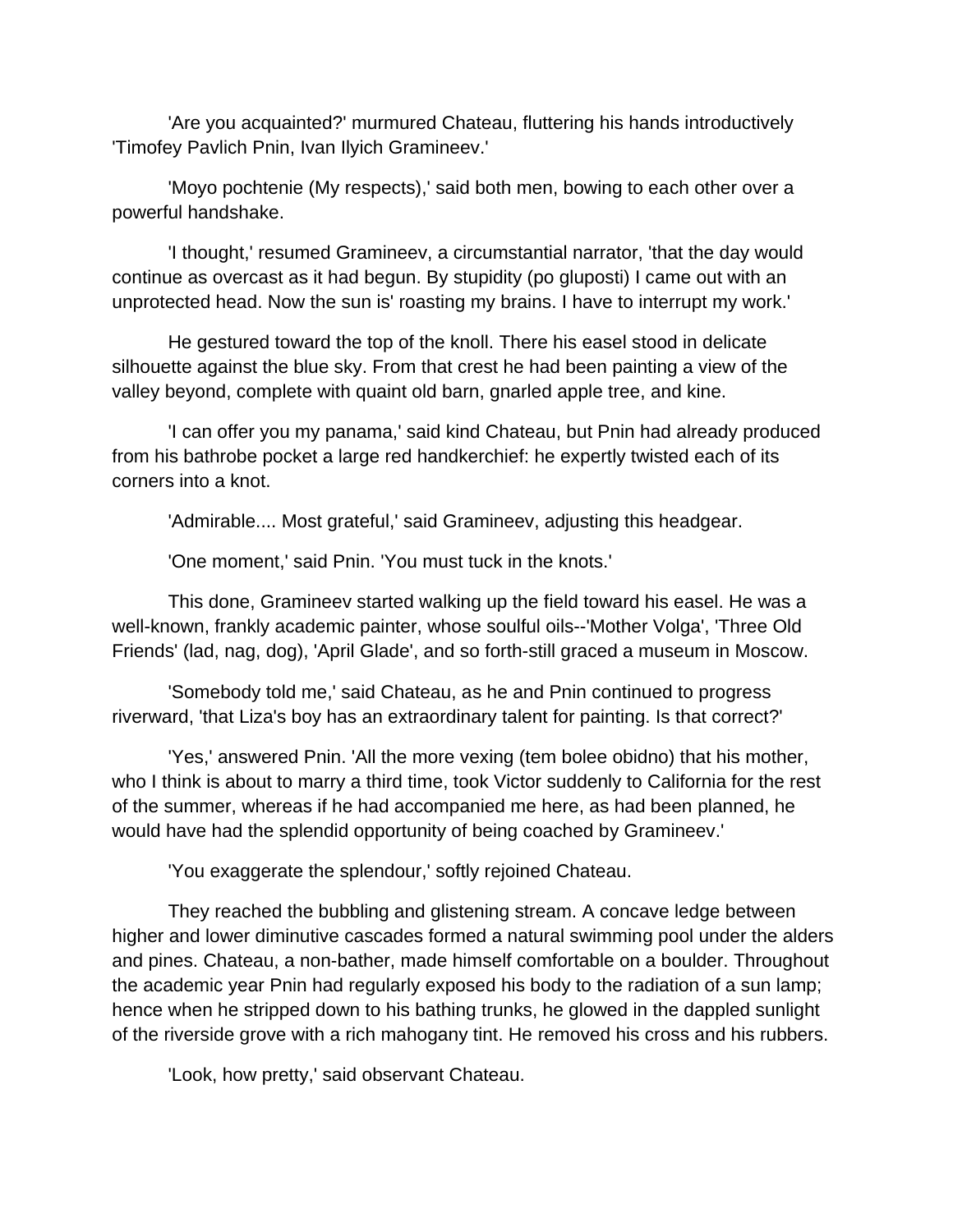A score of small butterflies, all of one kind, were settled on a damp patch of sand, their wings erect and closed, showing their pale undersides with dark dots and tiny orange-rimmed peacock spots along the hindwing margins; one of Pnin's shed rubbers disturbed some of them and, revealing the celestial hue of their upper surface, they fluttered around like blue snow-flakes before settling again.

'Pity Vladimir Vladimirovich is not here,' remarked Chateau. 'He would have told us all about these enchanting insects.'

'I have always had the impression that his entomology was merely a pose.'

'Oh no,' said Chateau. 'You will lose it some day,' he added, pointing to the Greek Catholic cross on a golden chainlet that Pnin had removed from his neck and hung on a twig. Its glint perplexed a cruising dragonfly.

'Perhaps I would not mind losing it,' said Pnin. 'As you well know, I wear it merely from sentimental reasons. And the sentiment is becoming burdensome. After all, there is too much of the physical about this attempt to keep a particle of one's childhood in contact with one's breast bone.'

'You are not the first to reduce faith to a sense of touch,' said Chateau, who was a practising Greek Catholic and deplored his friend's agnostic attitude.

A horsefly applied itself, blind fool, to Pnin's bald head, and was stunned by a smack of his meaty palm.

From a smaller boulder than the one upon which Chateau was perched, Pnin gingerly stepped down into the brown and blue water. He noticed he still had his wristwatch--removed it and left it inside one of his rubbers. Slowly swinging his tanned shoulders, Pnin waded forth, the loopy shadows of leaves shivering and slipping down his broad back. He stopped and, breaking the glitter and shade around him, moistened his inclined head, rubbed his nape with wet hands, soused in turn each armpit, and then, joining both palms, glided into the water, his dignified breast-stroke sending off ripples on either side. Around the natural basin, Pnin swam in state. He swam with a rhythmical splutter--half gurgle, half puff. Rhythmically he opened his legs and widened them out at the knees while flexing and straightening out his arms like a giant frog. After two minutes of this, he waded out and sat on the boulder to dry. Then he put on his cross, his wrist-watch, his rubbers, and his bathrobe.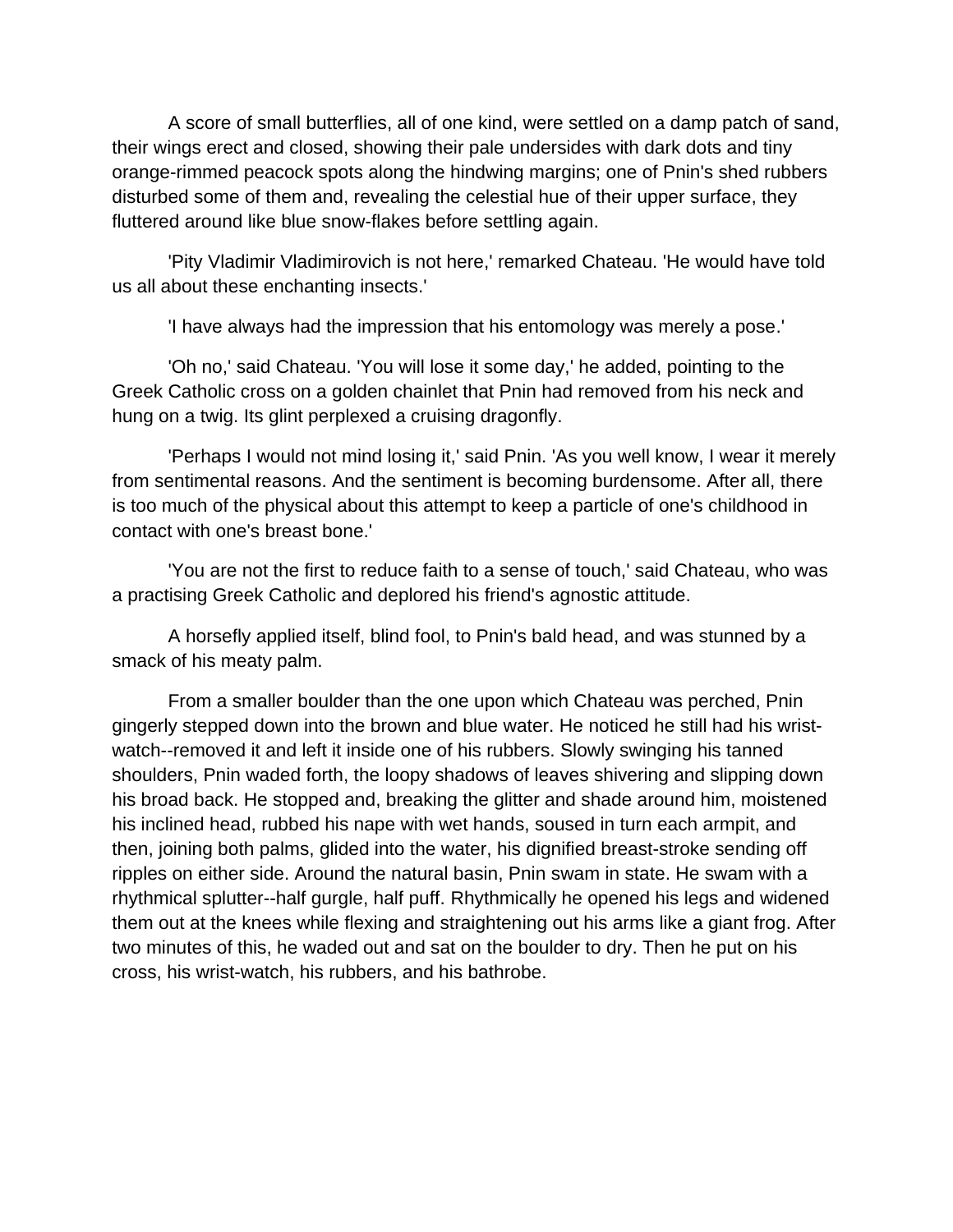Dinner was served on the screened porch. As he sat down next to Bolotov and began to stir the sour cream in his red botvinia (chilled beet soup), wherein pink ice cubes tinkled, Pnin automatically resumed an earlier conversation.

'You will notice,' he said, 'that there is a significant difference between Lyovin's spiritual time and Vronski's physical one. In mid book, Lyovin and Kitty lag behind Vronski and Anna by a whole year. When, on a Sunday evening in May 1876, Anna throws herself under that freight train, she has existed more than four years since the beginning of the novel, but in the case of the Lyovins, during the same period, 1872 to 1876, hardly three years have elapsed. It is the best example of relativity in literature that is known to me.'

After dinner, a game of croquet was suggested. These people favoured the timehonoured but technically illegal setting of hoops, where two of the ten are crossed at the centre of the ground to form the so-called Cage or Mousetrap. It became immediately clear that Pnin, who teamed with Madam Bolotov against Shpolyanski and Countess Poroshin, was by far the best player of the lot. As soon as the pegs were driven in and the game started, the man was transfigured. From his habitual, slow, ponderous, rather rigid self, he changed into a terrifically mobile, scampering, mute, sly-visaged hunchback. It seemed to be always his turn to play. Holding his mallet very low and daintily swinging it between his parted spindly legs (he had created a minor sensation by changing into Bermuda shorts expressly for the game), Pnin foreshadowed every stroke with nimble aim-taking oscillations of the mallet head, then gave the ball an accurate tap, and forthwith, still hunched, and with the ball still rolling, walked rapidly to the spot where he had planned for it to stop. With geometrical gusto, he ran it through hoops, evoking cries of admiration from the onlookers. Even Igor Poroshin, who was passing by like a shadow with two cans of beer he was carrying to some private banquet, stopped for a second and shook his head appreciatively before vanishing in the shrubbery. Plaints and protests, however, would mingle with the applause when Pnin, with brutal indifference, croqueted, or rather rocketed, an adversary's ball. Placing in contact with it his own ball, and firmly putting his curiously small foot upon the latter, Be would bang at his ball so as to drive the other up the country by the shock of the stroke. When appealed to, Susan said it was completely against the rules, but Madam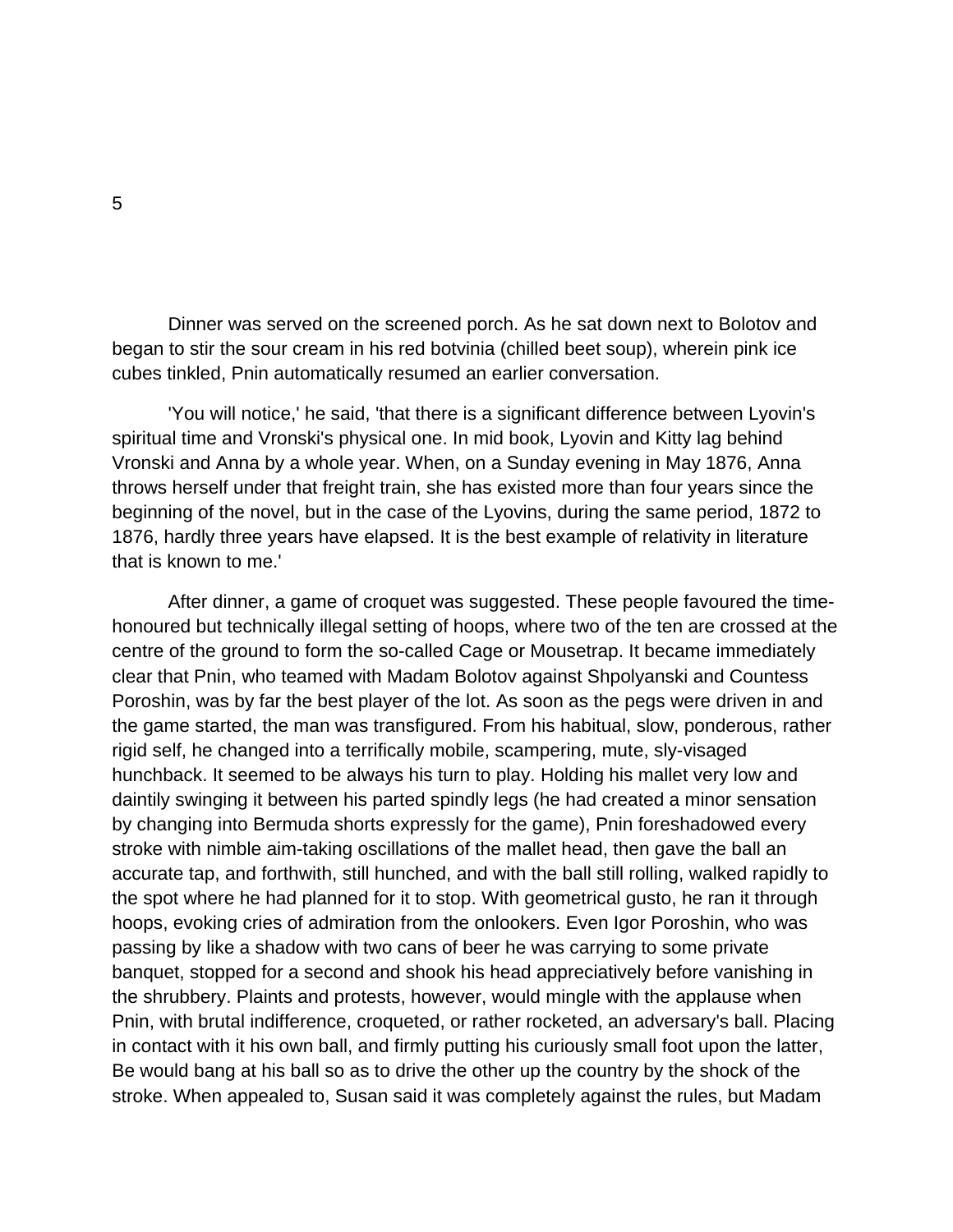Shpolyanski insisted it was perfectly acceptable and said that when she was a child her English governess used to call it a Hong Kong.

After Pnin had tolled the stake and all was over, and Varvara accompanied Susan to get the evening tea ready, Pnin quietly retired to a bench under the pines. A certain extremely unpleasant and frightening cardiac sensation, which he had experienced several times throughout his adult life, had come upon him again. It was not pain or palpitation, but rather an awful feeling of sinking and melting into one's physical surroundings--sunset, red boles of trees, sand, still air. Meanwhile, Roza Shpolyanski, noticing Pnin sitting alone, and taking advantage of this, walked over to him ('sidite, sidite!' don't get up) and sat down next to him on the bench.

'In 1916 or 1917,' she said, 'you may have had occasion to hear my maiden name--Geller--from some great friends of yours.'

'No, I don't recollect,' said Pnin.

'It is of no importance, anyway. I don't think we ever met. But you knew well my cousins, Grisha and Mira Belochkin. They constantly spoke of you. He is living in Sweden, I think--and, of course, you have heard of his poor sister's terrible end....'

'Indeed, I have,' said Pnin.

'Her husband,' said Madam Shpolyanski, 'was a most charming man, Samuil Lvovich and I knew him and his first wife, Svetlana Chertok, the pianist, very intimately. He was interned by the Nazis separately from Mira, and died in the same concentration camp as did my elder brother Misha. You did not know Misha, did you? He was also in love with Mira once upon a time.'

'Tshay gotoff (tea's ready),' called Susan from the porch in her funny functional Russian. 'Timofey, Rozochka! Tshay!'

Pnin told Madam Shpolyanski he would follow her in a minute, and after she had gone he continued to sit in the first dusk of the arbour, his hands clasped on the croquet mallet he still held.

Two kerosene lamps cosily illuminated the porch of the country house. Dr Pavel Antonovich Pnin, Timofey's father, an eye specialist, and Dr Yakov Grigorievich Belochkin, Mira's father, a paediatrician, could not be torn away from their chess game in a corner of the veranda, so Madam Belochkin had the maid serve them there--on a special small Japanese table, near the one they were playing at--their glasses of tea in silver holders, the curd and whey with black bread, the Garden Strawberries, zemlyanika, and the other cultivated species, klubnika (Hautbois or Green Strawberries), and the radiant golden jams, and the various biscuits, wafers, pretzels,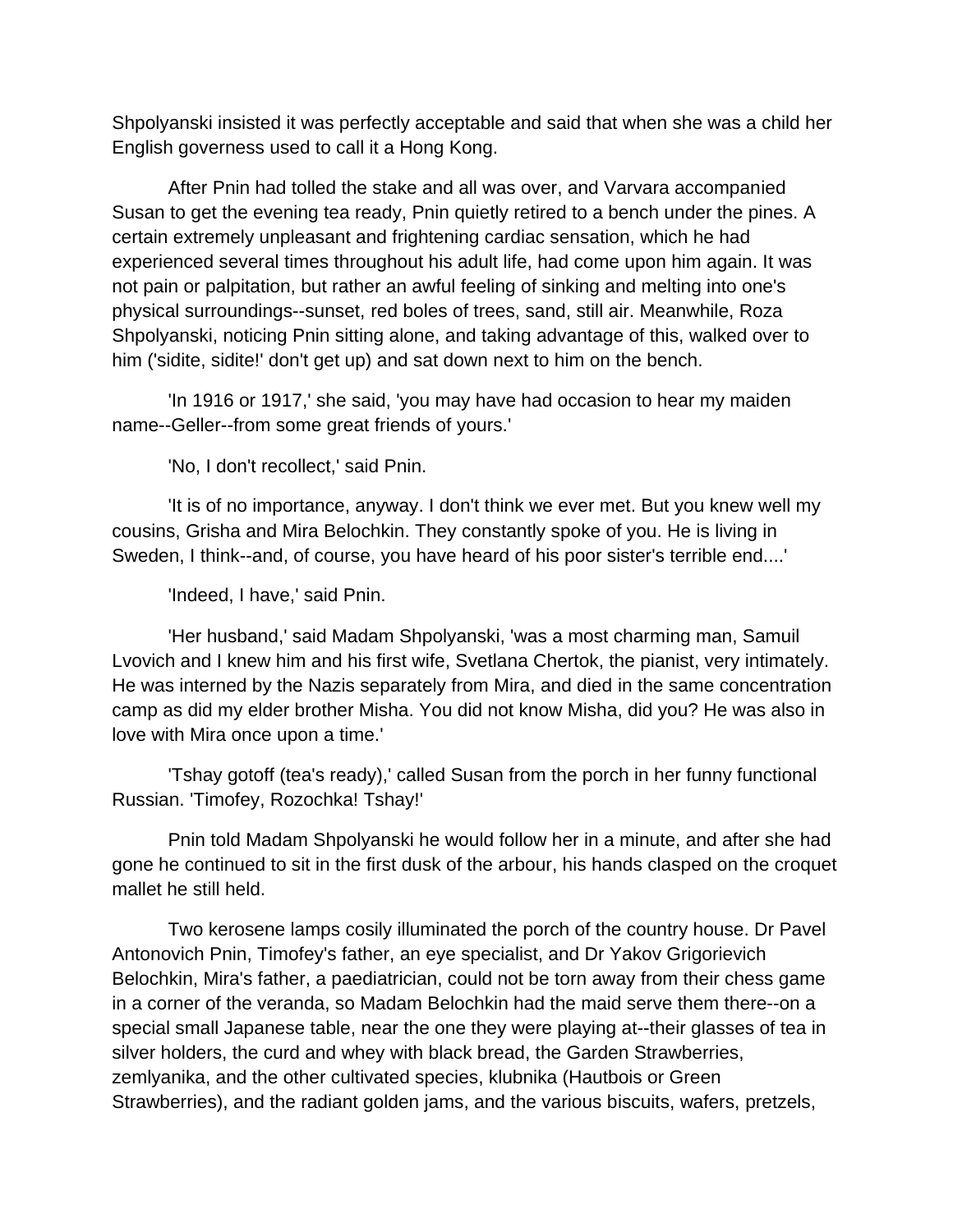zwiebacks--instead of calling the two engrossed doctors to the main table at the other end of the porch, where sat the rest of the family and guests, some clear, some grading into a luminous mist.

Dr Belochkin's blind hand took a pretzel; Dr Pnin's seeing hand took a rook. Dr Belochkin munched and stared at the hole in his ranks; Dr Pnin dipped an abstract zwieback into the hole of his tea.

The country house that the Belochkins rented that summer was in the same Baltic resort near which the widow of General N--let a summer cottage to the Pnins on the confines of her vast estate, marshy and rugged, with dark woods hemming in a desolate manor. Timofey Pnin was again the clumsy, shy, obstinate, eighteen-year-old boy, waiting in the dark for Mira--and despite the fact that logical thought put electric bulbs into the kerosene lamps and reshuffled the people, turning them into ageing émigrés and securely, hopelessly, forever wire-netting the lighted porch, my poor Pnin, with hallucinatory sharpness, imagined Mira slipping out of there into the garden and coming toward him among tall tobacco flowers whose dull white mingled in the dark with that of her frock. This feeling coincided somehow with the sense of diffusion and dilation within his chest. Gently he laid his mallet aside and, to dissipate the anguish, started walking away from the house, through the silent pine grove. From a car which was parked near the garden tool house and which contained presumably at least two of his fellow guests' children, there issued a steady trickle of radio music.

'Jazz, jazz, they always must have their jazz, those youngsters,' muttered Pnin to himself, and turned into the path that led to the forest and river. He remembered the fads of his and Mira's youth, the amateur theatricals, the gipsy ballads, the passion she had for photography. Where were they now, those artistic snapshots she used to take- pets, clouds, flowers, an April glade with shadows of birches on wet-sugar snow, soldiers posturing on the roof of a box-car, a sunset skyline, a hand holding a book? He remembered the last day they had met, on the Neva embankment in Petrograd, and the tears, and the stars, and the warm rose-red silk lining of her karakul muff. The Civil War of 1918-22 separated them: history broke their engagement. Timofey wandered southward, to join briefly the ranks of Denikin's army, while Mira's family escaped from the Bolsheviks to Sweden and then settled down in Germany, where eventually she married a fur dealer of Russian extraction. Sometime in the early thirties, Pnin, by then married too, accompanied his wife to Berlin, where she wished to attend a congress of psychotherapists, and one night, at a Russian restaurant on the Kurfürstendamm, he saw Mira again. They exchanged a few words, she smiled at him in the remembered fashion, from under her dark brows, with that bashful slyness of hers; and the contour of her prominent cheekbones, and the elongated eyes, and the slenderness of arm and ankle were unchanged, were immortal, and then she joined her husband who was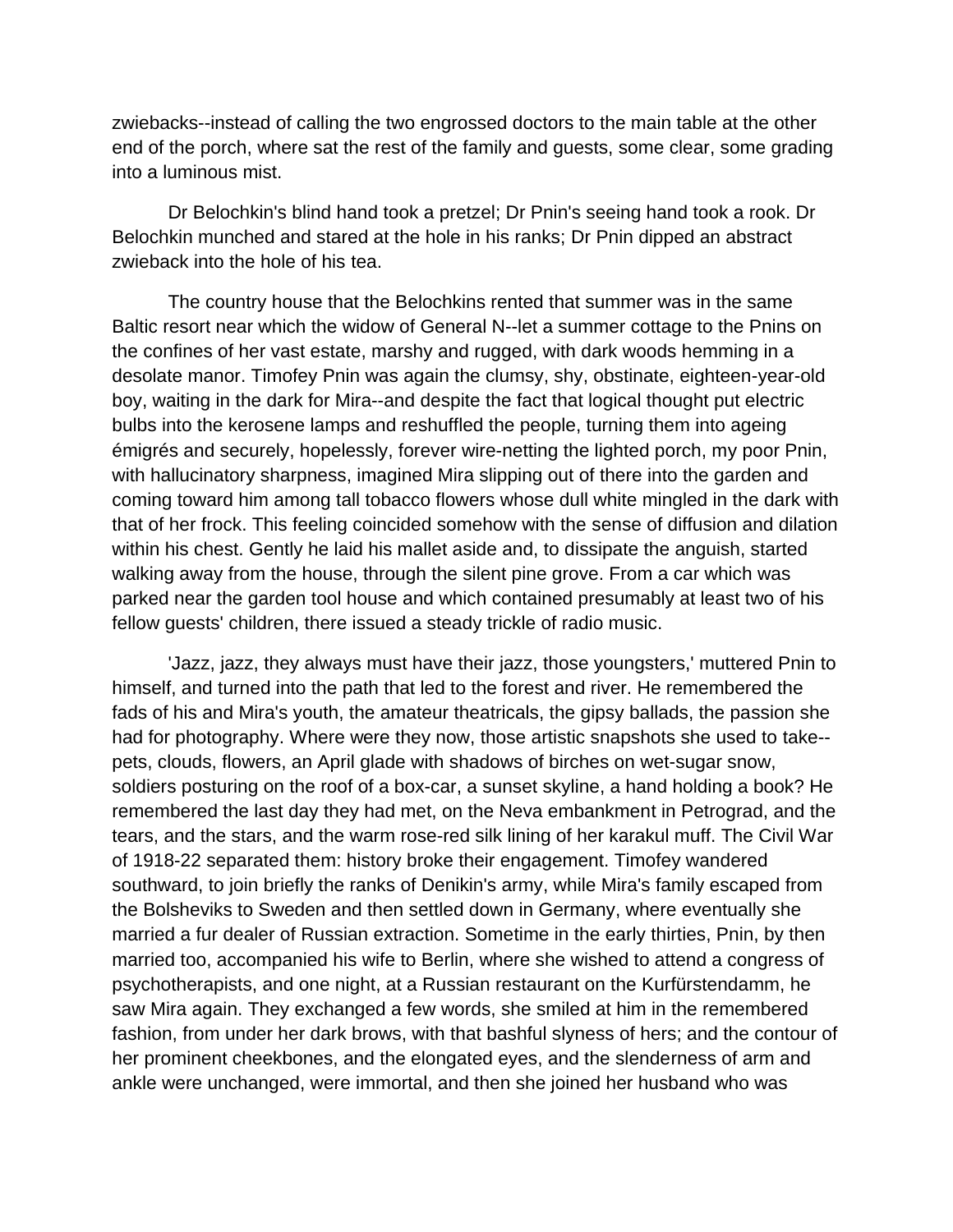getting his overcoat at the cloakroom, and that was all--but the pang of tenderness remained, akin to the vibrating outline of verses you know you know but cannot recall.

What chatty Madam Shpolyanski mentioned had conjured up Mira's image with unusual force. This was disturbing. Only in the detachment of an incurable complaint, in the sanity of near death, could one cope with this for a moment. In order to exist rationally, Pnin had taught himself, during the last ten years, never to remember Mira Belochkin--not because, in itself, the evocation of a youthful love affair, banal and brief, threatened his peace of mind (alas, recollections of his marriage to Liza were imperious enough to crowd out any former romance), but because, if one were quite sincere with oneself, no conscience, and hence no consciousness, could be expected to subsist in a world where such things as Mira's death were possible. One had to forget--because one could not live with the thought that this graceful, fragile, tender young woman with those eyes, that smile, those gardens and snows in the background, had been brought in a cattle car to an extermination camp and killed by an injection of phenol into the heart, into the gentle heart one had heard beating under one's lips in the dusk of the past. And since the exact form of her death had not been recorded, Mira kept dying a great number of deaths in one's mind, and undergoing a great number of resurrections, only to die again and again, led away by a trained nurse, inoculated with filth, tetanus bacilli, broken glass, gassed in a sham shower-bath with prussic acid, burned alive in a pit on a gasoline-soaked pile of beechwood. According to the investigator Pnin had happened to talk to in Washington, the only certain thing was that being too weak to work (though still smiling, still able to help other Jewish women), she was selected to die and was cremated only a few days after her arrival in Buchenwald, in the beautifully wooded Grosser Ettersberg, as the region is resoundingly called. It is an hour's stroll from Weimar, where walked Goethe, Herder, Schiller, Wieland, the inimitable Kotzebue and others. 'Aber warum--but why--' Dr Hagen, the gentlest of souls alive, would wail, 'why had one to put that horrid camp so near!' for indeed, it was near--only five miles from the cultural heart of Germany--'that nation of universities,' as the President of Waindell College, renowned for his use of the mot juste, had so elegantly phrased it when reviewing the European situation in a recent Commencement speech, along with the compliment he paid another torture house, 'Russia--the country of Tolstoy, Stanislavski, Raskolnikov, and other great and good men.'

Pnin slowly walked under the solemn pines. The sky was dying.' He did not believe in an autocratic God. He did believe, dimly, in a democracy of ghosts. The souls of the dead, perhaps, formed committees, and these, in continuous session, attended to the destinies of the quick.

The mosquitoes were getting bothersome. Time for tea. Time for a game of chess with Chateau. That strange spasm was over, one could breathe again. On the distant crest of the knoll, at the exact spot where Gramineev's easel had stood a few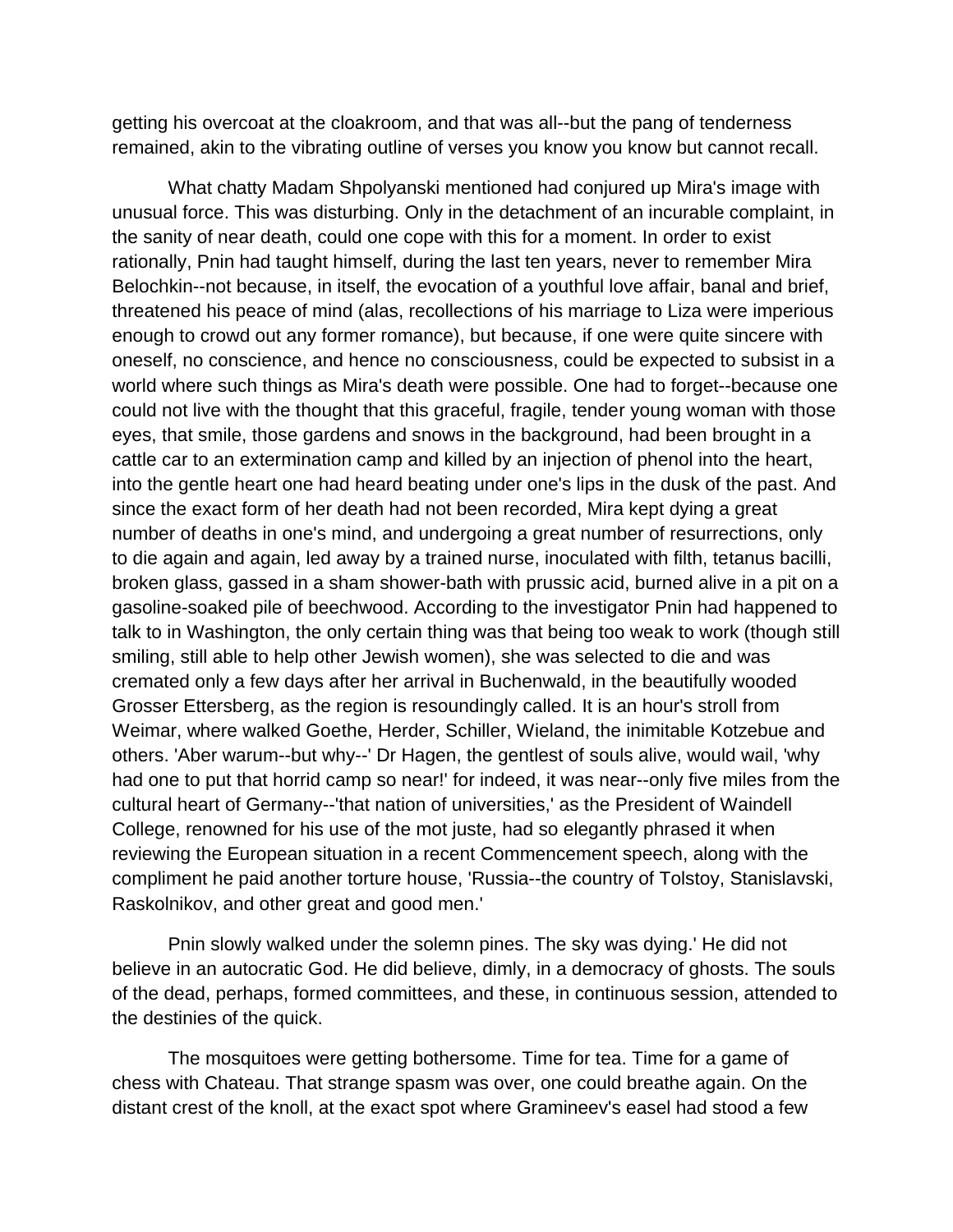hours before, two dark figures in profile were silhouetted against the ember-red sky. They stood there closely, facing each other. One could not make out from the road whether it was the Poroshin girl and her beau, or Nina Bolotov and young Poroshin, or merely an emblematic couple placed with easy art on the last page of Pnin's fading day.

Chapter Six

1

The 1954 Fall Term had begun. Again the marble neck of a homely Venus in the vestibule of Humanities Hall received the vermilion imprint, in applied lipstick, of a mimicked kiss. Again the Waindell Recorder discussed the Parking Problem. Again in the margins of library books earnest freshmen inscribed such helpful glosses as 'Description of Nature', or 'Irony'; and in a pretty edition of Mallarmé's poems an especially able scholiast had already underlined in violet ink the difficult word oiseaux and scrawled above it 'birds'. Again autumn gales plastered dead leaves against one side of the latticed gallery leading from Humanities to Frieze Hall. Again, on serene afternoons, huge amber-brown Monarch butterflies flapped over asphalt and lawn as they lazily drifted south, their incompletely retracted black legs hanging rather low beneath their polka-dotted bodies.

And still the College creaked on. Hard-working graduates, with pregnant wives, still wrote dissertations on Dostoyevsky and Simone de Beauvoir. Literary departments still laboured under the impression that Stendhal, Galsworthy, Dreiser, and Mann were great writers. Word plastics like 'conflict' and 'pattern' were still in vogue. As usual, sterile instructors successfully endeavoured to 'produce' by reviewing the books of more fertile colleagues, and, as usual, a crop of lucky faculty members were enjoying or about to enjoy various awards received earlier in the year. Thus, an amusing little grant was affording the versatile Starr couple--baby-faced Christopher Starr and his child-wife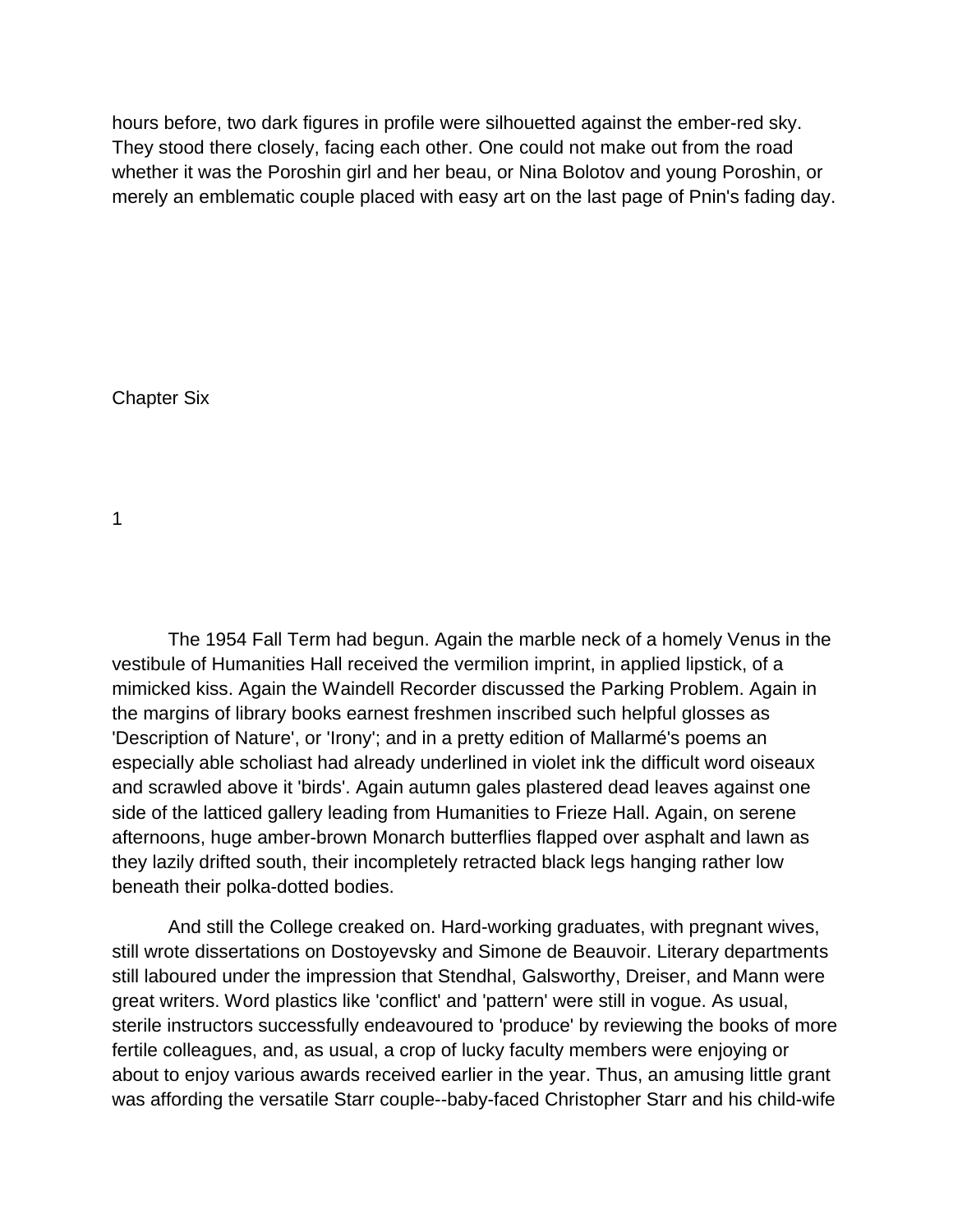Louise--of the Fine Arts Department the unique opportunity of recording post-war folksongs in East Germany, into which these amazing young people had somehow obtained permission to penetrate. Tristram W. Thomas ('Tom' to his friends), Professor of Anthropology, had obtained ten thousand dollars from the Mandoville Foundation for a study of the eating habits of Cuban fishermen and palm climbers. Another charitable institution had come to the assistance of Dr Bodo von Falternfels, to enable him to complete' a bibliography concerned with such published and manuscript material as has been devoted in recent years to a critical apprai5al of the influence of Nietzsche's disciples on Modem Thought'. And, last but not least, the bestowal of a particularly generous grant was allowing the renowned Waindell psychiatrist, Dr Rudolph Aura, to apply to ten thousand elementary school pupils the so-called Fingerbowl Test, in which the child is asked to dip his index in cups of coloured fluids whereupon the proportion between length of digit and wetted part is measured and plotted in all kinds of fascinating graphs.

The Fall Term had begun, and Dr Hagen was faced with a complicated situation. During the summer, he had been informally approached by an old friend about whether he might consider accepting next year a delightfully lucrative professorship at Seaboard, a far more important university than Waindell. This part of the problem was comparatively easy to solve. On the other hand, there remained the chilling fact that the department he had so lovingly built, with which Blorenge's French Department, although far richer in funds, could not vie in cultural impact, would be relinquished into the claws of treacherous Falternfels, whom he, Hagen, had obtained from Austria and who had turned against him--had actually managed to appropriate by underhand methods the direction of Europa Nova, an influential quarterly Hagen had founded in 1945. Hagen's proposed departure--of which, as yet, he had divulged nothing to his colleagues--would have a still more heart-rending consequence: Assistant Professor Pnin must be left in the lurch. There had never been any regular Russian Department at Waindell and my poor friend's academic existence had always depended on his being employed by the eclectic German Department in a kind of Comparative Literature extension of one of its branches. Out of pure spite, Bodo was sure to lop off that limb, and Pnin, who had no life tenure at Waindell, would be forced to leave--unless some other literature-andlanguage Department agreed to adopt him. The only departments that seemed flexible enough to do so were those of English and French. But Jack Cockerell, Chairman of English, disapproved of everything Hagen did, considered Pnin a joke, and was, in fact, unofficially but hopefully haggling for the services of a prominent Anglo-Russian writer who, if necessary, could teach all the courses that Pnin must keep in order to survive. As a last resort, Hagen turned to Blorenge.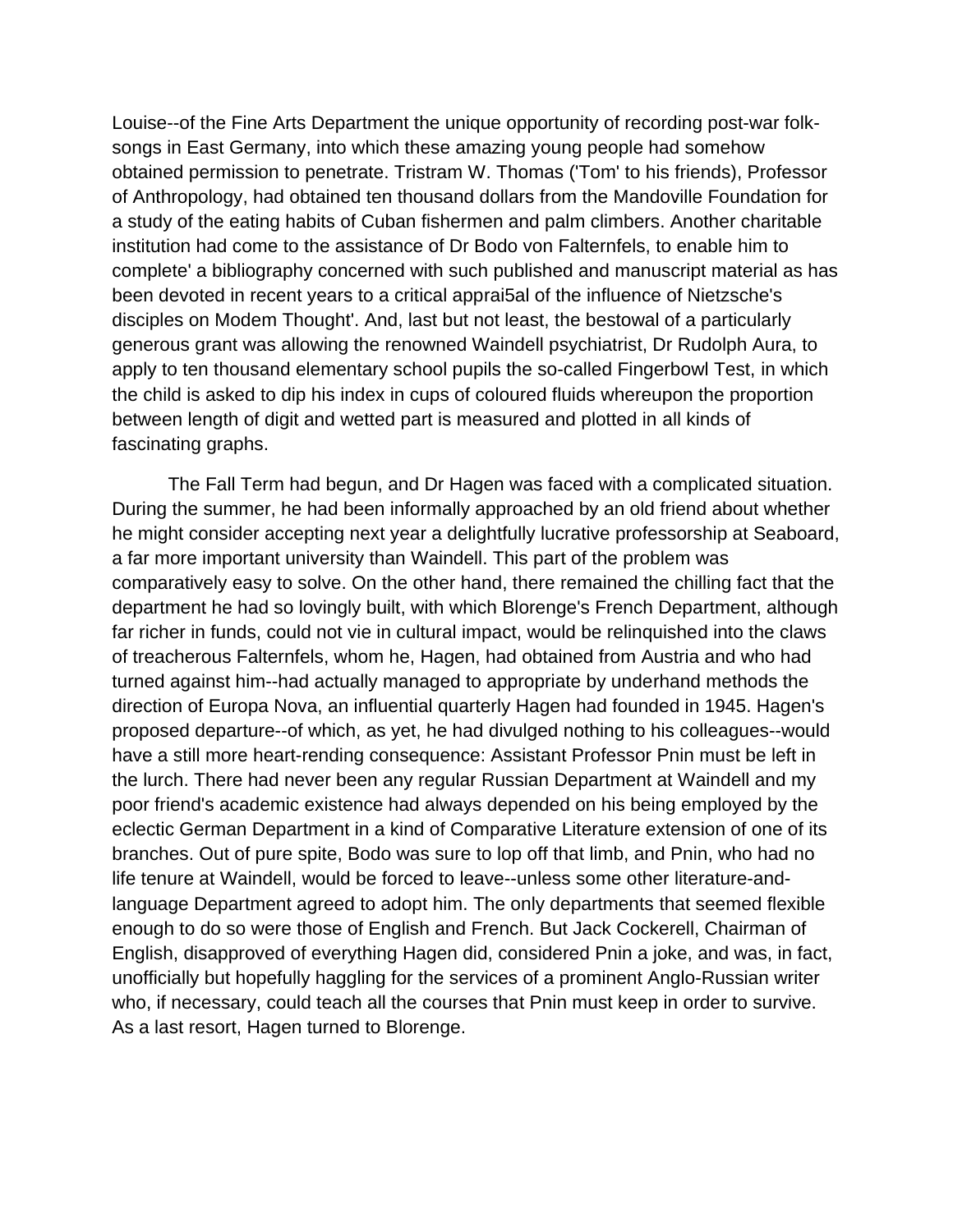Two interesting characteristics distinguished Leonard Blorenge, Chairman of French Literature and Language; he disliked Literature and he had no French. This did not prevent him from travelling tremendous distances to attend Modern Language conventions, at which he would flaunt his ineptitude as if it were some majestic whim, and parry with great thrusts of healthy lodge humour any attempt to inveigle him into the subtleties of the parley-voo. A highly esteemed money-getter, he had recently induced a rich old man, whom three great universities had courted in vain, to promote with a fantastic endowment a riot of research conducted by graduates under the direction of Dr Slavski, a Canadian, toward the erection, on a hill near Waindell, of a 'French Village', two streets and a square, to be copied from those of the ancient little burg of Vandel in the Dordogne. Despite the grandiose element always present in his administrative illuminations, Blorenge personally was a man of ascetic tastes. He had happened to go to school with Sam Poore, Waindell's President, and for many years, regularly, even after the latter had lost his sight, the two would go fishing together on a bleak, windraked lake, at the end of a gravel road lined with fireweed, seventy miles north of Waindell, in the kind of dreary brush country--scrub oak and nursery pine--that, in terms of Nature, is the counterpart of a slum. His wife, a sweet woman of simple antecedents, referred to him at her club as 'Professor Blorenge'. He gave a course entitled 'Great Frenchmen', which he had had his secretary copy out from a set of The Hastings Historical and Philosophical Magazine for 1882-94, discovered by him in an attic and not represented in the College Library.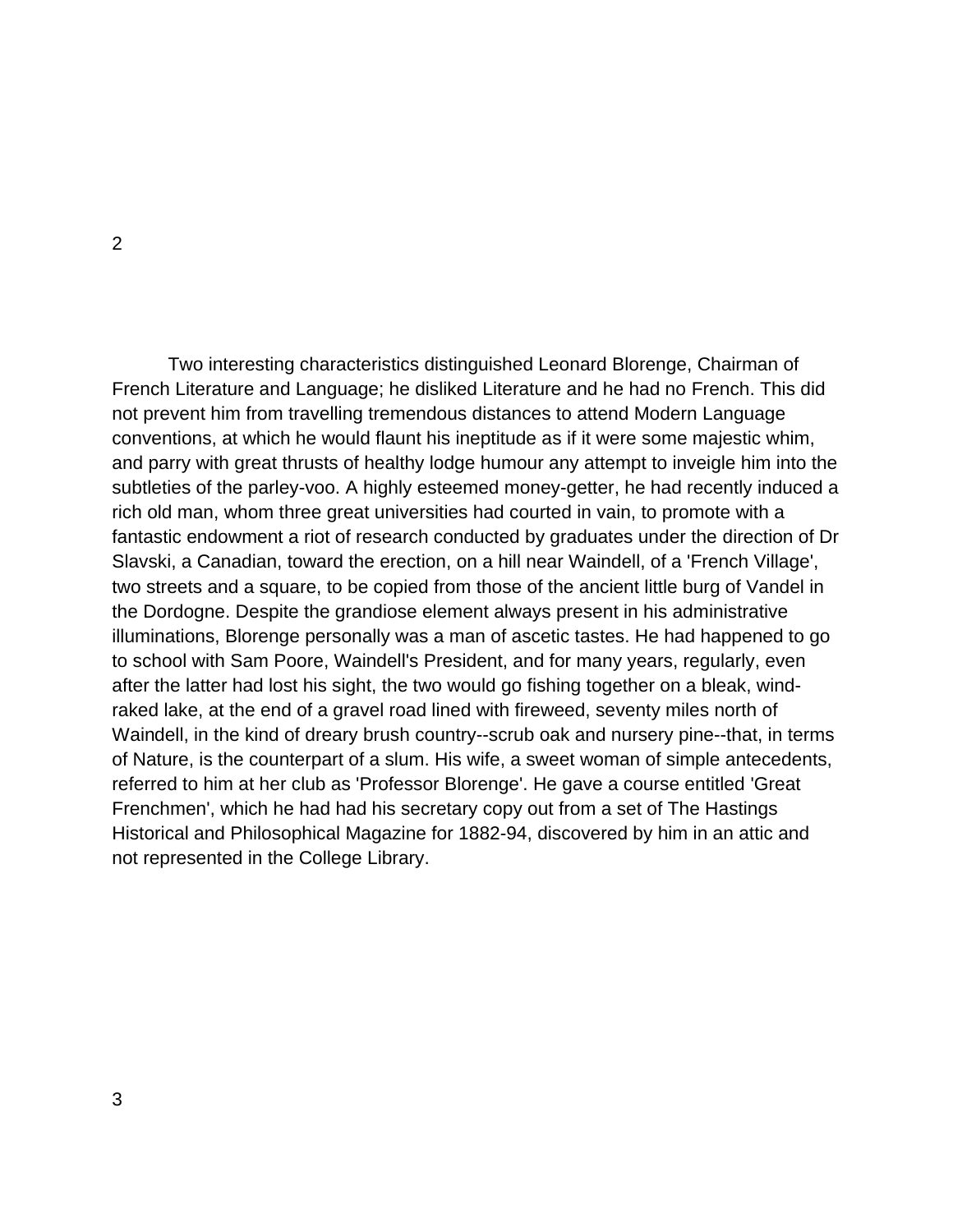Pnin had just rented a small house, and had invited the Hagens and the Clementses, and the Thayers, and Betty Bliss to a house-warming party. On the morning of that day, good Dr Hagen made a desperate visit to Blorenge's office and revealed to him, and to him alone, the whole situation. When he told Blorenge that Falternfels was a strong anti-Pninist, Blorenge dryly rejoined that so was he; in fact, after meeting Pnin socially, he 'definitely felt' (it is truly a wonder how prone these practical people are to feel rather than to think) that Pnin was not fit even to loiter in the vicinity of an American college. Staunch Hagen said that for several terms Pnin had been admirably dealing with the Romantic Movement and might surely handle Chateaubriand and Victor Hugo under the auspices of the French Department.

'Dr Slavski takes care of that crowd,' said Blorenge. 'In fact, I sometimes think we overdo literature. Look, this week Miss Mopsuestia begins the Existentialists, your man Bodo does Romain Rolland, I lecture on General Boulanger and De Béranger. No, we have definitely enough of the stuff.'

Hagen, playing his last card, suggested Pnin could teach a French Language course: like many Russians, our friend had had a French governess as a child, and after the Revolution he lived in Paris for more than fifteen years.

'You mean,' asked Blorenge sternly, 'he can speak French?'

Hagen, who was well aware of Blorenge's special requirements, hesitated.

'Out with it, Herman! Yes or no?'

'I am sure he could adapt himself.'

'He does speak it, eh?'

'Well, yes.'

'In that case,' said Blorenge, 'we can't use him in First-Year French. It would be unfair to our Mr Smith, who gives the elementary course this term and, naturally, is required to be only one lesson ahead of his students. Now it so happens that Mr Hashimoto needs an assistant for his overflowing group in Intermediate French. Does your man read French as well as speak it?'

'I repeat, he can adapt himself,' hedged Hagen.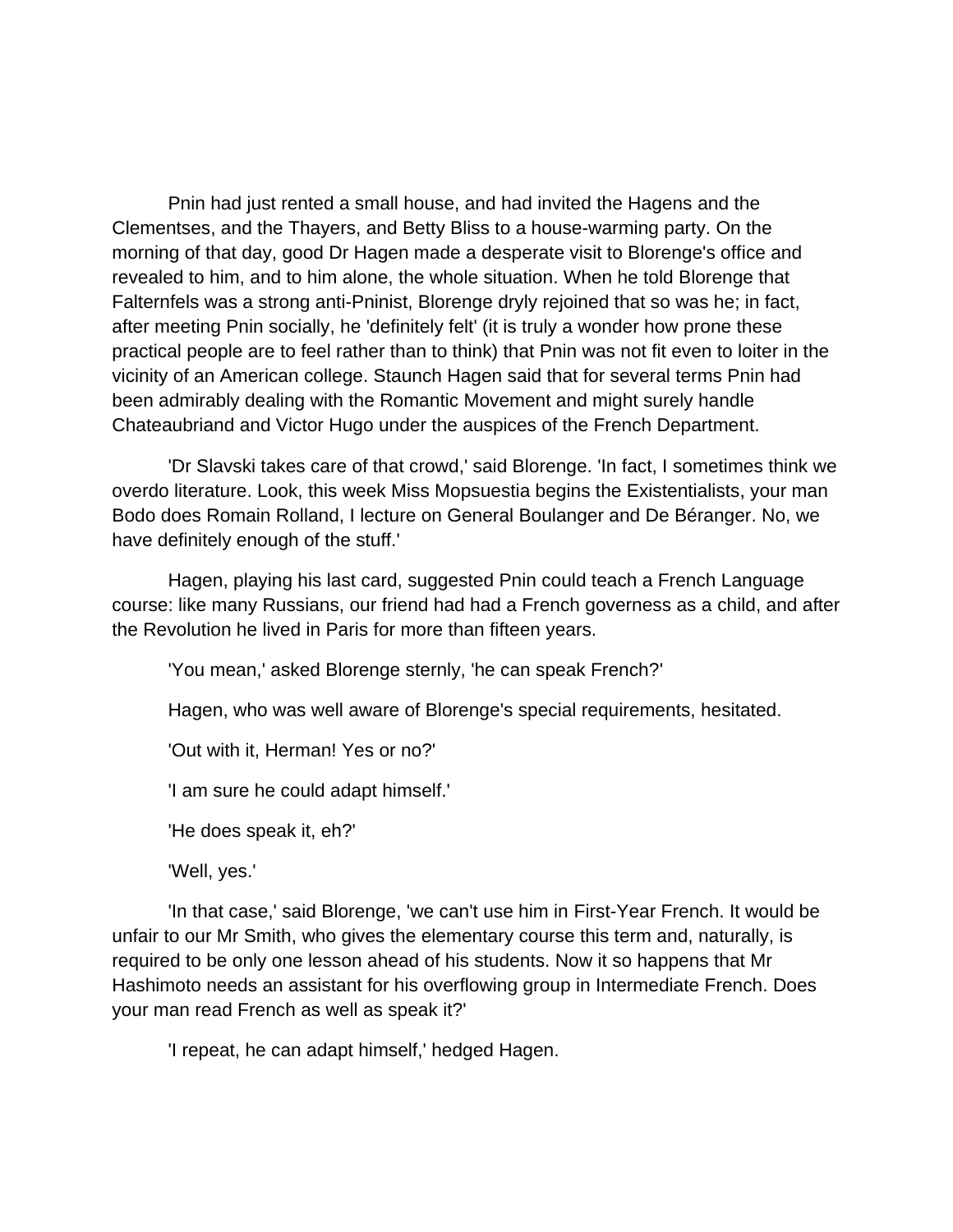'I know what adaptation means,' said Blorenge, frowning. 'In 1950, when Hash was away, I engaged that Swiss skiing instructor and he smuggled in mimeo copies of some old French anthology. It took us almost a year to bring the class back to its initial level. Now, if what's-his-name does not read French--'

'I'm afraid he does,' said Hagen with a sigh.

'Then we can't use him at all. As you know, we believe only in speech records and other mechanical devices. No books are allowed.'

'There still remains Advanced French,' murmured Hagen.

'Carolina Slavski and I take care of that,' answered Blorenge.

4

For Pnin, who was totally unaware of his protector's woes, the new Fall Term began particularly well: he had never had so few students to bother about, or so much time for his own research. This research had long entered the charmed stage when the quest overrides the goal, and a new organism is formed, the parasite so to speak of the ripening fruit. Pnin averted his mental gaze from the end of his work, which was so clearly in sight that one could make out the rocket of an asterisk, the flare of a 'sic!' This line of land was to be shunned as the doom of everything that determined the rapture of endless approximation. Index cards were gradually loading a shoe box with their compact weight. The collation of two legends; a precious detail in manners or dress; a reference checked and found to be falsified by incompetence, carelessness, or fraud; the spine thrill of a felicitous guess; and all the innumerable triumphs of bezkorïstnïy (disinterested, devoted) scholarship--this had corrupted Pnin, this had made of him a happy, footnote-drugged maniac who disturbs the book mites in a dull volume, a foot thick, to find in it a reference to an even duller one. And on another, more human, plane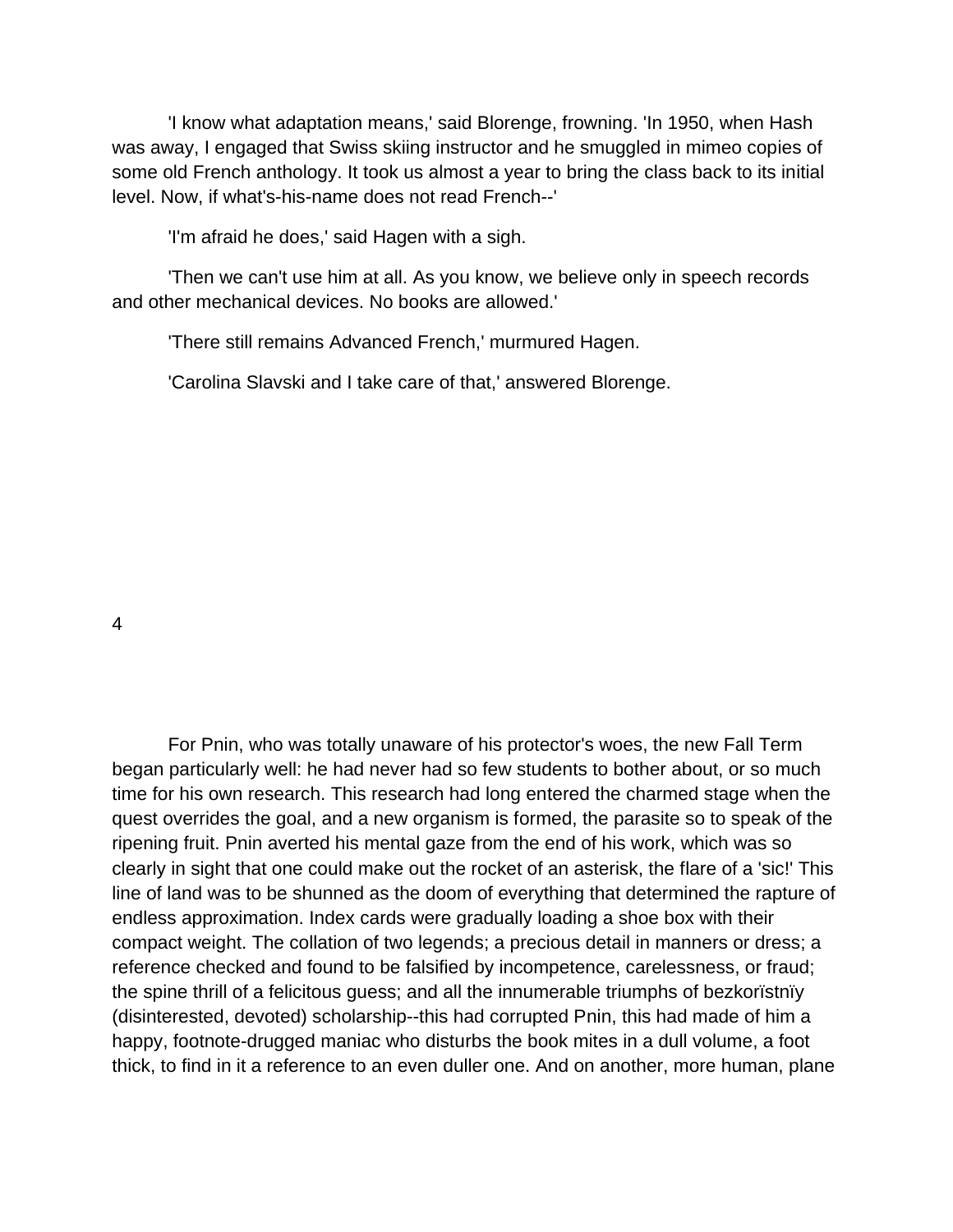there was the little brick house that he had rented on Todd Road, at the comer of Cliff Avenue.

It had lodged the family of the late Martin Sheppard, an uncle of Pnin's previous landlord in Creek Street and for many years the caretaker of the Todd property, which the town of Waindell had now acquired for the purpose of turning its rambling mansion into a modem nursing home. Ivy and spruce muffled its locked gate, whose top Pnin could see on the far side of Cliff A venue from a north window of his new home. This avenue was the crossbar of a T, in the left crotch of which he dwelt. Opposite the front of his house, immediately across Todd Road (the upright of the T), old elms screened the sandy shoulder of its patched-up asphalt from a cornfield east of it, while along its west side a regiment of young fir trees, identical upstarts, walked, campusward, behind a fence, for almost the whole distance to the next residence--the Varsity Football Coach's magnified cigar box; which stood half a mile south from Pnin's house.

The sense of living in a discrete building all by himself was to Pnin something singularly delightful and amazingly satisfying to a weary old want of his innermost self, battered and stunned by thirty-five years of homelessness. One of the sweetest things about the place was the silence--angelic, rural, and perfectly secure, thus in blissful contrast to the persistent cacophonies that had surrounded him from six sides in the rented rooms of his former habitations. And the tiny house was so spacious! With grateful surprise, Pnin thought that had there been no Russian Revolution, no exodus, no expatriation in France, no naturalization in America, everything--at the best, at the best, Timofey!--would have been much the same: a professorship in Kharkov or Kazan, a suburban house such as this, old books within, late blooms without. It was--to be more precise--a two-storey house of cherry-red brick, with white shutters and a shingle roof. The green plat on which it stood had a frontage of about fifty arshins and was limited at the back by a vertical stretch of mossy cliff with tawny shrubs on its crest. A rudimentary driveway along the south side of the house led to a small whitewashed garage for the poor man's car Pnin owned. A curious basketlike net, somewhat like a glorified billiard pocket--lacking, however, a bottom--was suspended for some reason above the garage door, upon the white of which it cast a shadow as distinct as its own weave but larger and in a bluer tone. Pheasants visited the weedy ground between the garden and the cliff. Lilacs--those Russian garden graces, to whose spring-time splendour, all honey and hum, my poor Pnin greatly looked forward--crowded in sapless ranks along one wall of the house. And a tall deciduous tree, which Pnin, a birch-lime-willow-aspenpoplar-oak man, was unable to identify, cast its large, heart-shaped, rust-coloured leaves and Indian-summer shadows upon the wooden steps of the open porch.

A cranky-looking oil furnace in the basement did its best to send up its weak warm breath through registers in the floors. The kitchen looked healthy and gay, and Pnin had a great time with all kinds of cookware, kettles and pans, toasters and skillets,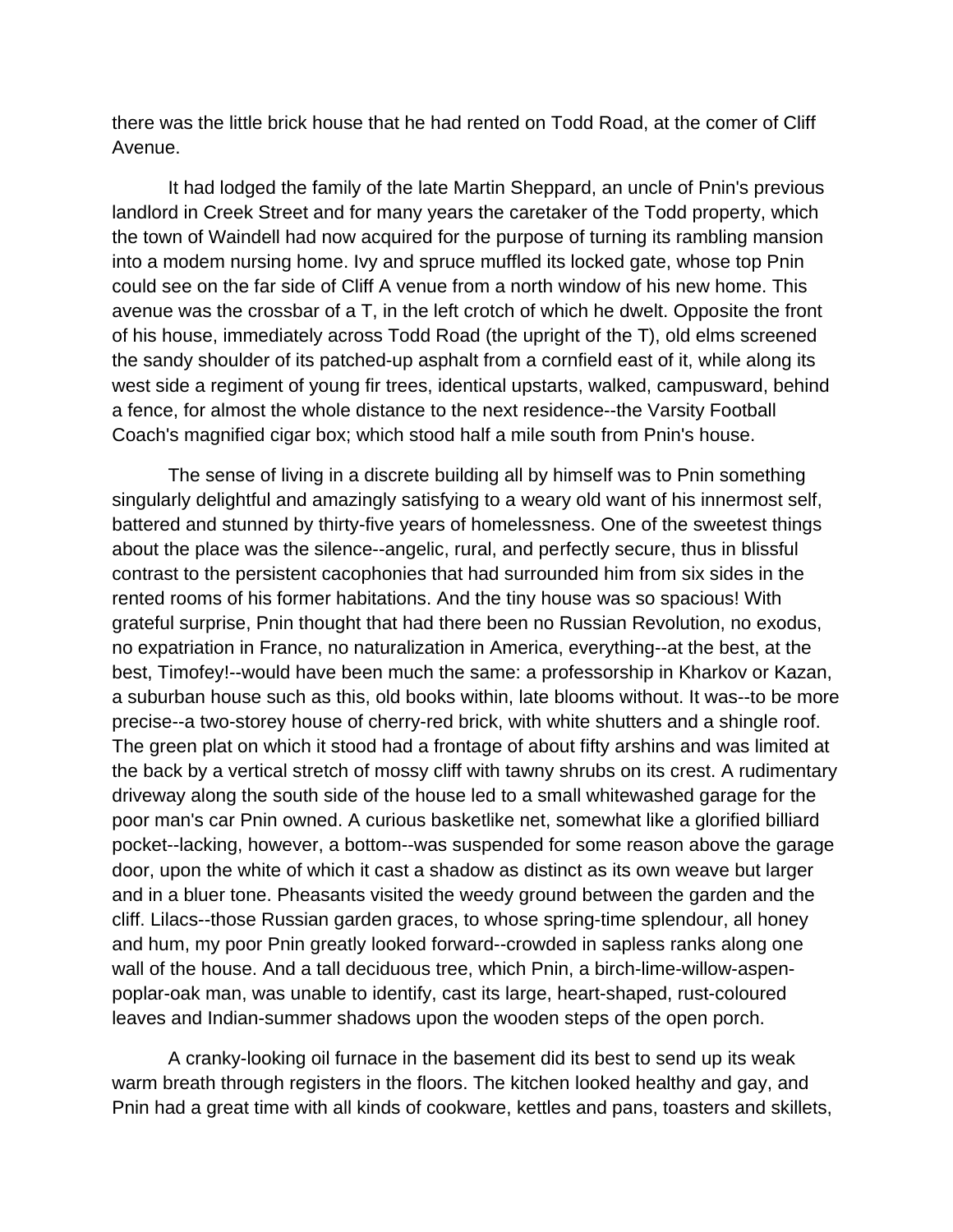all of which came with the house. The living-room was scantily and dingily furnished, but had a rather attractive bay harbouring a huge old globe, where Russia was painted a pale blue, with a discoloured or scrubbled patch all over Poland. In a very small diningroom, where Pnin contemplated arranging a buffet supper for his guests, a pair of crystal candlesticks with pendants was responsible in the early mornings for iridescent reflections, which glowed charmingly on the sideboard and reminded my sentimental friend of the stained-glass casements that coloured the sunlight orange and green and violet on the verandas of Russian country houses. A china closet, every time he passed by it, went into a rumbling act that also was somehow familiar from dim back rooms of the past. The second floor consisted of two bedrooms, both of which had been the abode of many small children, with incidental adults. The floors were chafed by tin toys. From the wall of the chamber Pnin decided to sleep in he had untacked a pennantshaped red cardboard with the enigmatic word 'Cardinals' daubed on it in white; but a tiny rocker for a three-year-old Pnin, painted pink, was allowed to remain in its comer. A disabled sewing machine occupied a passageway leading to the bathroom, where the usual short tub, made for dwarfs by a nation of giants, took as long to fill as the tanks and basins of the arithmetic in Russian school books.

He was now ready to give that party. The living-room had a sofa that could seat three, there were two wing-back chairs, an overstuffed easy chair, a chair with a rush seat, one hassock, and two footstools. All of a sudden he experienced an odd feeling of dissatisfaction as he checked the little list of his guests. It had body but it lacked bouquet. Of course, he was tremendously fond of the Clementses (real people--not like most of the campus dummies), with whom he had had such exhilarating talks in the days when he was their roomer; of course, he felt very grateful to Herman Hagen for many a good turn, such as that raise Hagen had recently arranged; of course, Mrs Hagen was, in Waindell parlance, 'a lovely person'; of course, Mrs Thayer was always so helpful at the library, and her husband had such a soothing capacity for showing how silent a man could be if he strictly avoided comments on the weather. But there was nothing extraordinary, nothing original, about this combination of people, and old Pnin recalled those birthday parties in his boyhood--the half a dozen children invited who were somehow always the same, and the pinching shoes, and the aching temples, and the kind of heavy, unhappy, constraining dullness that would settle on him after all the games had been played and a rowdy cousin had started putting nice new toys to vulgar and stupid uses; and he also recalled the lone buzz in his ears when, in the course of a protracted hide-and-seek routine, after an hour of uncomfortable concealment, he emerged from a dark and stuffy wardrobe in the maid's chamber, only to find that all his playmates had already gone home.

While visiting a famous grocery between Waindellville and Isola, he ran into Betty Bliss, asked her, and she said she still remembered Turgenev's prose poem about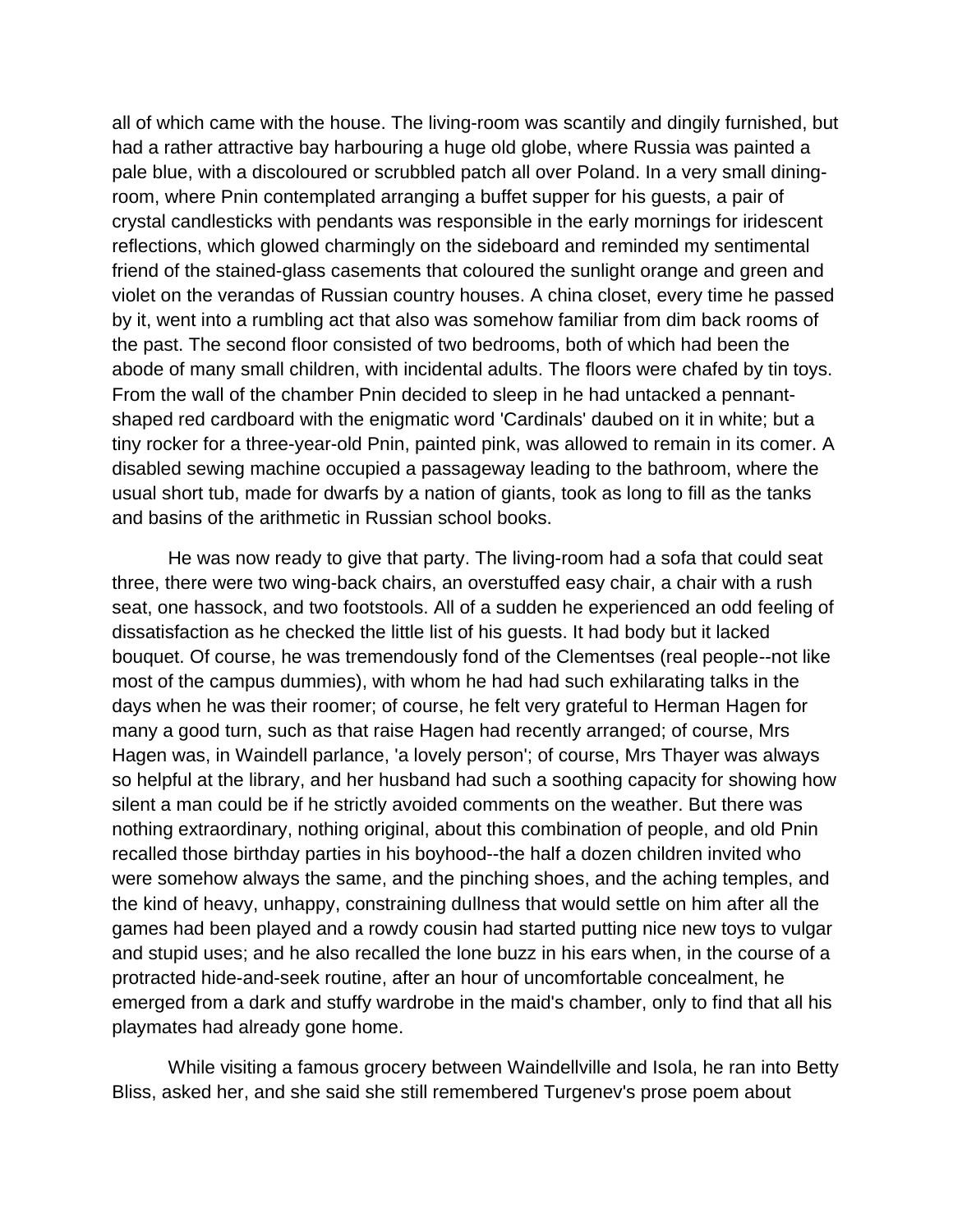roses, with its refrain 'Kak horoshi, kak svezhi (How fair, how fresh)', and would certainly be delighted to come. He asked the celebrated mathematician, Professor Idelson, and his wife, the sculptress, and they said they would come with joy but later telephoned to say they were tremendously sorry--they had overlooked a previous engagement. He asked young Miller, by now an Associate Professor, and Charlotte, his pretty, freckled wife, but it turned out she was on the point of having a baby. He asked old Carrol, the Frieze Hall head janitor, with his son Frank, who had been my friend's only talented student and had written a brilliant doctor's thesis for him on the relationship between Russian, English, and German iambics; but Frank was in the army, and old Carrol confessed that 'the missus and I do not mix much with the profs.' He rang up the residence of President Poore, whom he had once talked to (about improving the curriculum) at a lawn function, until it started to rain, and asked him to come, but President Poore's niece answered that her uncle nowadays' never visits with anybody except a few personal friends,' He was about to give up the notion of enlivening his list, when a perfectly new and really admirable idea occurred to him.

5

Pnin and I had long since accepted the disturbing but seldom discussed fact that on any given college staff one could find not only a person who was uncommonly like one's dentist or the local postmaster, but also a person who had a twin within the same professional group, I know, indeed, of a case of triplets at a comparatively small college where, according to its sharp-eyed president, Frank Reade, the radix of the troika was, absurdly enough, myself; and I recall the late Olga Krotki once telling me that among the fifty or so faculty members of a wartime Intensive Language School, at which the poor, one-lunged lady had to teach Lethean and Fenugreek, there were as many as six Pnins, besides the genuine and, to me, unique article. It should not be deemed surprising, therefore, that even Pnin, not a very observant man in everyday life, could not help becoming aware (sometime during his ninth year at Waindell) that a lanky, bespectacled old fellow with scholarly strands of steel-grey hair falling over the right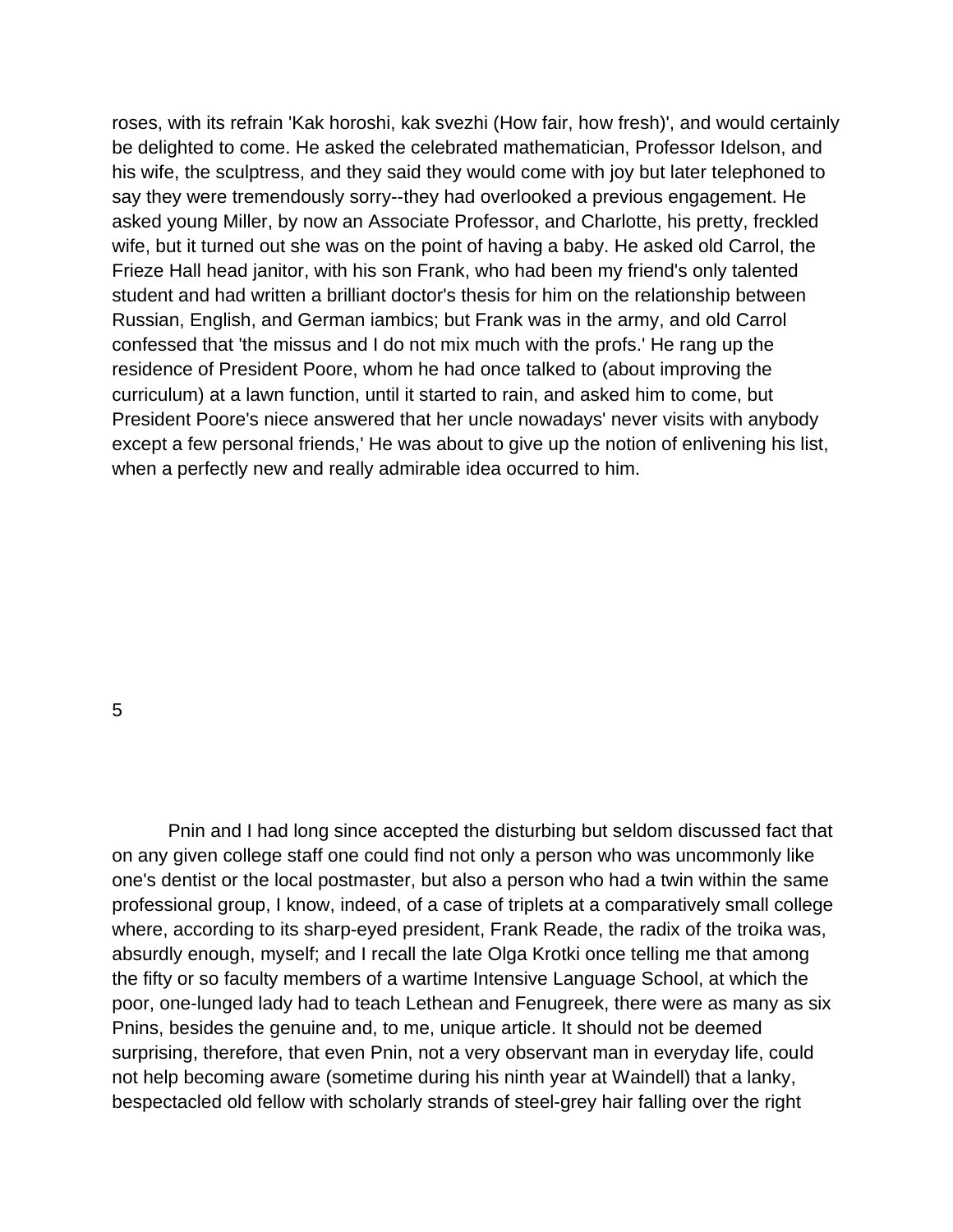side of his small but corrugated brow, and with a deep furrow descending from each side of his sharp nose to each corner of his long upper-lip--a person whom Pnin knew as Professor Thomas Wynn, Head of the Ornithology Department, having once talked to him at some party about gay golden orioles, melancholy cuckoos, and other Russian countryside birds--was not always Professor Wynn. At times he graded, as it were, into somebody else, whom Pnin did not know by name but whom he classified, with a bright foreigner's fondness for puns as 'Twynn' (or, in Pninian, 'Tvin'). My friend and compatriot soon realized that he could never be sure whether the owlish, rapidly stalking gentleman, whose path he would cross every other day at different points of progress, between office and classroom, between classroom and stairs, between drinking fountain and lavatory, was really his chance acquaintance, the ornithologist, whom he felt bound to greet in passing, or the Wynn-like stranger, who acknowledged that sombre salute with exactly the same degree of automatic politeness as any chance acquaintance would. The moment of meeting would be very brief, since both Pnin and Wynn (or Twynn) walked fast; and sometimes Pnin, in order to avoid the exchange of urbane barks, would feign reading a letter on the run, or would manage to dodge his rapidly advancing colleague and tormentor by swerving into a stairway and then continuing along a lower-floor corridor; but no sooner had he begun to rejoice in the smartness of the device than upon using it one day he almost collided with Tvin (or Vin) pounding along the subjacent passage. When the new Fall Term (Pnin's tenth) began, the nuisance was aggravated by the fact that Pnin's class hours had been changed, thus abolishing certain trends on which he had been learning to rely in his efforts to elude Wynn and Wynn's simulator. It seemed he would have to endure it always. For recalling certain other duplications in the past--disconcerting likenesses he alone had seen- bothered Pnin told himself it would be useless to ask anybody's assistance in unravelling the T. Wynns.

On the day of his party, as he was finishing a late lunch in Frieze Hall, Wynn, or his double, neither of whom had ever appeared there before, suddenly sat down beside him and said: 'I have long wanted to ask you something--you teach Russian, don't you? Last summer I was reading a magazine article on birds--'

('Vin! This is Vin!' said Pnin to himself, and forthwith perceived a decisive course of action).

'--well, the author of that article--I don't remember his name, I think it was a Russian one -mentioned that in the Skoff region, I hope I pronounce it right, a local cake is baked in the form of a bird. Basically, of course, the symbol is phallic, but I was wondering if you knew of such a custom?'

It was then that the brilliant idea flashed in Pnin's mind.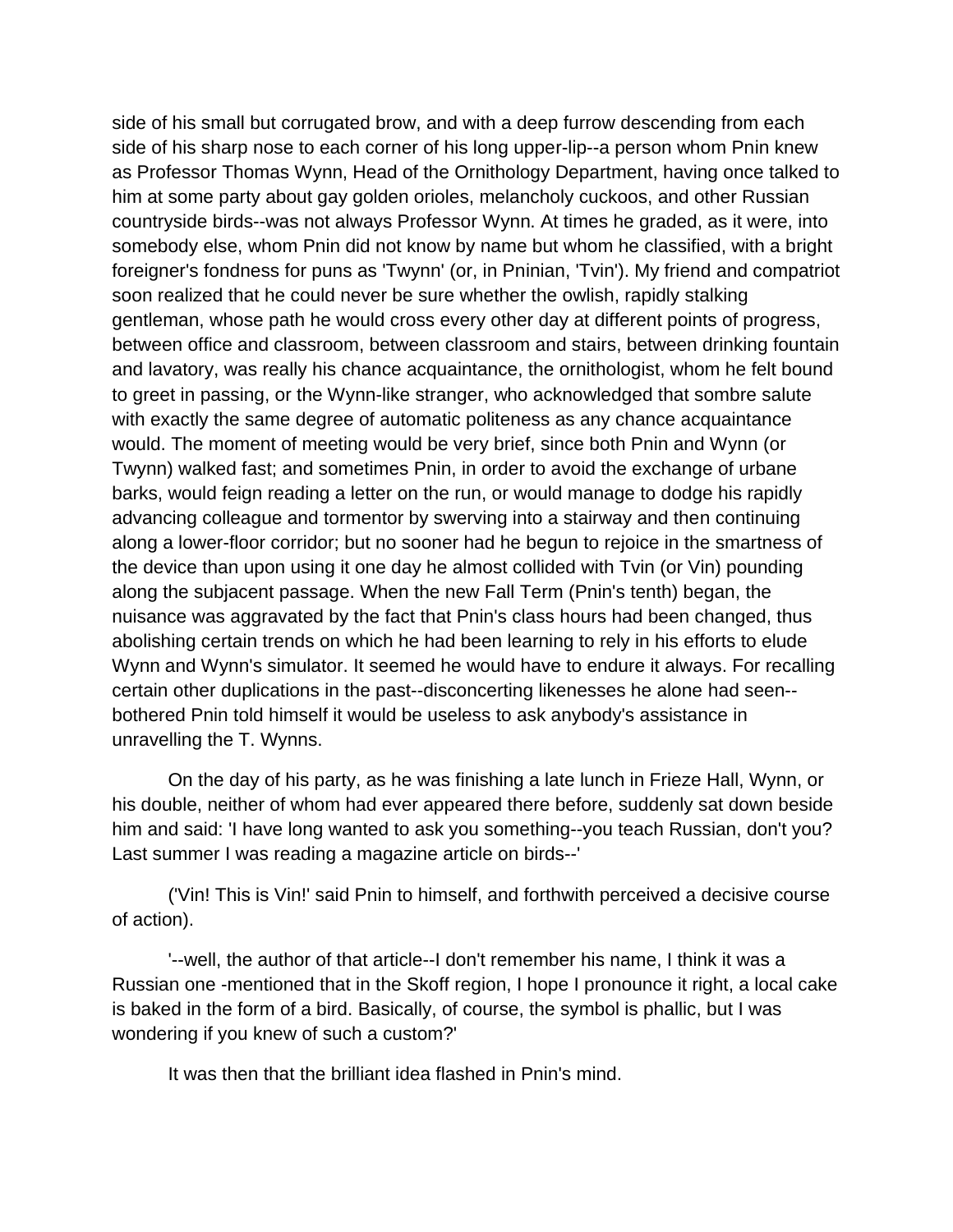'Sir, I am at your service,' he said with a note of exultation quivering in his throat- for he now saw his way to pin down definitely the personality of at least the initial Wynn who liked birds. 'Yes, sir. I know all about those zhavoronki, those alouettes, those--we must consult a dictionary for the English name. So I take the opportunity to extend a cordial invitation to you to visit me this evening. Half past eight, post meridiem. A little house-heating soirée, nothing more. Bring also your spouse--or perhaps you are a Bachelor of Hearts?'

(Oh, punster Pnin!)

His interlocutor said he was not married. He would love to come. What was the address?

'It is nine hundred ninety-nine, Todd Rodd, very simple! At the very very end of the rodd, where it unites with Cleef Ahvnue. A leetle breek house and a beeg blahk cleef.'

That afternoon Pnin could hardly wait to start culinary operations. He began them soon after five and only interrupted them to don, for the reception of his guests, a sybaritic smoking jacket of blue silk, with tasselled belt and satin lapels, won at an émigré charity bazaar in Paris twenty years ago--how the time flies! This jacket he wore with a pair of old tuxedo trousers, likewise of European origin. Peering at himself in the cracked mirror of the medicine chest, he put on his heavy tortoise-shell reading glasses, from under the saddle of which his Russian potato nose smoothly bulged. He bared his synthetic teeth. He inspected his cheeks and chin to see if his morning shave still held. It did. With finger and thumb he grasped a long nostril hair, plucked it out after a second hard tug, and sneezed lustily, an 'Ah!' of well-being rounding out the explosion.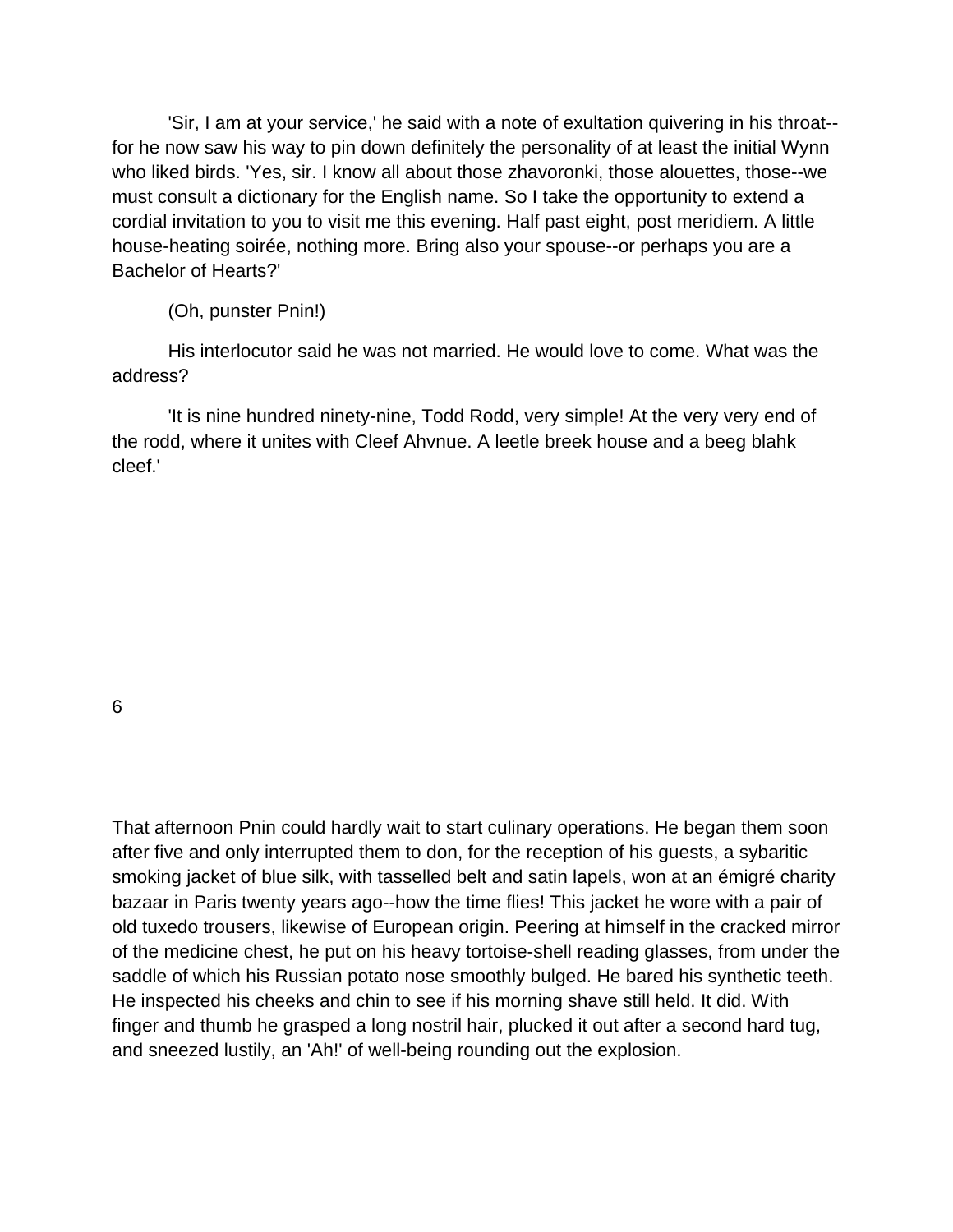At half past seven Betty arrived to help with final arrangements. Betty now taught English and History at Isola High School. She had not changed since the days when she was a buxom graduate student. Her pink-rimmed myopic grey eyes peered at you with the same ingenuous sympathy. She wore the same Gretchen-like coil of thick hair around her head. There was the same scar on her soft throat. But an engagement ring with a diminutive diamond had appeared on her plump hand, and this she displayed with coy pride to Pnin, who vaguely experienced a twinge of sadness. He reflected that there was a time he might have courted her--would have done so, in fact, had she not had a servant maid's mind, which had remained unaltered too. She could still relate a long story on a 'she said-I said-she said' basis. Nothing on earth could make her disbelieve in the wisdom and wit of her favourite woman's magazine. She still had the curious trick--shared by two or three other small-town young women within Pnin's limited ken--of giving you a delayed little tap on the sleeve in acknowledgement of, rather than in retaliation for, any remark reminding her of some minor lapse: you would say, 'Betty, you forgot to return that book,' or 'I thought, Betty, you said you would never marry,' and before she actually answered, there it would come, that demure gesture, retracted at the very moment her stubby fingers came into contact with your wrist.

'He is a biochemist and is now in Pittsburgh,' said Betty as she helped Pnin to arrange buttered slices of French bread around a pot of glossy-grey fresh caviare and to rinse three large bunches of grapes. There was also a large plate of cold cuts, real German pumpernickel, and a dish of very special vinaigrette, where shrimps hobnobbed with pickles and peas, and some miniature sausages in tomato sauce, and hot pirozhki (mushroom tarts, meat tarts, cabbage tarts), and four kinds of nuts, and various interesting Oriental sweets. Drinks were to be represented by whisky (Betty's contribution), ryabinovka (a rowanberry liqueur), brandy-and-grenadine cocktails, and of course Pnin's Punch, a heady mixture of chilled Chateau Yquem, grapefruit juice, and maraschino, which the solemn host had already started to stir in a large bowl of brilliant aquamarine glass with a decorative design of swirled ribbing and lily pads.

'My, what a lovely thing!' cried Betty.

Pnin eyed the bowl with pleased surprise as if seeing it for the first time. It was, he said, a present from Victor. Yes, how was he, how did he like St Bart's? He liked it so-so. He had passed the beginning of the summer in California with his mother, then had worked two months at a Yosemite hotel. A what? A hotel in the Californian mountains. Well, he had returned to his school and had suddenly sent this.

By some tender coincidence the bowl had come on the very day Pnin had counted the chairs and started to plan this party. It had come enclosed in a box within another box inside a third one, and wrapped up in an extravagant mass of excelsior and paper that had spread all over the kitchen like a carnival storm. The bowl that emerged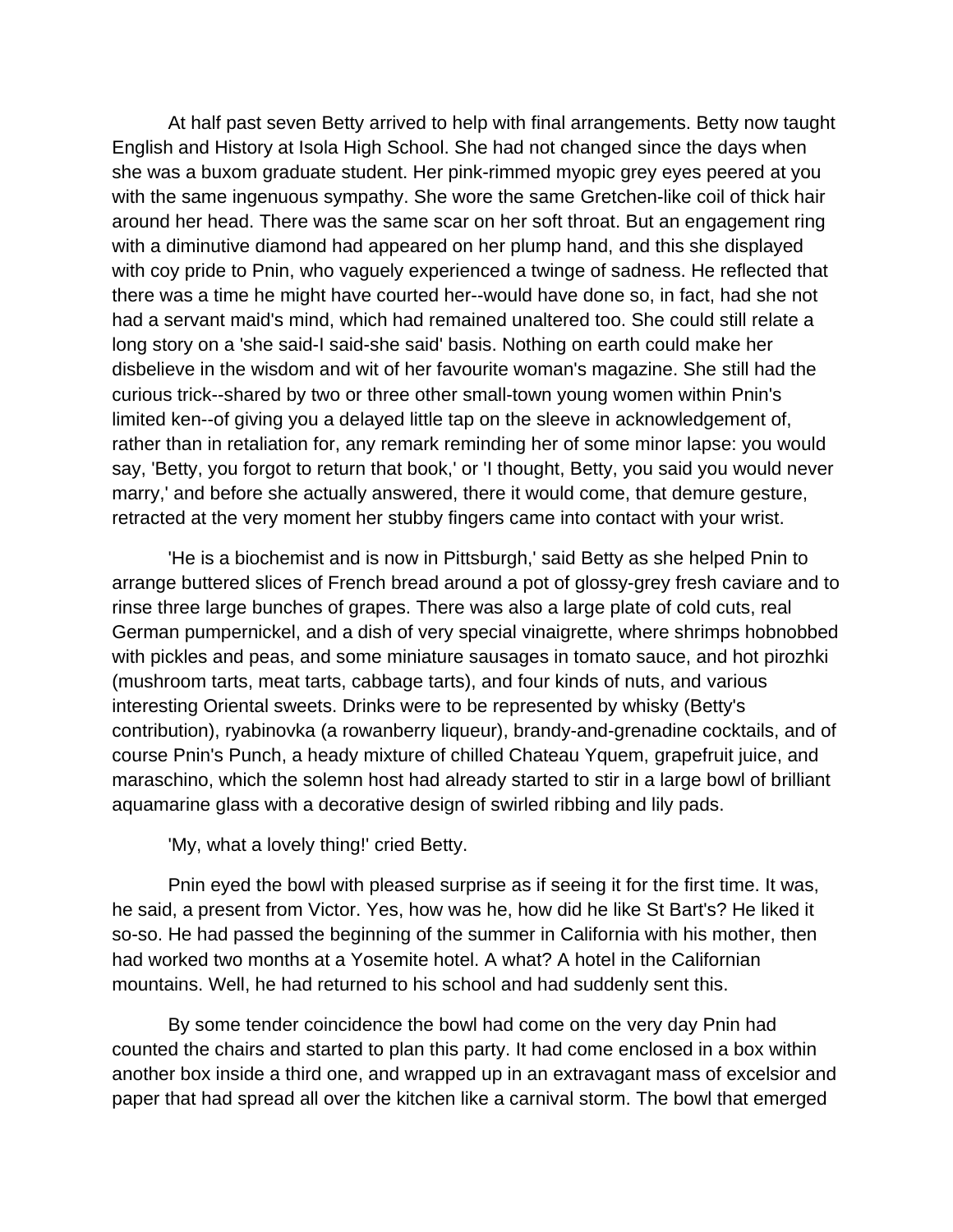was one of those gifts whose first impact produces in the recipient's mind a coloured image, a blazoned blur, reflecting with such emblematic force the sweet nature of the donor that the tangible attributes of the thing are dissolved, as it were, in this pure inner blaze, but suddenly and forever leap into brilliant being when praised by an outsider to whom the true glory of the object is unknown.

7

A musical tinkle reverberated though the small house, and the Clementses entered with a bottle of French champagne and a cluster of dahlias.

Dark-blue-eyed, long-lashed, bob-haired Joan wore an old black silk dress that was smarter than anything other faculty wives could devise, and it was always a pleasure to watch good old bald Tim Pnin bend slightly to touch with his lips the light hand that Joan, alone of all the Waindell ladies, knew how to raise to exactly the right level for a Russian gentleman to kiss. Laurence, fatter than ever, dressed in nice grey flannels, sank into the easy chair and immediately grabbed the first book at hand, which happened to be an English-Russian and Russian-English pocket dictionary. Holding his glasses in one hand, he looked away, trying to recall something he had always wished to check but now could not remember, and his attitude accentuated his striking resemblance, somewhat en jeune, to Jan van Eyck's ample-jowled, fluff-haloed Canon van der Paele, seized by a fit of abstraction in the presence of the puzzled Virgin to whom a super, rigged up as St George, is directing the good Canon's attention. Everything was there--the knotty temple, the sad, musing gaze, the folds and furrows of facial flesh, the thin lips, and even the wart on the left cheek.

Hardly had the Clementses settled down than Betty let in the man interested in bird-shaped cakes. Pnin was about to say 'Professor Vin' but Joan--rather unfortunately, perhaps--interrupted the introduction with 'Oh, we know Thomas! Who does not know Tom?' Tim Pnin returned to the kitchen, and Betty handed around some Bulgarian cigarettes.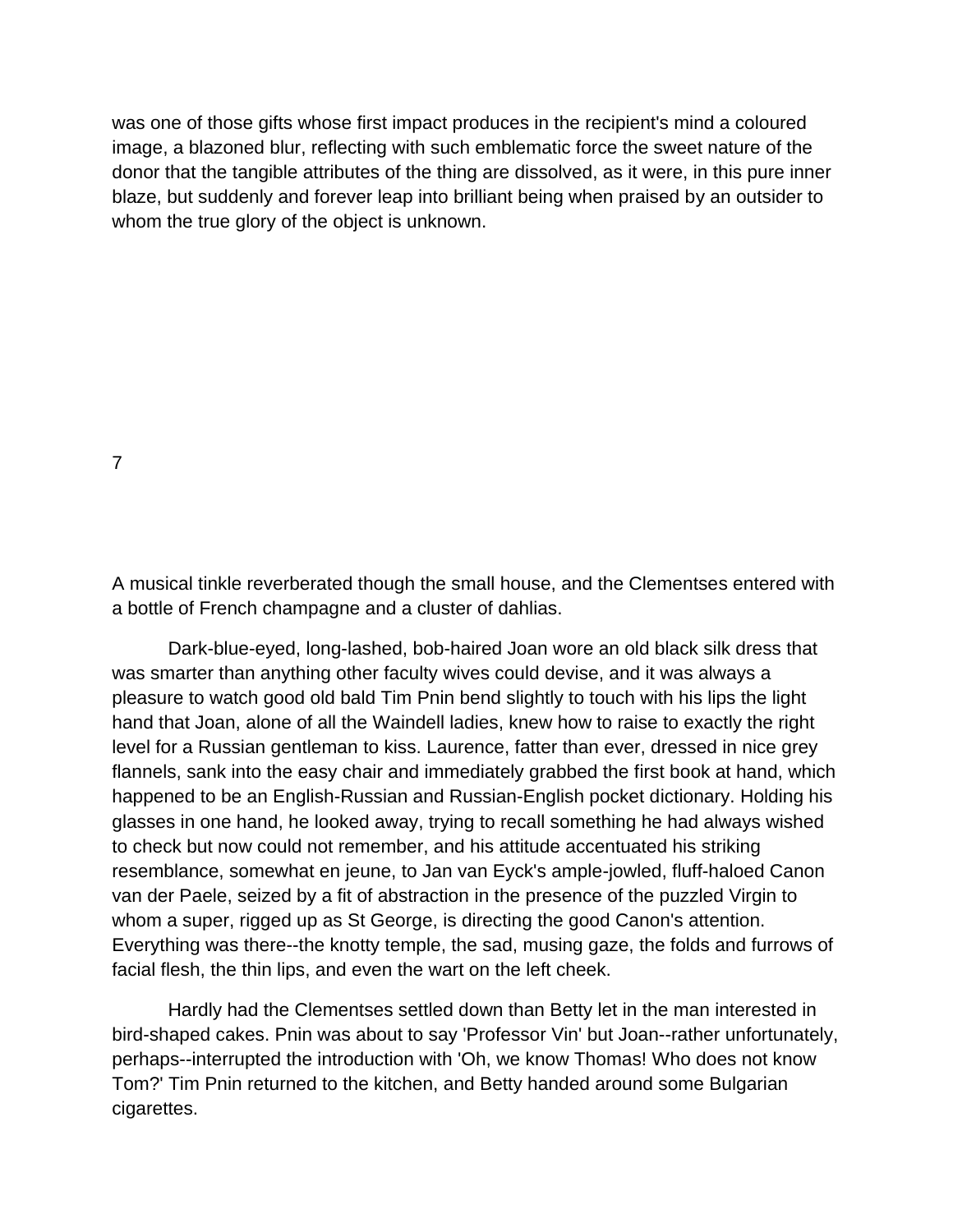'I thought, Thomas,' remarked Clements, crossing his fat legs, 'you were out in Havana interviewing palm-climbing fishermen?'

'Well, I'll be on my way after mid years,' said Professor Thomas. 'Of course, most of the actual field work has been done already by others.'

'Still, it was nice to get that grant, wasn't it?'

'In our branch,' replied Thomas with perfect composure, 'we have to undertake many difficult journeys. In fact, I may push on to the Windward Islands. If,' he added with a hollow laugh, 'Senator McCarthy does not crack down on foreign travel.'

'He received a grant of ten thousand dollars,' said Joan to Betty, whose face dropped a curtsy as she made that special grimace consisting of a slow half-bow and tensing of chin and lower lip that automatically conveys, on the part of Bettys, a respectful, congratulatory, and slightly awed recognition of such grand things as dining with one's boss, being in Who's Who, or meeting a duchess.

The Thayers, who came in a new station wagon, presented their host with an elegant box of mints, Dr Hagen, who came on foot, triumphantly held aloft a bottle of vodka.

'Good evening, good evening, good evening,' said hearty Hagen.

'Dr Hagen,' said Thomas as he shook hands with him. 'I hope the Senator did not see you walking about with that stuff.'

The good doctor had perceptibly aged since last year but was as sturdy and square-shaped as ever with his well-padded shoulders, square chin, square nostrils, leonine glabella, and rectangular brush of grizzled hair that had something topiary about it. He wore a black suit over a white nylon shirt, and a black tie with a red thunderbolt streaking down it. Mrs Hagen had been prevented from coming, at the very last moment, by a dreadful migraine, alas.

Pnin served the cocktails 'or better to say flamingo tails--specially for ornithologists', as he slyly quipped.

'Thank you!' chanted Mrs Thayer, as she received her glass, raising her linear eyebrows, on that bright note of genteel inquiry which is meant to combine the notions of surprise, unworthiness, and pleasure. An attractive, prim, pink-faced lady of forty or so, with pearly dentures and wavy goldenized hair, she was the provincial cousin of the smart, relaxed Joan Cements, who had been all over the world, even in Turkey and Egypt, and was married to the most original and least liked scholar on the Waindell campus. A good word should be also put in at this point for Margaret Thayer's husband,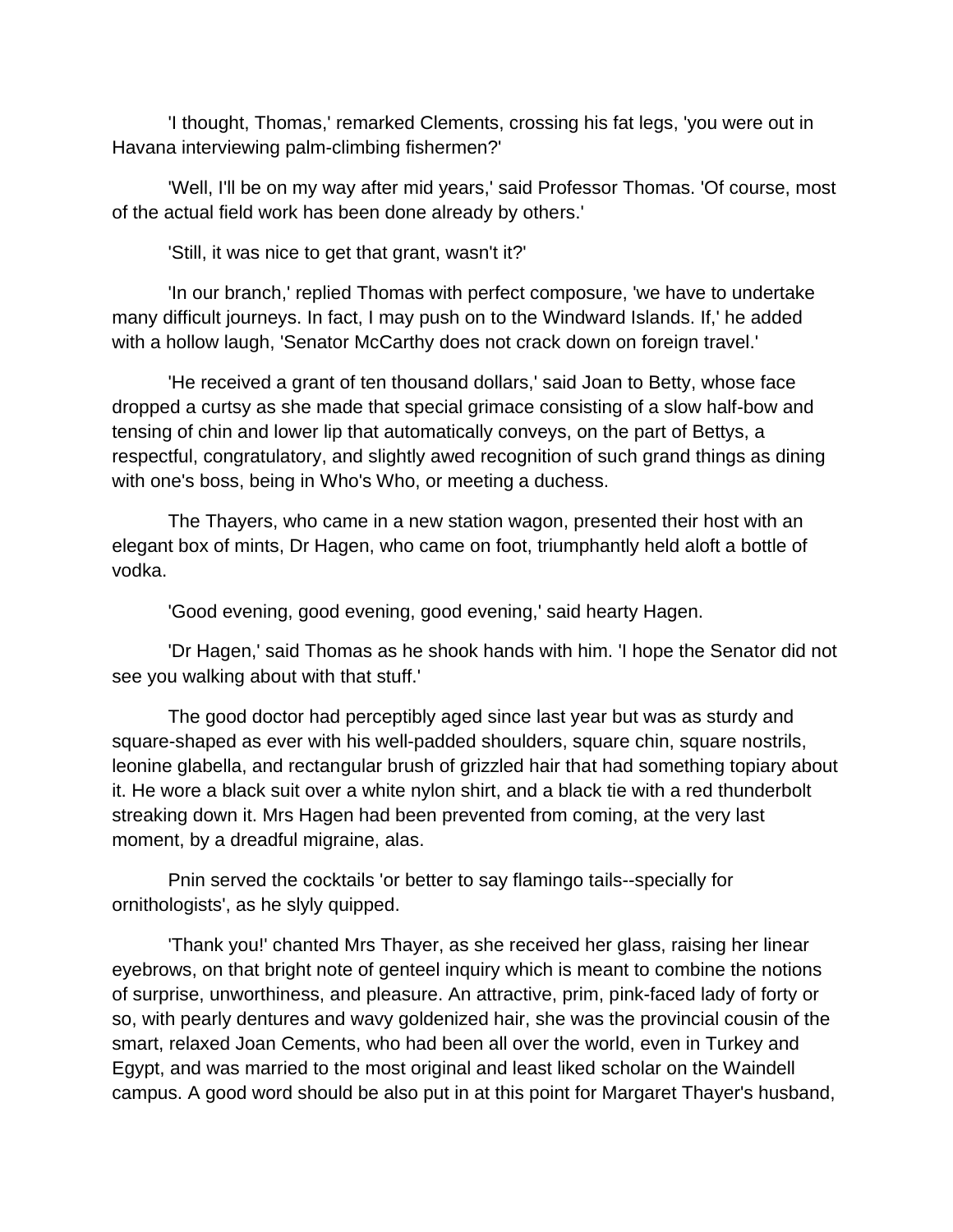Roy, a mournful and mute member of the Department of English, which, except for its ebullient chairman, Cockerell, was an aerie of hypochondriacs. Outwardly, Roy was an obvious figure. If you drew a pair of old brown loafers, two beige elbow patches, a black pipe, and two baggy eyes under heavy eyebrows, the rest was easy to fill out. Somewhere in the middle distance hung an obscure liver ailment, and somewhere in the background there was Eighteenth-Century Poetry, Roy's particular field, an overgrazed pasture, with the trickle of a brook and a clump of initialled trees; a barbedwire arrangement on either side of this field separated it from Professor Stowe's domain, the preceding century, where the lambs were whiter, the turf softer, the rill purlier, and from Dr Shapiro's early nineteenth century, with its glen mists, sea fogs, and imported grapes. Roy Thayer avoided talking of his subject, avoided, in fact, talking of any subject, had squandered a decade of grey life on an erudite work dealing with a forgotten group of unnecessary poetasters, and kept a detailed diary, in cryptogrammed verse, which he hoped posterity would someday decipher and, in sober backcast, proclaim the greatest literary achievement of our time--and for all I know, Roy Thayer, you might be right.

When everybody was comfortably lapping and lauding the cocktails, Professor Pnin sat down on the wheezy hassock near his newest friend and said: 'I have to report, sir, on the skylark, zhavoronok in Russian, about which you made me the honour to interrogate me. Take this with you to your home. I have here tapped on the typewriting machine a condensed account with bibliography. I think we will now transport ourselves to the other room where a supper à la fourchette is, I think, awaiting us.'

8

Presently, guests with full plates drifted back into the parlour. The punch was brought in.

'Gracious, Timofey, where on earth did you get that perfectly divine bowl!' exclaimed Joan.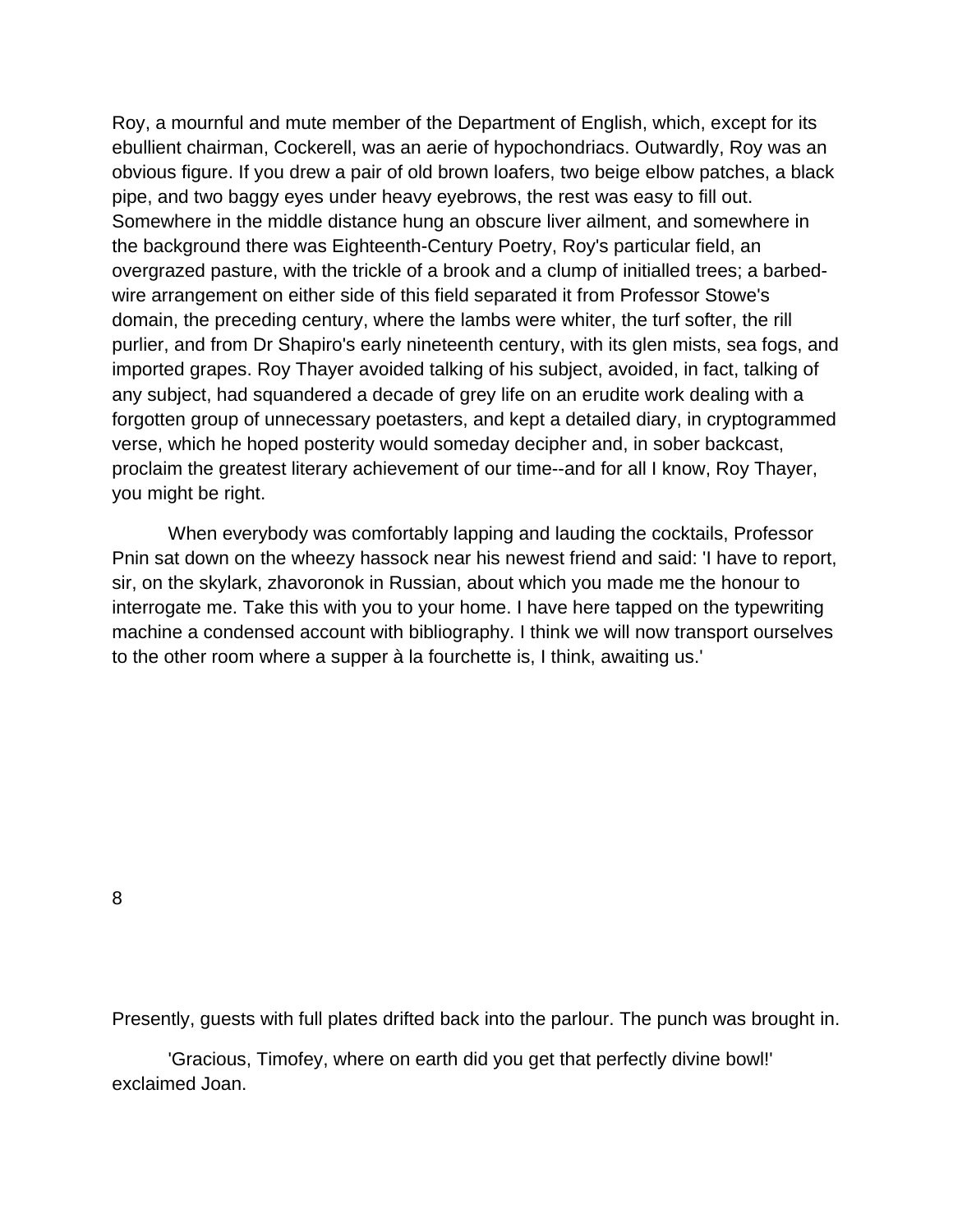'Victor presented it to me.' 'But where did he get it?' 'Antiquaire store in Cranton, I think.' 'Gosh, it must have cost a fortune.'

'One dollar? Ten dollars? Less maybe?'

'Ten dollars--nonsense! Two hundred, I should say. Look at it! Look at this writhing pattern. You know, you should show it to the Cockerells. They know everything about old glass. In fact, they have a Lake Dunmore pitcher that looks like a poor relation of this.'

Margaret Thayer admired it in her turn, and said that when she was a child, she imagined Cinderella's glass shoes to be exactly of that greenish blue tint; whereupon Professor Pain remarked that, primo, he would like everybody to say if contents were as good as container, and, secundo, that Cendrillon's shoes were not made of glass but of Russian squirrel fur--vair, in French. It was, he said, an obvious case of the survival of the fittest among words, verre being more evocative than vair which, he submitted, came not from varius, variegated, but from veveritsa, Slavic for a certain beautiful, pale, winter-squirrel fur, having a bluish, or better say sizïy, columbine, shade--'from columba, Latin for "pigeon ", as somebody here well knows--so you see, Mrs Fire, you were, in general, correct.'

'The contents are fine,' said Laurence Clements.

'This beverage is certainly delicious,' said Margaret Thayer.

('I always thought "columbine" was some sort of flower,' said Thomas to Betty, who lightly acquiesced.)

The respective ages of several children were then passed in review. Victor would be fifteen soon. Eileen, the granddaughter of Mrs Thayer's eldest sister, was five. Isabel was twenty-three and greatly enjoying a secretarial job in New York. Dr Hagen's daughter was twenty-four, and about to return from Europe, where she had spent a wonderful summer touring Bavaria and Switzerland with a very gracious old lady, Dorianna Karen, famous movie star of the twenties.

The telephone rang. Somebody wanted to talk to Mrs Sheppard. With a precision quite unusual for him in such matters, unpredictable Pain not only rattled off the woman's new address and telephone number, but also supplied those of her eldest son.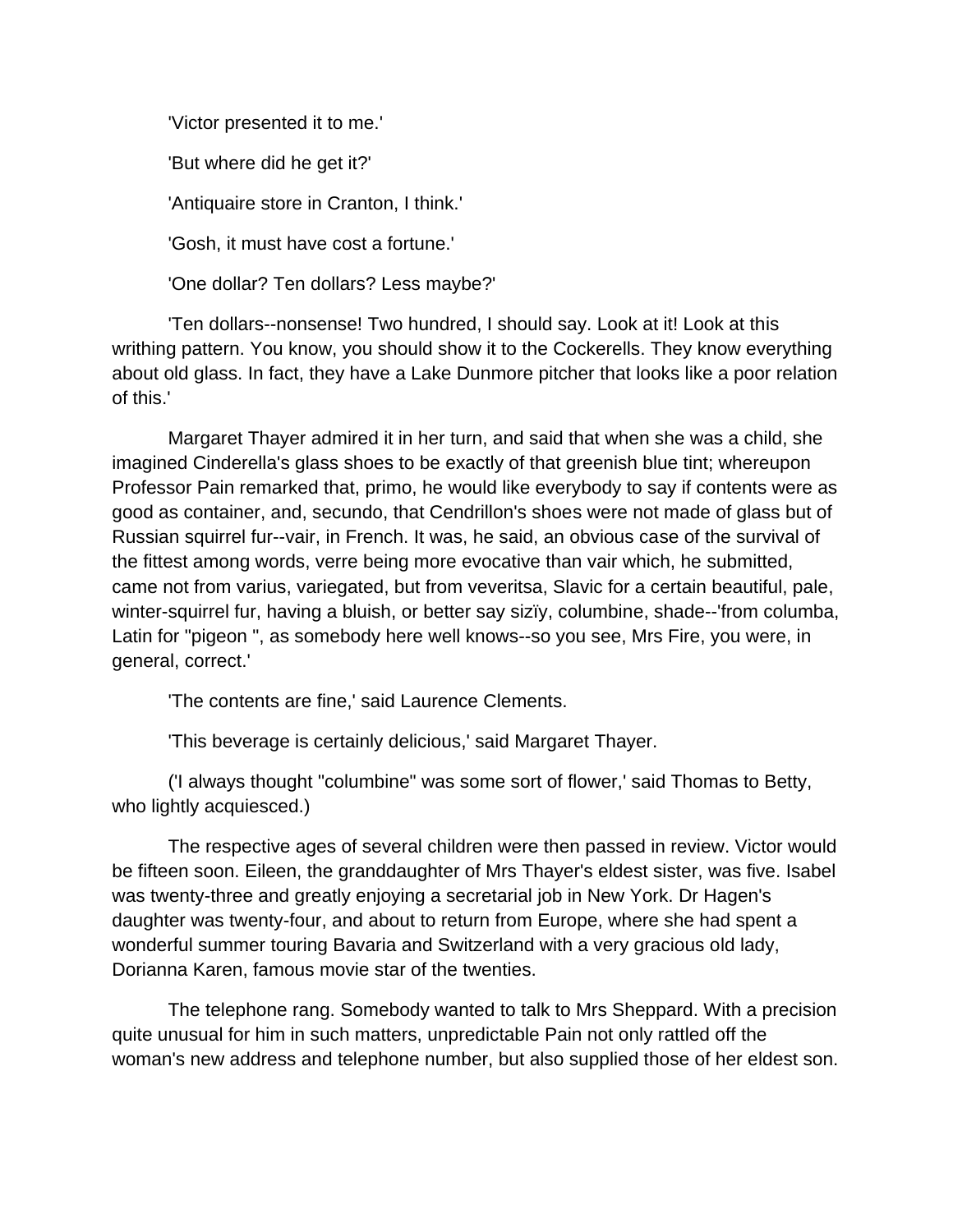By ten o'clock, Pnin's Punch and Betty's Scotch were causing some of the guests to talk louder than they thought they did. A carmine flush had spread over one side of Mrs Thayer's neck, under the little blue star of her left ear-ring, and, sitting very straight, she regaled her host with an account of the feud between two of her co-workers at the library. It was a simple office story, but her changes of tone from Miss Shrill to Mr Basso, and the consciousness of the soiree going on so nicely, made Pain bend his head and guffaw ecstatically behind his hand. Roy Thayer was weakly twinkling to himself as he looked into his Punch, down his grey porous nose, and politely listened to Joan Cements who, when she was a little high as she was now, had a fetching way of rapidly blinking, or even completely dosing her black-lashed blue eyes, and of interrupting her sentences, to punctuate a clause or gather new momentum, by deep hawing pants: 'But don't you think--haw--that what he is trying to do--haw--practically in all his novels--haw--is--haw--to express the fantastic recurrence of certain situations?' Betty remained her controlled little self, and expertly looked after the refreshments. In the bay end of the room, Clements kept morosely revolving the slow globe as Hagen, carefully avoiding the traditional intonations he would have used in more congenial surroundings, told him and grinning Thomas the latest story about Mrs Idelson, communicated by Mrs Blorenge to Mrs Hagen. Pnin came up with a plate of nougat.

'This is not quite for your chaste ears, Timofey,' said Hagen to Pnin, who always confessed he never could see the point of any' scabrous anecdote'. 'However--'

Clements moved away to rejoin the ladies. Hagen began to retell the story, and Thomas began to re-grin. Pnin waved a hand at the raconteur in a Russian disgusted 'oh-go-on-with-you' gesture and said: 'I have heard quite the same anecdote thirty-five years ago in Odessa, and even then I could not understand what is comical in it.'

9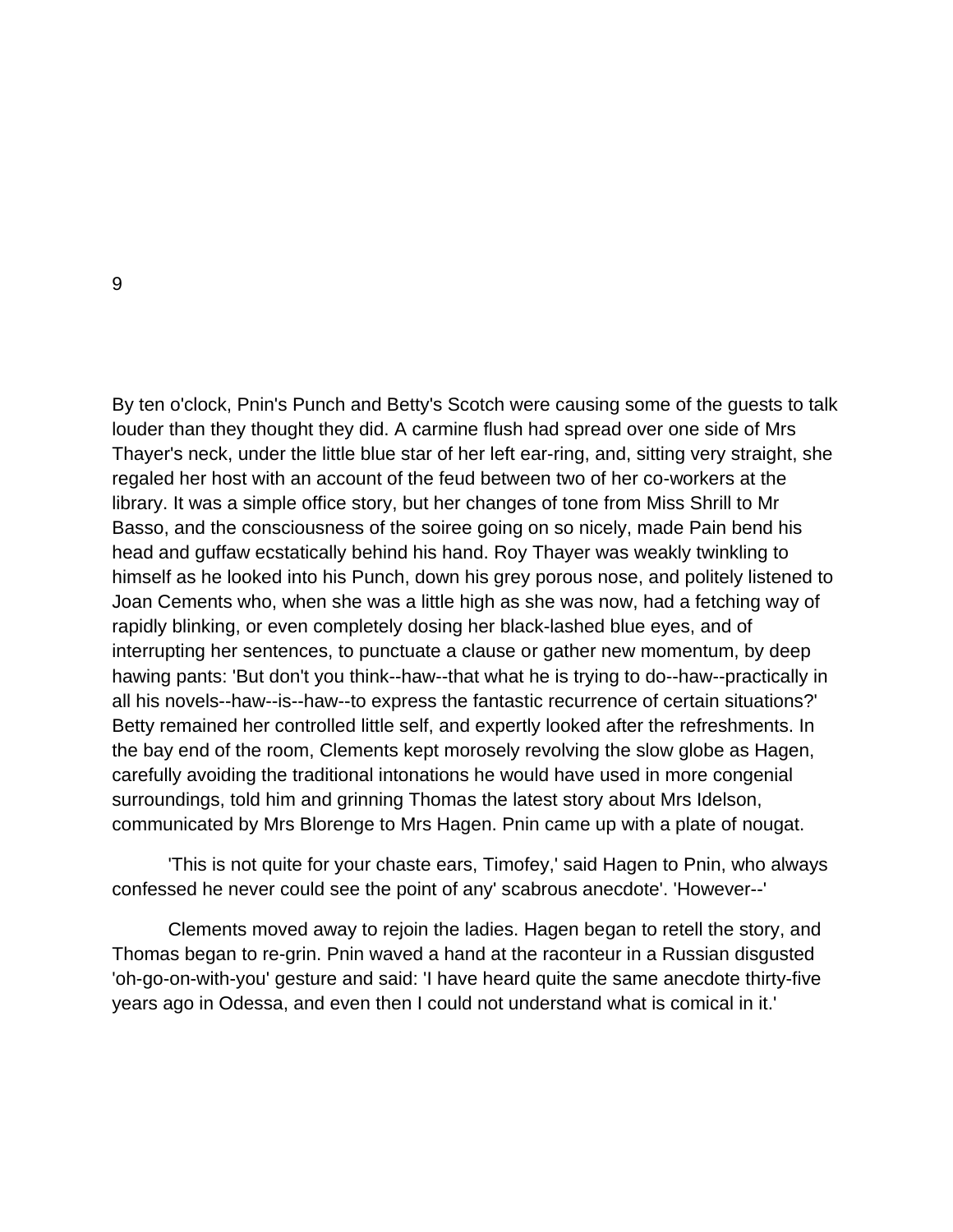At a still later stage of the party, certain rearrangements had again taken place. In a corner of the davenport, bored Clements was flipping through an album of Flemish Masterpieces that Victor had been given by his mother and had left with Pnin. Joan sat on a footstool, at her husband's knee, a plate of grapes in the lap of her wide skirt, wondering when would it be time to go without hurting Timofey's feelings. The others were listening to Hagen discussing modern education: 'You may laugh,' he said, casting a sharp glance at Clements--who shook his head, denying the charge, and then passed the album to Joan, pointing out something in it that had suddenly provoked his glee.

'You may laugh, but I affirm that the only way to escape from the morass--just a drop, Timofey: that will do--is to lock up the student in a soundproof cell and eliminate the lecture room.'

'Yes, that's it,' said Joan to her husband under her breath, banding the album back to him.

'I am glad you agree, Joan,' continued Hagen. 'However, I have been called an enfant terrible for expounding this theory, and perhaps you will not go on agreeing so easily when you hear me out. Phonograph records on every possible subject will be at the isolated student's disposal...'

'But the personality of the lecturer,' said Margaret Thayer. 'Surely that counts for something.'

'It does not!' shouted Hagen. 'That is the tragedy! Who, for example, wants him'- he pointed to radiant Pnin--'who wants his personality? Nobody! They will reject Timofey's wonderful personality without a quaver. The world wants a machine, not a Timofey.'

'One could have Timofey televised,' said Cements.

'Oh, I would love that,' said Joan, beaming at her host, and Betty nodded vigorously. Pnin bowed deeply to them with an 'I-am-disarmed' spreading of both hands.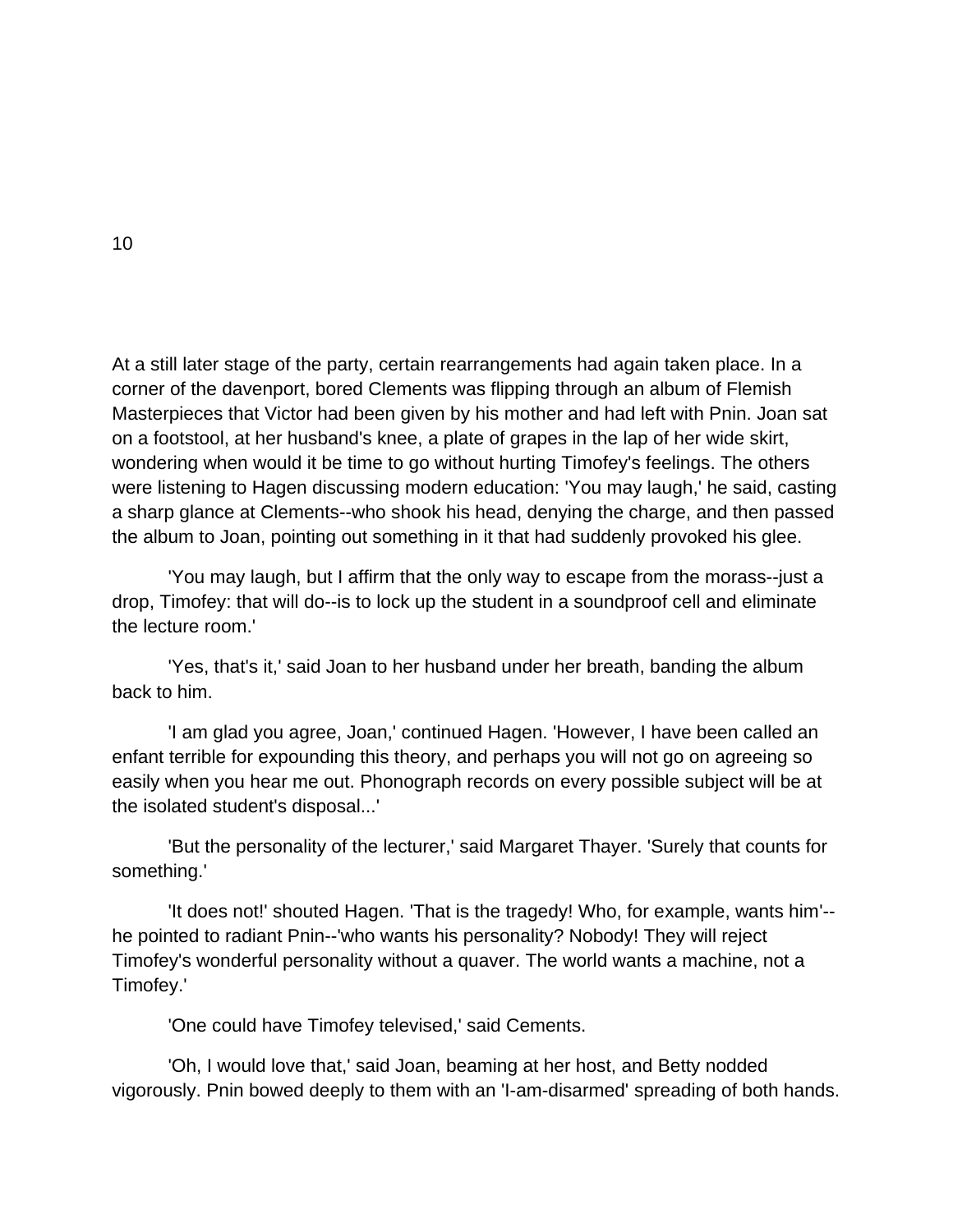'And what do you think of my controversial plan?' asked Hagen of Thomas.

'I can tell you what Tom thinks,' said Cements, still contemplating the same picture in the book that lay open on his knees. 'Tom thinks that the best method of teaching anything is to rely on discussion in class, which means letting twenty young blockheads and two cocky neurotics discuss for fifty minutes something that neither their teacher nor they know. Now, for the last three months,' he went on, without any logical transition. 'I have been looking for this picture, and here it is. The publisher of my new book on the Philosophy of Gesture wants a portrait of me, and Joan and I knew we had seen somewhere a stunning likeness by an Old Master but could not even recall his period. Well, here it is, here it is. The only retouching needed would be the addition of a sport shirt and the deletion of this warrior's hand.'

'I must really protest,' began Thomas.

Clements passed the open book to Margaret Thayer, and she burst out laughing.

'I must protest, Laurence,' said Tom. 'A relaxed discussion in an atmosphere of broad generalizations is a more realistic approach to education than the old-fashioned formal lecture.'

'Sure, sure,' said Clements.

Joan scrambled up to her feet and covered her glass with her narrow palm when Pnin offered to replenish it. Mrs Thayer looked at her wrist-watch, and then at her husband. A soft yawn distended Laurence's mouth. Betty asked Thomas if he knew a man called Fogelman, an expert in bats, who lived in Santa Clara, Cuba. Hagen asked for a glass of water or beer. Whom does he remind me of? thought Pnin suddenly. Eric Wind? Why? They are quite different physically.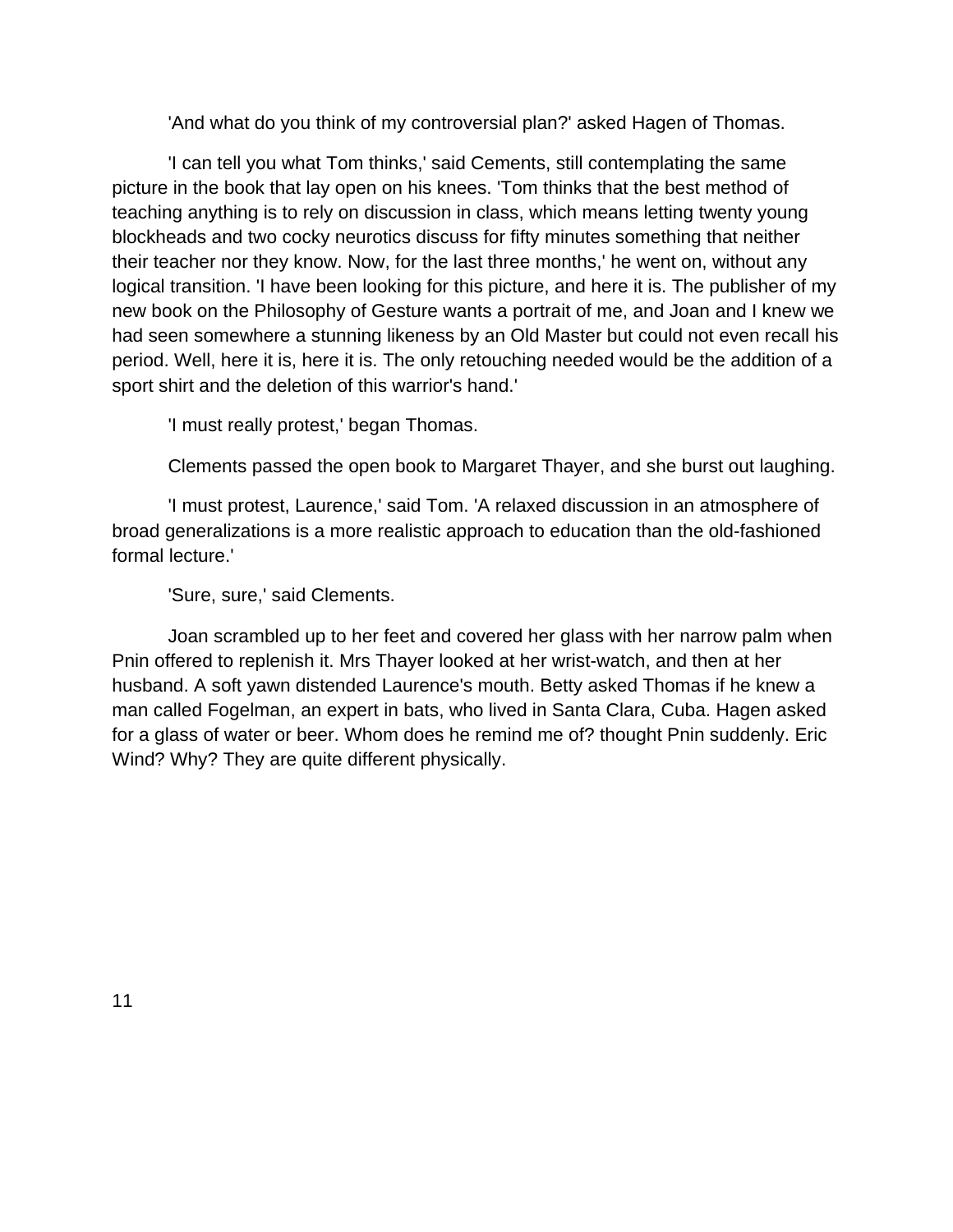The setting of the final scene was the hallway. Hagen could not find the cane he had come with (it had fallen behind a trunk in the closet).

'And I think I left my purse where I was sitting,' said Mrs Thayer, pushing her pensive husband ever so slightly toward the living-room.

Pnin and Clements, in last-minute discourse, stood on either side of the livingroom doorway, like two well-fed caryatides, and drew in their abdomens to let the silent Thayer pass. In the middle of the room Professor Thomas and Miss Bliss--he with his hands behind his back and rising up every now and then on his toes, she holding a tray- -were standing and talking of Cuba, where a cousin of Betty's fiancé had lived for quite a while, Betty understood. Thayer blundered from chair to chair, and found himself with a white bag, not knowing really where he picked it up, his mind being occupied by the adumbrations of lines he was to write down later in the night: We sat and drank, each with a separate past locked up in him, and fate's alarm clocks set at unrelated futures- when, at last, a wrist was cocked, and eyes of consorts met...

Meanwhile, Pnin asked Joan Clements and Margaret Thayer if they would care to see how he had embellished the upstairs rooms. The idea enchanted them. He led the way. His so-called kabinet now looked very cosy, its scratched floor snugly covered with the more or less Pakistan rug which he had once acquired for his office and had recently removed in drastic silence from under the feet of the surprised Falternfels. A tartan lap robe, under which Pnin had crossed the ocean from Europe in 1940, and some endemic cushions disguised the unremovable bed. The pink shelves, which he had found supporting several generations of children's books--from Tom the Bootblack, or the Road to Success by Horatio Alger, Jr, 1889, through Rolf in the Woods by Ernest Thompson Seton, 1911, to a 1928 edition of Compton's Pictured Encyclopedia in ten volumes with foggy little photographs--were now loaded with three hundred sixty-five items from the Waindell College Library.

'And to think I have stamped all these,' sighed Mrs Thayer, rolling her eyes in mock dismay.

'Some stamped Mrs Miller,' said Pnin, a stickler for historical truth.

What struck the visitors most in the bedroom was a large folding screen that cut off the four-poster bed from insidious draughts, and the view from the row of small windows: a dark rock wall rising abruptly some fifty feet away, with a stretch of pale starry sky above the black growth of its crest. On the back lawn, across the reflection of a window, Laurence strolled into the shadows.

'At last you are really comfortable,' said Joan.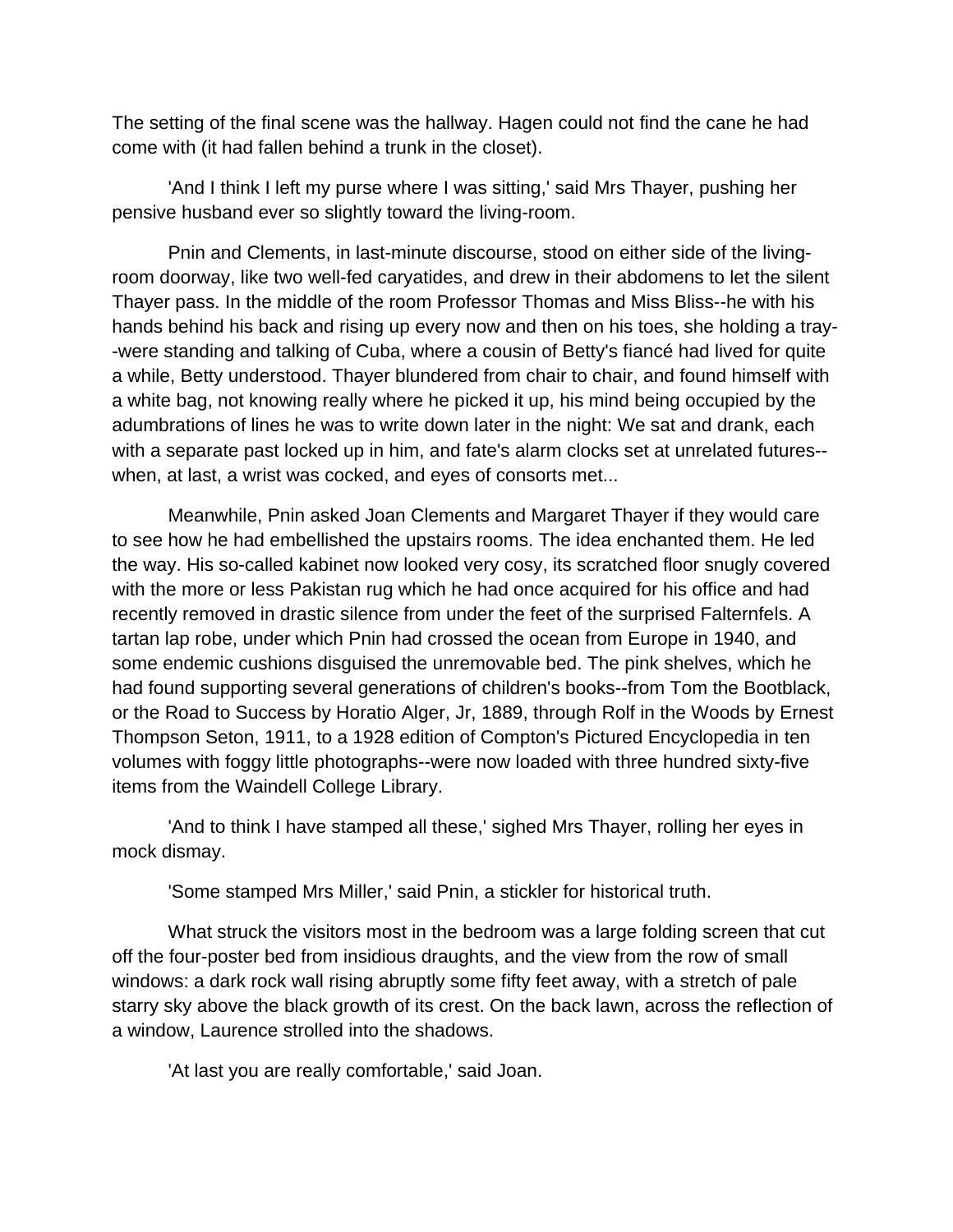'And you know what I will say to you,' replied Pnin in a confidential undertone vibrating with triumph. 'Tomorrow morning, under the curtain of mysteree, I will see a gentleman who is wanting to help me to buy this house!'

They came down again. Roy handed his wife Betty's bag. Herman found his cane. Margaret's bag was sought. Laurence reappeared.

'Good-bye, good-bye, Professor Vin!' sang out Pnin, his cheeks ruddy and round in the lamplight of the porch.

(Still in the hallway, Betty and Margaret Thayer admired proud Dr Hagen's walking-stick, recently sent him from Germany, a gnarled cudgel, with a donkey's head for knob. The head could move one ear. The cane had belonged to Dr Hagen's Bavarian grandfather, a country clergyman. The mechanism of the other ear had broken down in 1914, according to a note the pastor had left. Hagen carried it, he said, in defence against a certain Alsatian in Greenlawn Lane. American dogs were not used to pedestrians. He always preferred walking to driving. The ear could not be repaired. At least, in Waindell.)

'Now I wonder why he called me that,' said T. W. Thomas, Professor of Anthropology, to Laurence and Joan Clements as they walked through blue darkness toward four cars parked under the elms on the other side of the road.

'Our friend,' answered Clements, 'employs a nomenclature all his own. His verbal vagaries add a new thrill to life. His mispronunciations are mythopeic. His slips of the tongue are oracular. He calls my wife John.'

'Still I find it a little disturbing,' said Thomas.

'He probably mistook you for somebody else,' said Cements. 'And for all I know you may be somebody else.'

Before they had crossed the street they were overtaken by Dr Hagen. Professor Thomas, still looking puzzled, took his leave.

'Well,' said Hagen.

It was a fair fall night, velvet below, steel above.

Joan asked: 'You're sure you don't want us to give you a lift?'

'It's a ten-minute walk. And a walk is a must on such a wonderful night.'

The three of them stood for a moment gazing at the stars.

'And all these are worlds,' said Hagen.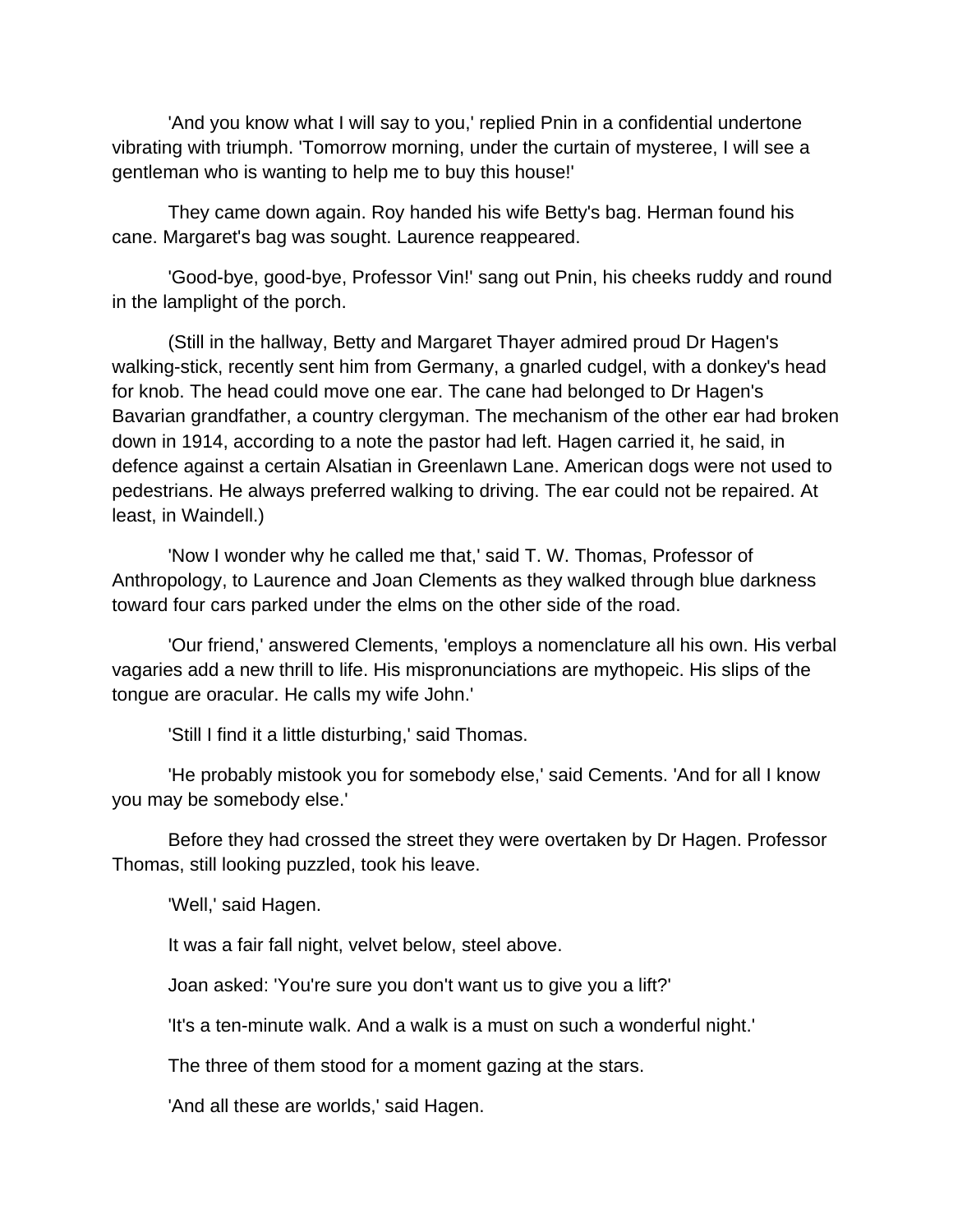'Or else,' said Clements with a yawn, 'a frightful mess. I suspect it is really a fluorescent corpse, and we are inside it.'

From the lighted porch came Pnin's rich laughter as he finished recounting to the Thayers and Betty Bliss how he, too, had once retrieved the wrong reticule.

'Come, my fluorescent corpse, let's be moving,' said Joan. 'It was so nice to see you, Herman. Give my love to Irmgard. What a delightful party. I have never seen Timofey so happy.'

'Yes, thank you,' answered Hagen absent-mindedly.

'You should have seen his face,' said Joan, 'when he told us he was going to talk to a realestate man tomorrow about buying that dream house.'

'He did? You're sure he said that?' Hagen asked sharply.

'Quite sure,' said Joan. 'And if anybody needs a house, it is certainly Timofey.'

'Well, good night,' said Hagen. 'Glad you could come. Good night.'

He waited for them to reach their car, hesitated, and then marched back to the lighted porch, where, standing as on a stage, Pnin was shaking hands a second or third time with the Thayers and Betty.

('I would never,' said Joan, as she backed the car and worked the wheel, 'but never have allowed my child to go abroad with that old Lesbian.'

'Careful,' said Laurence, 'he may be drunk but he is not out of earshot.')

'I shall not forgive you,' said Betty to her merry host, 'for not letting me do the dishes.'

'I'll help him,' said Hagen, ascending the porch steps and thumping upon them with his cane. 'You, children, run along now.'

There was a final round of handshakes, and the Thayers and Betty left.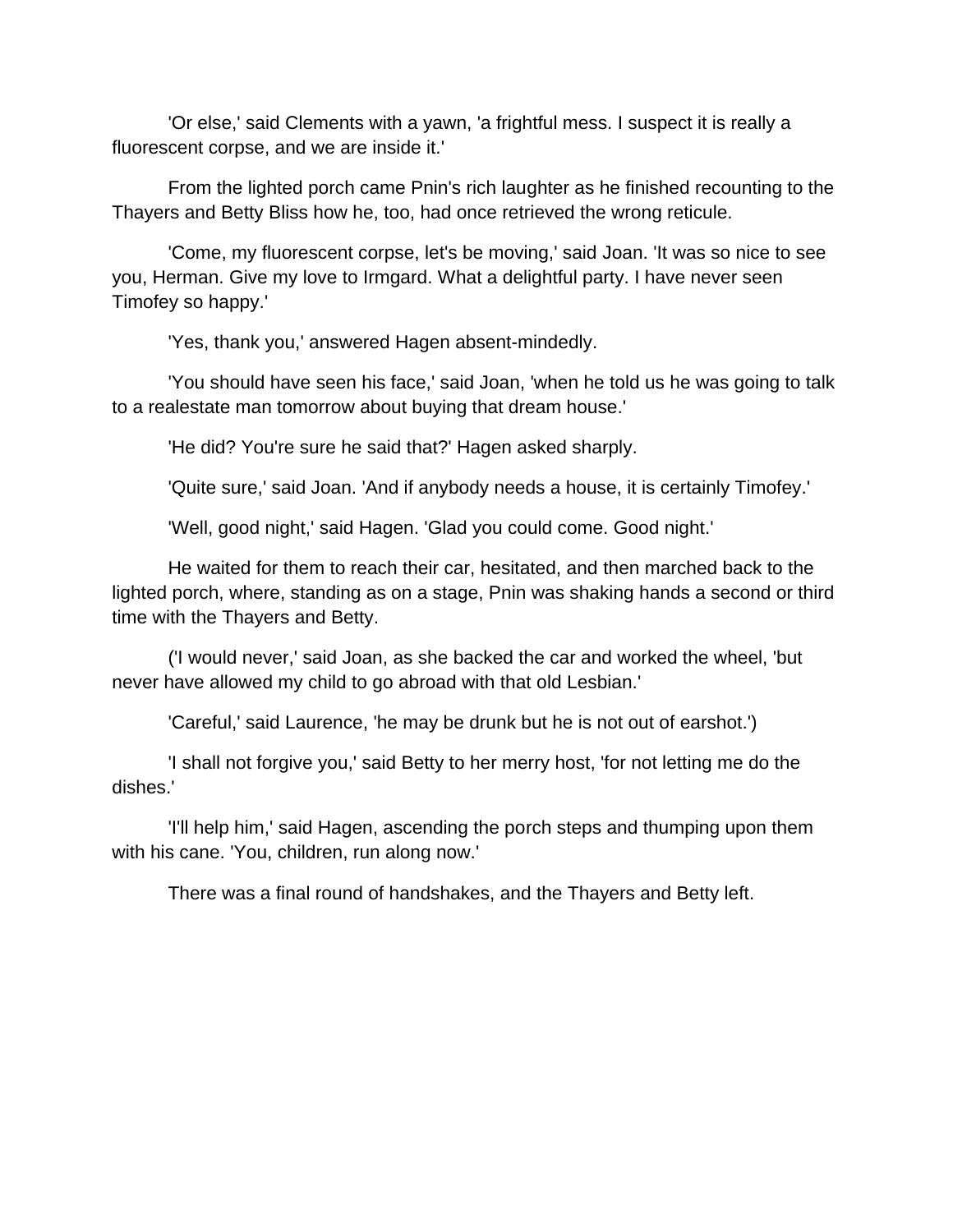'First,' said Hagen, as he and Pnin re-entered the living-room. 'I guess I'll have a last cup of wine with you.'

'Perfect. Perfect!' cried Pnin. 'Let us finish my cruchon.'

They made themselves comfortable, and Dr Hagen said: 'You are a wonderful host, Timofey. This is a very delightful moment. My grandfather used to say that a glass of good wine should be always sipped and savoured as if it were the last one before the execution. I wonder what you put into this punch. I also wonder if, as our charming Joan affirms, you are really contemplating buying this house?'

'Not contemplating--peeping a little at possibilities,' replied Pnin with a gurgling laugh.

'I question the wisdom of it,' continued Hagen nursing his goblet.

'Naturally, I am expecting that I will get tenure at last,' said Pnin rather slyly. 'I am now Assistant Professor nine years. Years run. Soon I will be Assistant Emeritus. Hagen, why are you silent?'

'You place me in a very embarrassing position, Timofey. I hoped you would not raise this particular question.'

'I do not raise the question. I say that I only expect--oh, not next year, but example given, at hundredth anniversary of Liberation of Serfs--Waindell will make me Associate.'

'Well, you see, my dear friend, I must tell you a sad secret. It is not official yet, and you must promise not to mention it to anyone.'

'I swear,' said Pnin, raising his hand.

'You cannot but know,' continued Hagen, 'with what loving care I built our great department. I, too, am no longer young. You say, Timofey, you have been here for nine years. But I have been giving my all for twenty-nine years to this university I My modest all. As my friend, Dr Kraft, wrote me the other day: you, Herman Hagen, have done alone more for Germany in America than all our missions have done in Germany for America. And what happens now? I have nursed this Falternfels, this dragon, in my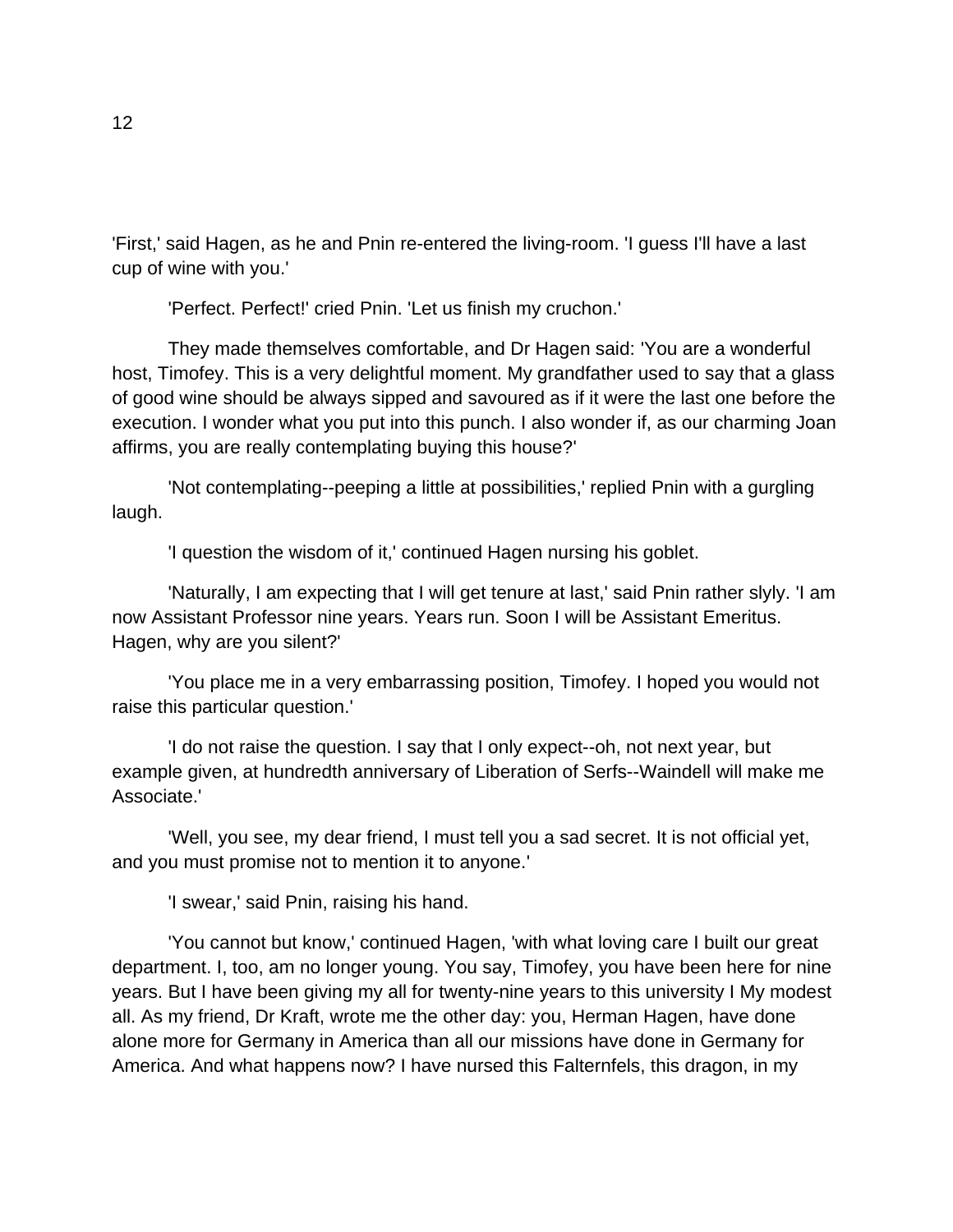bosom, and he has now worked himself into a key position. I spare you the details of the intrigue!'

'Yes,' said Pnin with a sigh, 'intrigue is horrible, horrible. But, on the other side, honest work will always prove its advantage. You and I will give next year some splendid new courses which I have planned long ago. On Tyranny. On the Boot. On Nicholas the First. On all the precursors of modern atrocity. Hagen, when we speak of injustice, we forget Armenian massacres, tortures which Tibet invented, colonists in Africa.... The history of man is the history of pain!'

Hagen bent over to his friend and patted him on his knobby knee.

'You are a wonderful romantic, Timofey, and under happier circumstances…However, I can tell you that in the Spring Term we are going to do something unusual. We are going to stage a Dramatic Programme--scenes from Kotzebue to Hauptmann. I see it as a sort of apotheosis.... But let us not anticipate. I, too, am a romantic, Timofey, and therefore cannot work with people like Bodo, as our trustees wish me to do. Kraft is retiring at Seaboard, and it has been offered to me that I replace him, beginning next fall.'

'I congratulate you,' said Pnin warmly.

'Thanks, my friend. It is certainly a very fine and prominent position. I shall apply to a wider field of scholarship and administration the invaluable experience I have gained here. Of course, since I know Bodo will not continue you in the German Department, my first move was to suggest you come with me, but they tell me they have enough Slavists at Seaboard without you. So I spoke to Blorenge, but the French Department here is also full up. This is unfortunate, because Waindell feels that it would be too much of a financial burden to pay you for two or three Russian courses that have ceased to attract students. Political trends in America, as we all know, discourage interest in things Russian. On the other hand, you'll be glad to know that the English Department is inviting one of your most brilliant compatriots, a really fascinating lecturer--I have heard him once; I think he's an old friend of yours.'

Pnin cleared his throat and asked: 'It signifies that they are firing me?'

'Now, don't take it too hard, Timofey. I'm sure your old friend--'

'Who is old friend?' queried Pnin, slitting his eyes.

Hagen named the fascinating lecturer.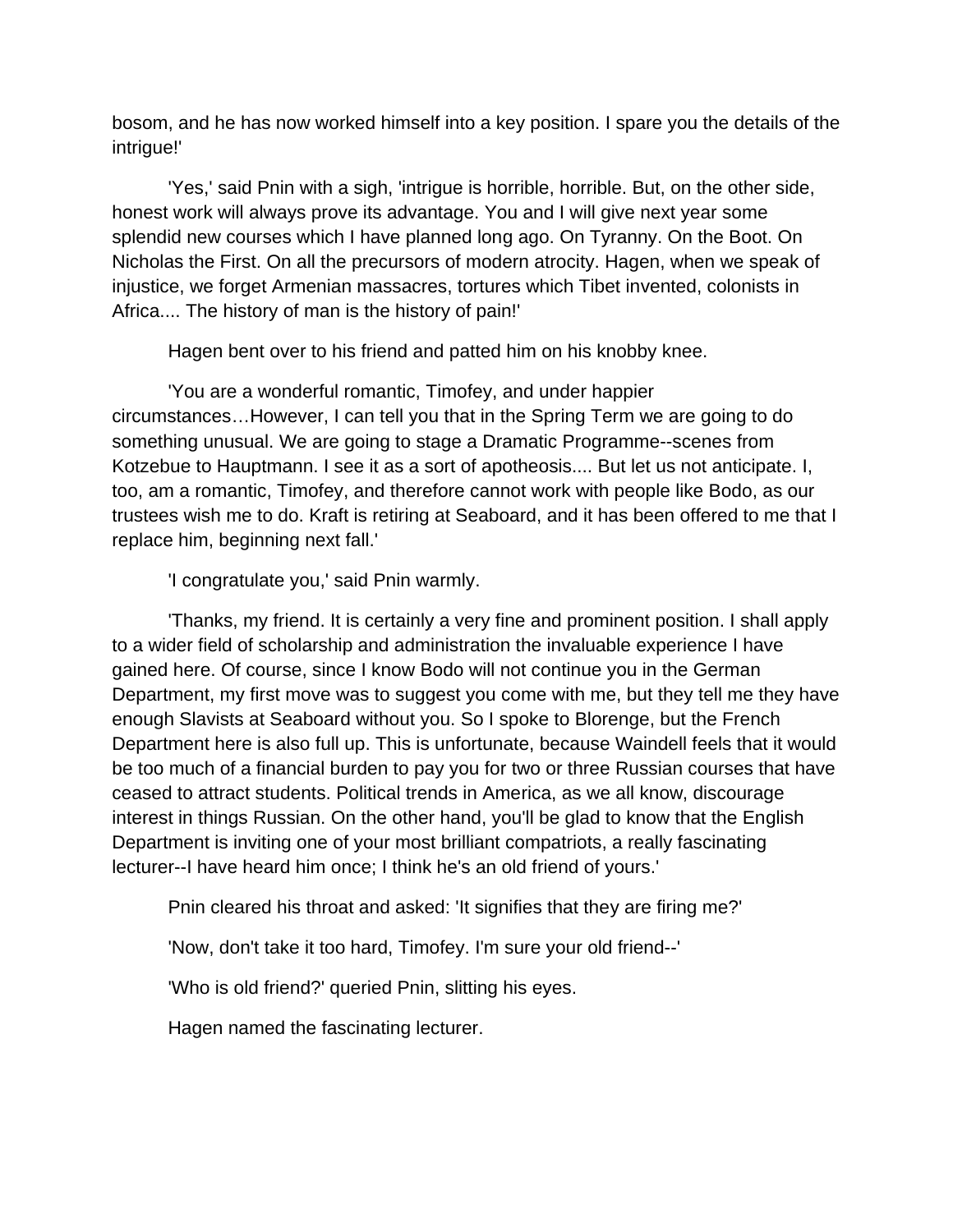Leaning forward, his elbows propped on his knees, clasping and unclasping his hands, Pnin said: 'Yes, I know him thirty years or more. We are friends, but there is one thing perfectly certain. I will never work under him.'

'Well, I guess you should sleep on it. Perhaps some solution may be found. Anyway, we'll have ample opportunity to discuss these matters. We shall just go on teaching, you and I, as if nothing had happened, nicht wahr? We must be brave, Timofey!'

'So they have fired me,' said Pnin, clasping his hands and nodding his head.

'Yes we are in the same boat, in the same boat,' said jovial Hagen, and he stood up. It was getting very late.

'I go now,' said Hagen, who, though a lesser addict of the present tense than Pnin, also held it in favour. 'It has been a wonderful party, and I would never have allowed myself to spoil the merriment if our mutual friend had not informed me of your optimistic intentions. Good night. Oh, by the way… Naturally, you will get your salary for the Fall Term in full, and then we shall see how much we can obtain for you in the Spring Term, especially if you will agree to take off some stupid office work from my poor old shoulders, and also if you will participate vitally in the Dramatic Programme in New Hall. I think you should actually play in it, under my daughter's direction; it would distract you from sad thoughts. Now go to bed at once, and put yourself to sleep with a good mystery story.'

On the porch he pumped Pnin's unresponsive hand with enough vigour for two. Then he flourished his cane and merrily marched down the wooden steps.

The screen door banged behind him.

'Der arme Kerl,' muttered kind-hearted Hagen to himself as he walked homeward. 'At least, I have sweetened the pill.'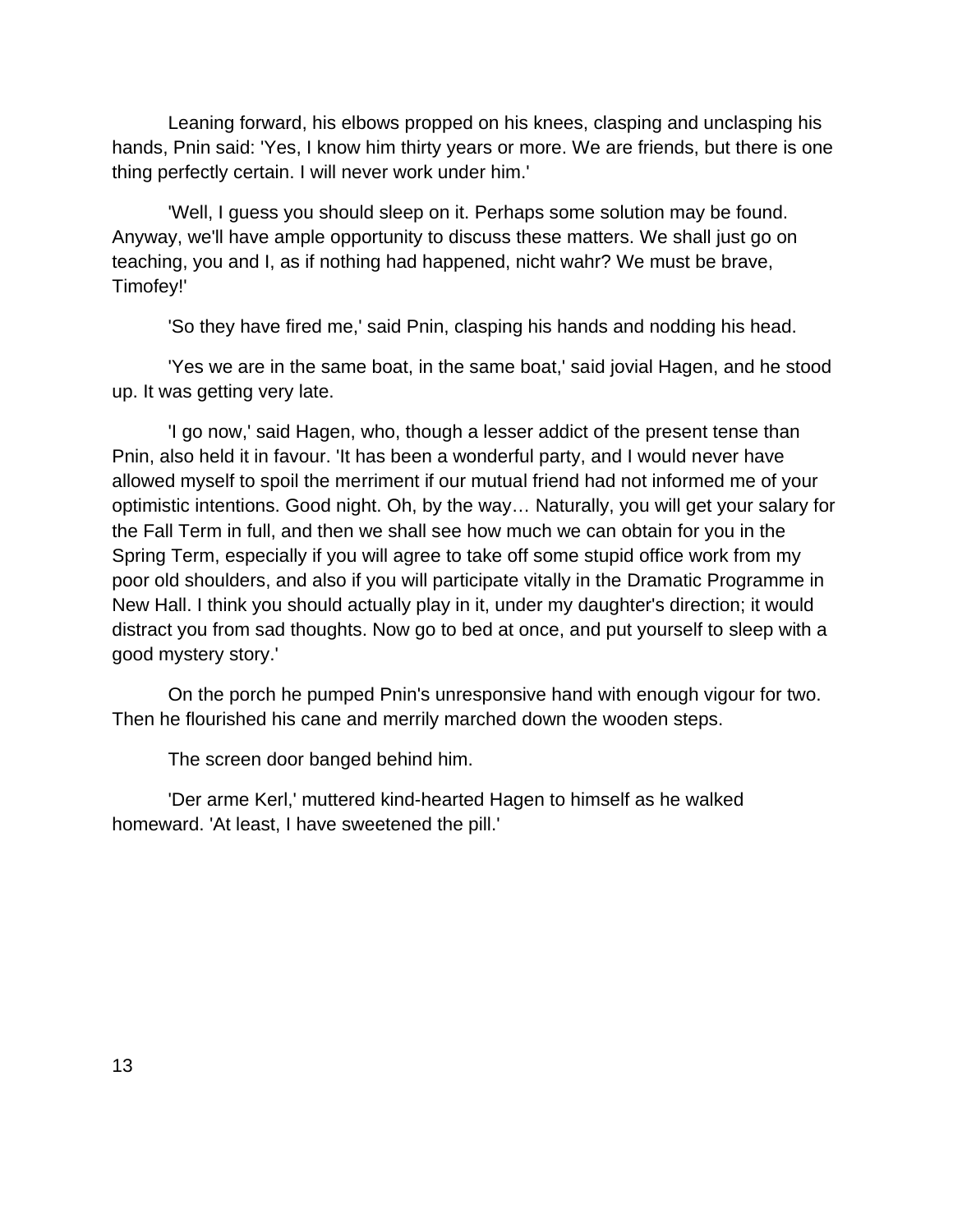From the sideboard and dining-room table Pnin removed to the kitchen sink the used china and silverware. He put away what food remained into the bright Arctic light of the refrigerator. The ham and tongue had all gone, and so had the little sausages; but the vinaigrette had not been a success, and enough caviare and meat tarts were left over for a meal or two tomorrow. 'Boom-boom-boom,' said the china closet as he passed by. He surveyed the living-room and started to tidy it up. A last drop of Pnin's Punch glistened in its beautiful bowl Joan had crooked a lipstick-stained cigarette butt in her saucer; Betty had left no trace and had taken all the glasses back to the kitchen. Mrs Thayer had forgotten a booklet of pretty multi-coloured matches on her plate, next to a bit of nougat. Mr Thayer had twisted into all kinds of weird shapes half a dozen paper napkins; Hagen had quenched a messy cigar in an uneaten bunchlet of grapes.

In the kitchen, Pnin prepared to wash up the dishes. He removed his silk coat, his tie, and his dentures. To protect his shirt front and tuxedo trousers, he donned a soubrette's dappled apron. He scraped various titbits off the plates into a brown paper bag, to be given eventually to a mangy little white dog, with pink patches on its back, that visited him sometimes in the afternoon--there was no reason a human's misfortune should interfere with a canine's pleasure.

He prepared a bubble bath in the sink for the crockery, glass, and silverware, and with infinite care lowered the aquamarine bowl into the tepid foam. Its resonant flint glass emitted a sound full of muffled mellowness as it settled down to soak. He rinsed the amber goblets and the silverware under the tap, and submerged them in the same foam. Then he fished out the knives, forks, and spoons, rinsed them, and began to wipe them. He worked very slowly, with a certain vagueness of manner that might have been taken for a mist of abstraction in a less methodical man. He gathered the wiped spoons into a posy, placed them in a pitcher which he had washed but not dried, and then took them out one by one and wiped them all over again. He groped under the bubbles, around the goblets, and under the melodious bowl, for any piece of forgotten silver--and retrieved a nutcracker. Fastidious Pnin rinsed it, and was wiping it, when the leggy thing somehow slipped out of the towel and fell like a man from a roof. He almost caught it- his fingertips actually came into contact with it in mid-air, but this only helped to propel it into the treasure-concealing foam of the sink, where an excruciating crack of broken glass followed upon the plunge.

Pnin hurled the towel into a comer and, turning away stood for a moment staring at the blackness beyond the threshold of the open back door. A quiet, lacy-winged little green insect circled in the glare of a strong naked lamp above Pnin's glossy bald head. He looked very old, with his toothless mouth half open and a film of tears dimming his blank, unblinking eyes. Then, with a moan of anguished anticipation, he went back to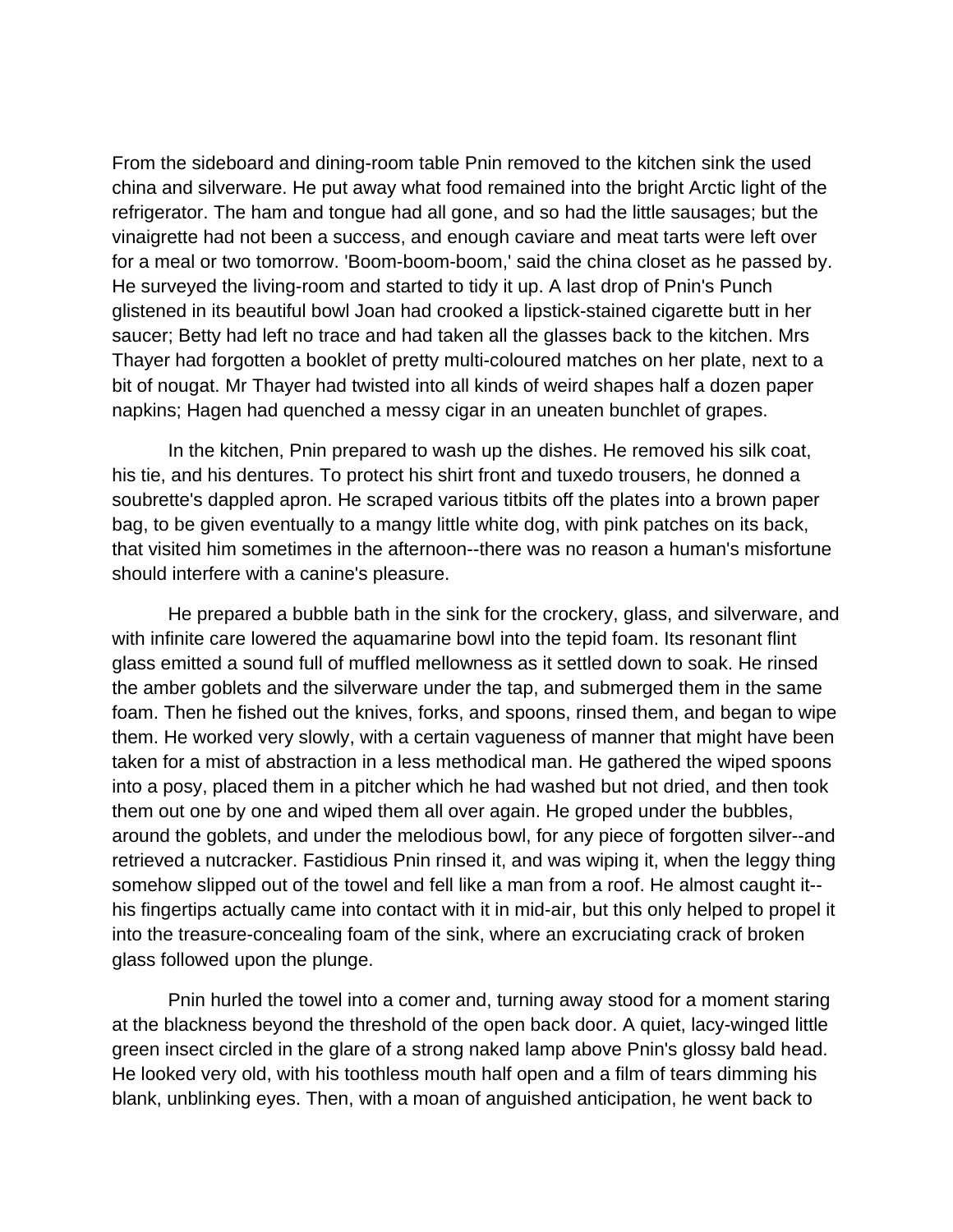the sink and, bracing himself, dipped his hand deep into the foam. A jagger of glass stung him. Gently he removed a broken goblet. The beautiful bowl was intact. He took a fresh dish towel and went on with his household work.

When everything was clean and dry, and the bowl stood aloof and serene on the safest shelf of a cupboard, and the little bright house was securely locked up in the large dark night. Pnin sat down at the kitchen table and, taking a sheet of yellow scrap paper from its drawer, unclipped his fountain pen and started to compose the draft of a letter: 'Dear Hagen,' he wrote in his clear firm hand, 'permit me to recaputilate (crossed out) recapitulate the conversation we had tonight. It, I must confess, somewhat astonished me. If I had the honour to correctly understand you, you said--'

Chapter Seven

1

My first recollection of Timofey Pnin is connected with a speck of coal dust that entered my left eye on a spring Sunday in 1911.

It was one of those rough, gusty, and lustrous mornings in St Petersburg, when the last transparent piece of Ladoga ice has been carried away to the gulf by the Neva, and her indigo waves heave and lap the granite of the embankment, and the tugboats and huge barges, moored along the quay, creak and scrape rhythmically, and the mahogany and brass of anchored steam yachts shine in the skittish sun. I had been trying out a beautiful new English bicycle given me for my twelfth birthday, and, as I rode home to our rosy-stone house in the Morskaya, over parquet-smooth wooden pavements, the consciousness of having gravely disobeyed my tutor was less bothersome than the granule of smarting pain in the far north of my eyeball. Home remedies, such as the application of wads of cotton-wool soaked in cool tea and the tri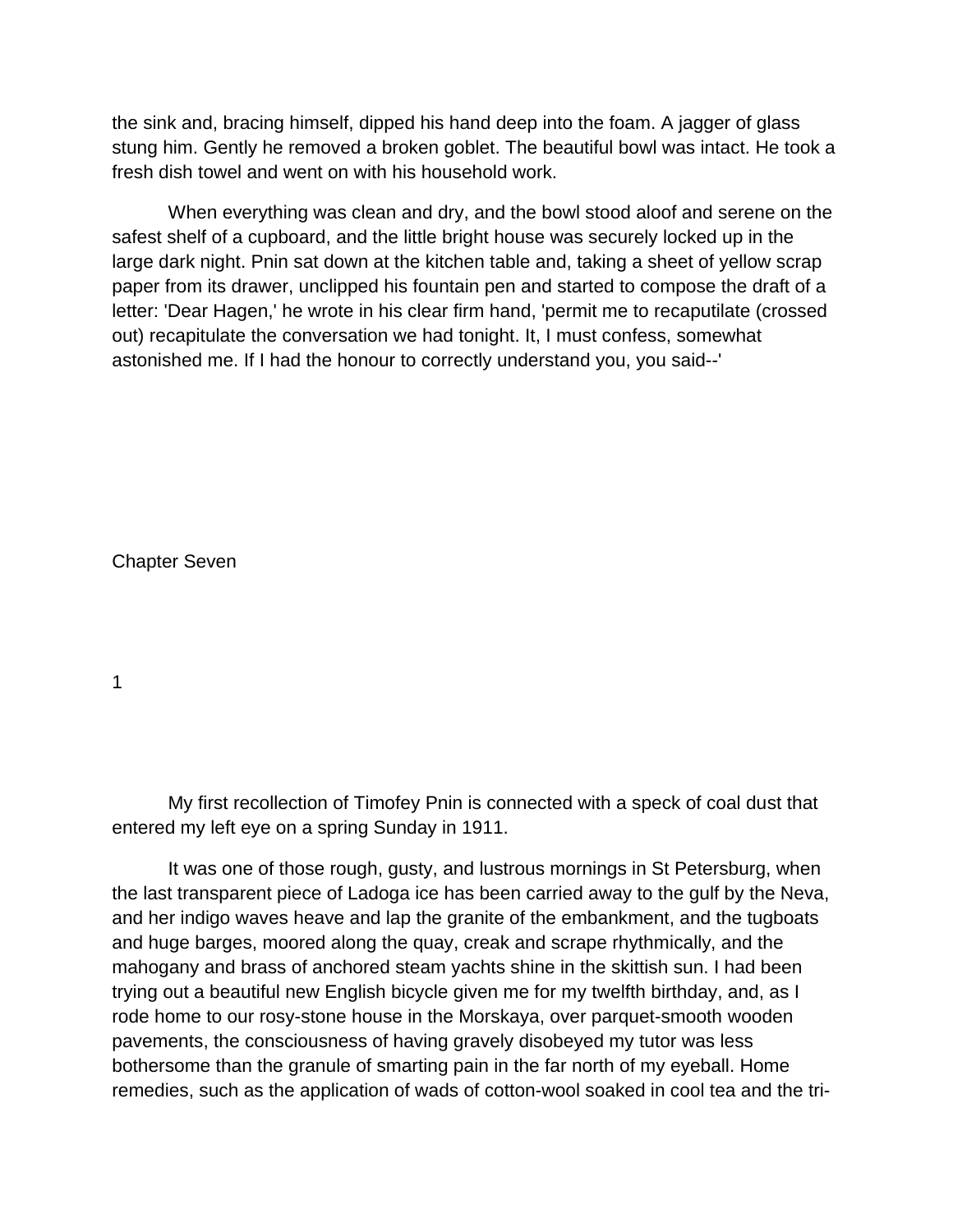k-nosu (rub-noseward) device, only made matters worse; and when I awoke next morning, the object lurking under my upper eyelid felt like a solid polygon that became more deeply embedded at every watery wink. In the afternoon I was taken to a leading ophthalmologist, Dr Pavel Pnin.

One of those silly incidents that remain forever in a child's receptive mind marked the space of time my tutor and I spent in Dr Pnin's sundust-and-plush waiting-room, where the blue dab of a window in miniature was reflected in the glass dome of an ormolu clock on the mantelpiece, and two flies kept describing slow quadrangles around the lifeless chandelier. A lady, wearing a plumed hat, and her dark-spectacled husband were sitting in connubial silence on the davenport; then a cavalry officer entered and sat near the window reading a newspaper; then the husband repaired to Dr Pnin's study; and then I noticed an odd expression on my tutor's face.

With my good eye I followed his stare. The officer was leaning toward the lady. In rapid French he berated her for something she had done or not done the day before. She gave him her gloved hand to kiss. He glued himself to its eyelet--and forthwith left, cured of whatever had ailed him.

In softness of features, body bulk, leanness of leg, apish shape of ear and upper lip, Dr Pavel Pnin looked very like Timofey, as the latter was to look three or four decades later. In the father, however, a fringe of straw-coloured hair relieved a waxlike calvity; he wore a black-rimmed pince-nez on a black ribbon like the late Dr Chekhov; he spoke in a gentle stutter, very unlike his son's later voice. And what a divine relief it was when, with a tiny instrument resembling an elf's drumstick, the tender doctor removed from my eyeball the offending black atom! I wonder where that speck is now? The dull, mad fact is that it does exist somewhere.

Perhaps because on my visits to schoolmates I had seen other middle-class apartments, I unconsciously retained a picture of the Pnin flat that probably corresponds to reality. I can report therefore that as likely as not it consisted of two rows of rooms divided by a long corridor; on one side was the waiting-room, the doctor's office, presumably a dining-room and a drawing-room farther on; and on the other side were two or three bedrooms, a schoolroom, a bathroom, a maid's room, and a kitchen. I was about to leave with a phial of eye lotion, and my tutor was taking the opportunity to ask Dr Pnin if eyestrain might cause gastric trouble, when the front door opened and shut. Dr Pnin nimbly walked into the passage, voiced a query, received a quiet answer, and returned with his son Timofey, a thirteen-year-old gimnazist (classical school pupil) in his gimnazicheskiy uniform--black blouse, black pants, shiny black belt (I attended a more liberal school where we wore what we liked).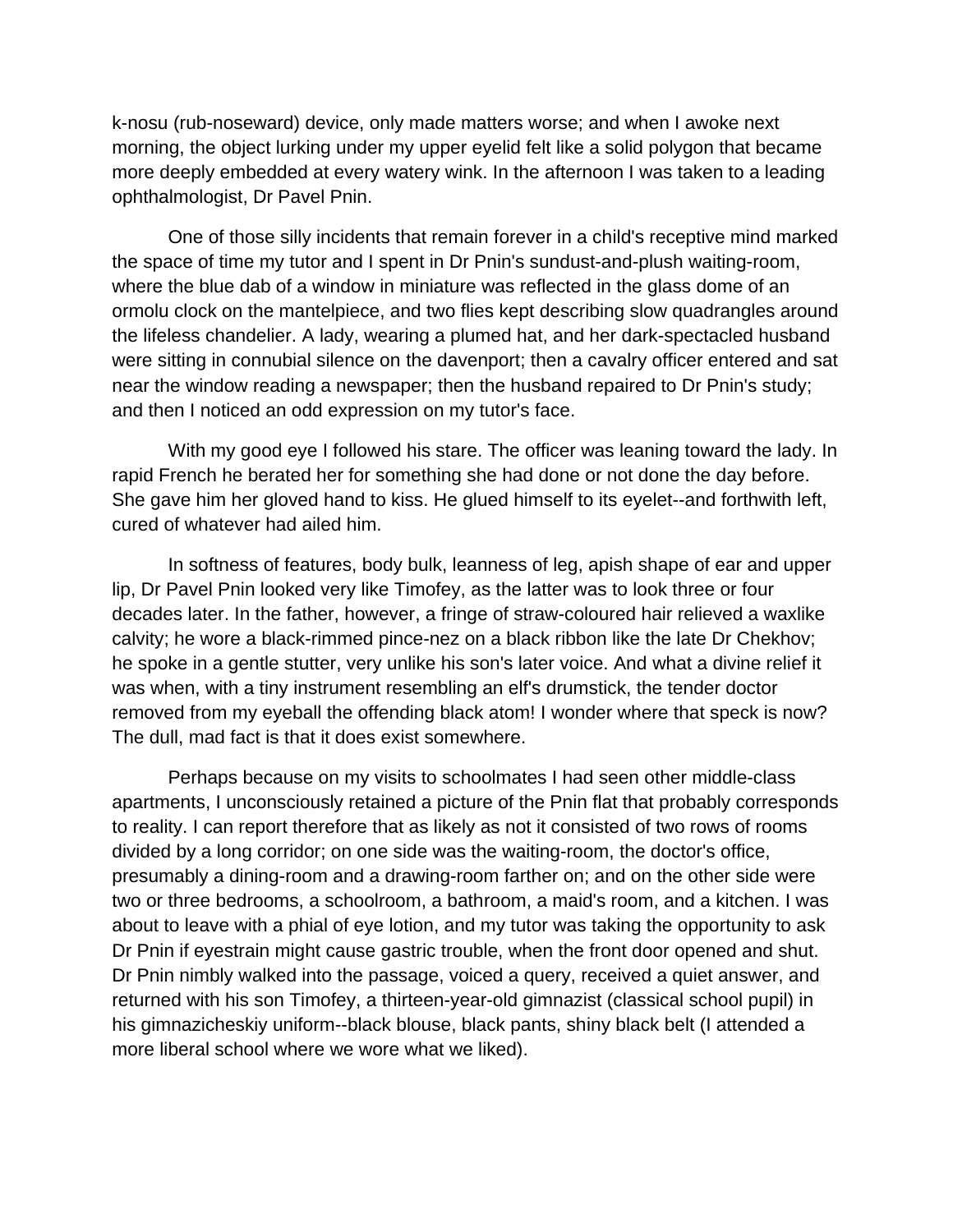Do I really remember his crew cut, his puffy pale face, his red ears? Yes, distinctly. I even remember the way he imperceptibly removed his shoulder from under the proud paternal hand, while the proud paternal voice was saying: 'This boy has just got a Five Plus (A +) in the Algebra examination.' From the end of the corridor there came a steady smell of hashed-cabbage pie, and through the open door of the schoolroom I could see a map of Russia on the wall, books on a shelf, a stuffed squirrel, and a toy monoplane with linen wings and a rubber motor. I had a similar one but twice bigger, bought in Biarritz. After one had wound up the propeller for some time, the rubber would change its manner of twist and develop fascinating thick whorls which predicted the end of its tether.

2

Five years later, after spending the beginning of the summer on our estate near St Petersburg, my mother, my young brother, and I happened to visit a dreary old aunt at her curiously desolate country seat not far from a famous resort on the Baltic coast. One afternoon, as in concentrated ecstasy I was spreading, underside up, an exceptionally rare aberration of the Paphia Fritillary, in which the silver stripes ornamenting the lower surface of its hindwings had fused into an even expanse of metallic gloss, a footman came up with the information that the old lady requested my presence. In the reception hall I found her talking to two self-conscious youths in university student uniforms. One, with the blond fuzz, was Timofey Pnin, the other with the russet down, was Grigoriy Belochkin. They had come to ask my grand-aunt the permission to use an empty barn on the confines of her property for the staging of a play. This was a Russian translation of Arthur Schnitzler's three-act Liebelei. Ancharov, a provincial semi-professional actor, with a reputation consisting mainly of faded newspaper clippings, was helping to rig up the thing. Would I participate? But at sixteen I was as arrogant as I was shy, and declined to play the anonymous gentleman in Act One. The interview ended in mutual embarrassment, not alleviated by Pnin or Belochkin overturning a glass of pear kvas, and I went back to my butterfly. A fortnight later I was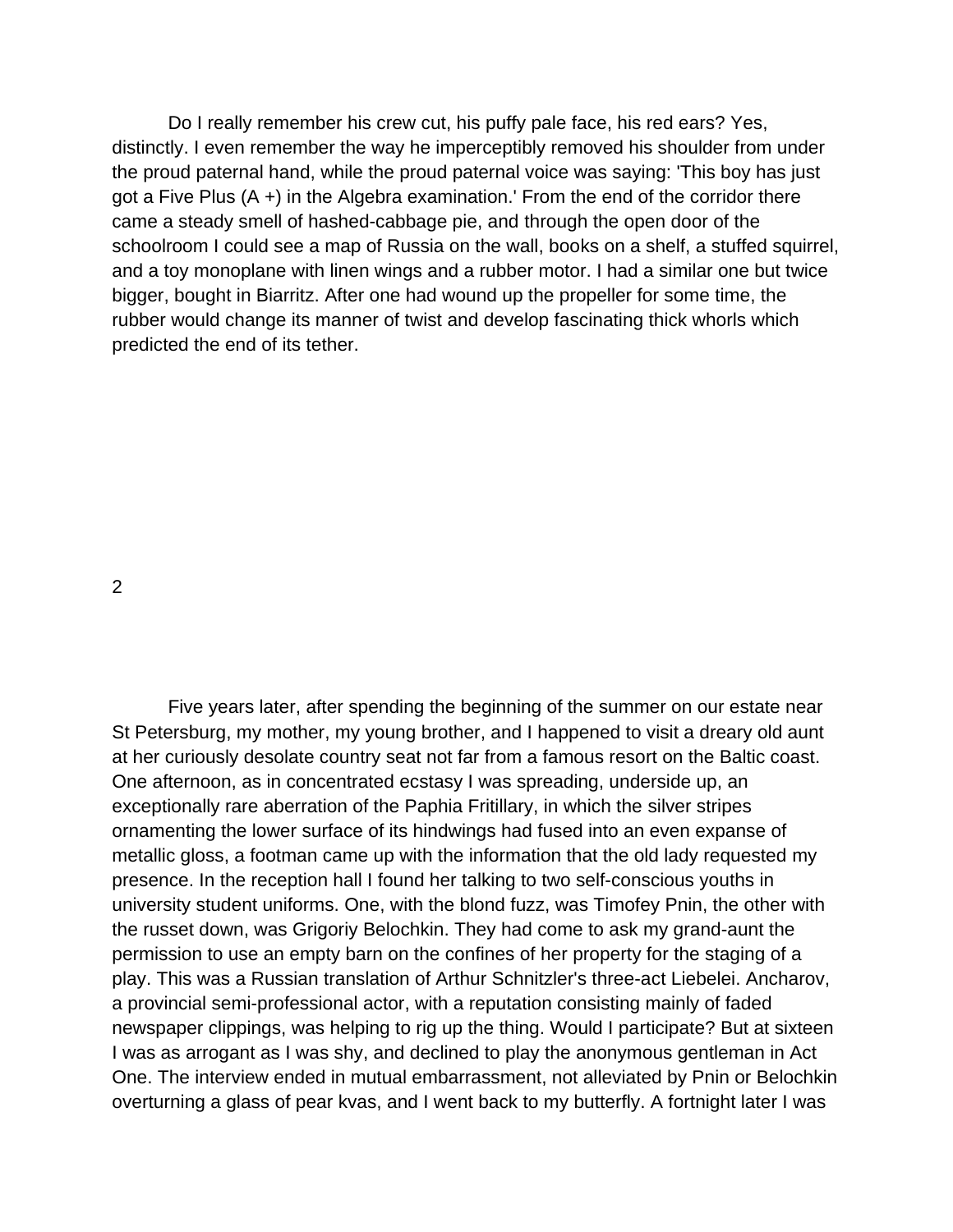somehow or other compelled to attend the performance. The barn was full of dachniki (vacationists) and disabled soldiers from a nearby hospital. I came with my brother, and next to me sat the steward of my aunt's estate, Robert Karlovich Horn, a cheerful plump person from Riga with bloodshot, porcelain-blue eyes, who kept applauding heartily at the wrong moments. I remember the odour of decorative fir branches, and the eyes of peasant children glistening through the chinks in the walls. The front seats were so close to the stage that when the betrayed husband produced a packet of love-letters written to his wife by Fritz Lobheimer, dragoon and college student, and flung them into Fritz's face, you could see perfectly well that they were old postcards with the stamp corners cut off. I am perfectly sure that the small role of this irate Gentleman was taken by Timofey Pain (though, of course, he might also have appeared as somebody else in the following acts); but a buff overcoat, bushy mustachios, and a dark wig with a median parting disguised him so thoroughly that the minuscule interest I took in his existence might not have warranted any conscious assurance on my part. Fritz, the young lover doomed to die in a duel, not only has that mysterious affair backstage with the Lady in Black Velvet, the Gentleman's wife, but toys with the heart of Christine, a naïve Viennese maiden. Fritz was played by stocky, forty-year-old Ancharov, who wore a warm-taupe make-up, thumped his chest with the sound of rug beating, and by his impromptu contributions to the role he had not deigned to learn almost paralysed Fritz's pal, Theodor Kaiser (Grigoriy Belochkin). A moneyed old maid in real life, whom Ancharov humoured, was miscast as Christine Weiring, the violinist's daughter. The role of the little milliner, Theodor's amoretta, Mizi Schlager, was charmingly acted by a pretty, slender-necked, velvet-eyed girl, Belochkin's sister, who got the greatest ovation of the night.

3

It is improbable that during the years of Revolution and Civil War which followed I had occasion to recall Dr Pnin and his son. If I have reconstructed in some detail the precedent impressions, it is merely to fix what flashed through my mind when, on an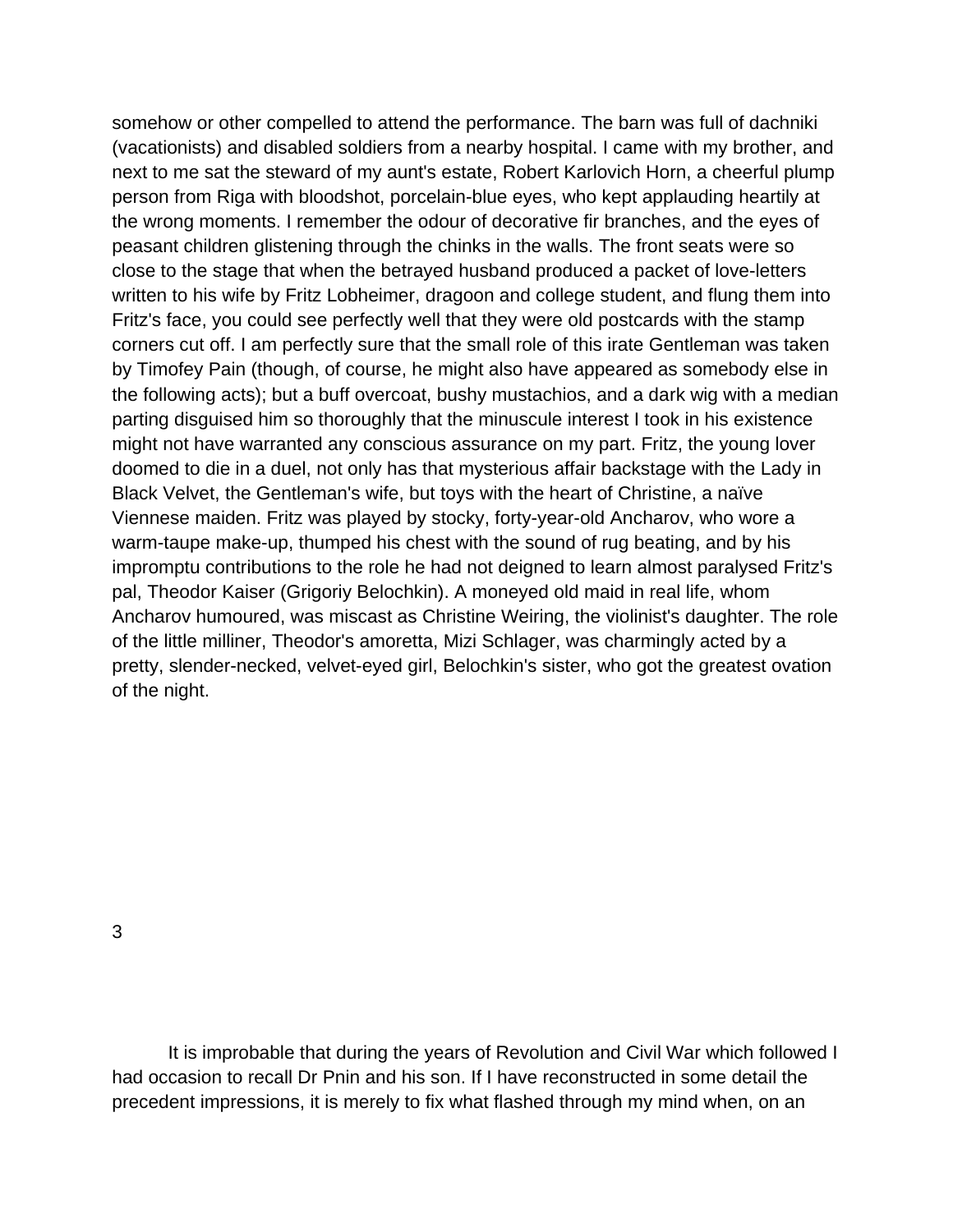April night in the early twenties, at a Paris café, I found myself shaking hands with auburn-bearded, infantine-eyed Timofey Pnin, erudite young author of several admirable papers on Russian culture. It was the custom among émigré writers and artists to gather at the Three Fountains after the recitals or lectures that were so popular among Russian expatriates; and it was on such an occasion that, still hoarse from my reading, I tried not only to remind Pnin of former meetings, but also to amuse him and other people around us with the unusual lucidity and strength of my memory. However, he denied everything. He said he vaguely recalled my grand-aunt but had never met me. He said that his marks in algebra had always been poor and that, anyway, his father never displayed him to patients; he said that in Zabava (Liebelei) he had only acted the part of Christine's father. He repeated that we had never seen each other before. Our little discussion was nothing more than good-natured banter, and everybody laughed; and noticing how reluctant he was to recognize his own past, I switched to another, less personal, topic.

Presently I grew aware that a striking-looking young girl in a black silk sweater, with a golden band around her brown hair, had become my chief listener. She stood before me, right elbow resting on left palm, right hand holding cigarette between finger and thumb as a gipsy would, cigarette sending up its smoke; bright blue eyes half closed because of the smoke. She was Liza Bogolepov, a medical student who also wrote poetry. She asked me if she could send me for appraisal a batch of her poems. A little later at the same party, I noticed her sitting next to a repulsively hairy young composer, Ivan Nagoy; they were drinking auf Bruderschaft, which is performed by intertwining arms with one's co-drinker, and some chairs away Dr Barakan, a talented neurologist and Liza's latest lover, was watching her with quiet despair in his dark almond-shaped eyes.

A few days later she sent me those poems; a fair sample of her production is the kind of stuff that émigré rhymsterettes wrote after Akhmatova: lackadaisical little lyrics that tiptoed in more or less anapaestic trimeter and sat down rather heavily with a wistful sigh: Samotsvétov króme ochéy Net u menyá nikakíh, No est' róza eshchó nezhnéy Rózovïh gub moíh.

I yúnosha tíhiy skazál: 'Vashe sérdtse vsegó nezhnéy...'

I yá opustíla glazá...

I have marked the stress accents, and transliterated the Russian with the usual understanding that u is pronounced like a short 'oo', i like a short 'ee', and zh like a French 'j'. Such incomplete rhymes as skazal--glaza were considered very elegant. Note also the erotic undercurrents and cour d'amour implications. A prose translation would go: 'No jewels, save my eyes, do I own, but I have a rose which is even softer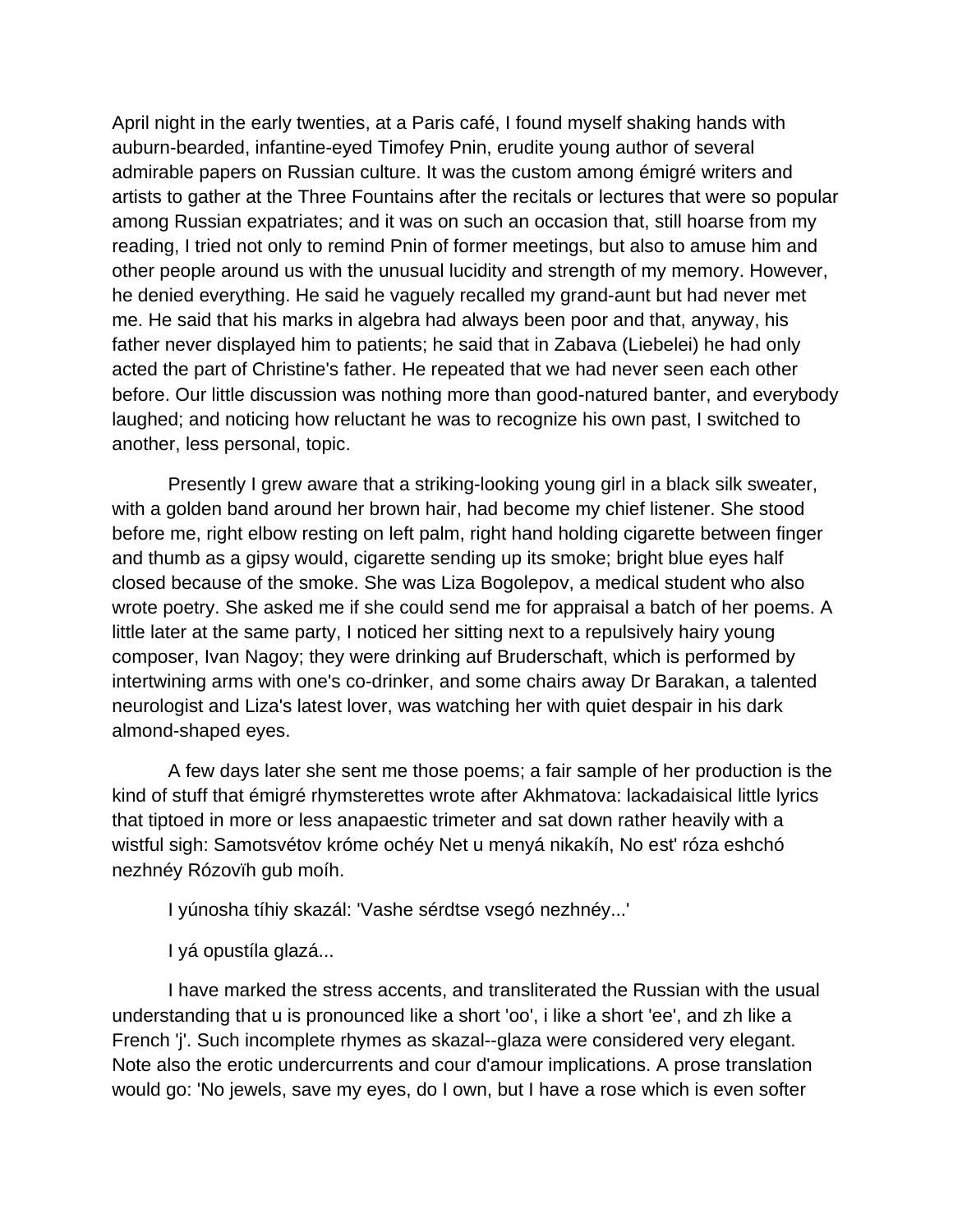than my rosy lips. And a quiet youth said: "There is nothing softer than your heart." And I lowered my gaze....

I wrote back telling Liza that her poems were bad and she ought to stop composing. Sometime later I saw her in another café, sitting at a long table, abloom and ablaze among a dozen young Russian poets. She kept her sapphire glance on me with a mocking and mysterious persistence. We talked. I suggested she let me see those poems again in some quieter place. She did. I told her they struck me as being even worse than they had seemed at the first reading. She lived in the cheapest room of a decadent little hotel with no bath and a pair of twittering young Englishmen for neighbours.

Poor Liza! She had of course her artistic moments when she would stop, entranced, on a May night in a squalid street to admire--nay, to adore--the motley remains of an old poster on a wet black wall in the light of a street lamp, and the translucent green of linden leaves where they drooped next to the lamp, but she was one of those women who combine healthy good looks with hysterical sloppiness; lyrical outbursts with a very practical and very commonplace mind; a vile temper with sentimentality; and languorous surrender with a robust capacity for sending people on wild-goose errands. In the result of emotions and in the course of events, the narration of which would be of no public interest whatsoever, Liza swallowed a handful of sleeping pills. As she tumbled into unconsciousness she knocked over an open bottle of the deep-red ink which she used to write down her verses, and that bright trickle coming from under her door was noticed by Chris and Lew just in time to have her saved.

I had not seen her for a fortnight after that contretemps when, on the eve of my leaving for Switzerland and Germany, she waylaid me in the little garden at the end of my street, looking svelte and strange in a charming new dress as dove-grey as Paris, and wearing a really enchanting new hat with a blue bird's wing, and handed me a folded paper. 'I want a last piece of advice from you,' said Liza in what the French call a 'white' voice. 'This is an offer of marriage that I have received. I shall wait till midnight. If I don't hear from you, I shall accept it.' She hailed a taxi and was gone.

The letter has by chance remained among my papers. Here it is: 'I am afraid you will be pained by my confession, my dear Lise' (the writer, though using Russian, called her throughout by this French form of her name, in order, I presume, to avoid both the too familiar 'Liza' and the too formal 'Elizaveta Innokentievna'). 'It is always painful for a sensitive (chutkiy) person to see another in an awkward position. And I am definitely in an awkward position.

'You, Lise, are surrounded by poets, scientists, artists, dandies. The celebrated painter who made your portrait last year is now, it is said, drinking himself to death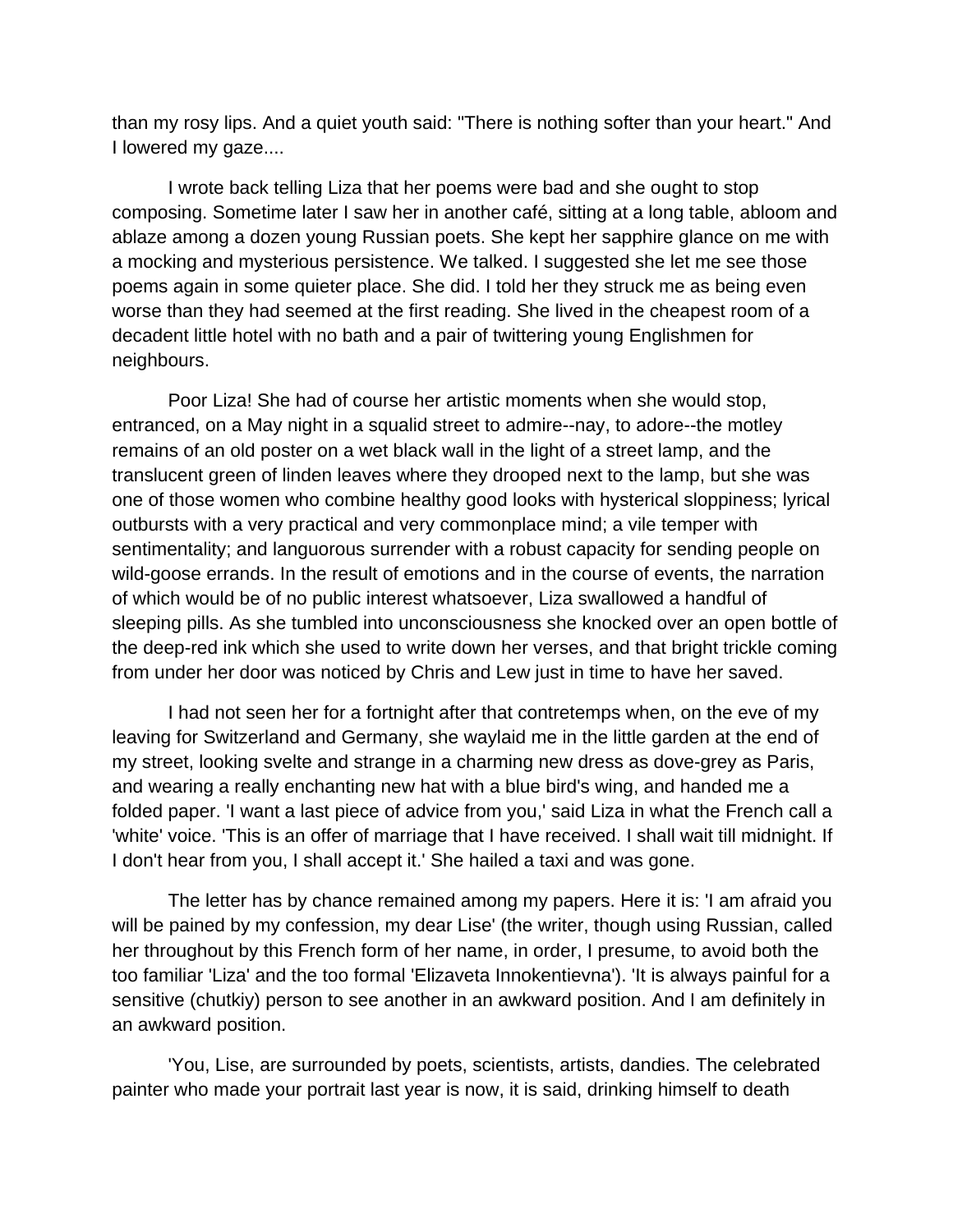(govoryat, spilsya) in the wilds of Massachusetts. Rumour proclaims many other things. And here I am, daring to write to you.

'I am not handsome, I am not interesting, I am not talented. I am not even rich. But Lise, I offer you everything I have, to the last blood corpuscle, to the last tear, everything. And, believe me, this is more than any genius can offer you because a genius needs to keep so much in store, and thus cannot offer you the whole of himself as I do. I may not achieve happiness, but I know I shall do everything to make you happy. I want you to write poems. I want you to go on with your psychotherapeutic research--in which I do not understand much, while questioning the validity of what I can understand. Incidentally, I am sending you under separate cover a pamphlet published in Prague by my friend Professor Chateau, which brilliantly refutes your Dr Halp's theory of birth being an act of suicide on the part of the infant. I have permitted myself to correct an obvious misprint on page 48 of Chateau's excellent paper. I await your' (probably 'decision', the bottom of the page with the signature had been cut off by Liza).

4

When half a dozen years later I revisited Paris, I learned that Timofey Pnin had married Liza Bogolepov soon after my departure. She sent me a published collection of her poems Suhie Gubï (Dry Lips) with the inscription in dark-red ink: 'To a Stranger from a Stranger' (neznakomtsu ot neznakomki). I saw Pnin and her at an evening tea in the apartment of a famous émigré, a social revolutionary, one of those informal gatherings where old-fashioned terrorists, heroic nuns, gifted hedonists, liberals, adventurous young poets, elderly novelists and artists, publishers and publicists, free-minded philosophers and scholars would represent a kind of special knighthood, the active and significant nucleus of an exiled society which during the third of a century it flourished remained practically unknown to American intellectuals, for whom the notion of Russian emigration was made to mean by astute Communist propaganda a vague and perfectly fictitious mass of so-called Trotskiites (whatever these are), ruined reactionaries,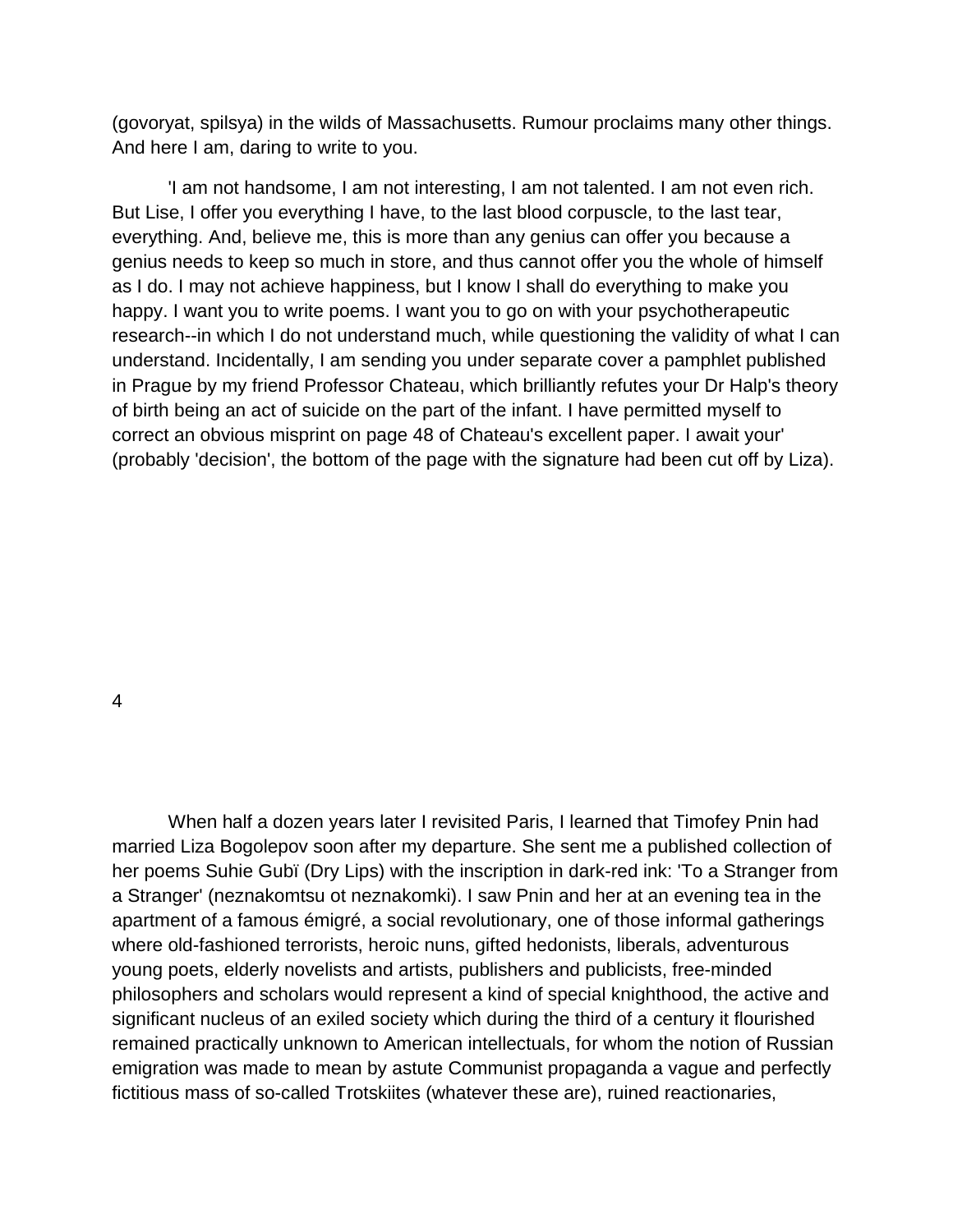reformed or disguised Cheka men, tided ladies, professional priests, restaurant keepers, and White Russian military groups, all of them of no cultural importance whatever.

Taking advantage of Pnin's being engaged in a political discussion with Kerenski at the other end of the table, Liza informed me--with her usual crude candour--that she had 'told Timofey everything'; that he was' a saint' and had 'pardoned' me. Fortunately, she did not often accompany him to later receptions where I had the pleasure of sitting next to him, or opposite him, in the company of dear friends, on our small lone planet, above the black and diamond city, with the lamplight on this or that Socratic cranium and a slice of lemon revolving in the glass of stirred tea. One night, as Dr Barakan, Pnin, and I were sitting at the Bolotovs, I happened to be talking to the neurologist about a cousin of his, Ludmila, now Lady D--, whom I had known in Yalta, Athens, and London, when suddenly Pnin cried to Dr Barakan across the table: 'Now, don't believe a word he says, Georgiy Aramovich. He makes up everything. He once invented that we were schoolmates in Russia and cribbed at examinations. He is a dreadful inventor (on uzhasnïy vïdumshchik).' Barakan and I were so astounded by this outburst that we just sat and looked at each other in silence.

In the rememoration of old relationships, later impressions often tend to be dimmer than earlier ones. I recall talking to Liza and her new husband, Dr Eric Wind, in between two acts of a Russian play in New York sometime in the early forties. He said he had a 'really tender feeling for Herr Professor Pnin' and gave me some bizarre details of their voyage together from Europe in the beginning of the Second World War. I ran into Pnin several times during those years at various social and academic functions in New York; but the only vivid recollection I have is of our ride together on a west-side bus, on one very festive and very wet night in 1952. We had come from our respective colleges to participate in a literary and artistic programme before a large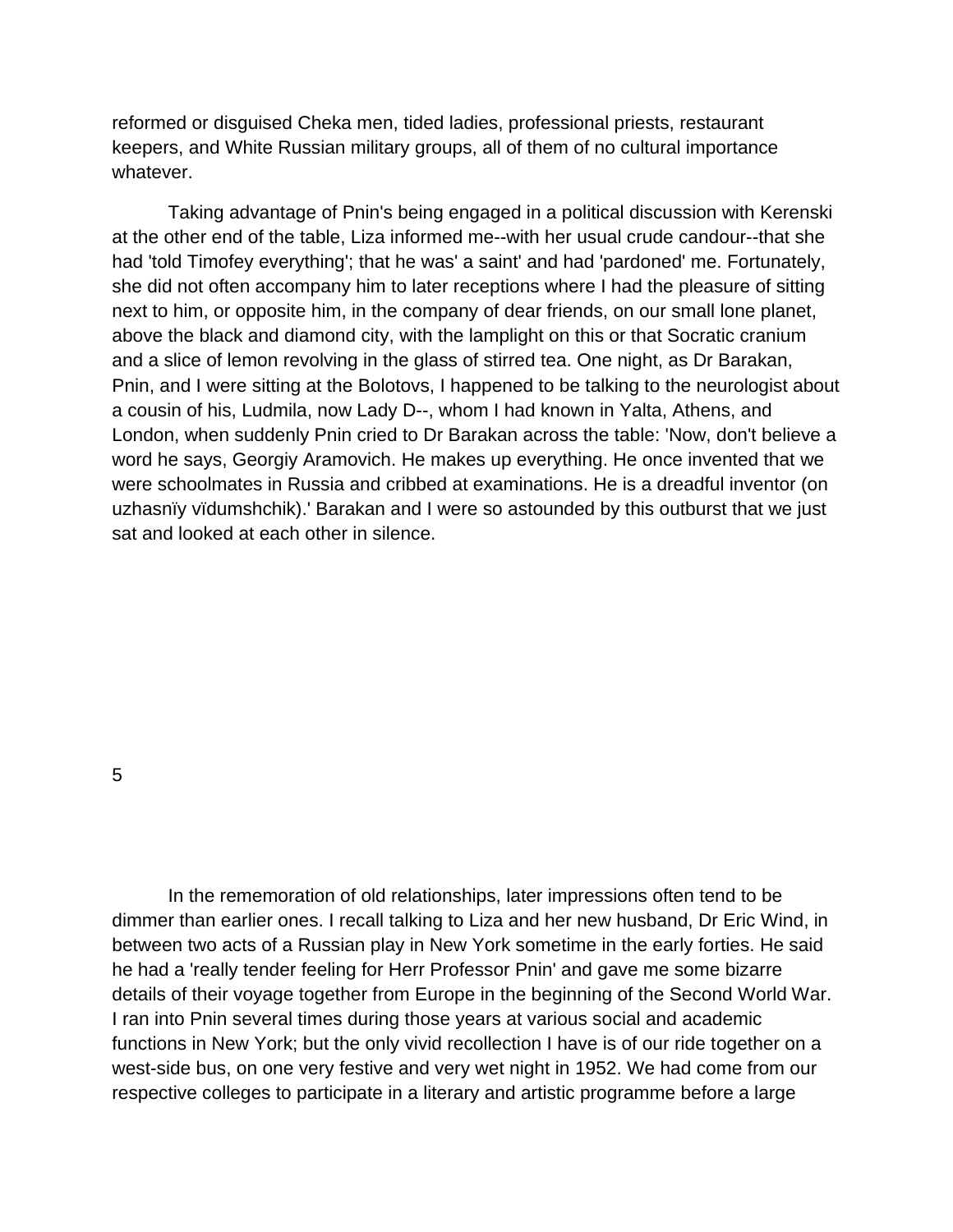émigré audience in downtown New York on the occasion of the hundredth anniversary of a great writer's death. Pnin had been teaching at Waindell since the mid forties and never had I seen him look healthier, more prosperous, and more self-assertive. He and I turned out to be, as he quipped, vos'midesyatniki (men of the Eighties), that is, we both happened to have lodgings for the night in the West Eighties; and as we hung from adjacent straps in the crowded and spasmodic vehicle, my good friend managed to combine a vigorous ducking and twisting of the head (in his continuous attempts to check and re-check the numbers of cross streets) with a magnificent account of all he had not had sufficient time to say at the celebration on Homer's and Gogol's use of the Rambling Comparison.

6

When I decided to accept a professorship at Waindell, I stipulated that I could invite whomever I wanted for teaching in the special Russian Division I planned to inaugurate. With this confirmed, I wrote to Timofey Pain offering him, in the most cordial terms I could muster, to assist me in any way and to any extent he desired. His answer surprised me and hurt me. Curtly he wrote that he was through with teaching and would not even bother to wait till the end of the spring term. Then he turned to other subjects. Victor (about whom I had politely inquired) was in Rome with his mother; she had divorced her third husband and married an Italian art dealer. Pain concluded his letter by saying that to his great regret he would be leaving Waindell two or three days before the public lecture that I was to give there Tuesday, February the fifteenth. He did not specify his destination.

The Greyhound that brought me to Waindell on Monday the fourteenth arrived after nightfall. I was met by the Cockerells, who treated me to a late supper at their house, where I discovered I was to spend the night, instead of sleeping at a hotel as I had hoped. Gwen Cockerell turned out to be a very pretty woman in her late thirties, with a kitten's profile and graceful limbs. Her husband, whom I had once met in New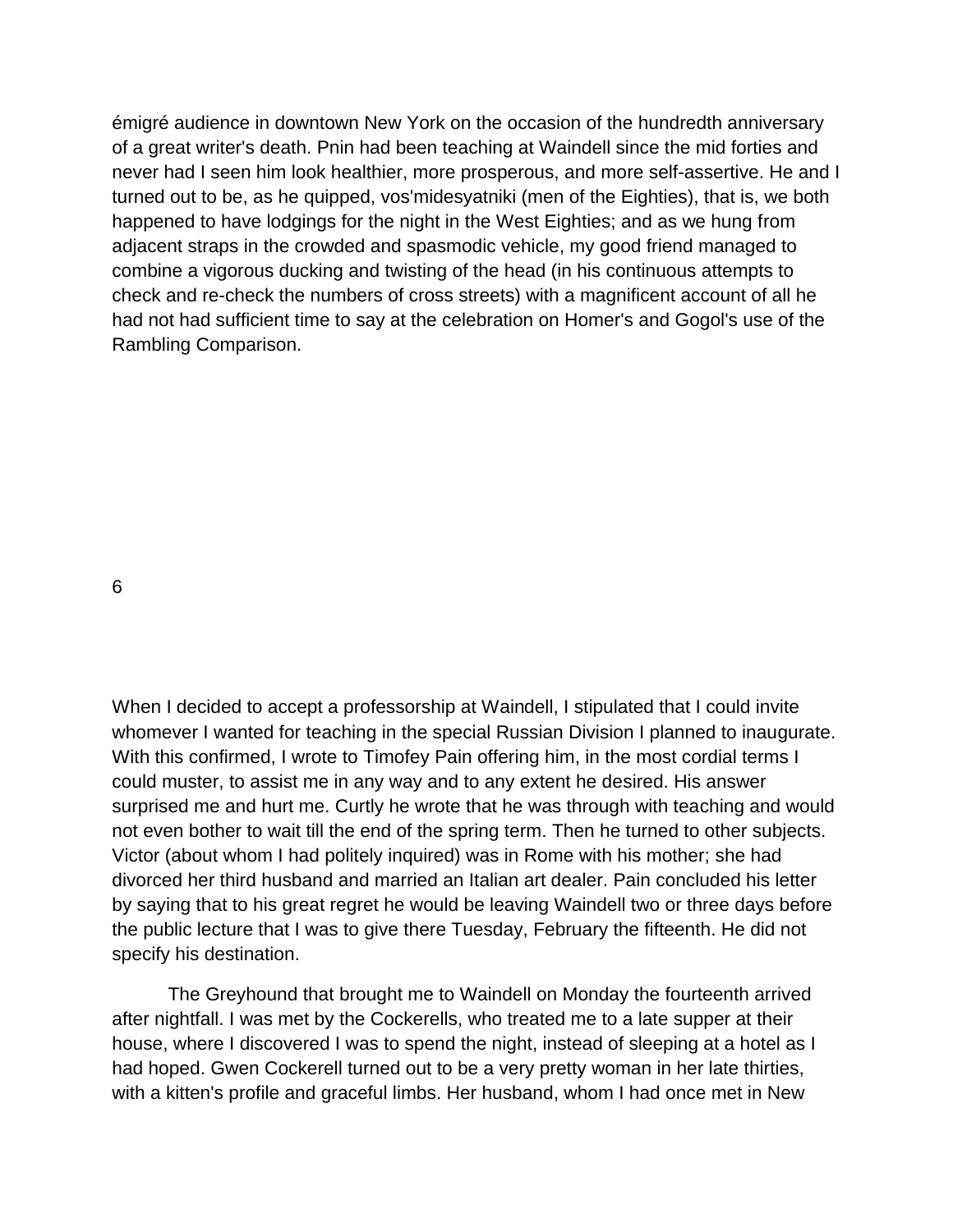Haven and remembered as a rather limp, moon-faced, neutrally blond Englishman, had acquired an unmistakable resemblance to the man he had now been mimicking for almost ten years. I was tired and not over-anxious to be entertained throughout the supper with a floor show, but I must admit that Jack Cockerell impersonated Pnin to perfection. He went on for at least two hours, showing me everything--Pnin teaching, Pain eating, Pnin ogling a coed, Pain narrating the epic of the electric fan which he had imprudently set going on a glass shelf right above the bathtub into which its own vibration had almost caused it to fall; Pnin trying to convince Professor Wynn, the ornithologist who hardly knew him, that they were old pals, Tim and Tom--and Wynn leaping to the conclusion that this was somebody impersonating Professor Pnin. It was all built, of course, around the Pninian gesture and the Pninian wild English, but Cockerell also managed to imitate such things as the subtle degree of difference between the silence of Pnin and the silence of Thayer, as they sat motionlessly ruminating in adjacent chairs at the Faculty Club. We got Pnin in the Stacks, and Pnin on the Campus Lake. We heard Pnin criticize the various rooms he had successively rented. We listened to Pnin's account of his learning to drive a car, and of his dealing with his first puncture on the way back from' the chicken farm of some Privy Counsellor of the Tsar', where Cockerell supposed Pnin spent the summers. We arrived at last at Pnin's declaration one day that he had been' shot', by which, according to the impersonator, the poor fellow meant 'fired'--(a mistake I doubt my friend could have made). Brilliant Cockerell also told of the strange feud between Pnin and his compatriot Komarov--the mediocre muralist who had kept adding fresco portraits of faculty members in the college dining hall to those already depicted there by the great Lang. Although Komarov belonged to another political faction than Pnin, the patriotic artist had seen in Pnin's dismissal an anti-Russian gesture and had started to delete a. sulky Napoleon that stood between young, plumpish (now gaunt) Blorenge and young, moustached (now shaven) Hagen, in order to paint in Pnin; and there was the scene between Pnin and President Poore at lunch--an enraged, spluttering Pnin losing all control over what English he had, pointing a shaking forefinger at the preliminary outlines of a ghostly muzhik on the wall, and shouting that he would sue the college if his face appeared above that blouse; and there was his audience, imperturbable Poore, trapped in the dark of his total blindness, waiting for Pnin to peter out and then asking at large: 'Is that foreign gentleman on our staff?' Dh, the impersonation was deliciously funny, and although Gwen Cockerell must have heard the programme many times before, she laughed so loud that their old dog Sobakevich, a brown cocker with a tearstained face, began to fidget and sniff at me. The performance, I repeat, was magnificent, but it was too long. By midnight the fun began to thin; the smile I was keeping afloat began to develop, I felt, symptoms of labial cramp. Finally, the whole thing grew to be such a bore that I fell wondering if by some poetical vengeance this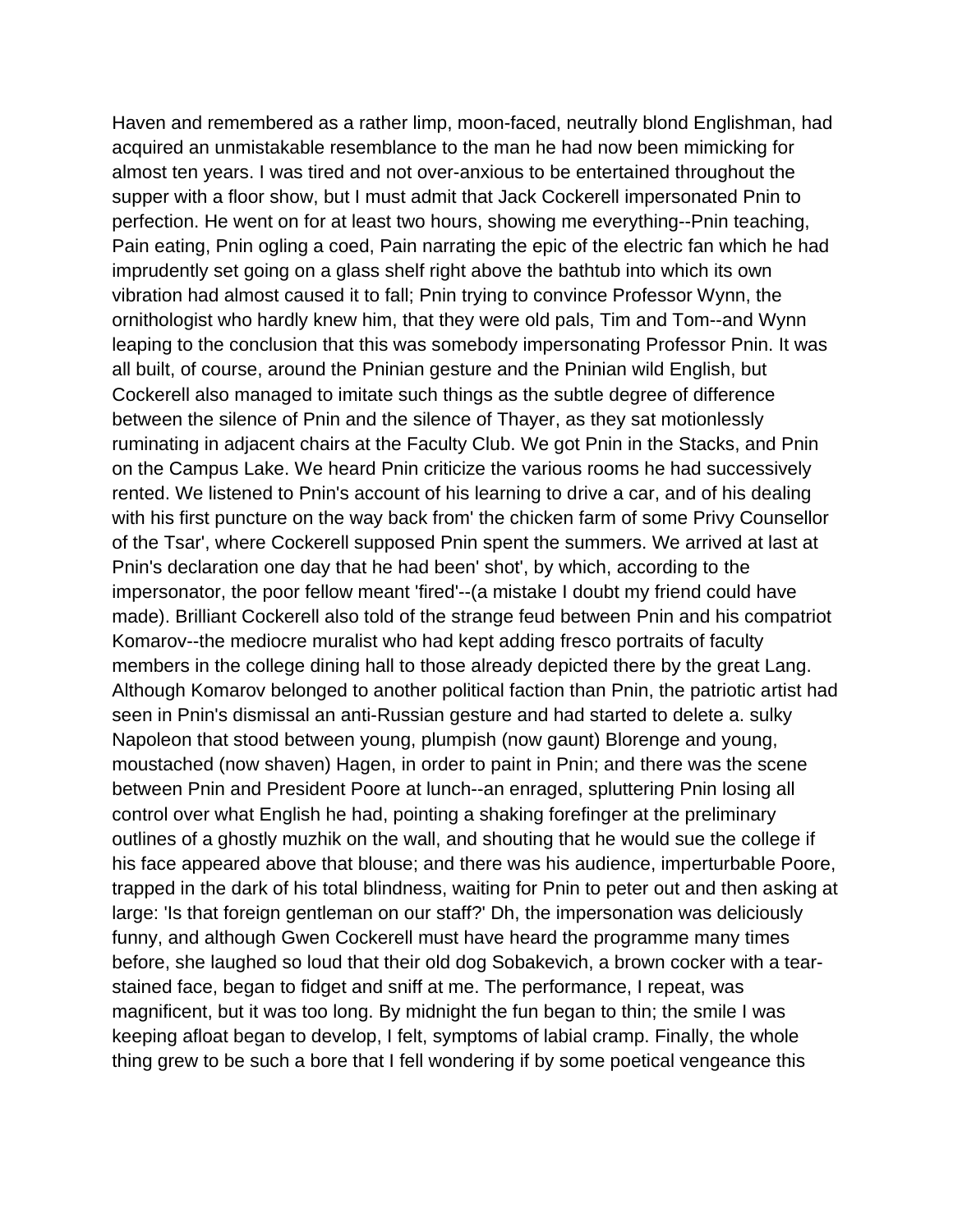Pnin business had not become with Cockerell the kind of fatal obsession which substitutes its own victim for that of the initial ridicule.

We had been having a good deal of Scotch, and sometime after midnight Cockerell made one of those sudden decisions that seem so bright and gay at a certain stage of intoxication. He said he was sure foxy old Pnin had not really left yesterday, but was lying low. So why not telephone and find out? He made the call, and although there was no answer to the series of compelling notes which simulate the far sound of actual ringing in an imaginary hallway, it stood to reason that this perfectly healthy telephone would have been probably disconnected, had Pnin really vacated the house. I was foolishly eager to say something friendly to my good Timofey Pahlich, and so after a little while I attempted to reach him too. Suddenly there was a click, a sonic vista, the response of a heavy breathing, and then a poorly disguised voice said: 'He is not at home, he has gone, he has quite gone'--after which the speaker hung up; but none save my old friend, not even his best imitator, could rhyme so emphatically 'at' with the German 'hat', 'home' with the French 'homme', and 'gone' with the head of 'Goneril'. Cockerell then proposed driving over to 999 Todd Road and serenading its burrowed tenant, but here Mrs Cockerell intervened; and after an evening that somehow left me with the mental counterpart of a bad taste in the mouth, we all went to bed.

7

I spent a poor night in a charming, airy, prettily furnished room where neither window nor door closed properly, and where an omnibus edition of Sherlock Holmes which had pursued me for years supported a bedside lamp, so weak and wan that the set of galleys I had brought with me to correct could not sweeten insomnia. The thunder of trucks rocked the house every two minutes or so; I kept dozing off and sitting up with a gasp, and through the parody of a window shade some light from the street reached the mirror and dazzled me into thinking I was facing a firing squad.